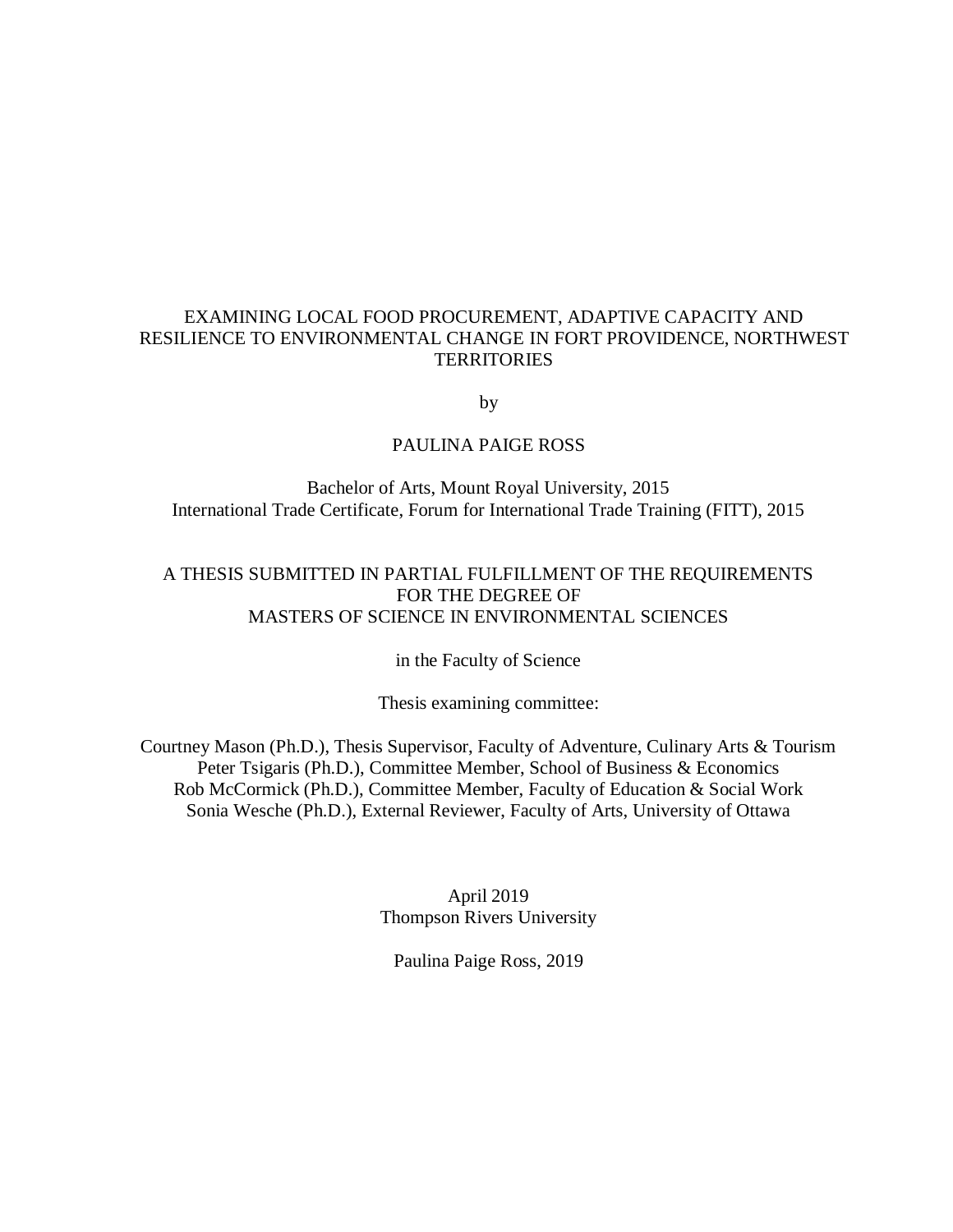Thesis Supervisor: Dr. Courtney Mason

#### **ABSTRACT**

<span id="page-1-0"></span>Rural Indigenous communities across northern Canada are experiencing high rates of food insecurity as a result of interconnected socio-cultural, economic and environmental challenges. The loss of traditional ecological knowledge, high costs of market foods and lack of infrastructural capacity are creating multifaceted barriers for isolated, northern communities. Climate change is impacting the ability of northern Indigenous communities to acquire, access and utilize food that is culturally relevant and sustainable. This research explores local food procurement activities in the community of Fort Providence, Northwest Territories. The objective of this research was to consult with key community members to understand the detrimental effects of climate change on land-based food procurement, but also to understand the complex socio-cultural, economic and environmental challenges related to food security. This study utilizes Indigenous Methodologies to guide all aspects of the research. Evidence was collected using semi-structured interviews with Elders, land-users, and knowledgeable community members. The benefits and difficulties of engaging in land-based and alternative food procurement were key topics explored. Strategies to manage food insecurity, to promote local food procurement and to create a clear picture of community perspectives in addressing constraints to adaptation, were also considered. The results inform policies that reflect the needs of local residents, address the distinct socio-cultural and economic barriers to procure local food and support overall community resilience and adaptive capacities to environmental changes.

### **Keywords: food security, climate change, Indigenous, rural communities, sub-arctic**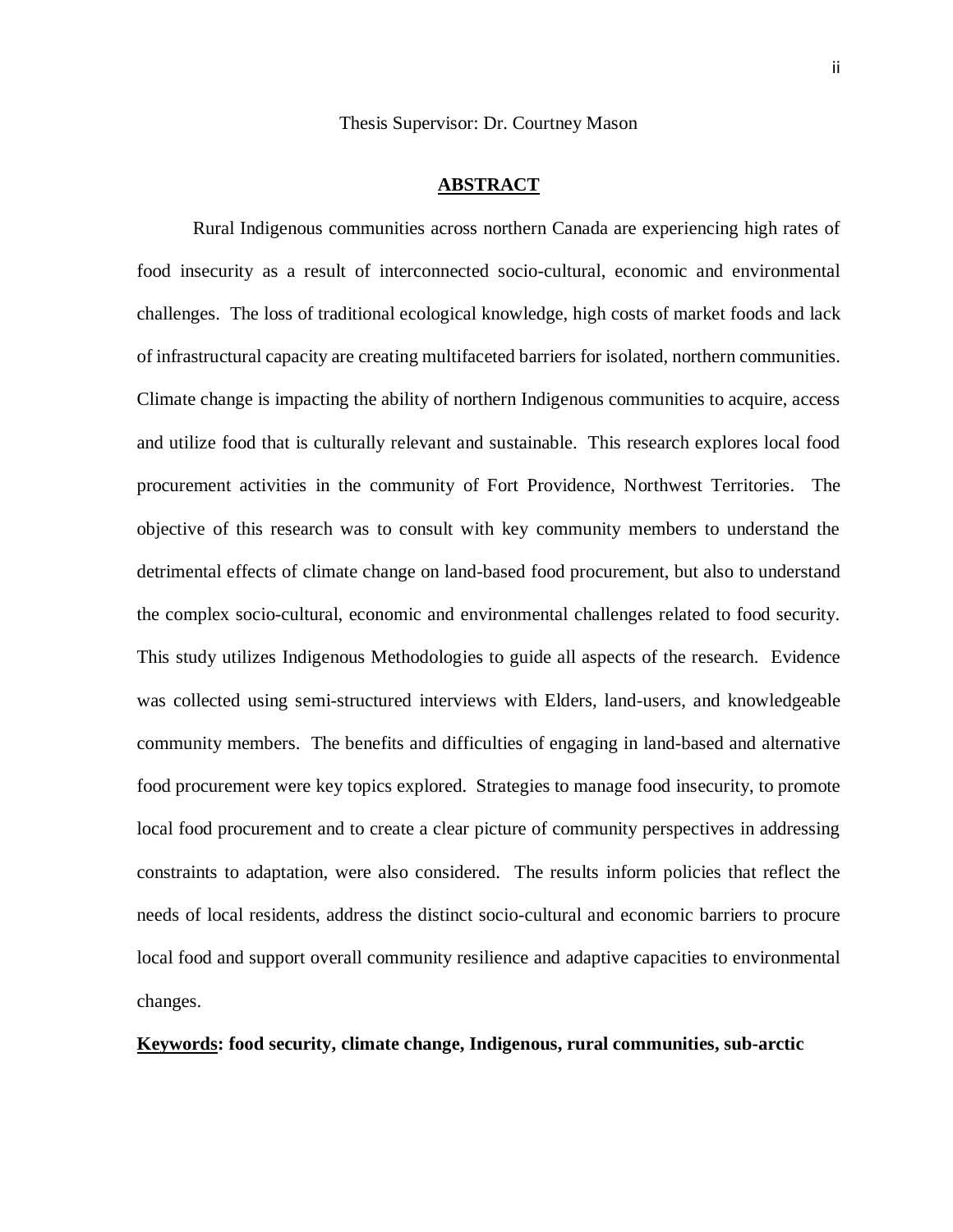| <b>CHAPTER 2: EXPLORING THE COMPLEX RELATIONSHIP BETWEEN LOCAL</b>   |  |
|----------------------------------------------------------------------|--|
|                                                                      |  |
|                                                                      |  |
|                                                                      |  |
|                                                                      |  |
| <b>CHAPTER 3: EXAMINING LOCAL ADAPTIVE CAPACITIES AND RESILIENCE</b> |  |
|                                                                      |  |
|                                                                      |  |
|                                                                      |  |
|                                                                      |  |
|                                                                      |  |
| <b>CHAPTER 4: ADDRESSING MULTIFACIDED CHALLENGES TO FOOD</b>         |  |
|                                                                      |  |
|                                                                      |  |
|                                                                      |  |
|                                                                      |  |
|                                                                      |  |

# **Table of Contents**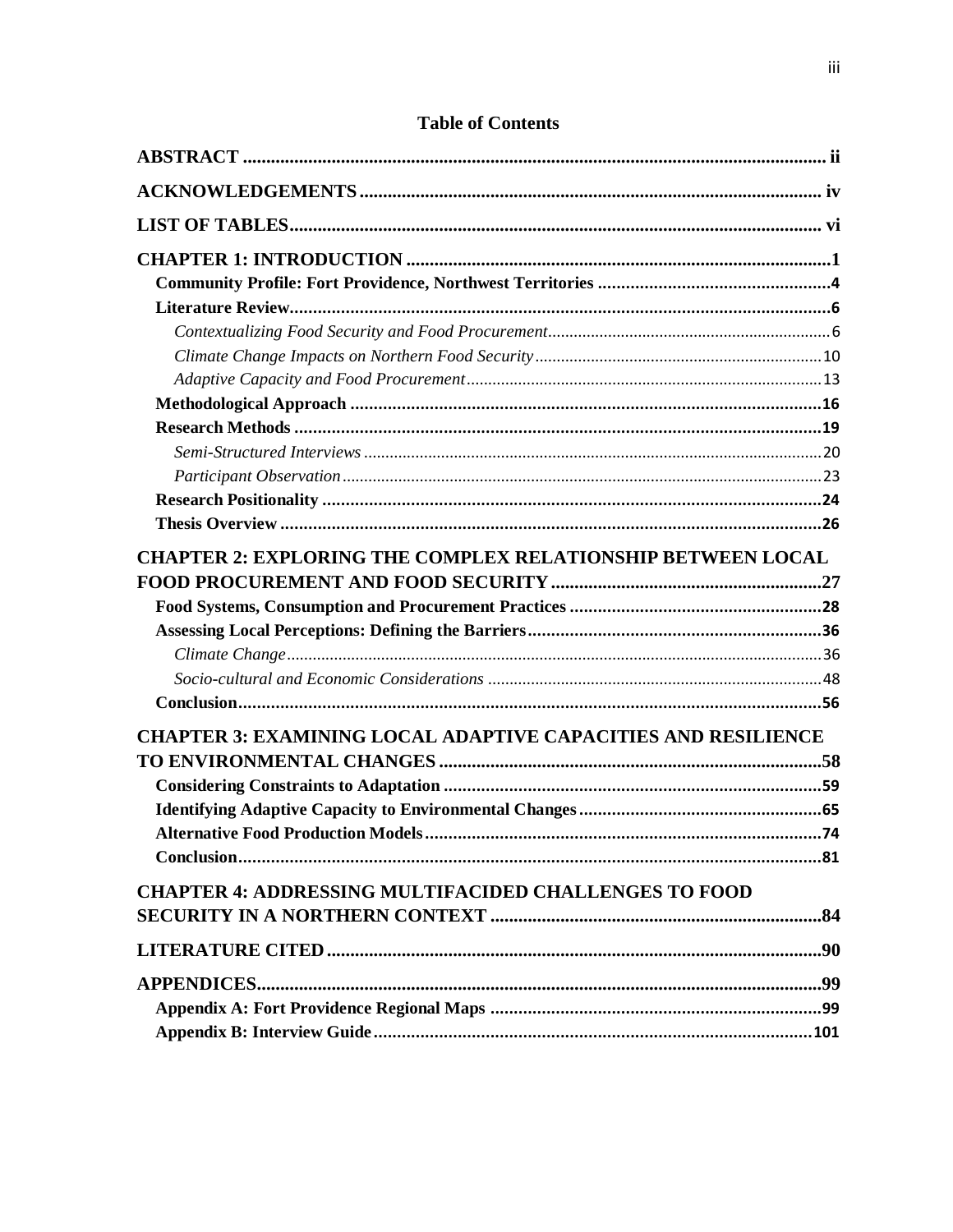#### **ACKNOWLEDGEMENTS**

<span id="page-3-0"></span>I would like to take a moment and acknowledge the individuals who made this project possible. Firstly, I would like to thank the community of Fort Providence and specifically Charlene Bonnetrouge. Charlene, thank you for connecting me to the community, for teaching me how to sew, taking me on drives, watching movies with me and for accepting me into your home.

Next, I would like to thank my supervisor, Dr. Courtney Mason. I would like to thank him for the opportunity to conduct northern food security research, for introducing me to this topic and for making this project possible. Thank you for your support, inspiration and guidance. I would like to thank my committee members, Dr. Peter Tsigaris and Dr. Rod McCormick for their help, encouragement and dedication to my project. I value my committee's faith in my abilities, as well as their knowledgeable input that set this research apart. I also would like to than my external advisor Dr. Sonia Wesche, your input, expertise and perspective was incredibly valuable. I would also like to thank ACUNS for their generous funding. This research was supported by the Social Sciences and Humanities Research Council of Canada (SSHRC) Insight Grant Program.

Finally, I would like to thank my family and partner. Without you all, I would not have been able to complete this project. Ursula and Ron Ross, thank you for all the phone conversations and supporting me unconditionally in everything I do. Jan Barbier, thank you. You inspire and motivate me each and everyday. Thank you for listening to my frustrations, talking me through my stressful moments and celebrating my breakthroughs. Thank you to everyone mentioned above, this project would not have been possible without the endless support and inspiration from everyone involved. Thank you!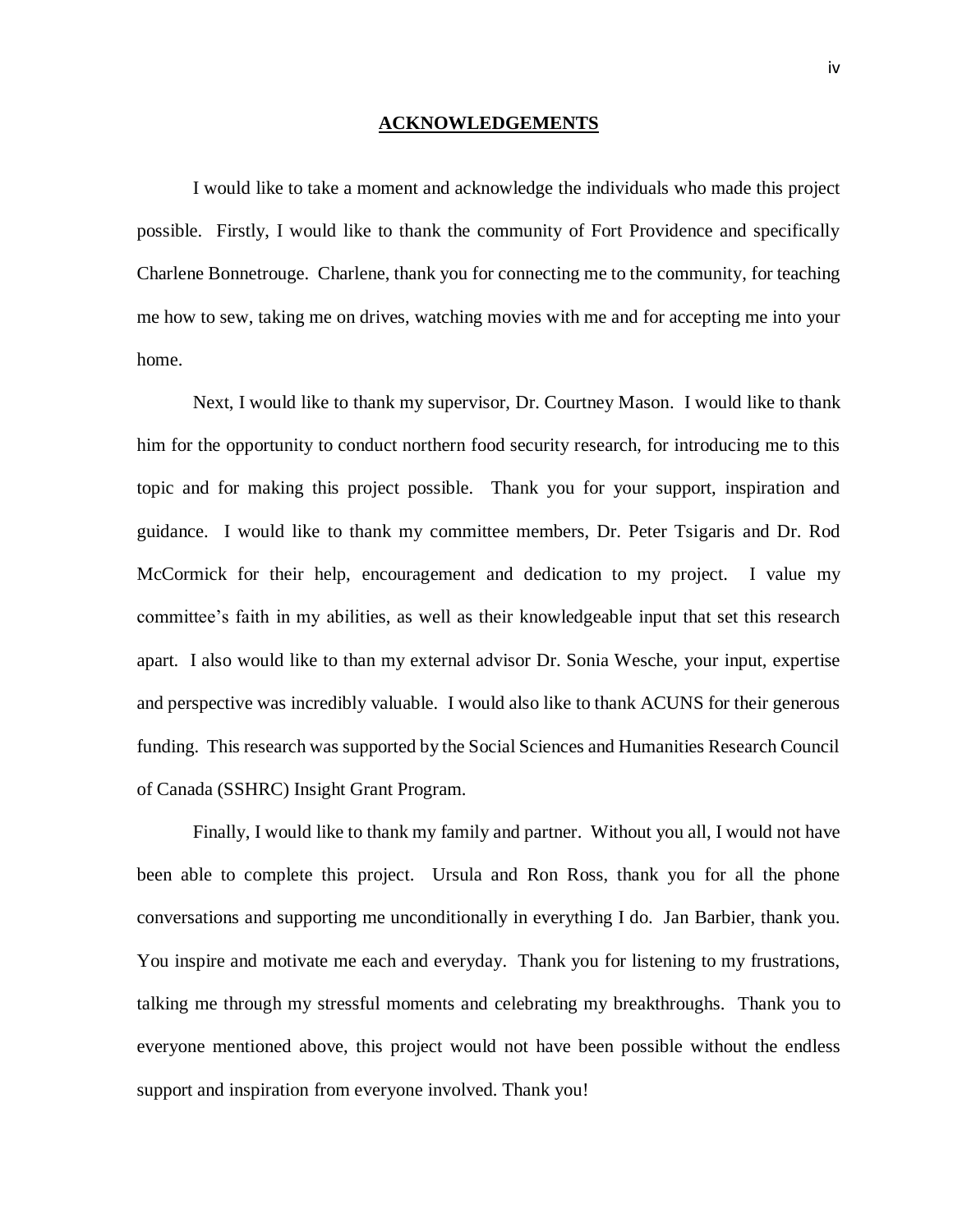# **DEDICATION**

*This thesis is dedicated to my mother, Ursula Ross. I truly appreciate and treasure all you do and all you continue to do for me. Thank you for inspiring my endless passion for food, the north and the outdoors. I would not be here without your unconditional love, encouragement and support.*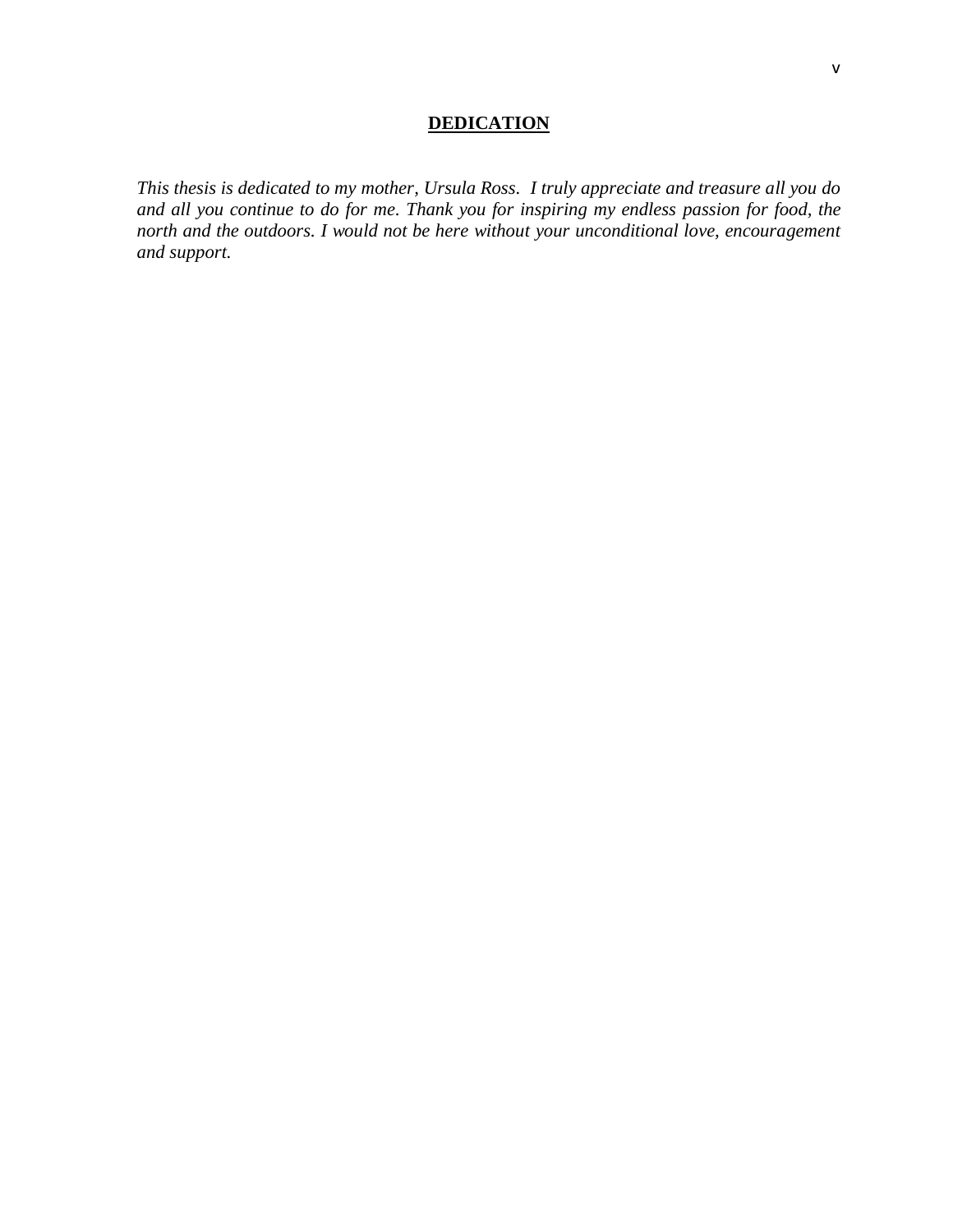# **LIST OF TABLES**

<span id="page-5-0"></span>

|--|--|--|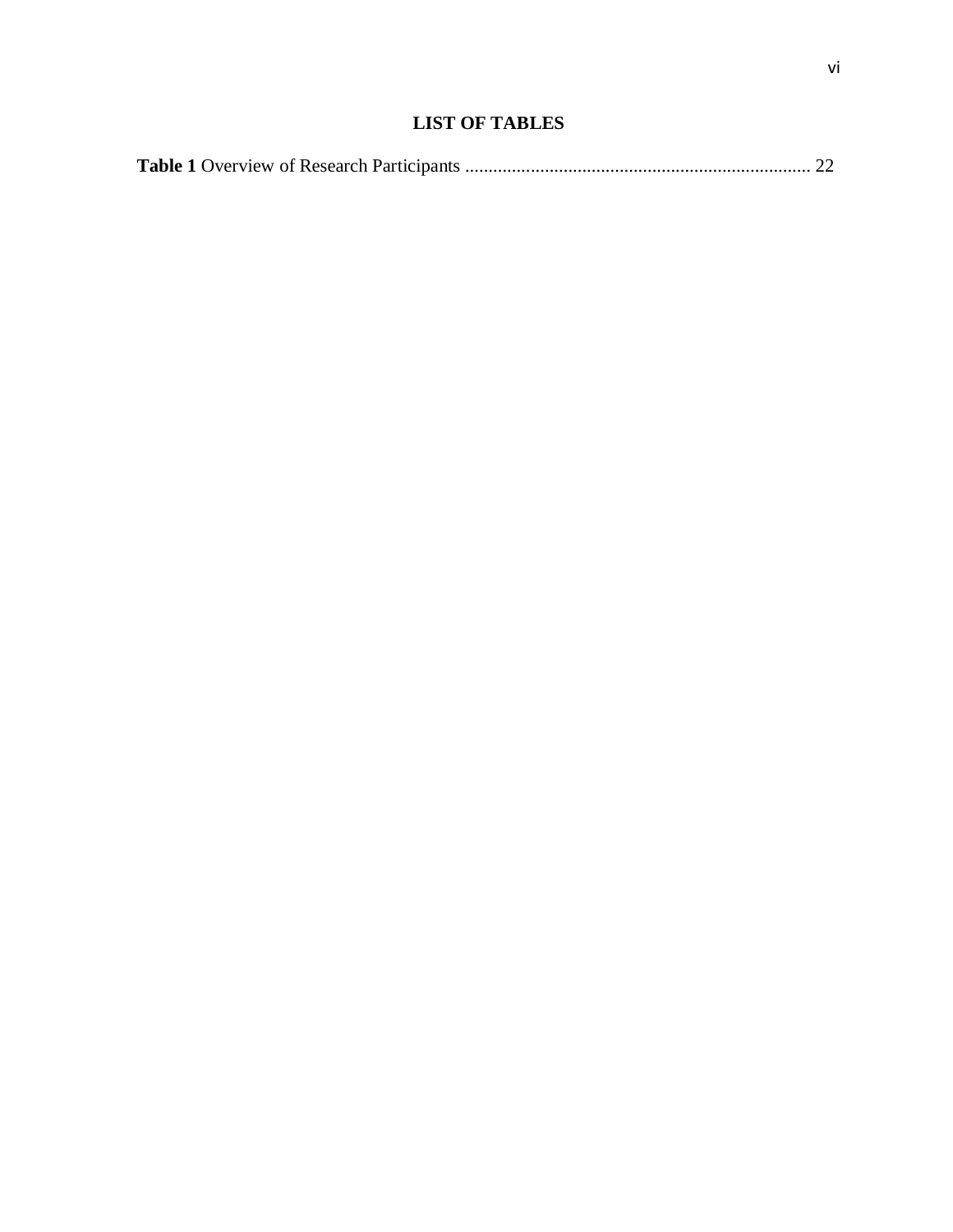#### **CHAPTER 1: INTRODUCTION**

<span id="page-6-0"></span>Food security challenges resulting from climate change will be one of the major hurdles of the  $21<sup>st</sup>$  century (Campbell et al., 2016). Food security exists when all people, at all times, have physical, socio-cultural and economic access to sufficient and nutritious food to meet dietary needs (FAO, 2017). The widespread potential risks associated with climate change will further exacerbate ongoing social vulnerabilities related to food security. The need to adapt to these environmental changes remains inevitable (Adger, Nuq, Brown, Conway & Hulme, 2003). Countless stakeholders across the world have studied the compounding impacts of global food security, understanding that the majority of food insecure individuals live in low-income and rural regions of the Global South (FAO, 2017; IPCC, 2014; Sarkar, 2016). However, even as a wealthy nation, Canada still faces significant food security challenges that are disproportionately affecting northern Indigenous<sup>1</sup> communities (Council of Canadian Academics, 2014; Inuit Circumpolar Council, 2012). The Northwest Territories (NT) has the second highest rate of food insecurity of in Canada (Tarasuk, Mitchell & Dachner, 2016).

Food security issues across northern Canada are complex, and there are many contributing socio-economic and environmental factors, such as climate change which is placing stress on food insecure northern Indigenous communities. This is impacting local ecosystems, traditional lifestyles and land-based subsistence (GNWT, 2008). Climate change is also burdening the global food system, and for northern Indigenous communities, costs are rising while the quality of store-bought foods are declining. Shifting environmental conditions

 $\overline{a}$ 

<sup>&</sup>lt;sup>1</sup> Currently in Canada, "Indigenous" has become the more useful term to collectively refer to First Nations, Métis and Inuit peoples. Attention to commonly used terminology of selfappellations is also critical to recognize the diversity of Indigenous languages, peoples and cultural groups in Canada (Mason, 2014).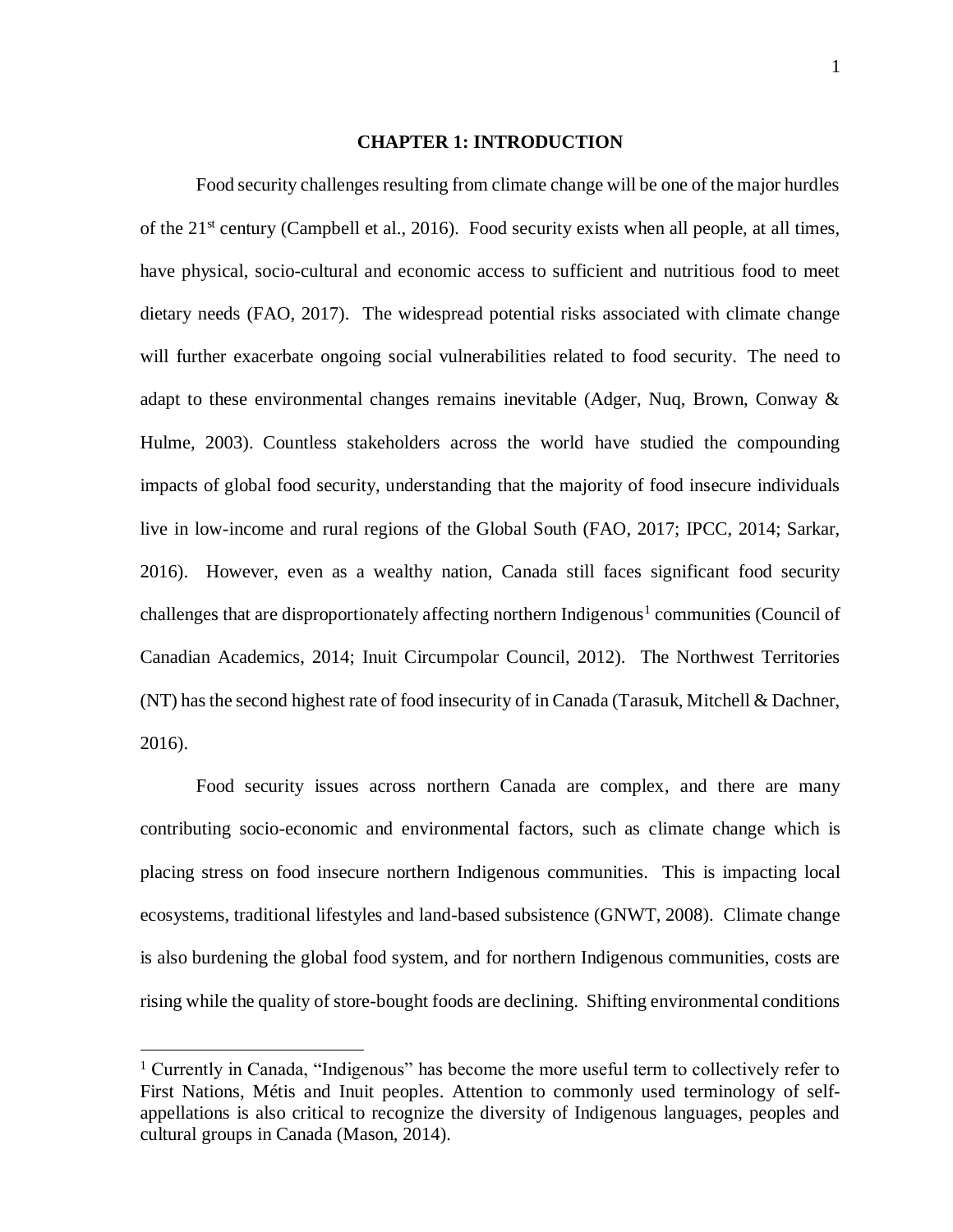could create potential agrarian opportunities as growing seasons and climates could become more favorable to alternative food procurement and agriculture. On the other hand, climate change is expected to bring erratic weather patterns and extreme climatic events, which will likely become problematic for agricultural opportunities in the north (Walsh et al., 2014). Regardless, this emphasizes the need for continued research to reduce the effects of climate change on food security, while promoting locally procured foods.

Scholarly research of the impacts of climate change on food security often revolves around Arctic communities, with less work conducted in the sub-arctic (Andrachuk & Smit, 2012; Council of Canadian Academics, 2014; Powers, 2008; Ford & Smit, 2004). This study addresses this gap in academic literature by highlighting the community of Fort Providence, located in the southern part of the NT. There is insufficient research that examines the extensive challenges that climate change is placing on local food systems in the NT. Also, there is a lack of research on the socio-cultural, economic and environmental barriers facing rural communities, in regards to adapting food systems to meet the unpredictable demands of climate change. This study adds to the body of academic literature by providing an overview of local food procurement in the community of Fort Providence by examining community adaptive capacities to environmental changes.

In terms of governmental support for food security in the NT, there has recently been significant federal and territorial resources allocated for agrarian opportunities. With programs like Growing Forward or funding opportunities for existing organizations like the Northern Farming Training Institute in Hay River, government backing for localized food procurement is building. For example, the Canadian Agricultural Partnership, is a joint policy framework between the Government of Canada and the Government of the Northwest Territories (GNWT), which provides the NT a multitude of agricultural training programs and resources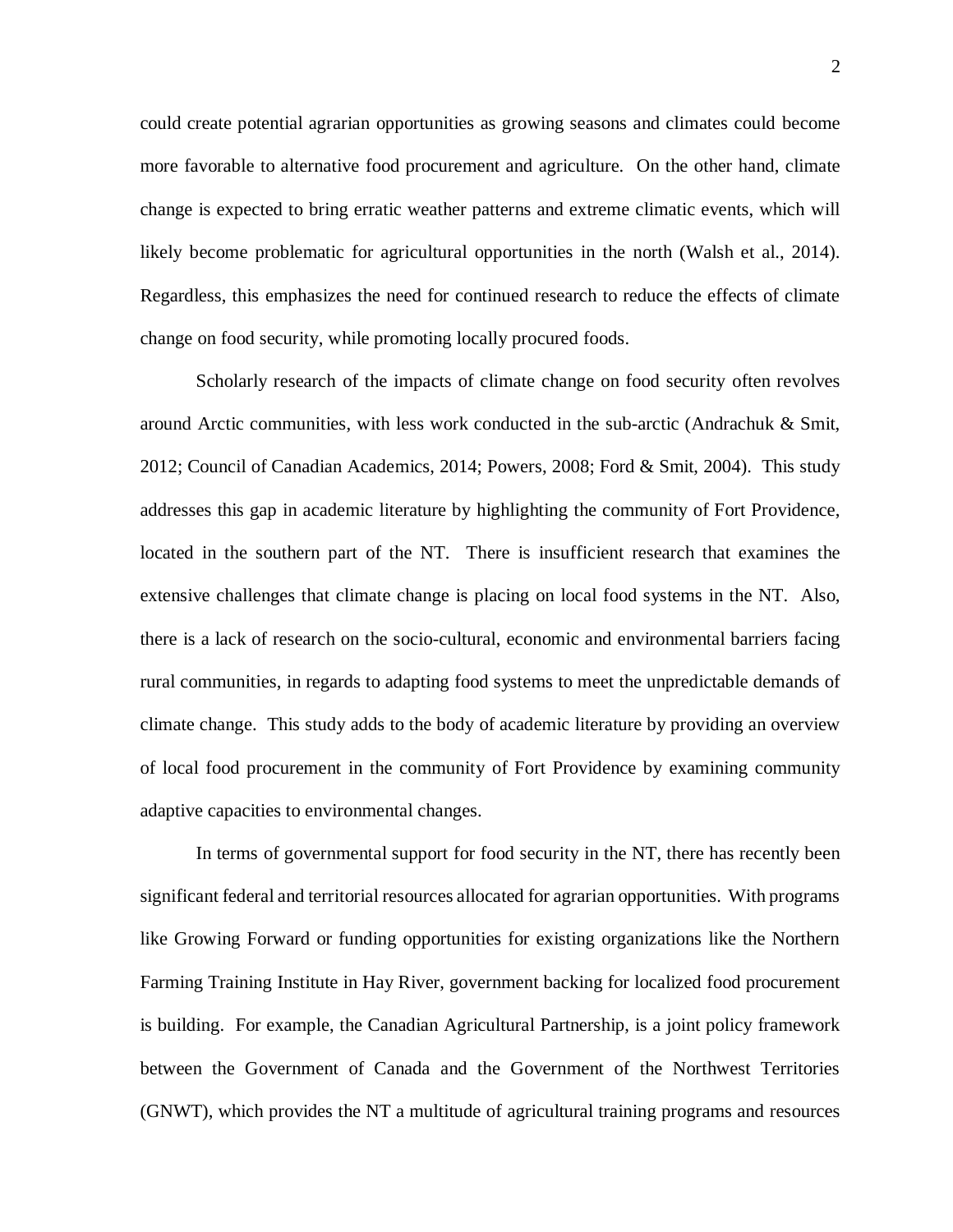(Canada Agricultural Partnership, 2018). In May 2018, the GNWT announced a 5.6-milliondollar investment in agricultural opportunities in the NT (Maher, 2018). While this funding is significant, it is equally important to tailor these funded programs to meet localized needs. This means that academic research must strive to collaborate with communities directly to document local perspectives for robust policy-outcomes that effectively support community needs. This study adds to the growing body of scholars who support food security research in the NT, and adds context to policy development by emphasizing the importance of local voices in decision-making processes. While these resources are primarily agricultural strategies, traditional food systems remain extremely important to Indigenous communities across the north. Harvesting and food preparation activities bring communities together, which helps to maintain social relationships, facilitate knowledge transfer and sustain spiritual connections with the land (Schuster, Wein, Dickson & Chan, 2010). The GNWT provides funding for traditional food procurement activities and policy strategies like the Sustainable Livelihood Action Plan, which supports an array of traditional activities (GNWT, 2019). This study is timely due to the ongoing federal and territorial funding opportunities as well as the localized support for food procurement activities.

This research utilizes Indigenous Methodologies to guide all aspects of the study. Evidence was collected using semi-structured interviews with Elders, land-users and knowledgeable community members. This research identifies the shortcomings to local food procurement and recognizes the multifaceted challenges of food insecurity. The results will guide policies that reflect the needs of local residents and address the distinct socio-cultural and economic barriers to engage in local food procurement, while supporting overall community resilience and adaptive capacity to environmental changes. In this thesis I argue that local food procurement is a critical aspect to support food security initiatives, community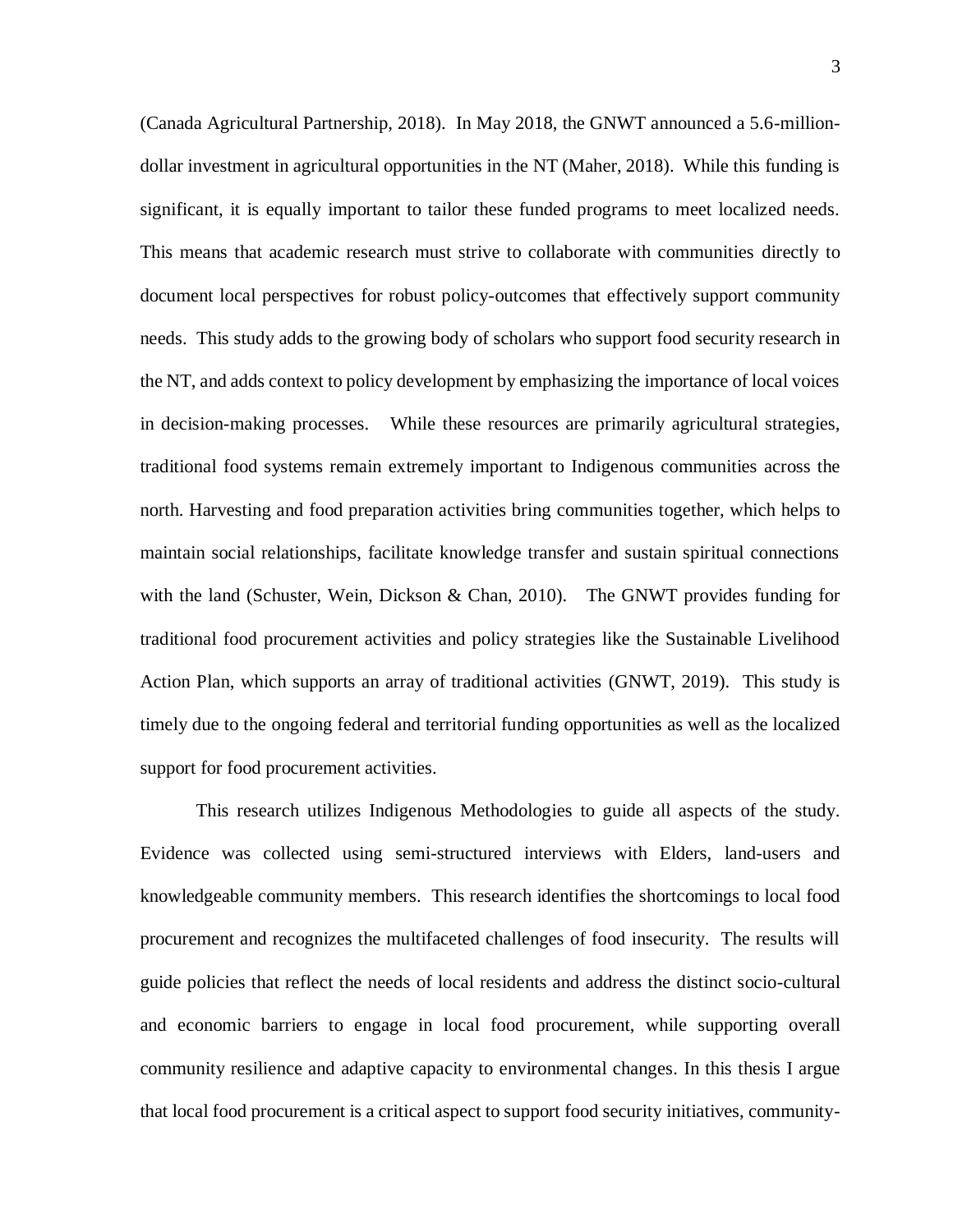wide resilience and adaptive capacities to environmental change in Fort Providence, Northwest Territories. Chapter 2 investigates the fundamental research question: What are the impacts of climate change on local food systems and what are the barriers to, or opportunities available in, current food procurement programs? Chapter 3 addresses the question: Do local food procurement strategies help increase community adaptive capacity and resilience to climate change?

### <span id="page-9-0"></span>**Community Profile: Fort Providence, Northwest Territories**

For thousands of years, Indigenous people have lived and prospered on the lands we now call the Northwest Territories. Before colonization, the Dene people hunted, gathered and survived off the bounties of their vast lands. The land near what later would become Fort Providence was traditionally used as a lucrative fishing spot, and was in close proximity to good hunting and trapping areas up stream, near the Horn River Delta (see Appendix A). As colonization and fur traders began to makes their way to the NT, everything began to change. In the early 1700s European goods were beginning to be traded far inland, and this had a transformative effect on traditional ways of life for the Dene people, specifically in terms of harvesting resources (Laura Sabourin, personal interview, 2018).

By the 1860s, Roman Catholic Oblates began to settle in Fort Providence, building a mission, and later a boarding school and an orphanage, all of which were maintained and managed by the Grey Nuns (PWNHC, 2019). In 1887, a Hudson Bay fur trading post was established in Fort Providence (Usher, 1971). The community has since acted as a hub for goods and people in the region **(**Wesche, O'Hare-Gordon, Robidoux & Mason, 2016). The Dene name for Fort Providence is Zhahti Koe, which means mission house and this speaks to the significant role that the mission played throughout the history of the community. As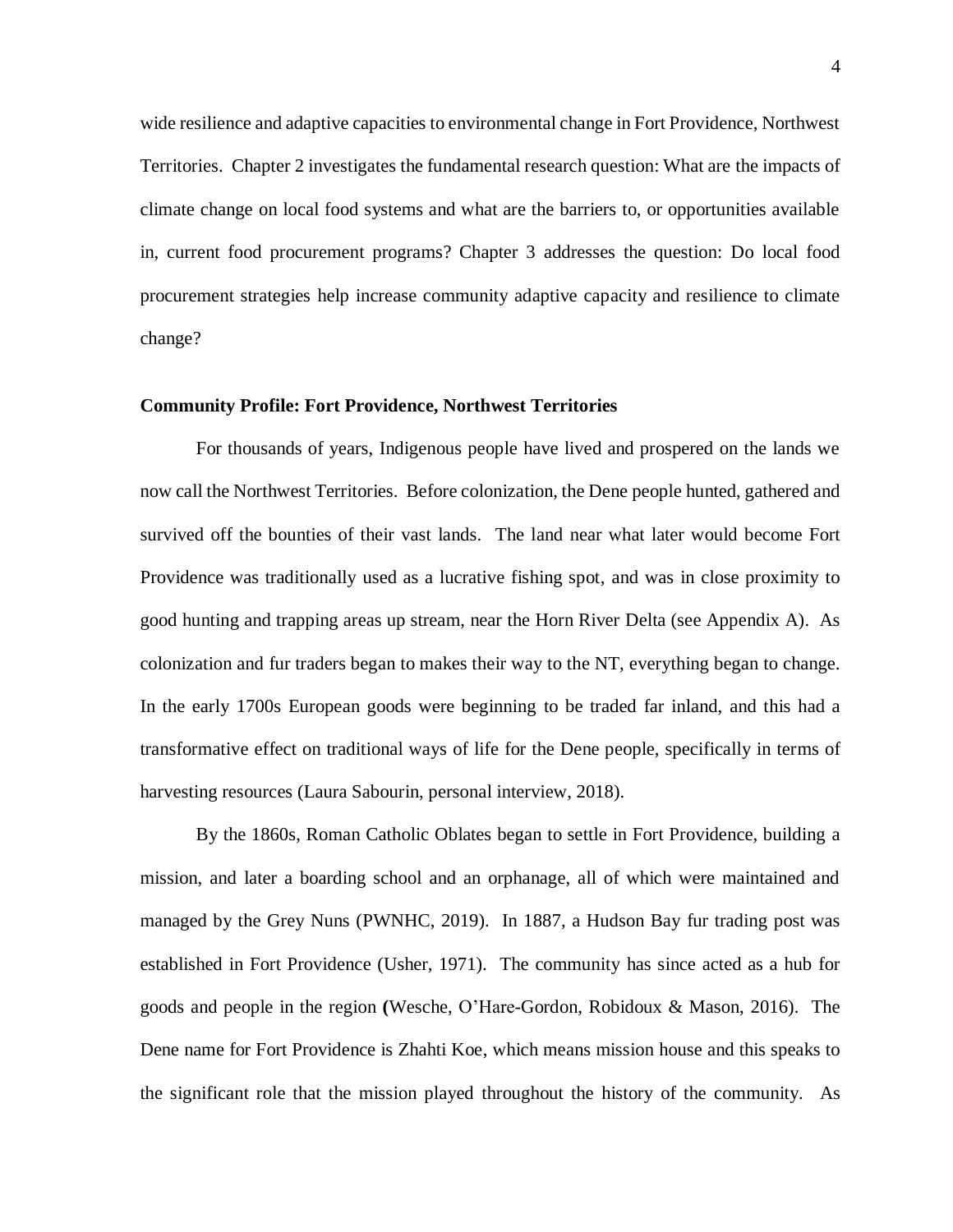community members noted, the mission, its potato fields, and the social impacts it and the Grey Nuns had on the local residents remains an important history (Alex Arychuk, personal interview, 2019). Throughout the mission's existence, the Grey Nuns cultivated extensive garden plots, growing mainly potatoes, with the assistance of local Dene and Métis students. In some cases, these colonial interventions have contributed to the alienation of Indigenous school children from their culture and traditional ties to the land. Consequently, residential schools and missionary influences impacted rates of food insecurity. Research has demonstrated how the use of food activities as forms of punishment severed the intergenerational transmission of ecological knowledge that could only be learned through observation and practice (Leblanc & Burnett, 2017). For example, residential schools often punished children with intensive labour in gardens for various infractions relating to the expression of their culture.

Fort Providence is a small Dene-Métis community with approximately 800 residents (Northwest Territories Bureau of Statistics, 2016). The municipality  $(61.35^{\circ} N, 117.66^{\circ} W)$  is situated along the banks of the mighty Mackenzie River and is positioned several kilometers downstream from Great Slave Lake (see appendix A). The community has a local hotel, two small grocery stores, a health care center, a multipurpose sports center which includes an ice pad, fitness facility and swimming pool, a territorial campground, as well as two small family restaurants. One of the newest infrastructure developments in the region is the Mackenzie River bridge which was completed in 2012. It is the only bridge across the Mackenzie River and the longest bridge in northern Canada (GNWT, 2018). Fort Providence is one of the few communities in the NT with all-weather road access linking the community to hubs such as Yellowknife and Hay River.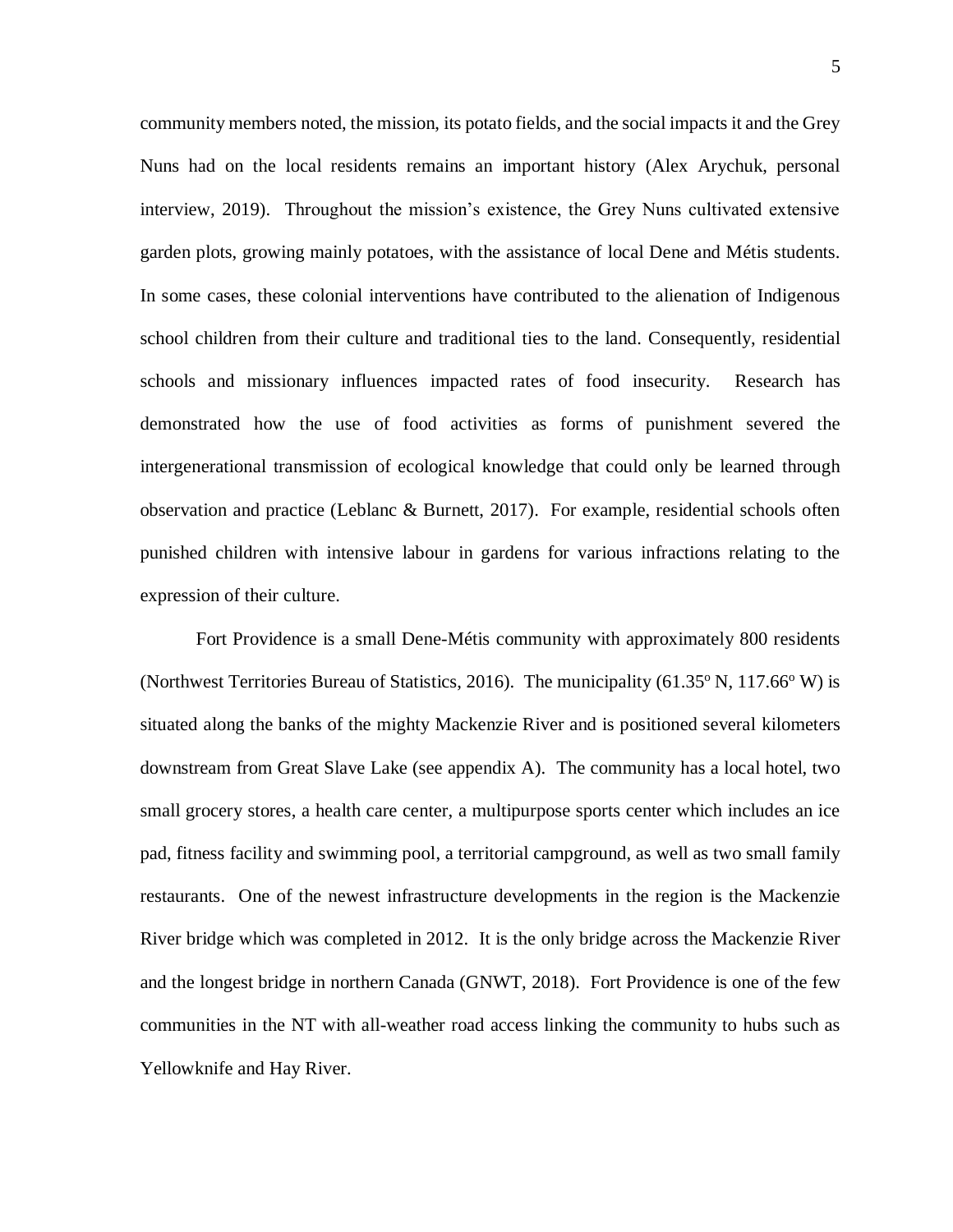Located in the southern Deh Cho region of the NT, Fort Providence is situated within the Taiga Plains Ecozone, which is characterized by a semi-arid and cold climate, typically marked by long and cold winter seasons with short and warm summers (Government of Canada, 1986). One of the reasons the community was initially erected at this location was due to its proximity to several bodies of water that provide land-based foods year-round. For example, a freshwater delta is positioned close to the community and forms into Mills Lake, and this is where the Mackenzie River widens at the mouth of the Horn River. This area has important historical and cultural significance and related human presences, but is also a key stopover for birds on all four major continental flyways (ESTR Secretariat, 2013). The Horn River Delta is a major staging area for waterfowl during spring and fall migration, a refuge for molting diving ducks in the summer, a grazing area for wood bison in the winter, and vital moose habitat year-round (ESTR Secretariat, 2013; SARA, 2018). Many Fort Providence residents continue to also rely on the surrounding environment to access wild foods, including semi-aquatic species, freshwater fish, caribou and other small game.

### <span id="page-11-0"></span>**Literature Review**

## <span id="page-11-1"></span>*Contextualizing Food Security and Food Procurement*

It is critical to contextualize food security and food procurement to gain a deeper understanding of these two interwoven concepts. In general, the concept of food security is framed around the Global South and is embedded in dominant neoliberal and globalized discourse surrounding agriculture, global hunger and poverty (FAO, 2017; Campbell et al., 2016). The notion of food security is typically paired with discussions surrounding severe hunger, malnutrition, agriculture constraints, climate change, and a number of other socioeconomic challenges (FAO, 2017). This leads to the general view that food security is not a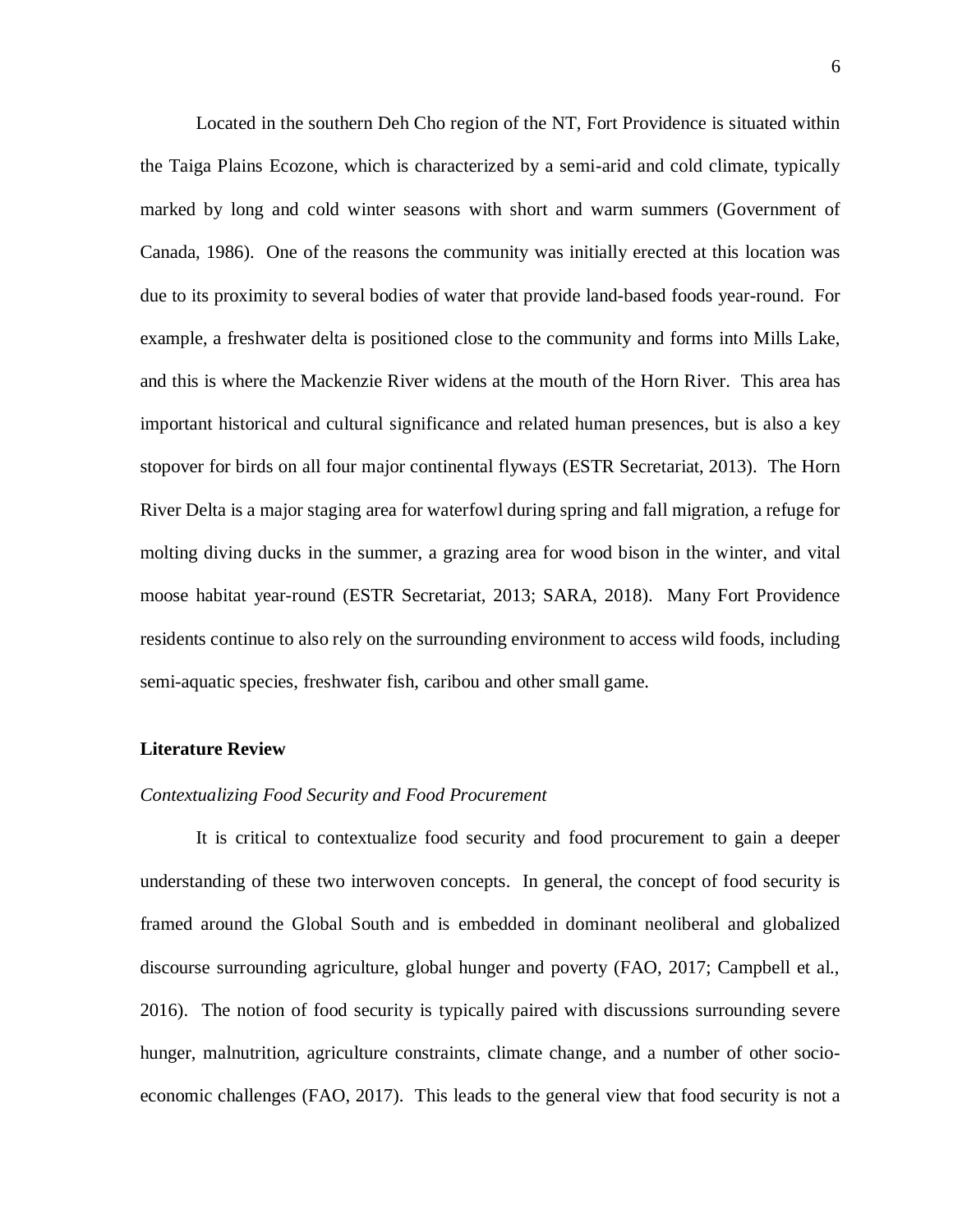significant issue in a wealthy and westernized country such as Canada. However, many Canadians, in each province and territory, experience elements of food insecurity (Tarasuk et al., 2016). Over the past decade, researchers and countless stakeholders attempt to address the complexities associated with food insecurity. This requires a multidisciplinary approach from an array of actors: locally, regionally, nationally and globally.

Due to the emergence of centralized distributors for market foods, the lack of local food infrastructure, the loss of traditional harvesting and land-based knowledge, and the dominance of corporate food service companies, food is now commonly sourced worldwide (Adger et al., 2009). This global food system is highly unsustainable, one of the biggest polluters, and is riddled with severe inequalities (Smit et al., 2014). The Food and Agricultural Organization (FAO) of the United Nations identifies four food security pillars: availability, access, utilization and stability (2017). Food access, for example, looks different for communities and nations across the globe. In Canada, for instance, the price of food is predicted to increase by up to 3.5% in 2019 (Charlebois et al., 2018). As northern Canada already struggles with a food insecure population, due in part to access, the increase in food prices will only reduce market food availability for low-income families. Food availability relates to supply levels of food (FAO, 2017). For example, the availability and abundance of a certain species of fish that communities rely on. Food utilization is understood as the metabolism of food (FAO, 2017). In the context of Fort Providence, this means preparing, processing and cooking culturally appropriate land-based foods like rabbit, moose or beaver. Traditional knowledge of food processing is eroding with younger generations of Indigenous youth which creates serious concerns for food security levels and cultural continuities (Michael McLeod, personal interview, 2018). Finally, food stability refers to the capacity of an individual or household to attain food overtime (FAO, 2017). As climate change continues to add stress on wildlife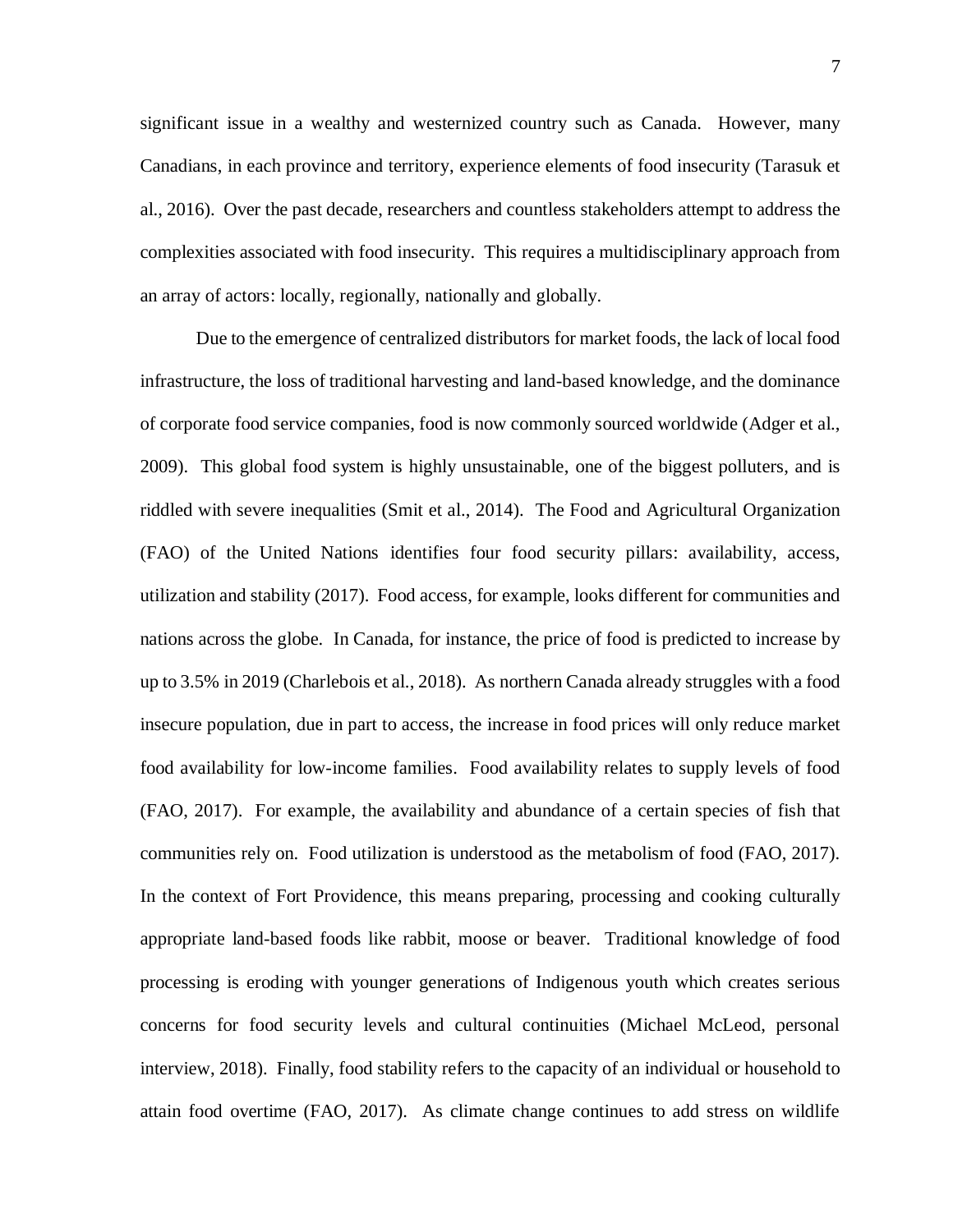populations, the stability of land-based foods is at risk. A key pillar lacking in the FAO's understanding of food security, is food quality. Concerns regarding the quality and health of land-based foods were raised by participants of this study. The Nunavut Food Security Coalition outlined quality, <sup>2</sup> of both land-based foods and the nutritional quality of market foods, as a key pillar to attaining overall food security (2014). Understanding the links between environmental change and food security in Fort Providence is crucial to strengthen community adaptive capacity and determine effective options in the future (Wesche & Chan, 2010).

The contextualization of food security aligns with the human right to food and forms a part of global grassroots resistance to the effects of international food systems, policies and prices (Jarosz, 2014). Food security in an Indigenous context can encompass the protection of natural resources, including seeds and biodiversity; protection of traditional knowledge; and working for real democratic control of communities, nations and food sources (La Via Campesina, 2014). Additionally, it addresses the underlying issues impacting Indigenous people in Canada and their ability to respond to their own needs for healthy, culturally adapted traditional foods (Indigenous Food System Networks, 2018). Indigenous food related knowledge, values and wisdom has built up over thousands of years and provide a basis to identify the impacts of climate change on local food procurement activities (Indigenous Food System Network, 2018). These food-based activities are accompanied by notions of selfgovernance, decolonization, food sovereignty and the reclaiming of Indigenous rights, territories and freedoms. Food sovereignty<sup>3</sup> is essentially groups of people making their own decisions about their own food systems, and in an Indigenous context aligns with a longer

 $\overline{a}$ 

<sup>&</sup>lt;sup>2</sup> For the purposes of this thesis, food security will be conceptualized using the four pillars outlined by FAO.

<sup>&</sup>lt;sup>3</sup> I use the term "local food procurement" when talking about increasing locally produced food. I chose to use this term as opposed to food sovereignty because locals tend to refer to food procurement when discussing methods of acquiring food.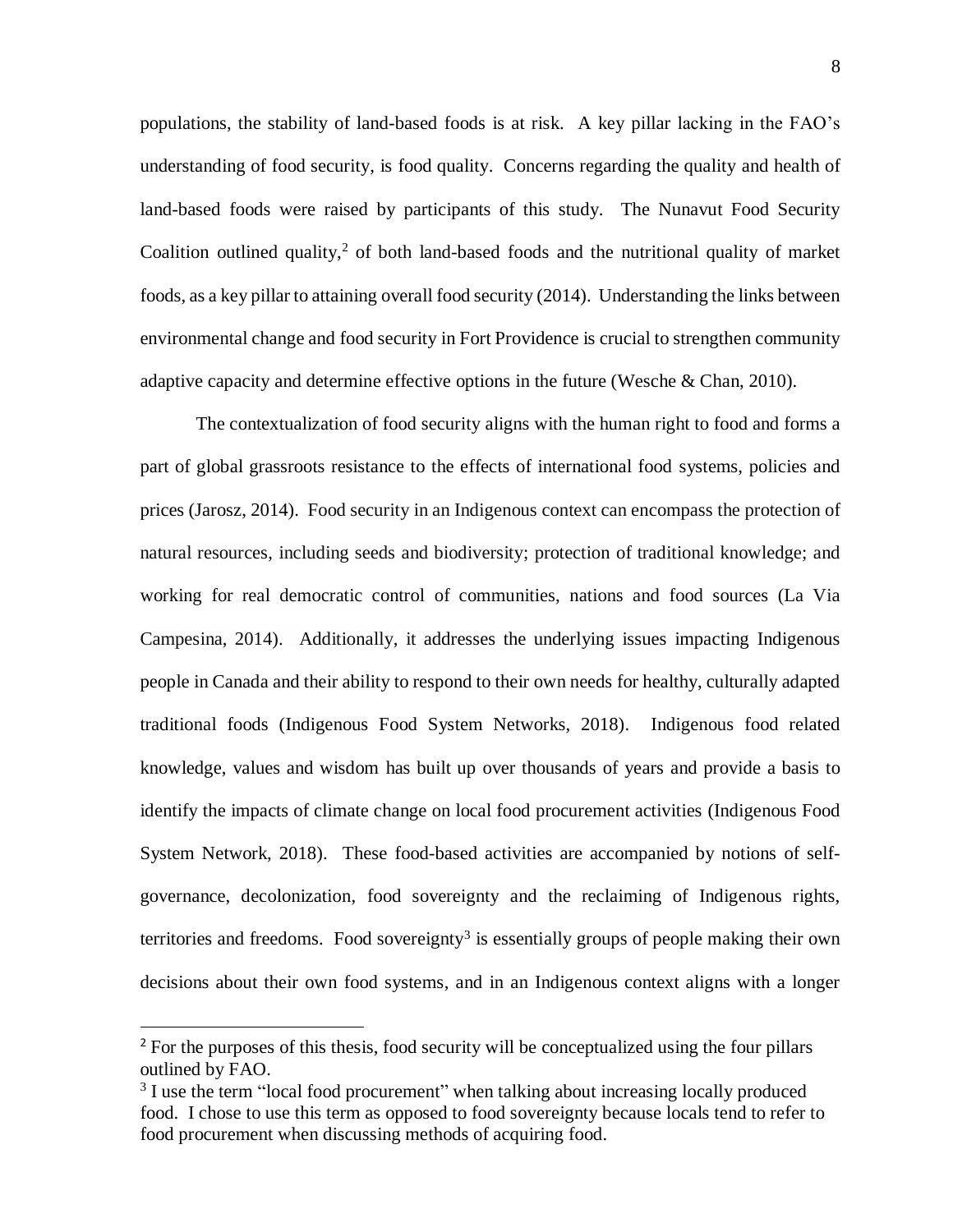history of resistance to the colonization of Indigenous space and places (Grey & Patel, 2015). For the purposes of this thesis, food sovereignty will be conceptualized as the right of all peoples to define healthy and culturally appropriate food sources that are produced through sustainable methods. This notion develops a model of small-scale sustainable production, benefiting communities and local environments, and puts the aspirations, needs and livelihoods of those who produce, distribute and consume food at the heart of food systems (La Via Campesina, 2014).

Food security cannot be accomplished without the tool of food procurement. Procurement is defined as the purchase of goods and services (Oxford English Dictionary, 2019), normally obtained at the lowest possible cost in consideration with other qualifiers, such as the quality of the product (FAO, 2017). Consequently, grassroots movements worldwide have emerged to resist the corporate, colonial, globalized food system in exchange for local, sustainable, culturally relevant foods. Food procurement simply means the purchase of, or obtaining of, food. This can happen in a number of ways. In Fort Providence, and for the purposes of this thesis, local food procurement refers to two distinctive categories: land-based foods and alternative foods. Land-based foods include foods harvested, hunted, fished, trapped or foraged regionally from the land. For Fort Providence residents, this includes many diverse species of fish; small game, such as rabbits, geese, ducks and beavers; big game such as moose, woodland caribou, or wood bison; as well as numerous plants and herbs (Wesche et al., 2016). In addition to land-based procurement, sustainable agriculture in the form of community gardens and greenhouses is slowly emerging in many northern communities as an alternative solution to the limited availability of nutritious market foods (Thompson, Mason & Robidoux, 2018). Alternative food procurement includes food grown locally; for example, farming a plot of land or growing vegetables in a greenhouse, community garden, or using hydroponics.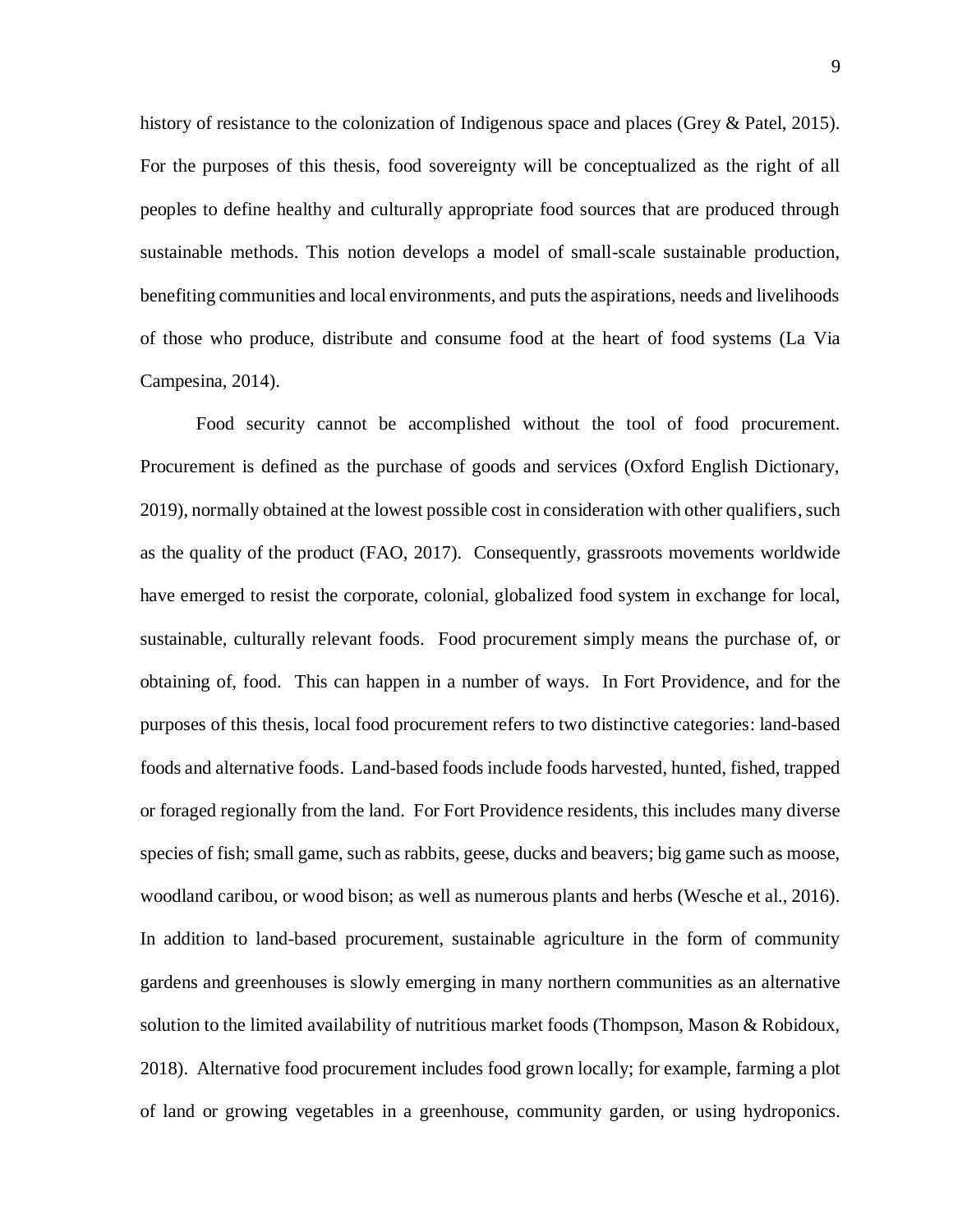Alternative food procurement also includes techniques such as rooftop growing, verticallyintegrated growing, small-scale animal husbandry, or growing food in shipping containers (Tuijl, Hosper & Van Den Berg, 2018). While not all of these models are employed in Fort Providence, it is critical to note that local food procurement remains a micro-piece of the solution for food security. It is vital to understand that alternative food procurement is not the same as industrial farming or large-scale, commercial animal husbandry. Alternative food procurement can include elements of larger-scale agriculture, but is typically conducted on much smaller plots of land and the food grown is usually consumed locally and not sold wholesale. While these models of food procurement are undoubtedly noteworthy, research indicates that the net cost of procuring land-based foods is comparable to market foods (Thompson et al, 2018). The combination of market foods and land-based harvested foods make up the majority of foods consumed by many northern Indigenous communities, as is the case in Fort Providence. The conceptualization of food security in Fort Providence centres around a model of small-scale sustainable procurement, mainly through land-based harvesting, but slowly is beginning to include once again, alternative food procurement practices. This creates a multitude of benefits for the community, such as supporting the aspirations and needs of local food procurers.

#### <span id="page-15-0"></span>*Climate Change Impacts on Northern Food Security*

A considerable amount of research has been conducted on arctic food security that demonstrates the detrimental effects of climate change on food sources (Andrachuk & Smit, 2012; Gerlach & Loring, 2013). Literature on food security in the NT is typically framed around the context of remote fly-in communities (Rosol, Powell-Hellyer & Chan, 2016), with substantially less literature available concerning Indigenous food security in the NT sub-arctic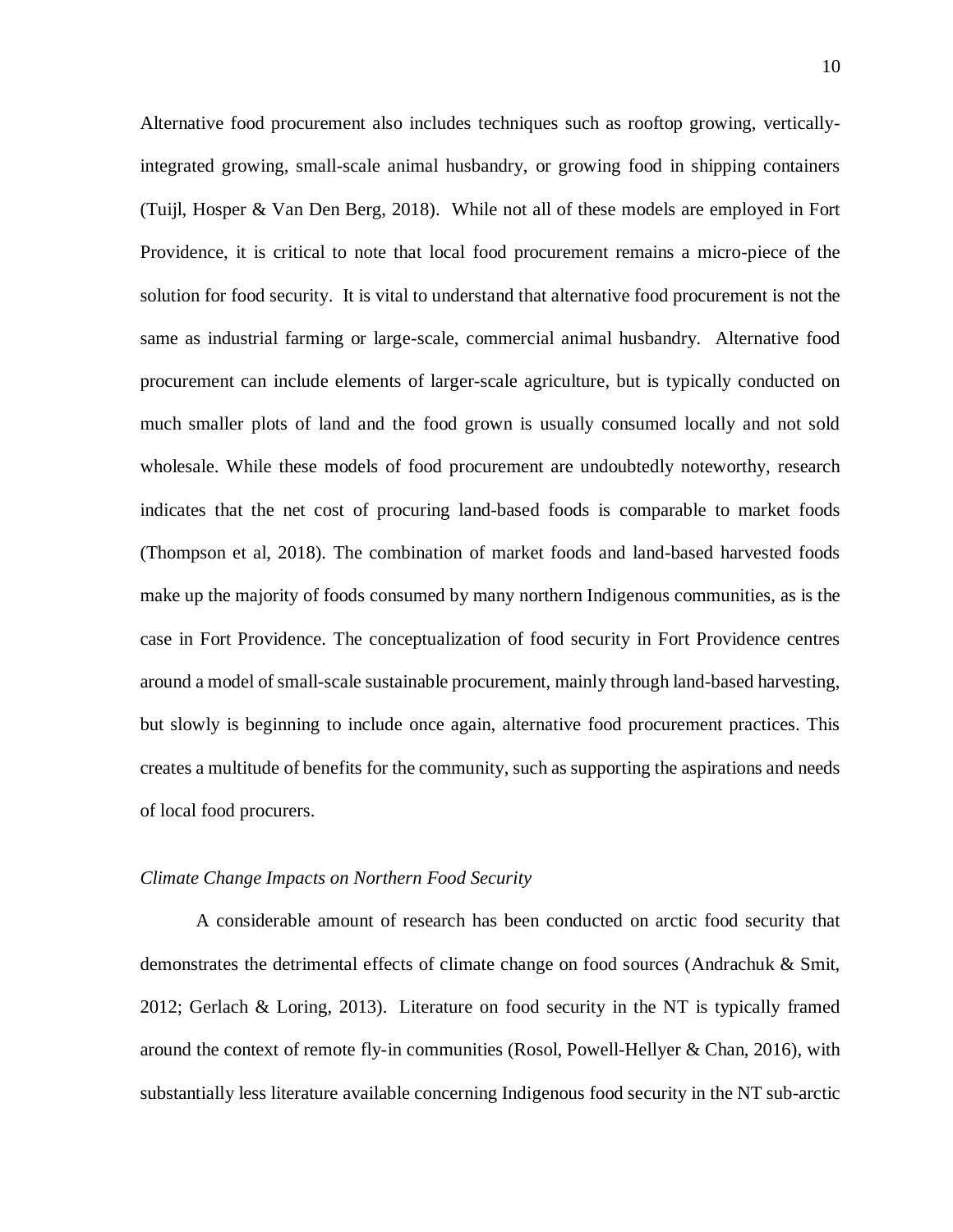and Taiga Plains Ecozone (Spring, Cartern & Blay-Palmer, 2018). Indigenous communities across northern Canada rely on a combination of traditional land-based foods and market foods, with diets becoming increasingly reliant on market foods (Skinner, Hanning, Desjardins & Tsuji, 2013). The residents of Fort Providence maintain many traditional practices and continue to be supported by land-based foods.

The importance of traditional land-based foods to the overall health and cultural well-being of northern Indigenous people's is widely recognized, while the procuring, harvesting, sharing and consuming of land-based foods play an integral part in local cultures (Gerlach & Loring, 2013; Rosol et al., 2016; Springer et al., 2018). There appear to be a growing number of barriers related to land-based food procurement for northern Indigenous communities, including gaps in traditional ecological knowledge<sup>4</sup>, economic costs associated with procurement, and risks associated with environmental change and land-based harvesting (Robidoux & Mason, 2017; Skinner, et al., 2013; Springer et al., 2018). Climate change remains a significant stressor to local ecosystems and food security across northern Canada, particularly amongst Indigenous communities who rely heavily upon their local environment. According to the Government of the Northwest Territories (2008) Climate Change Impacts and Adaptations Report, plants, animals and people that live in the north have adapted to the cold climate and depend on the cold stable conditions to maintain the circumstances they need to be successful. This report is mirrored by countless international documents that outline the detrimental consequences of rapid environmental changes, which impact a wide range of species, ecosystems and those who depend on them (IPCC, 2014;

 $\overline{a}$ 

**<sup>4</sup>** Traditional ecological knowledge and traditional knowledge are sometimes used interchangeably throughout the thesis. However, there is a slight difference with the two terms. Traditional ecological knowledge refers to specific environmental and ecological knowledge spheres, whereas traditional knowledge encompasses more general Indigenous knowledge at localized levels.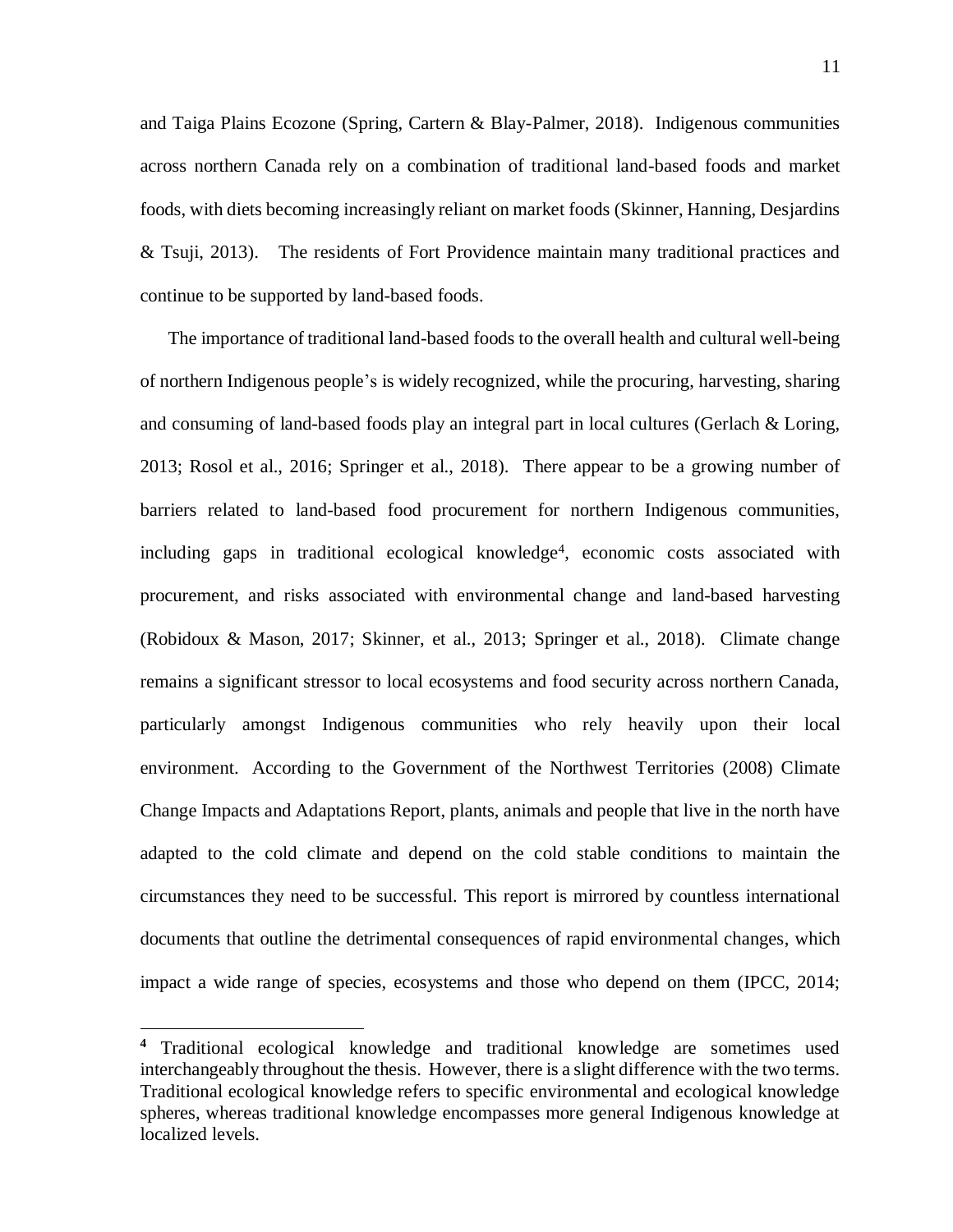Wesche & Armitage, 2014; WWF Canada, 2017; GNWT, 2016; Godfray et al., 2010). Stressors to northern Indigenous food security will continue to intensify alongside environmental changes, causing additional pressure on already fragile and volatile ecosystems, traditional land-based food sources and the global food system.

Food insecurity typically affects individuals with high levels of poverty, and in Canada, this correlates to the food insecurity challenges experienced disproportionally by Indigenous communities (Council of Canadian Academics, 2014; Tarasuk et al., 2016). Rapidly increasing fuel prices, reductions in global agricultural yields, and growing demands for food by emerging economies and growing populations will cumulatively influence the cost, quality and access of market foods transported north (Inuit Circumpolar Council, 2012; Godfray et al., 2010). In general, store-bought foods across northern Canada are quite expensive. Most research conducted on this topic focuses on isolated northern communities that rely on air freight shipments and ice roads for perishable food supplies (Barbeau, Oelbermann, Karagatzides & Tsuji, 2015; Skinner et al., 2016; Rudolph & McLachlan, 2013; Kenny, Wesche, Fillion, MacLean & Chan, 2018). Northern communities with all-season road access certainly fair better; however, market foods in the north remain inevitably expensive. Although Fort Providence has all-season road access, food prices are approximately 35% higher than in Yellowknife, the capital of the Northwest Territories, which is located further north (Northwest Territories Bureau of Statistics, 2016). Despite governmental subsidies and local efforts, the price of nutritious foods in northern Canada remain out of reach for many Indigenous households (Council of Canadian Academies, 2014; Galloway, 2017).

It is widely accepted that climate related changes are creating considerable stress on agricultural crop productions around the world, while concurrently adding to anthropogenic climate change (Campbell et al., 2016; Kulak, Graves & Chatterton, 2013; Garnett, 2011;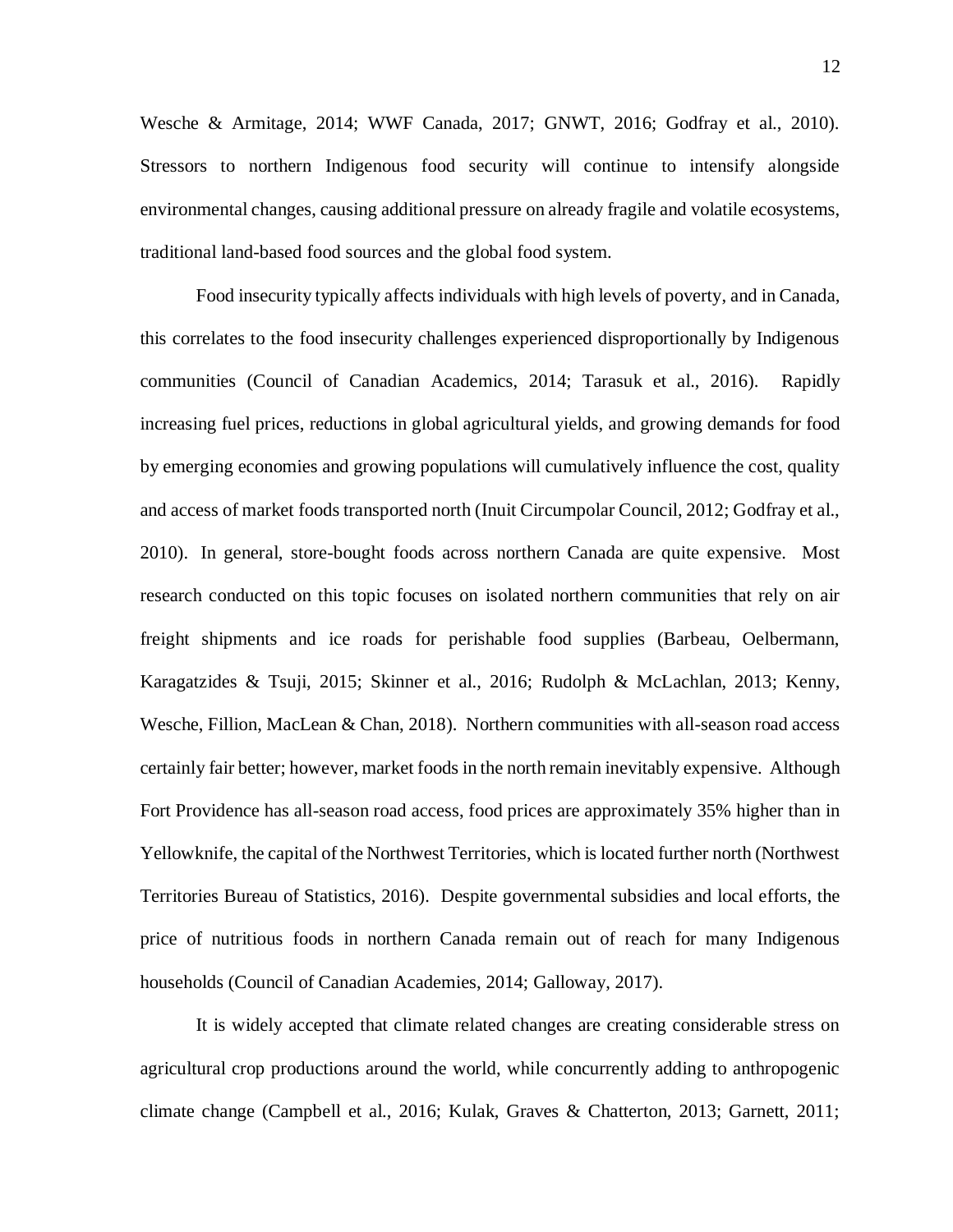Rotter, Hohn & Fronzek, 2012). Global populations are expected to grow significantly, which will increase the demands on the global food system. Subsequently, food producers are experiencing greater competition for land, water and energy, causing negative effects on the global environment (Godfray et al., 2010). These complications to the global food system will be felt in remote, northern communities in a number of ways. As Indigenous communities across the NT rely on both traditional and market foods, it can be argued that climate change is a significant driver to food security challenges in Fort Providence. There are many complications associated with transporting store-bought foods to northern Canada, harvesting land-based foods, and locally growing and procuring alternative foods.

# <span id="page-18-0"></span>*Adaptive Capacity and Food Procurement*

Although projections of climate related changes remain uncertain, they will nonetheless provide widespread challenges. These varied global complications can include water shortages, natural disasters and food insecurity, which will negatively affect human health and well-being (Adger et al., 2003). For northern Canadian communities, this requires proactive development of adaptive capacity to respond to these environmental constraints. Adaptive capacity is the ability of a system to adjust to climate change, to manage potential damages, to take advantage of opportunities, or to cope with the consequences (IPCC, 2018). By using community vulnerabilities as drivers for adaptive capacities, food insecurity in Fort Providence can be addressed by increasing locally produced and harvested foods that support food sovereignty, promote individual and cultural empowerment, and encourage community resilience. Community-based resilience to climate change is generally understood as the capacity to recover or cope with challenges and ramifications of environmental changes. While this understanding of resilience is fairly straightforward, it comes from an westernized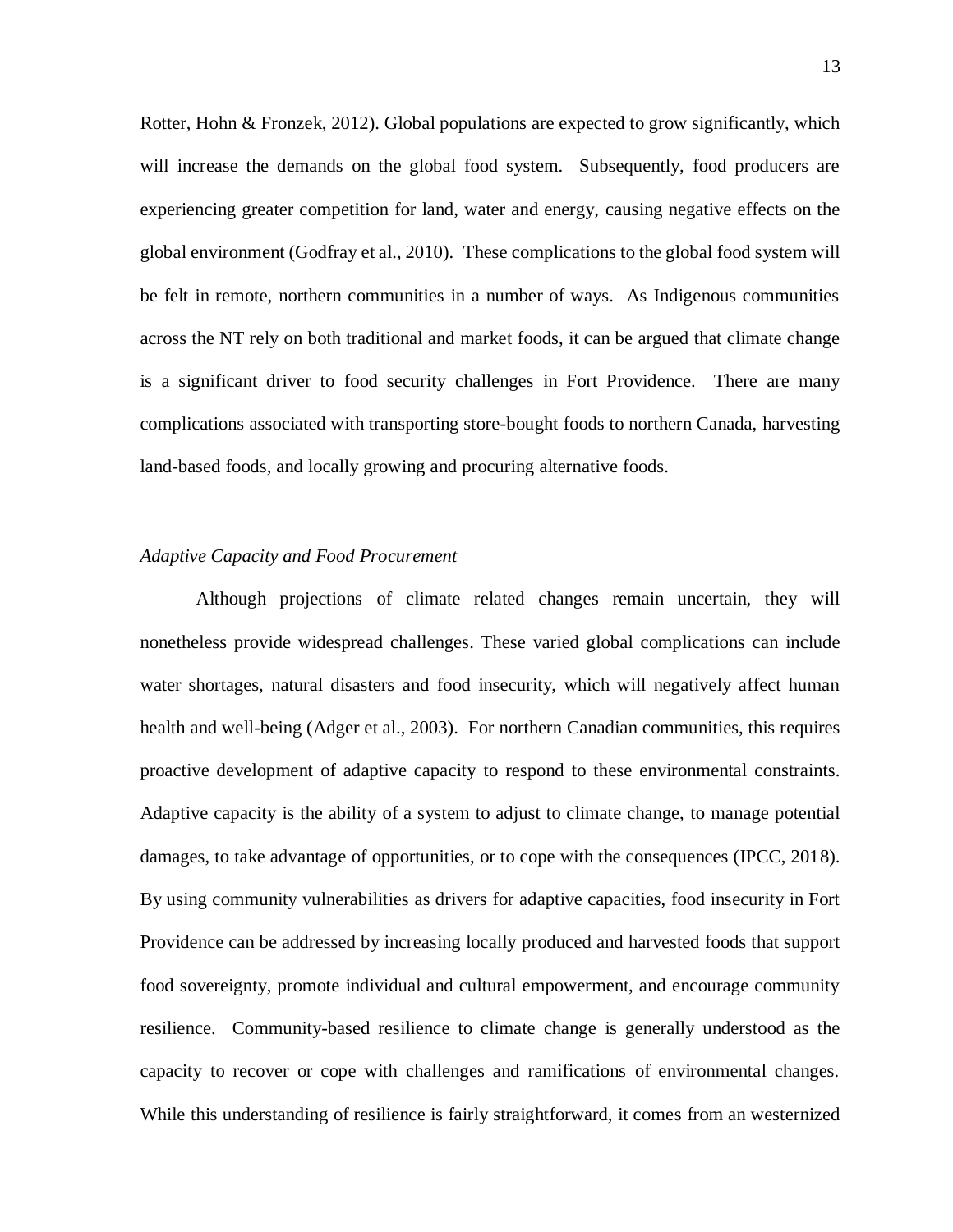perspective. Tuhiwai Smith conceptualizes resilience as resistance to colonial norms, which often assumes that communities are to be blamed for the position they are in and therefore the need to be resilient (1999, p. 97). Indigenous notions of resilience are conceptualized as resistance to unequal power structures, and opposition to colonial discourse which continues to have negative impacts on Indigenous socio-economic and political lives (Penehira, Green, Tuhiwai Smith & Aspin, 2014). In this conceptualization of resilience, Indigenous communities can continue to use their resistance to respond to environmental changes, as they have done so for millennia.

In moving toward food security for northern Indigenous communities, local food procurement is integral for increasing overall adaptive capacity and community resilience to environmental changes (Berkes & Jolly, 2002). This is only possible with collaboration amongst stakeholders and with local voices guiding decision-making processes. To support community resilience alongside increasing food security, a number of diverse strategies and food procurement programs would need to be coordinated and implemented (Ford, Pearce, Duerden, Furgal & Smit, 2010). Food security is a complex issue and actions must be community-driven to ensure their feasibility in responding to localized needs.

Since reliable, available and affordable food is central to human well-being and the stability of societies, it is paramount to effectively adapt northern food systems to climate related changes (Rotter et al., 2012). There are many experimental food procurement strategies being tested in the NT, some of which include: Fall Harvest Fairs in Yellowknife, courses on traditional food processing in Inuvik, and creating greenhouses in a Seacan in Fort Good Hope (Ecology North, 2018; Hugall, 2018). Fresh foods grown locally and sustainably can have positive effects on health and well-being, while improving community and regional food security with environmentally-friendly benefits. These local alternative food procurement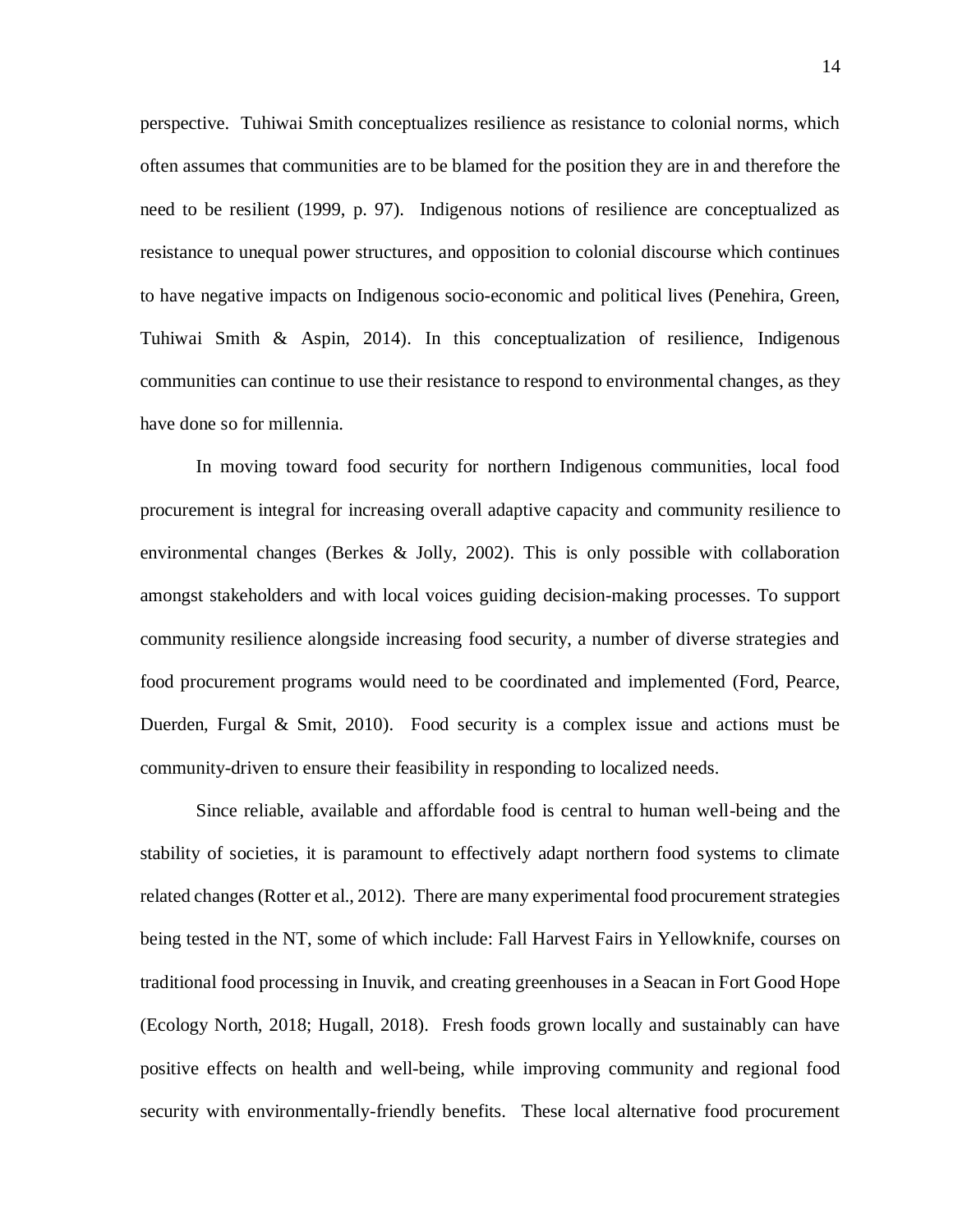strategies have the potential to mitigate environmental changes to local food systems, while promoting, supporting and increasing food security in small northern Indigenous communities. Many researchers have studied the significance of locally procured food through community gardens, greenhouses, aquaponics, hydroponics and other innovative ways to produce food locally, sustainably, and efficiently (Barbeau et al., 2015; Rudolph & McLachlan, 2013; Okvat & Zautra, 2011; Benis & Ferrao, 2018). Local alternative food procurement can contribute to both individual and community resilience, by creating a space for communication, information-sharing and co-learning among members. It can also contribute to ecological resilience by decreasing community demands for less sustainable market foods (Okvat & Zautra, 2011). This literature suggests that alternative food procurement could have potential socio-economic and environmental benefits for community members in Fort Providence.

Community adaptation strategies must be diverse in orientation, which could perhaps imply using alternative food procurement initiatives in conjunction with other local food procurement strategies or programs. This could effectively address community vulnerabilities while promoting local food sovereignty. In Fort Providence, the sustained transmission of traditional land-based knowledge is essential for the continuity of land-based food harvesting (Charlene Bonnetrouge, personal interview, 2018). However, there appears to be a growing gap in traditional knowledge, where youth may lack the necessary skills to harvest and prepare wild foods (Wesche et al., 2016). This gap in knowledge is present for a number of reasons due to impacts of colonization, historic disruptions of food systems, residential schools, and the introduction of market foods (Mason, 2014; Robidoux & Mason, 2017; Rudolph & McLachlan, 2013). This has the potential to have serious consequences for cultural stability and land-based food security, as the impacts of colonialism continues to be systematic and multidimensional (Thompson et al. 2018). This research project digs deeper to explore other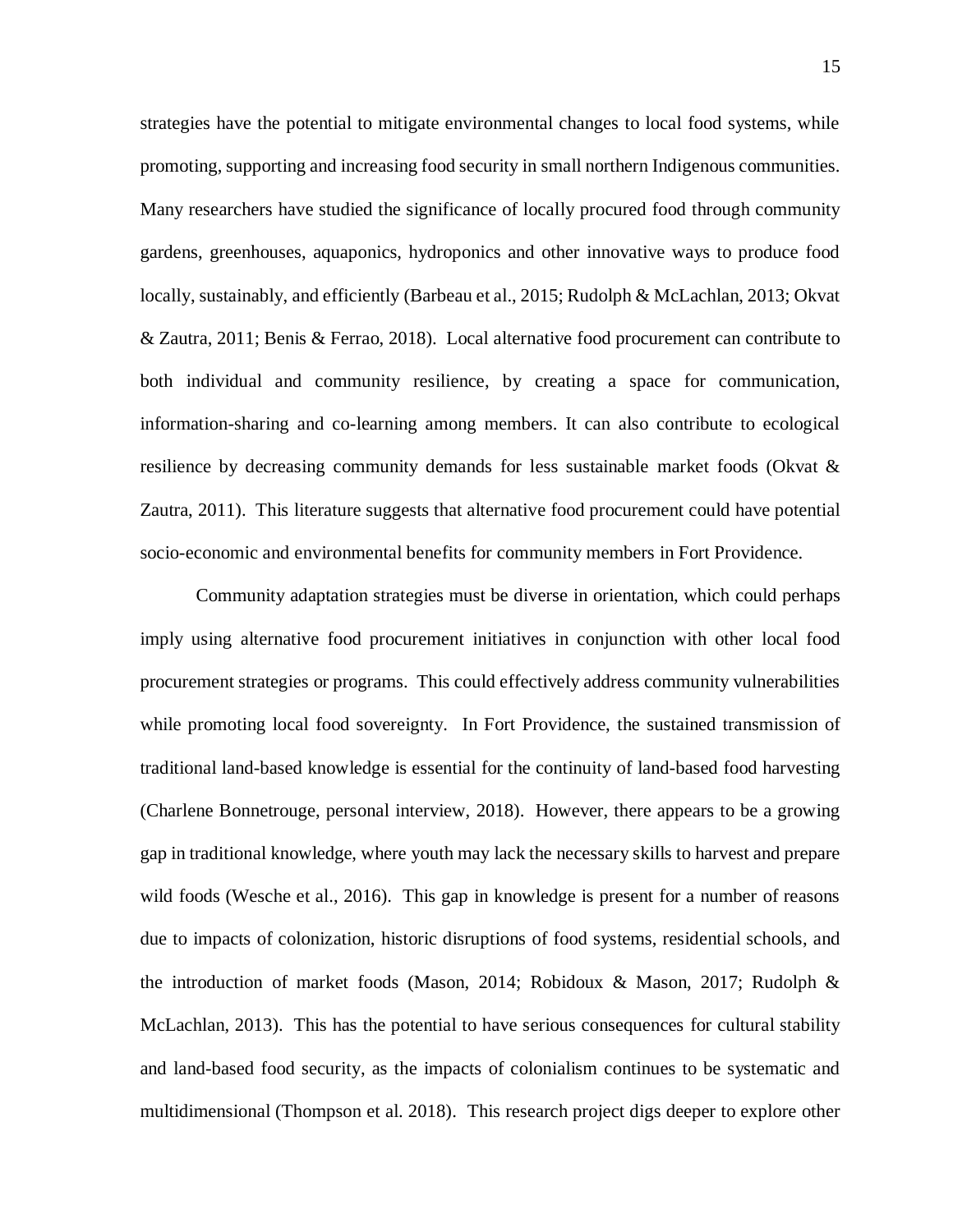strategies that impact food security in Fort Providence. The objective of this research is to contribute to the growing body of literature surrounding sub-arctic food security in Canada, while highlighting Fort Providence and local efforts. According to the Council of Canadian Academia (2014), the lack of a comprehensive review of northern food security, derived from the first-hand experiences and knowledge of northern people, is a major knowledge gap.

## <span id="page-21-0"></span>**Methodological Approach**

When collaborating with Indigenous communities, it is important to choose research methods and methodologies that will best suit the nature of the research. It is equally important to note that research in general has been used as a tool of colonization of Indigenous people and their territories across the world (Kovach, 2010, p.56; Tuhiwai Smith, 2012, p.134). The way in which research has been fully implicated in colonization remains a powerful history for many Indigenous communities (Porsanger, 2004). In a Eurocentric understanding, research generally is defined by investigations or experiments aimed at the discovery and interpretation of knowledge. This knowledge generally fits neatly into a westernized understanding and works to discredit knowledge outside of the scientific or social-scientific norms (Porsanger, 2004; Tuhiwai Smith, 2012, p.16). Many research techniques used to collect qualitative data within Indigenous frames of reference rely on western paradigms of knowledge; this is where the disconnect arises when conducting research with Indigenous communities. Eurocentric research techniques often view Indigenous communities as passive subjects to be studied rather than important holders and makers of knowledge (Koster, Baccar & Lemelin, 2012).

Choosing a methodological approach, such as Indigenous Methodologies (IM), takes into account the historical and contemporary biases present for Indigenous people across Canada, allows the researcher to establish a thoughtful, respectful and insightful study. From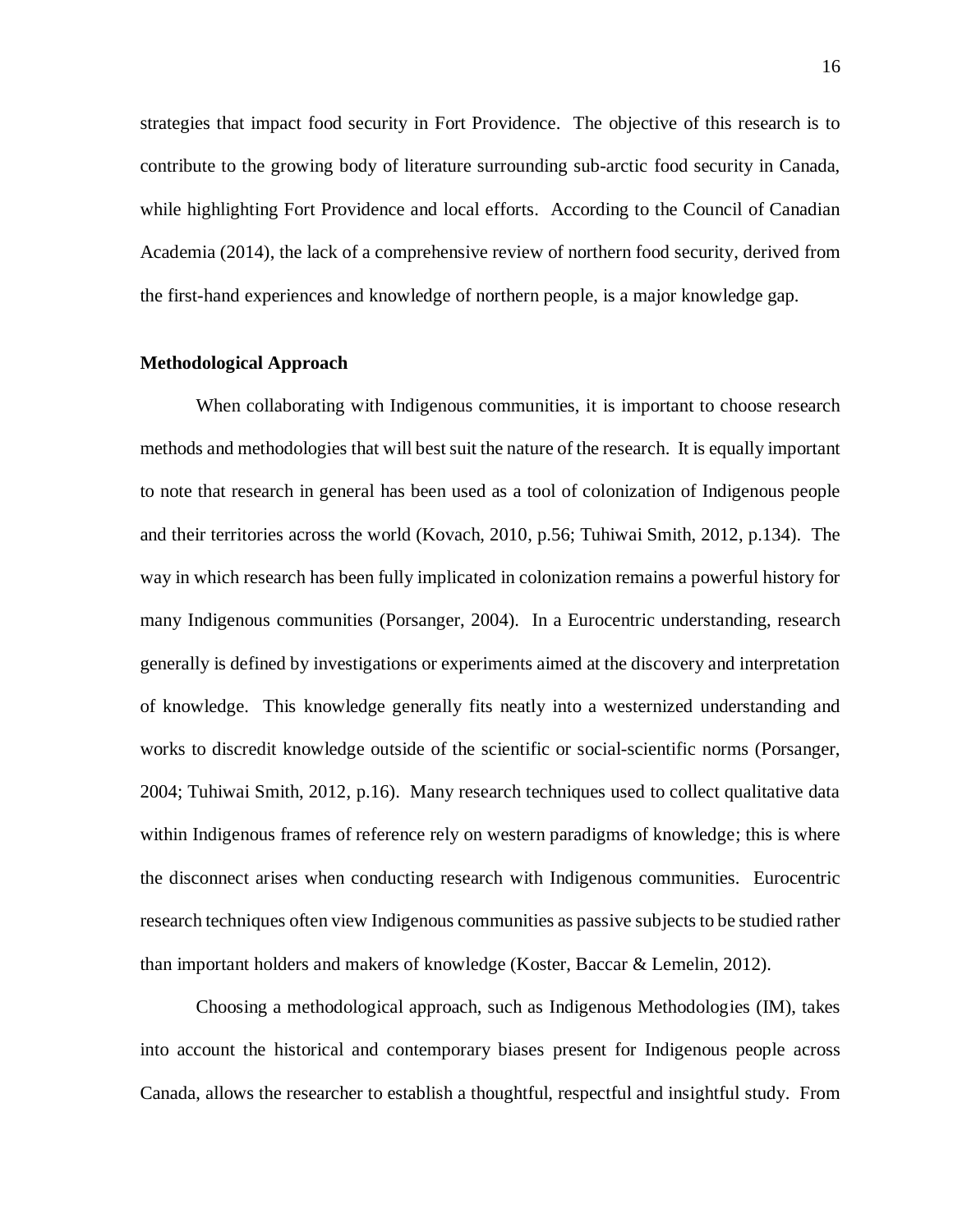the conception of research questions to established relationships between the researcher and community, this study benefits from the direction and guidance of IM. All aspects of this research project rely on IM to foster a collaborative approach that reflects the values and priorities of the community of Fort Providence. Guided by IM, I worked in collaboration with mainly Indigenous people and a few non-Indigenous people while acknowledging the importance of participants' perspectives, knowledge and understanding throughout the course of my research. This led to qualitative data that provided a deeper understanding of local perspectives regarding the many complex issues examined. IM helped to frame a holistic understanding of the complexities of socio-cultural, economic and environmental changes related to food security. Many scholars recognize the strength of IM when working with Indigenous communities, as it involves the active participation and collaboration between the researcher and the community (Kovach, 2010, 59; Tuhiwai Smith, 2012, p.37; Battiste & Youngblood Henderson, 2000).

This collaboration helps to ensure that community interests are recognized and acknowledged within the context of the decolonizing research. This research project attempts to reframe the narrative surrounding Indigenous food security, by deconstructing colonialcentric research methods and discourse. This goes beyond simply engaging an Indigenous perspective in a Eurocentric structured research project. One of the critical aspects of conducting research within the scope of IM is understanding the dominate paradigm in a Eurocentric system of structures, and understanding the historic and contemporary implications of academic research within Indigenous communities across the world (Sylvestre, Castleden, Martin & McNally, 2018). Also, there is a need to consider the fact that educational institutions have a history of producing deep-seated trauma, abuse and pain, whilst disconnecting Indigenous people from their lands, cultures and languages. In Canada, the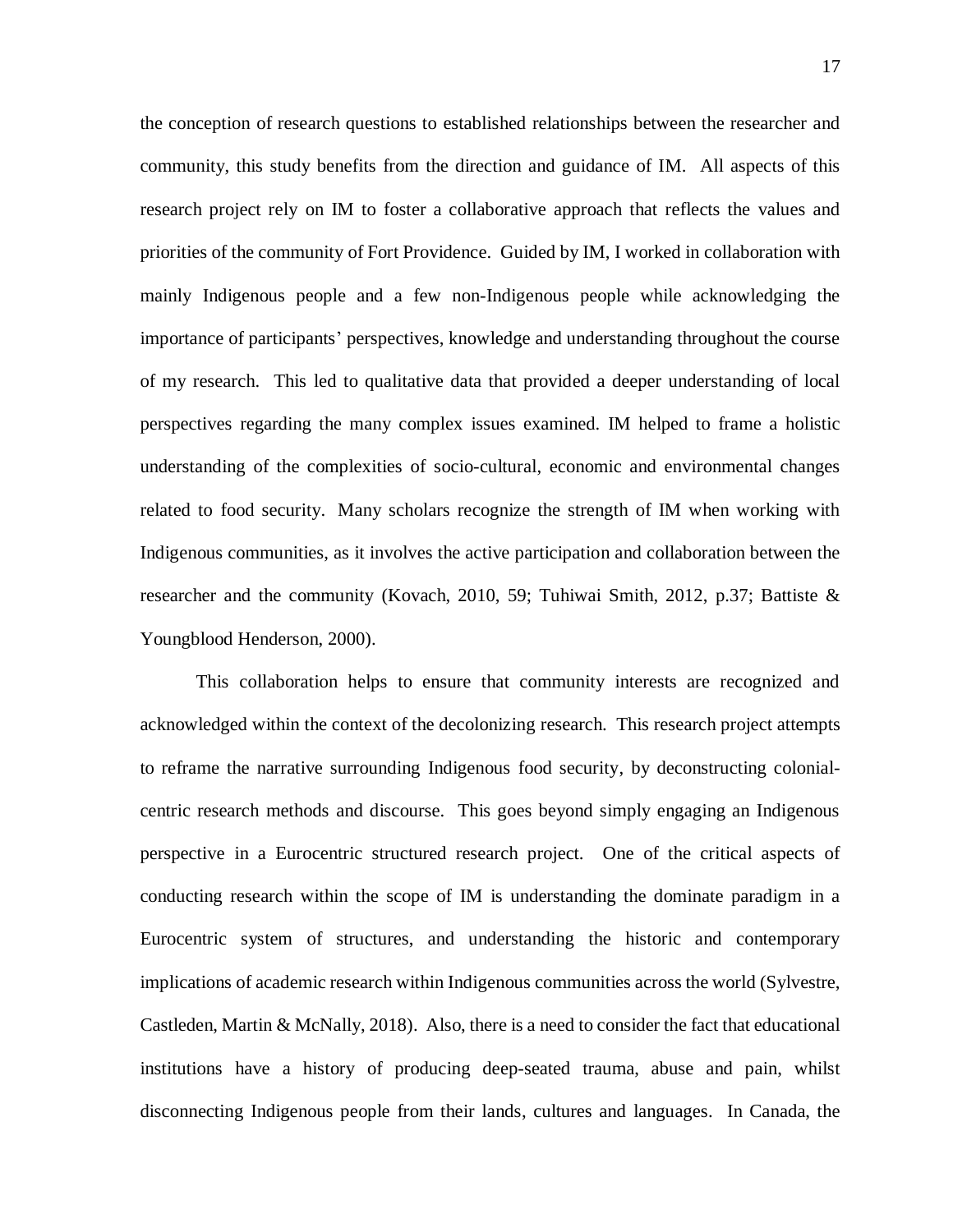legacy of the treatment of Indigenous communities brought on by acts of colonization and residential schools stole, damaged and deprived Indigenous peoples from their basic rights and freedoms. Therefore, by operating a research project from within an educational institution demands the use of IM to guide the research, by challenging the researcher to focus on the core paradigm ideas of trust, respect, reciprocity and inclusion (Kenny, 2018; Kovach, 2010).

Trust was established between the researcher and the community after 10 weeks of residing and volunteering in the community of Fort Providence. I was invited to participate in spring fish camps and a summer boat trip to Axe Point. Trust was gained during these trips by integrating and immersing myself in land-based food activities. I also participated within the community by joining in local fitness classes, picking berries with community members and volunteering within the Deh Gáh Elementary and Secondary School. It was also advantageous to have a number of mutual northern connections with community members. As a lifelong resident of the NT, I was able to relate to individuals through mutual family connections and friendships. This commonality helped community members to establish trust and to build relationships.

Respect was given to all participants in this research project, especially in regards to their knowledge and perspectives shared. The results of this research benefits all participants by promoting local food initiatives, guiding decision-makers and contributing to the ongoing dialogue surrounding northern food security. While IM provides guidelines for researchers, it is equally important to tailor a research project to local understandings and values; this includes expectations of reciprocity held by local Elders and leaders (Kovach, 2010; Tuhiwai Smith, 2012). Elders who participated in this study were offered a pouch of tobacco as a gift for sharing their time, knowledge and perspectives. Furthermore, upon completion of this research, the final document will be summarized and provided to participants of this study.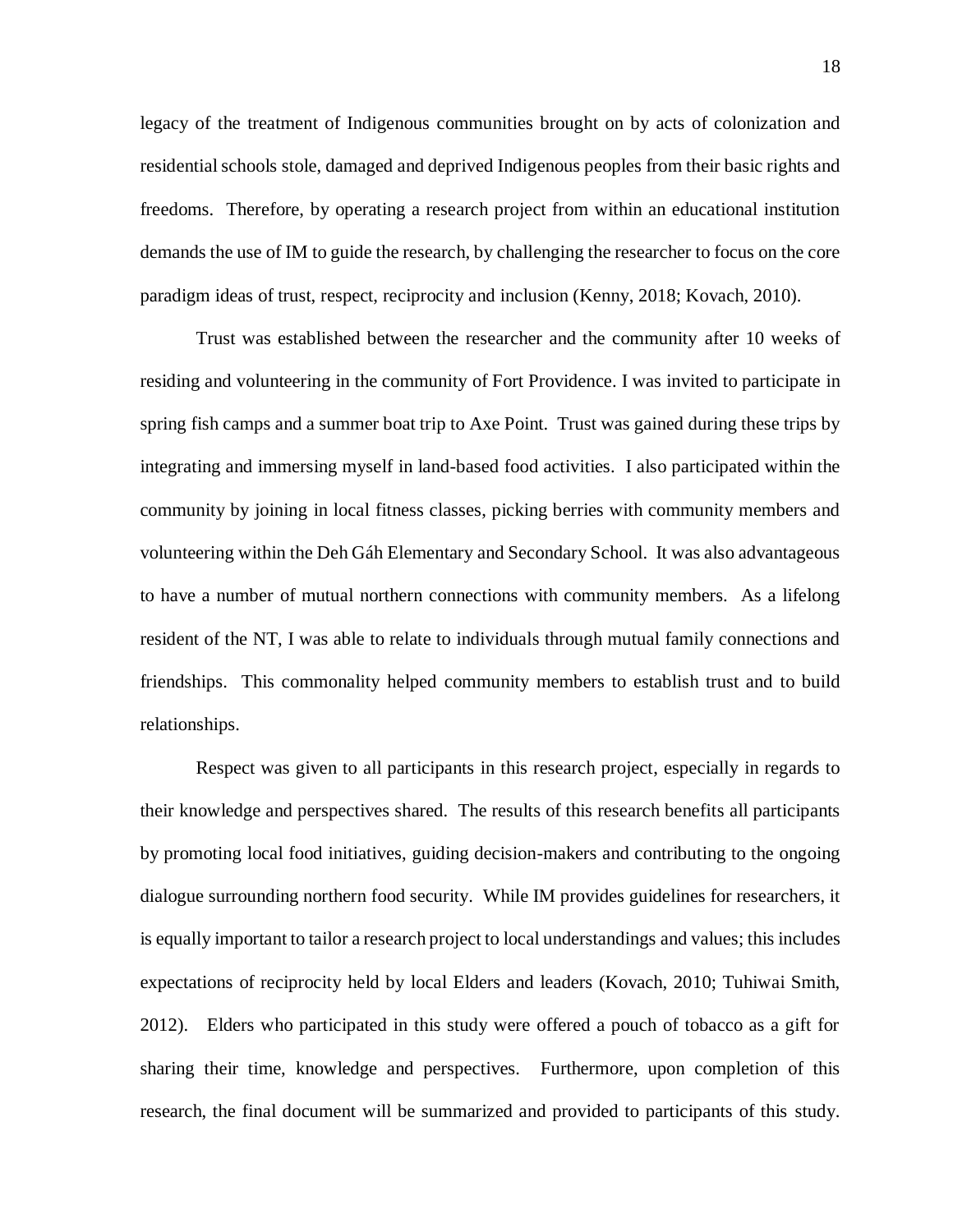Participants will be offered a summarized version in addition to the completed final version. This research project was open for participation from any local individual who sought to contribute. This allowed for transparency, openness and community inclusion. Additionally, the Deh Gáh Got'ie First Nation<sup>5</sup> reviewed and added specific context to the research proposal, guided the researcher within the community, suggested key knowledge holders to connect with, and upon completion of this research paper, will use the findings and recommendations to support continued local food related activities. The on-going collaboration with participants and the extended time spent within the community allowed community members to shape this project and accurately depict food security challenges in Fort Providence. As a result, there was an increase in both the quality and quantity of data received. These meaningful interactions add to the richness and validity of the findings.

## <span id="page-24-0"></span>**Research Methods**

 $\overline{a}$ 

IM guided all aspects of this research project, from the context in which research questions were conceptualized and designed, to the research methods selected (Simonds  $\&$ Christopher, 2013; Tuhiwai Smith, 2012). This research project employed a mixed-method approach using primary data and secondary sources. In order to understand the broad topic of food security and community adaptation, an analysis of scholarly literature was conducted. The purpose of the analysis was to identify current food insecurity literature, but also to gain a comprehensive understanding of the many barriers in place. These secondary sources are used throughout the final research document to support the primary data that was collected. The

<sup>&</sup>lt;sup>5</sup> The Deh Gáh Got'ie First Nation is the Indigenous public government for the Deh Cho region of the NT and is based on the Dene principals and traditions of its communities. There is a Grand Chief for the region, as well as local community chiefs who help to administer and protect the rights of their people (Deh Cho Government Website, 2019).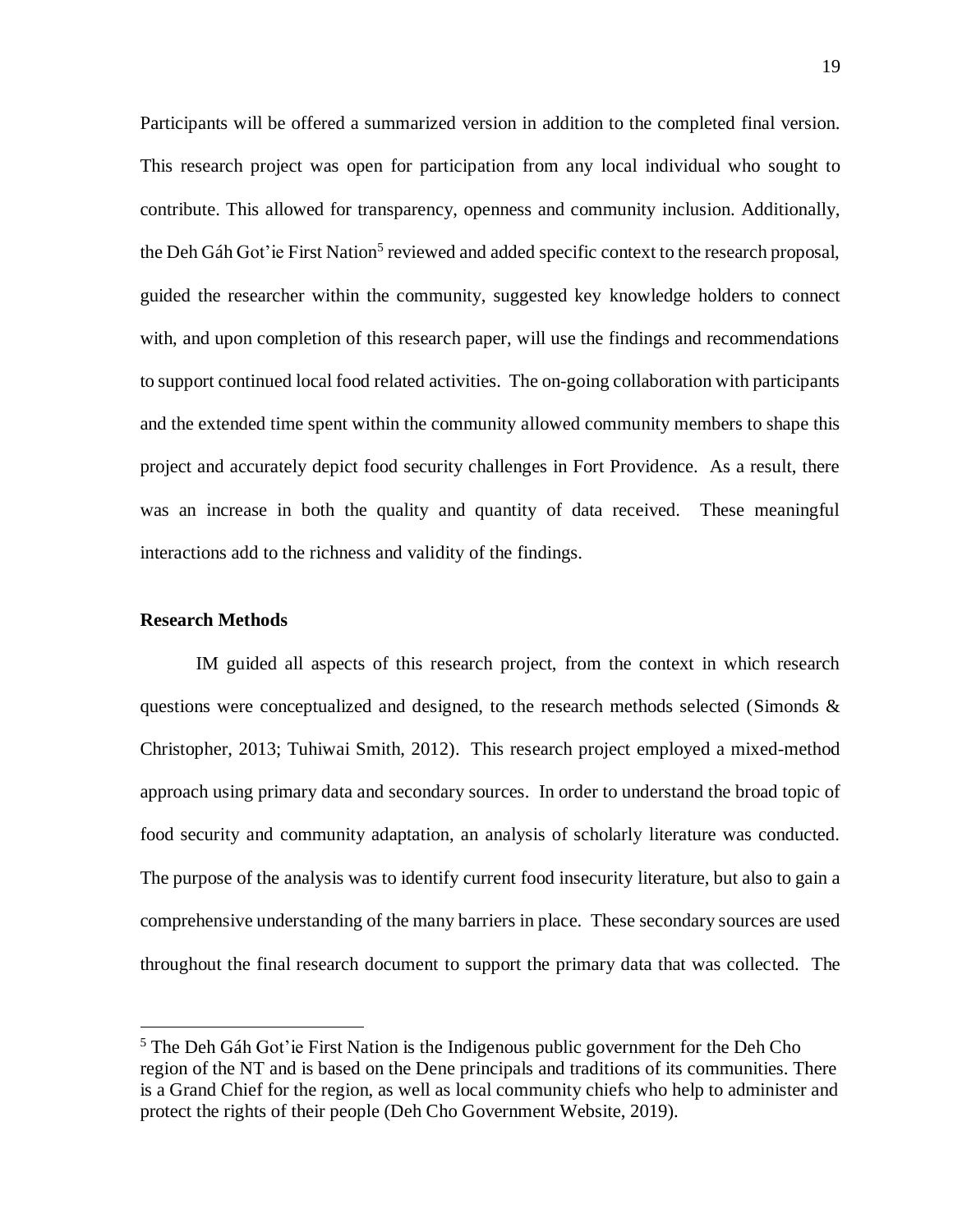primary data collection methods included personal interviews. Ethnographic participant observation was also employed through community based involvement. Before interviews were conducted, each participant was invited to sign a consent form. None of the participants signed, and instead opted for an oral agreement, trusting that their contributions would be used in a respectful and appropriate manner. This is important to note, as too often written agreements between Indigenous peoples and westernized institutions have not been honored, leaving Indigenous communities with misleading information or unfulfilled promises. The signing of the consent forms for this research project was not mandatory and all the information on the form was thus communicated orally to individual participants. This was culturally appropriate as Indigenous communities are oral cultures. Each participant then agreed to the terms of the consent form and to include their name in this research project. Translators were provided upon request; however, none were required. Non-probability snowball sampling was used to recruit participants (Babbie & Benaquisto, 2010).

## <span id="page-25-0"></span>*Semi-Structured Interviews*

Interviews conducted with community members were semi-structured and conversational in nature. They consisted of 15-20 open-ended questions and prompts (see appendix B). Semi-structured interviews were advantageous in this study, as they provided in-depth and highly personalized accounts which created a rich data set (Barriball, 1994). Additionally, utilizing open-ended, semi-structured questions provided participants with a degree of control to share information they deemed significant. The knowledge foundation of many Indigenous peoples in the NT include oral histories, which are transmitted through stories. This research method was selected due to its compatibility with IM. As Kovach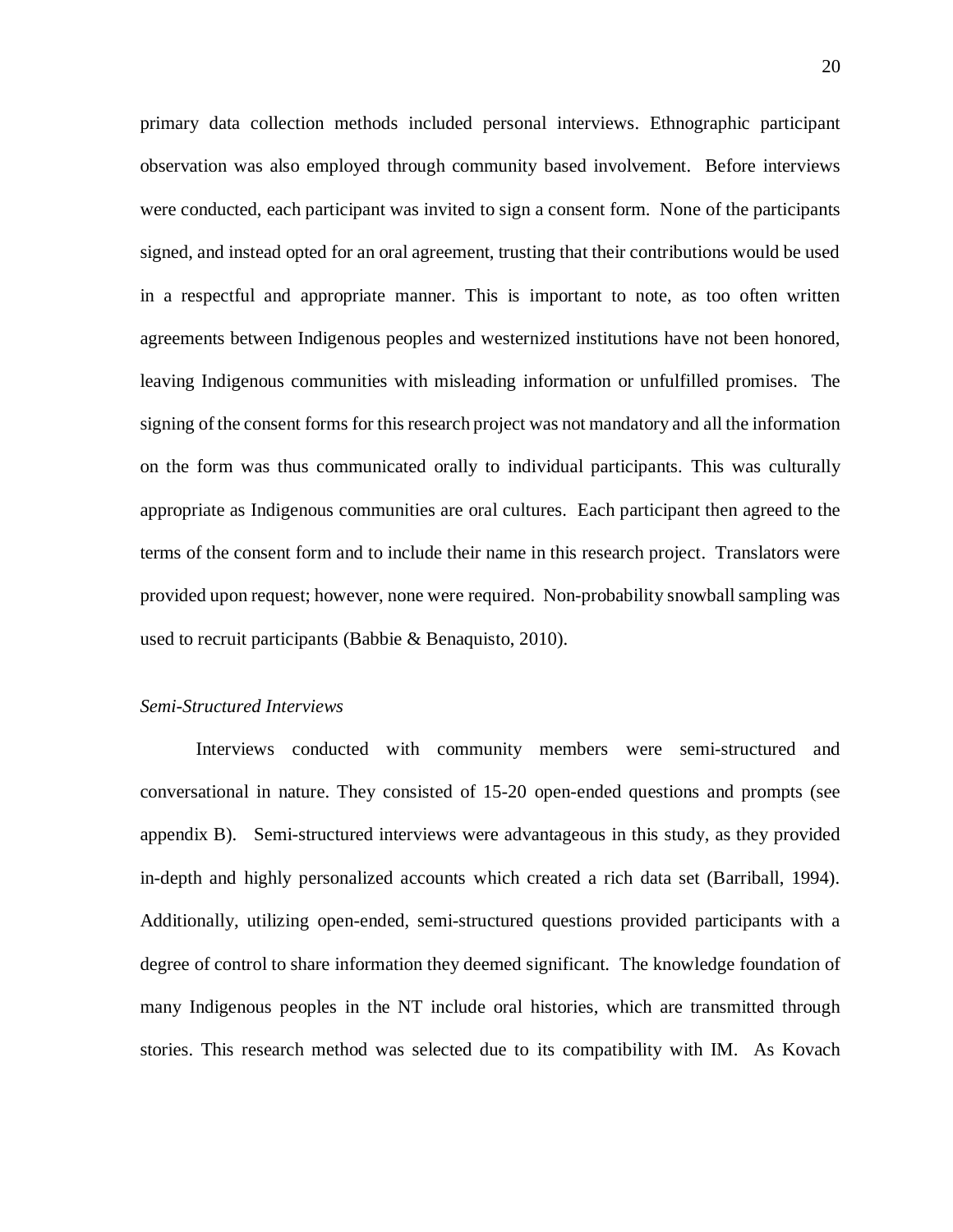describes, "the use of story, through conversation, [is] a culturally organic way to gather knowledge within research" (2010: 42).

As a researcher, I spent two field seasons in the community during key harvesting periods in the spring and fall of 2018. During the first field season in May and June of 2018, I was invited to participate in a number of on the land activities, like a spring fish camp and a week-long harvesting trip on the Mackenzie River. These experiences demonstrated the importance of spring harvesting within the community and highlighted the breadth of knowledge possessed by land-users. Throughout the second field season, I was once again invited to participate in a fall hunting trip where a bull moose was successfully harvested. The spring and fall are key harvesting seasons for community members, therefore providing critical insight regarding local food procurement practices, consumption habits and food security. During the second field season in the fall of 2018, a total of 20 in-depth interviews were collected. All interviews were collected between September 2018 and January 2019. The interviews ranged in time from 25 to 90 minutes in length. Of these interviews, nine participants were female and eleven were male. Almost all (17) of the interviewees had Indigenous ancestral ties to the NT. The other three interviewees self-identified as non-Indigenous, but were long-term northerners with vested interest in food security and climate change issues in the NT.

A number of interviewees have secondary residences in other communities due to employment requirements and other personal obligations. While almost all (17) participants are local residents of Fort Providence, and were specifically identified as expert land users and key community knowledge holders, there are a few non-resident interviewees that offered additional perspectives. These interviewees were invited to participate in order to create a broader narrative of food security and northern food distribution systems. All participants are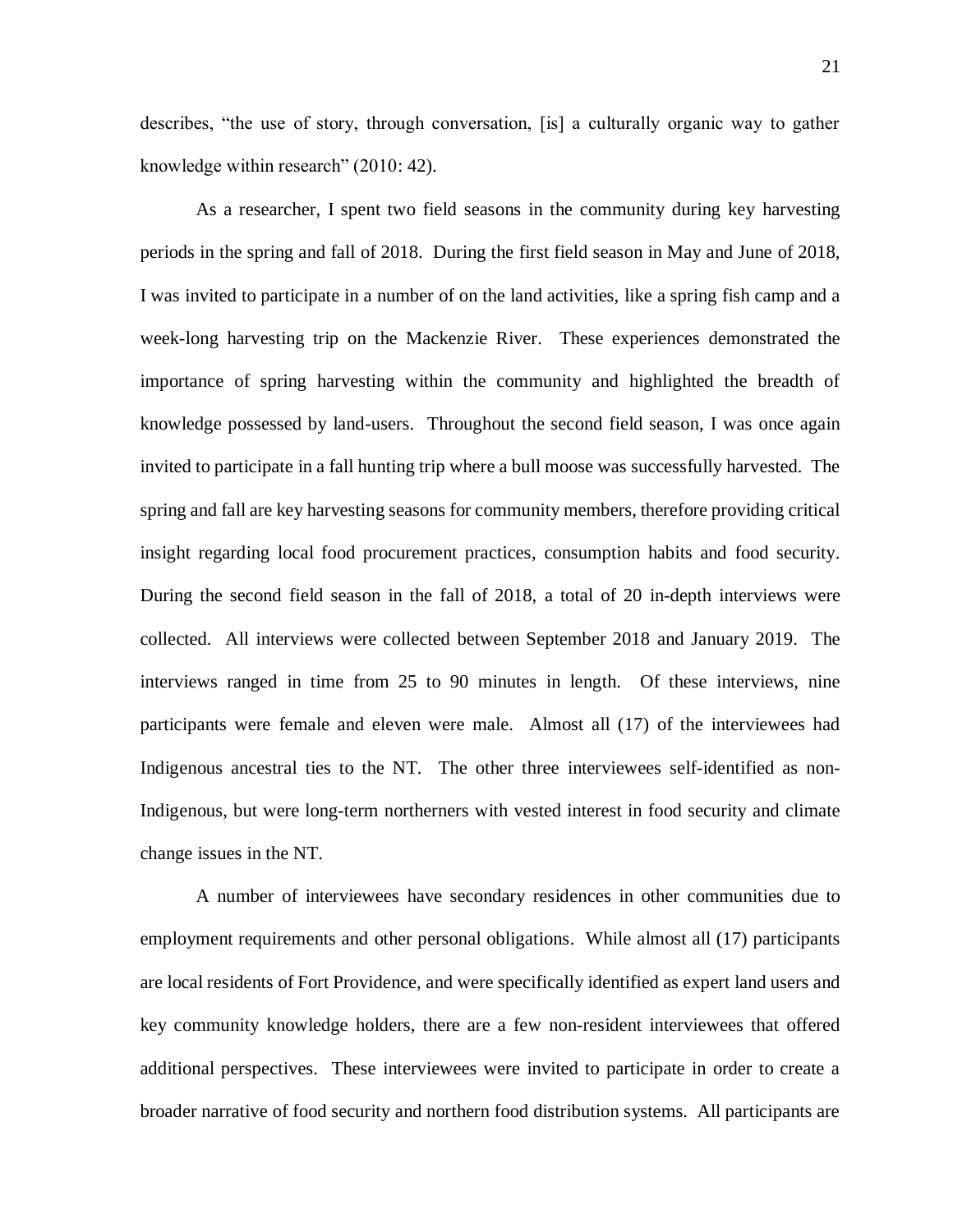residents of the Northwest Territories and embody the diversity of motivations, values, perspectives and opinions that exist within the hamlet of Fort Providence, the Deh Cho Region and the NT. This diversity ensures a variety of opinions were included.

|                         | <b>Interview Date</b> | <b>Name</b>                 | <b>Position</b>                        |
|-------------------------|-----------------------|-----------------------------|----------------------------------------|
| $\mathbf{1}$            | Sept 13, 2018         | Lois Philipp                | Dene woman, retired school principal   |
| $\overline{2}$          | Sept 14, 2018         | <b>Brandon Thom</b>         | Dene male $(18+)$ , young adult        |
| 3                       | Sept 16, 2018         | <b>Boris Sanguez</b>        | Dene male, harvester                   |
| $\overline{\mathbf{4}}$ | Sept 18, 2018         | Michael Nadli               | Dene male, MLA of the Deh Cho          |
| 5                       | Sept 19, 2018         | <b>Bradley Thom</b>         | Dene male $(18+)$ , young adult        |
| 6                       | Sept 19, 2018         | Christina Bonnetrouge       | Dene female $(18+)$ , young adult      |
| $\overline{7}$          | Sept 20, 2018         | Laura Sabourni              | Dene female, Elder                     |
| 8                       | Sept 22, 2018         | <b>Theresa Bonnetrouge</b>  | Dene female, Elder                     |
| $\boldsymbol{9}$        | Sept 22, 2018         | Nimisha Bastido             | Non-Indigenous, local science teacher  |
| 10                      | Sept 24, 2018         | Xavier Canadien             | Dene male, Chief of Fort Providence    |
| 11                      | Sept 24, 2018         | Jason Collard               | Non-Indigenous, aquaponics expert      |
| 12                      | Sept 24, 2018         | Mike Leishman               | Métis male, vice-principal             |
| 13                      | Sept 25, 2018         | <b>Gladys Norwegian</b>     | Dene woman, Grand Chief of the Deh Cho |
| 14                      | Sept 26, 2018         | Albert Nadli                | Dene male, harvester                   |
| 15                      | Sept 26, 2018         | <b>Charlene Bonnetrouge</b> | Dene woman                             |
| 16                      | Sept 27, 2018         | Michael McLeod              | Métis male, MP of the NT               |
| 17                      | Oct 10, 2018          | Joachim Bonnetrouge         | Dene male, Elder                       |
| 18                      | Nov 15, 2018          | Marg Henderson <sup>6</sup> | Non-Indigenous, YK Food Bank volunteer |
| 19                      | Jan 16, 2019          | Alex Arychuk                | Métis male, retired                    |
| 20                      | Jan 16, 2019          | Pamela Richardson           | Dene woman,                            |

*Table 1: Overview of Research Participants*

 $\overline{a}$ 

The overall objective from semi-structure interviews was to explore the complex and intersectional barriers relating to local food security. Table 1 outlines participant information, date of their personal interview and a description of their position in the scope of this research project. Participants offered profound insight into local food procurement initiatives, identified

 Henderson is a resident of Yellowknife (YK). She is one of the longest serving members of the YK Food Bank. She was interviewed as a way to provide context regarding grassroots food distribution systems in the NT. As the YK Food Bank distributes grocery staples every 2nd and 4th Saturday of the month to individuals and families in need (Facebook, YK Food Bank, 2019).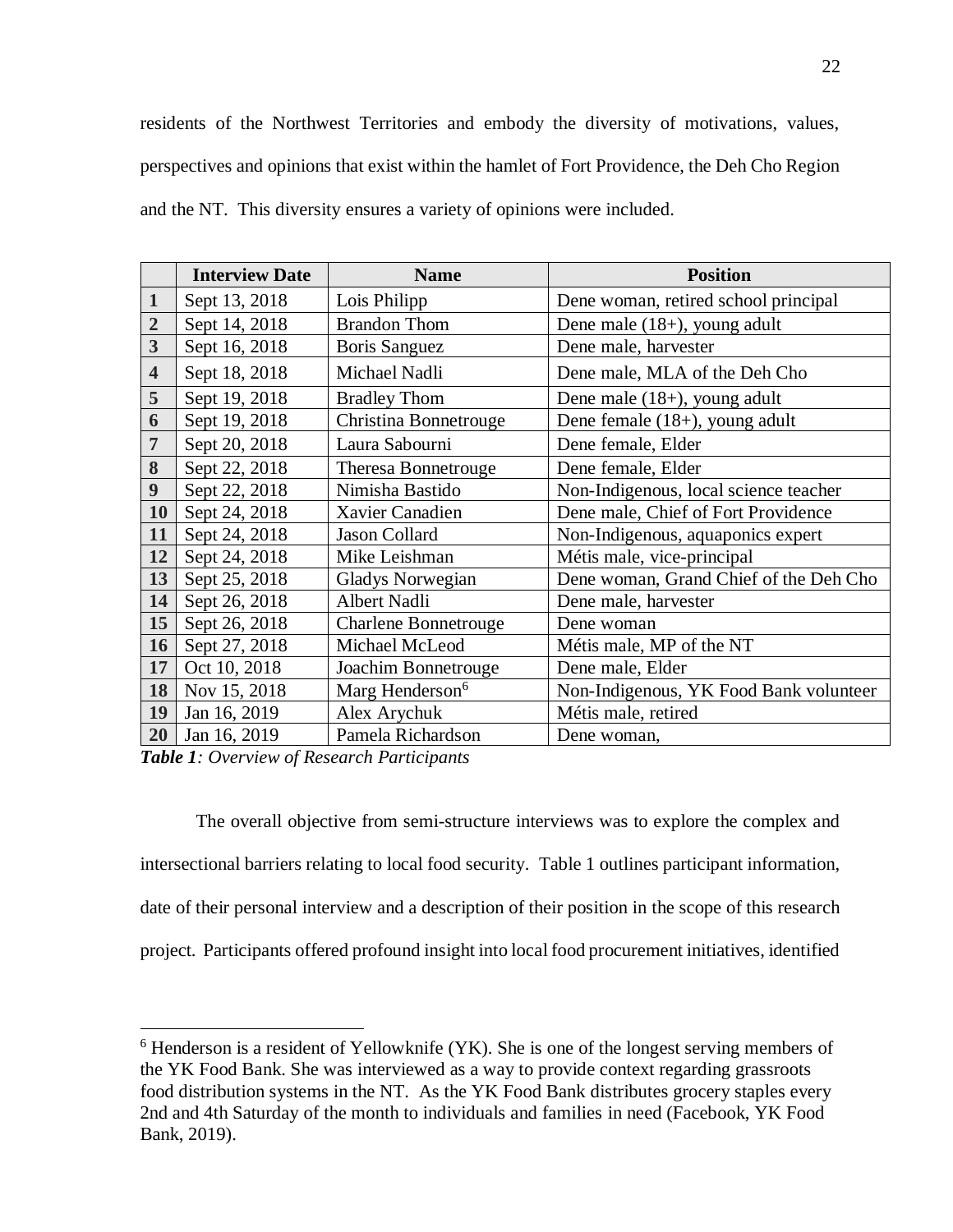socio-cultural, economic and environmental problems, and provided an understanding of ecological changes, which have altered the harvesting of land-based foods. Additionally, participants offered potential solutions and innovative suggestions for ways forward, which could support the effectiveness of local food procurement to foster community resilience and adaptive capacity to environmental changes.

All interviews were recorded and transcribed verbatim. Data collected over the field research season were coded and analyzed to look for shared and opposing opinions, and to discover reoccurring themes. Data collected was verified with individual participants to ensure reliability and accuracy before the research was compiled into any final form. Raw transcriptions were sent to each participant for review. This was also designed as a key process of IM which puts into place a measure of protection for any sensitive cultural information. All interviews were analyzed and grouped into key themes, including: past, present and future food procurement initiatives; the socio-cultural, economic and environmental barriers present; and potential adaptation strategies. Direct quotes from interviewees are inserted throughout the following chapters to ensure that local voices are presented as often as possible.

#### <span id="page-28-0"></span>*Participant Observation*

The other primary research method utilized in this research was Ethnographic Participant Observation (PO) which was used as a complementary and supportive method. Although PO did not provide tangible data, it did inform this study in several ways. While I was an observing participant in a number of food related and land-based activities in Fort Providence, none of the information gained from these experiences are included as direct evidence. However, it is challenging to completely separate my personal experiences in Fort Providence from my research, as I developed meaningful relationships with participants, which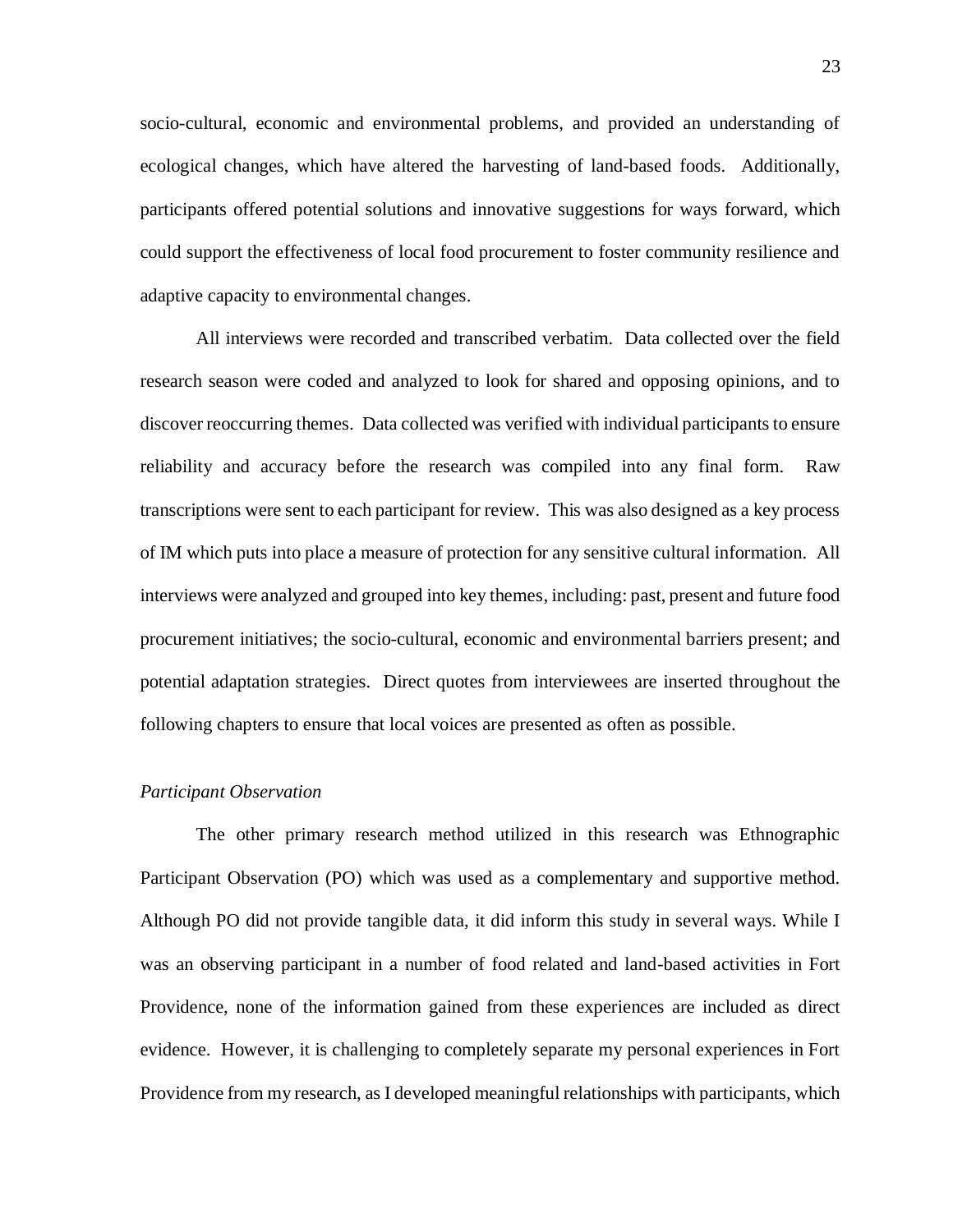allowed certain levels of access into the community. Supported by IM, this allowed my project to elicit rich data through semi-structured interviews. Therefore, my experiences and observations did inform and help to facilitate my research.

PO helps to unravel some of the complexities of northern food security (Dewalt & Dewalt, 2002). For example, to assist in recognizing community dynamics with local institutional power structures or to corroborate information uncovered through semi-structured interviews (Kawulich, 2005). When welcomed, I spent as much time as possible participating in local food related activities, which included volunteering with spring fish camps and accompanying a local hunting party. Data collection for PO was in the form of meticulous field notes detailing my experiences working and living alongside community members. PO was useful to this study as it helped me gain familiarity with local food procurement initiatives and more generally with northern food systems. In addition to being guided by IM, this project adhered to OCAP (ownership, control, access and possession) principles and followed Tri-Council policies on ethical research with Indigenous communities. Lastly, this research project was approved by Thompson Rivers University Research Ethics for Human Subject Board (101869) and NWT Aurora Research Institute (Scientific Research License: 16358).

#### <span id="page-29-0"></span>**Research Positionality**

I was born and raised in a middle-class family in Yellowknife, Northwest Territories. I am in my mid-twenties and I am non-Indigenous. Due to my cultural background, Indigenous Methodologies was critical to guide this research project. As I am from Yellowknife and the NT, it gave me a profound connection to the location of my research and a comprehensive understanding of the challenges facing northern communities. Growing up in the north, I was involved in many activities that allowed me to engage with individuals from various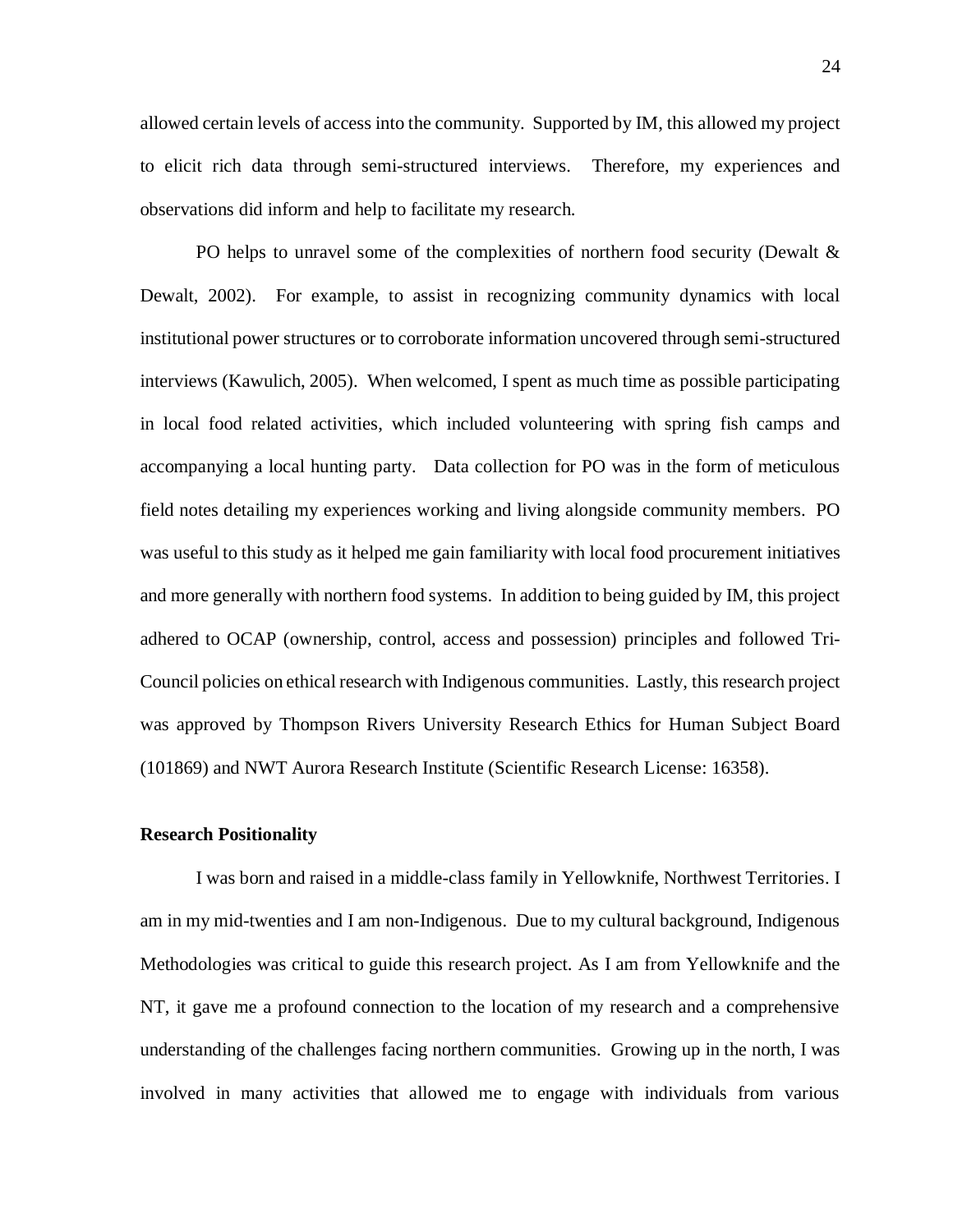communities across the north, Canada and the circumpolar world. This offered insight and perspective on the uniquely similar barriers that face many northern communities and families. My background and experiences as a non-Indigenous, lifelong northerner, are important facts to understand, but also to establish my role in conducting research in a northern Indigenous capacity. I had previously, on a few occasions, visited Fort Providence, so I was familiar with the community and was connected to some residents through family relations. Due to my positionality as a northern researcher, I was able to immediately settle and feel comfortable.

For this research project, I first visited Fort Providence in the spring of 2018 to develop deeper relationships with the individuals I already knew, but to also connect with other key community members. I lived in the community in a family friend's home for a few months, volunteering with land-based programs and helping in the community when invited. My extended presence in Fort Providence allowed community members to develop a level of comfort and trust. I returned to the community in the fall of 2018 for a month to conduct interviews with the individuals I had connected with previously during my spring visit. By spending a total of three months in the community, as well as being a northerner, I was given a level of trust not typically afforded to outside southern researchers. Additionally, during my time in Fort Providence, I was fortunate enough to stay with a family friend, and thus had a gatekeeper connection that provided more insight into the daily lives of Fort Providence residents. My personal background allowed me to establish the purpose of my study, and allowed me to gain insightful and rich data.

In the northern parts of Canada, particularly in the NT, many individuals feel resentment towards southern enacted policies, decisions and research. Typically, southern decisions or research outcomes are imposed on northern communities and these decisions do not always take into account the cultural, social and economic milieu of the north. Therefore,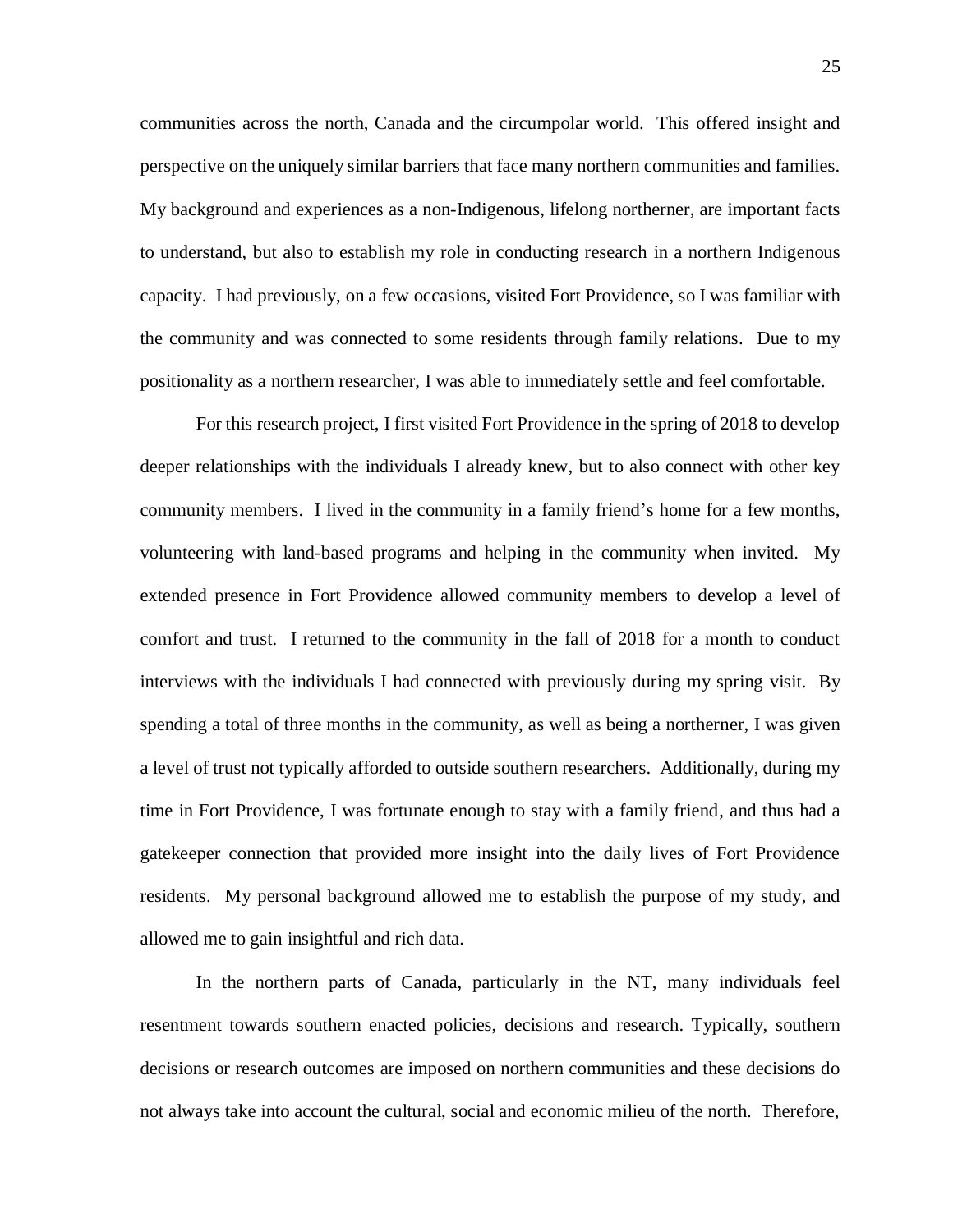my experiences as a lifelong northerner was crucial to my positionality and to access knowledge within Fort Providence. I believe all these factors allowed me to gain a clear understanding of the complexities of food security in the community. I met individuals who were able to provide in-depth explanations and understandings of key issues and concerns. As I plan to return to the north upon completion of this graduate program, I believe the relations I have made and the research I have produced will be invaluable.

### <span id="page-31-0"></span>**Thesis Overview**

This thesis is divided into four distinct chapters. Above, *Chapter 1* provided an introduction and overview to the thesis, and included a detailed description of Fort Providence. It contained a literature review that contextualizes the notions of food security and local food procurement, recognized the gaps in academic literature, and outlined the research methodologies and methods. Based on local perspectives, *Chapter 2* establishes a basis of food security challenges and local food procurement activities. The goal of this chapter is to understand how environmental changes are presenting distinct socio-cultural, economic and ecological challenges, and to identify opportunities for developing food procurement initiatives. *Chapter 3* focuses on how local food procurement supports overall community resilience and adaptive capacities to environmental changes. Topics such as the cost of living, the complex nature of northern bureaucracy, and economical, technical and infrastructural capacities are explored to help shape the dialogue around pressing food insecurity constraints. In the final chapter, *Chapter 4,* the multifaceted issue of food security in Fort Providence is examined. The conclusion applies the results to broader environmental contexts for northern based research. This chapter concentrates on the applied significance of food security research into decision-making bodies and policy orientated outcomes.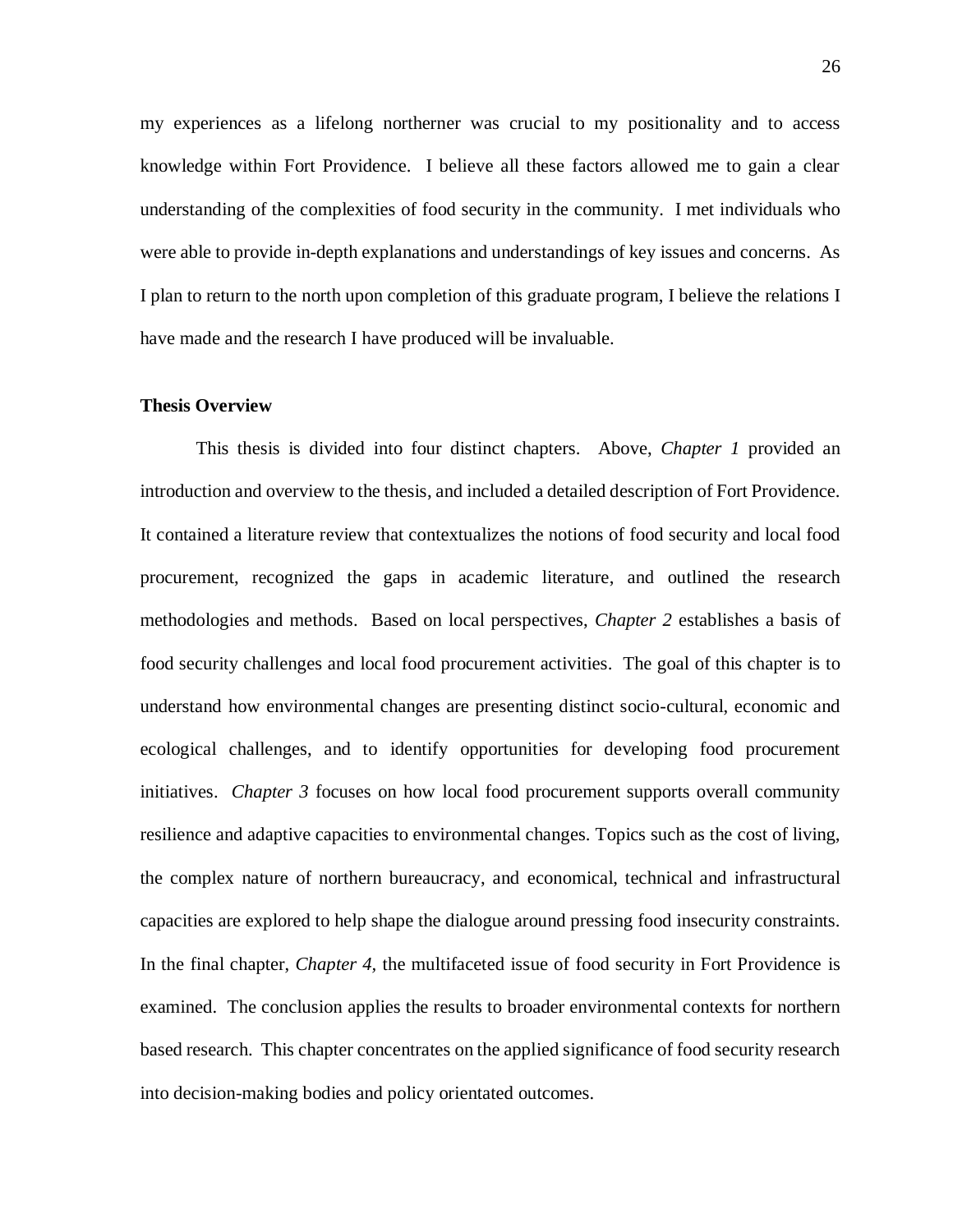# <span id="page-32-0"></span>**CHAPTER 2: EXPLORING THE COMPLEX RELATIONSHIP BETWEEN LOCAL FOOD PROCUREMENT AND FOOD SECURITY**

Understanding the complexities of food security within an Indigenous Canadian context is challenging and it is further complicated by the diversity amongst Indigenous peoples and their specific food consumption practices (Power, 2008). This suggests that food insecurity issues in Canada cannot be resolved with one single overarching approach, nor can the solution to food insecurity be framed simplistically.Across Canada, but particularly in northern regions, food insecurity has become a serious public health problem, with individual health and well-being tightly correlating to household levels of food security (Tarasuk et al., 2016). This is certainly the case in the NT, where food insecurity is connected to socio-cultural and economic challenges, and is stimulated by ongoing environmental changes. According to the statistics, 24.1% of households in the NT are food insecure (Tarasuk et al., 2016). This data indicates an upward trend, highlighting the importance of food security research in northern Canada.

Previous studies have investigated food security in the NT, however these studies typically focus on arctic regions (Gerlach & Loring, 2013; Burnett, Skinner, LeBlanc & Chambers, 2017). Whereas, the results of this sub-arctic study emphasize the importance of integrating local residents' opinions, experiences and knowledge in the development of local food procurement initiatives, strategies and programs. Through the use of IM and semistructured interviews, I demonstrate the need to incorporate local perspectives to generate robust and effective policy recommendations. This is imperative in the NT, as typically, southern practices and policy outcomes are imposed without fully recognising the unique context in which the north operates. Throughout the history of northern Canada, southern solutions have been implemented to solve northern problems. These solutions are ineffective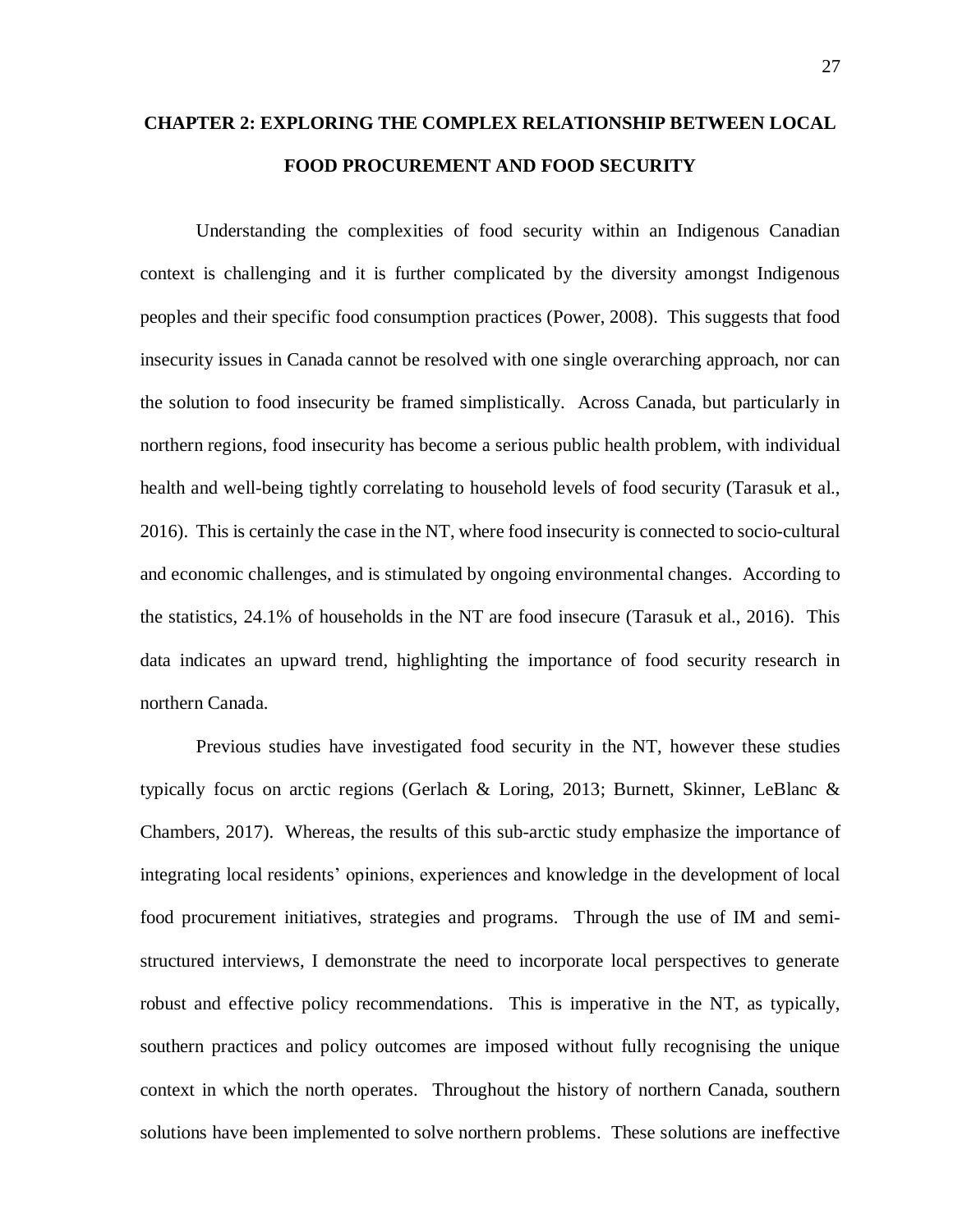when dealing with regions that lack the technical, economic and infrastructural capacities of the south. From the viewpoint of local residents, this research identifies the problematic challenges relating to local food procurement and recognizes the multifaceted barriers of current food insecurity in Fort Providence, NT. The results will inform inclusive policies based on local perceptions, promote local food procurement, support cultural resilience, and encourage robust food security initiatives. This chapter argues that local food procurement is integral to identify the environmental, socio-cultural and economic barriers to food security. The following research questions are addressed in this chapter: 1) What are the impacts of climate change on local food systems; 2) What are the barriers to, or opportunities available in, current food procurement programs?; 3) How are socio-cultural and economic barriers related to broader processes of environmental change?

#### <span id="page-33-0"></span>**Food Systems, Consumption and Procurement Practices**

Throughout the colonization of the NT local Indigenous lifestyles and land-based subsistence were disrupted with traditional lands and resources appropriated through Treaty 11 (Tesar, 2018). Moreover, environmental injustices related to intensive resource extraction created lasting implications for northern Indigenous food systems (Rudolph & McLachlan, 2013). These challenges reflect the sweeping socio-cultural changes in the second half of the twentieth century, as former semi-nomadic hunting groups were resettled into centralized communities and incorporated into a colonial relationship with Canada (Ford, Pearce, Duerden, Furgal & Smit, 2010). This eventually resulted in a shift from former reliance on nutrient-rich land-based foods, toward a greater consumption of market foods purchased from the store. Market foods are generally highly processed with lower nutritional quality (Wesche et al., 2016). In Fort Providence, while market foods are now a significant part of residents'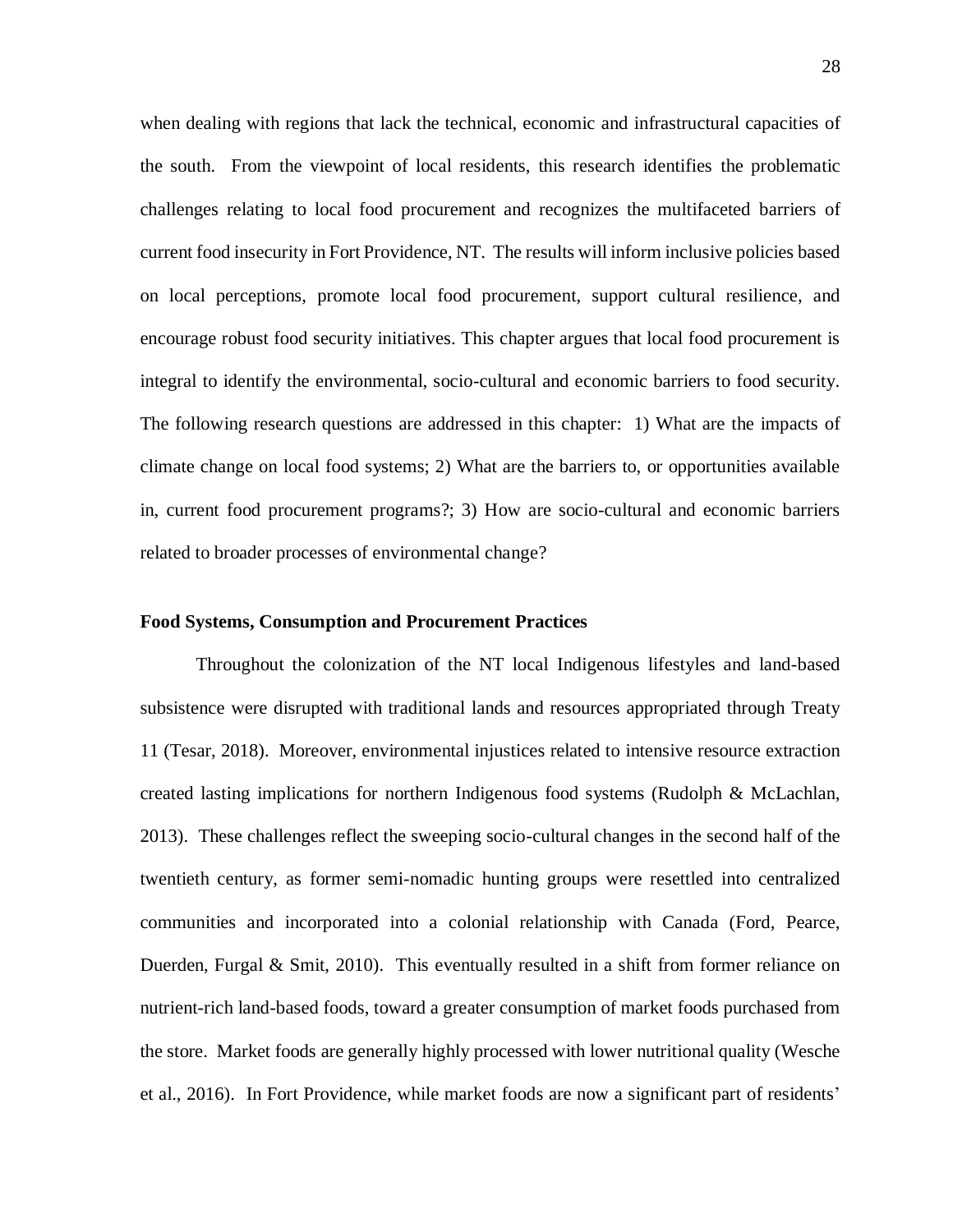diets, land-based foods continue to form an integral part of consumption habits, dietary preference and culturally meaningful practices. This is validated by the fact that 57% of households in Fort Providence consume land-based food regularly (Northwest Territories Bureau of Statistics, 2016).

Academic investigations have demonstrated that hunting, harvesting and sharing of land-based foods play an integral role in social cohesion and cultural continuity for northern Indigenous communities (Rosol et al., 2016). Market foods do not replace the important sociocultural roles played by locally harvested land-based foods (Wesche, 2016; Gerlach & Loring, 2013). Additionally, land-based foods are nutrient-dense and contribute to a higher overall dietary quality (Rosol et al., 2016). The procurement of land-based foods contributes to both short and long term impacts of food security. As Dene land-user and expert harvester Boris Sanguez indicates, "there is some stuff that you do need from the store... but, I still prefer my wild game over store-bought food any day" (2018). Dene Elder and skilful land-user Joachim Bonnetrouge agrees, and explains that it was not always this way:

I grew up eating squirrel, muskrat, lynx, and of course fish all the time. One of my uncles was a really good hunter too, so we always had moose meat. But now, our daily diets are not quite the same. (2018)

It is important to note that land-based foods cannot sustain an entire diet, therefore community members must, at least partially, rely on expensive market foods. Local Dene woman and university student, Christina Bonnetrouge, acknowledges the importance of land-based foods in her diet and supports the point made by Sanguez:

It is very important for me to keep eating wild foods. I would actually prefer, if I had it my way... I would prefer to eat wild meat over store-bough meat. (2018)

As the above point exemplifies, the taste preferences of these community members tends to favor land-based foods. Christina Bonnetrouge is a younger member of the community, yet she still prefers land-based foods. It will be paramount to ensure traditional food procurement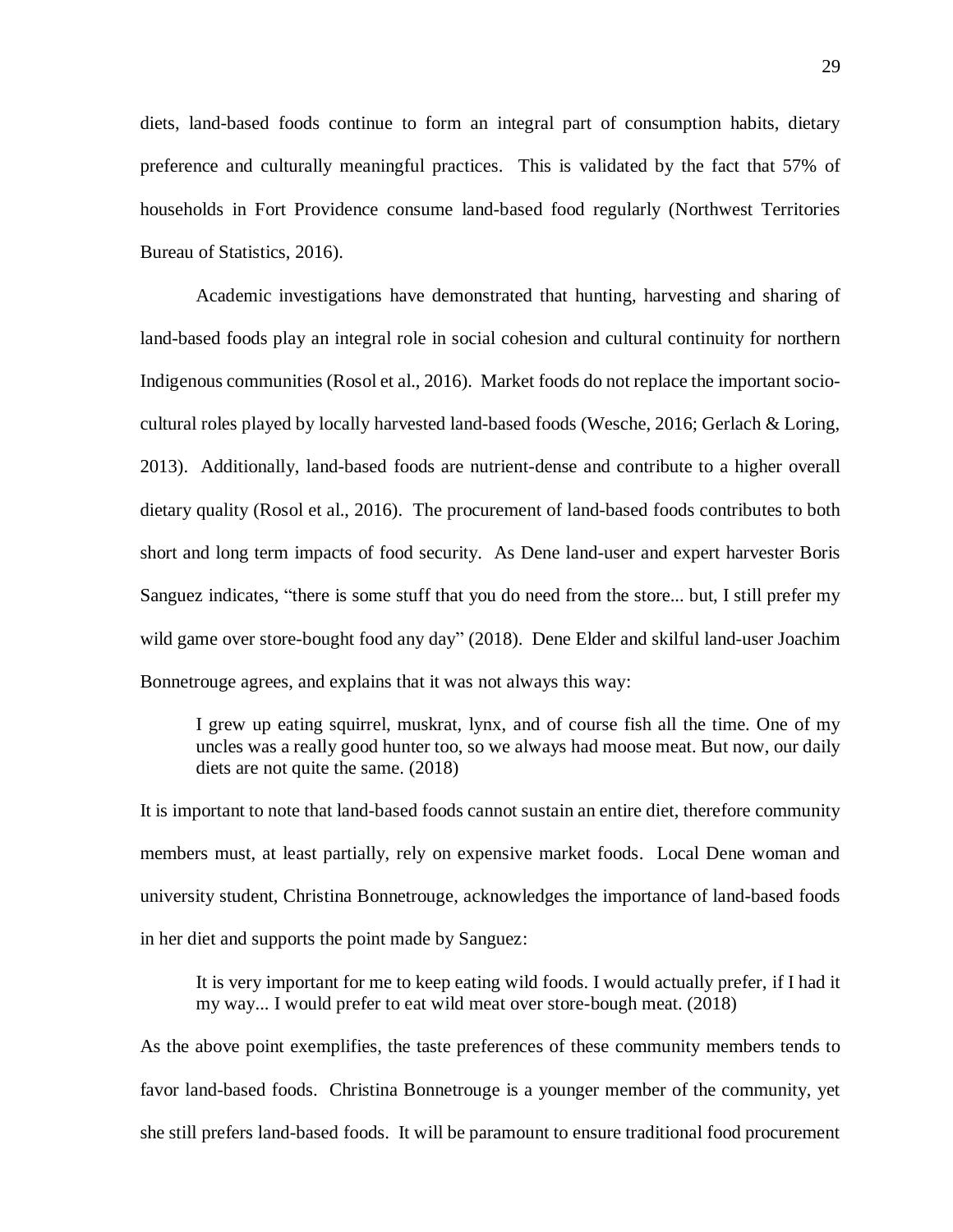knowledge and land-based harvesting continues into future generations to combat food insecurity and address pressing environmental issues. It was clear throughout the course of the interviews, that there was a great deal of community pride associated with eating traditional land-based foods (Theresa Bonnetrouge, personal interview, 2018; Laura Sabourin, personal interview, 2018).

As in other northern contexts, Indigenous communities are witnessing a decrease in traditional land-based food activities due to a number of reasons, such as the generational impacts of colonial policies of repression that directly targeted Indigenous subsistence practices and relationships with local ecosystems (Mason, 2014). This is one example of colonial influences that have eroded the health and integrity of Indigenous cultures, ecosystems and social structures that are integral to maintaining land and food systems. Regardless of these changes, land-based foods remain socially and culturally important, even amongst the younger generations. This was reflected unanimously among the three university students who participated in this study. Although they indicated their preference for land-based foods, they revealed it is not always available, or they do not possess the necessary skills to procure it themselves. Local Dene youth and fourth year university student, Bradley Thom explains that during the fall hunting seasons, he is away at university and unable to participate. In general, in the north when individuals are attending post-secondary school outside their home community, it can be challenging to access land-based foods or participate in harvesting activities. This creates a disconnect concerning traditionally important foods that help shape and sustain cultural practices. As Thom explains:

I don't get out [on the land] as much as I'd like to. I guess just with coming to school for the last few years... I've really missed it. September is usually when it's moose hunting season, so I've been missing out on that. But I'm always there for the spring, when we fish and the graylings come out – they're the best! But in the winter time... I haven't done as much trapping as I would like... (2018)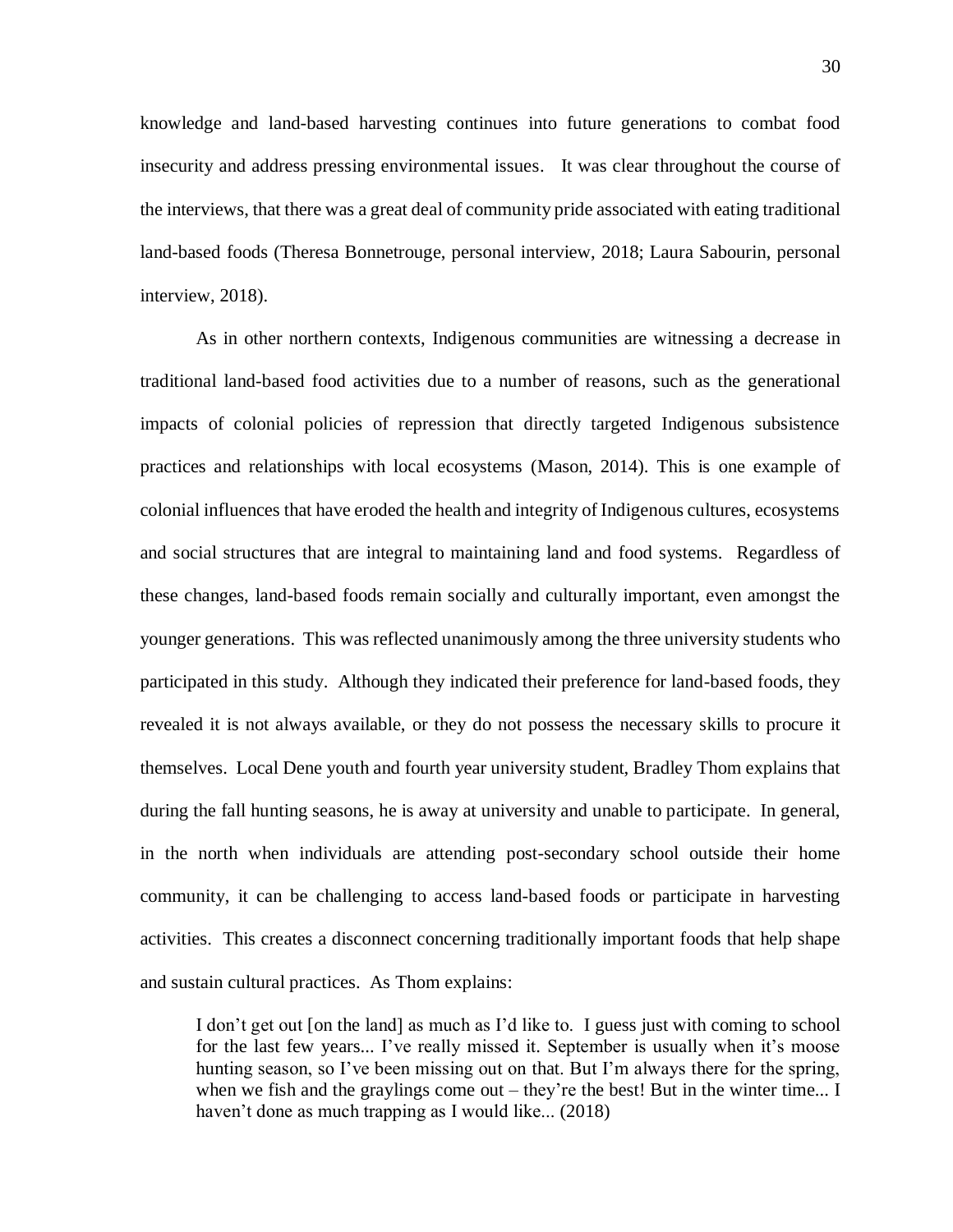This passage highlights the contemporary complexities for northern Indigenous youth. Another

Dene male and university student, Brandon Thom, lightheartedly adds:

I love eating land-based foods…like moose meat and whatnot... but I also eat subway and wings weekly when I'm at school! [laughs] (2018)

The ramifications of colonization and the historical disruption of land-based food procurement has caused systematic and multigenerational food insecurity challenges (Thompson et al., 2018). This means that northern Indigenous youth will have to navigate the globalized world, while maintaining food practices to support cultural continuities. As local Métis male and Member of Parliament for the Northwest Territories, Michael McLeod describes:

Many of the different tribes of the Northwest Territories are saying that our youth have a huge responsibility now… because not only are they expected to live in the world of their Indigenous ancestors, where they know the language and all the practices…and they've got to know that, because they are going to be the stewards of the land. But now…they are expected also to survive in the modern society. They have to get an education…and the Elders are saying that an education is our way forward. But you've got to know both. The Tlicho say, you got to be strong like two people. What that means is, we need to have more opportunities for people to be out on the land, knowing where their traditional sites are… knowing where the portages are...you know all that stuff. (2018)

McLeod explains the many difficulties present for Indigenous youth across the north, and describes the importance of encouraging youth to simultaneously pursue educational opportunities and traditional, land-based activities to support their culture, language, identity and traditional ways of life. This will be a key step forward when addressing food insecurity in the future. McLeod adds to his above point:

If you are not out there on the land, touching, holding and feeling it, you're not going to know what it's like then you're not going to be able to communicate it well. So... onthe-land programs and language programs, all these things are needed. It's going to be up to our young people, they will have the skills required from post-secondary, universities or colleges to help do it. We got to make people proud of who they are, proud of their language, proud of their culture. (2018)

This demonstrates that the skills and knowledge transferred through land-based food procurement remain a critical aspect to support food security initiatives and community-wide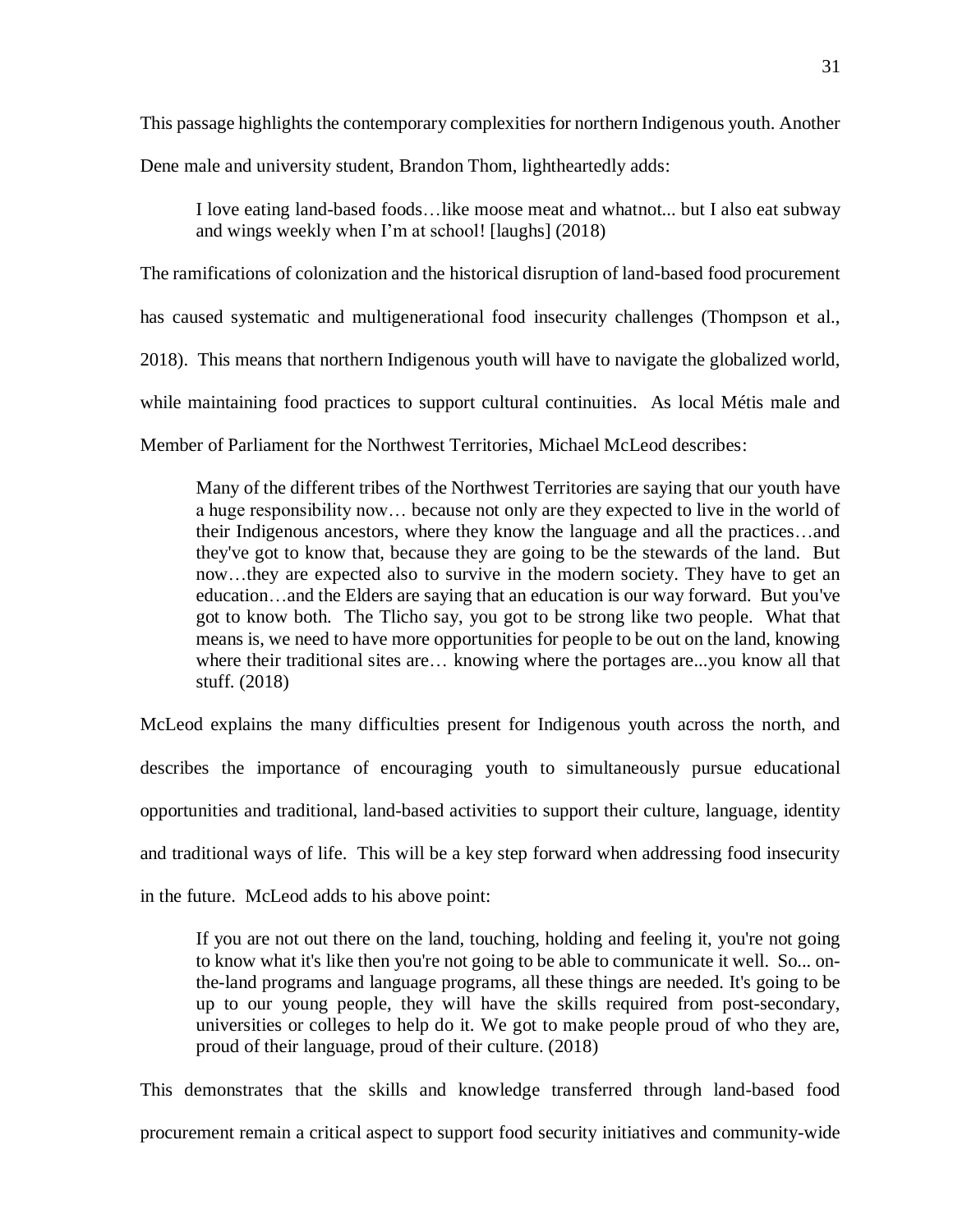resilience to eroding cultural skills, languages and environmental changes. The transmission of traditional knowledge is a key measure required to support cultural continuity.

Land-based foods remain among the healthier food choices available and they form an important connection to land and local culture for northern Indigenous residents (Rudolph & McLachlan, 2013). As Sanguez states, "if I can't get a moose, then I guess it's basically... I'm going to eat a lot more store-bought foods. You know, it is a little bit pricier and not as healthy" (2018). However, as Bradley Thom comments below, there are many ways to connect to the land that also evoke spirituality and well-being. For instance, Elders with mobility issues or single-family households can still access the land and procure local food in a healthy and economically favourable way, such as through gardening or forging. He explains further:

When it comes to the older population, it's about getting their bodies moving. When they are outside working with the land, for example, gardening…if there was a gardening site closer to the Elders and where they stay, it would help encourage them to get outside and work with the land in a different way. Saying, essentially that you don't have to be out in the middle of the nature to connect with the land and with your spirituality, you can do it right in your backyard, through gardening! Even connecting to the land thought activities like raking leaves or cutting the grass. (2018)

Many researchers have studied the health and well-being benefits that stem from gardening (Barbeau et al., 2015; Okvat & Zautra, 2011; Benis & Ferrao, 2018). Local alternative food procurement initiatives, like gardening, can contribute to both individual and community resilience by creating a space for communication, information-sharing and co-learning among members. Gardening can also contribute to ecological resilience by decreasing community demands for less sustainable market foods (Okvat & Zautra, 2011). Alternative food procurement initiatives are micro-pieces of the solution and offer a positive space for strengthening partnerships and creating a dialogue around the boundless possibilities regarding local food procurement (Thompson et al., 2018). As Bradley Thom alludes to:

We are to dependent on the south and getting food trucked in... it's bad for the environment. The food system that we have is very fossil fuel dependent and that's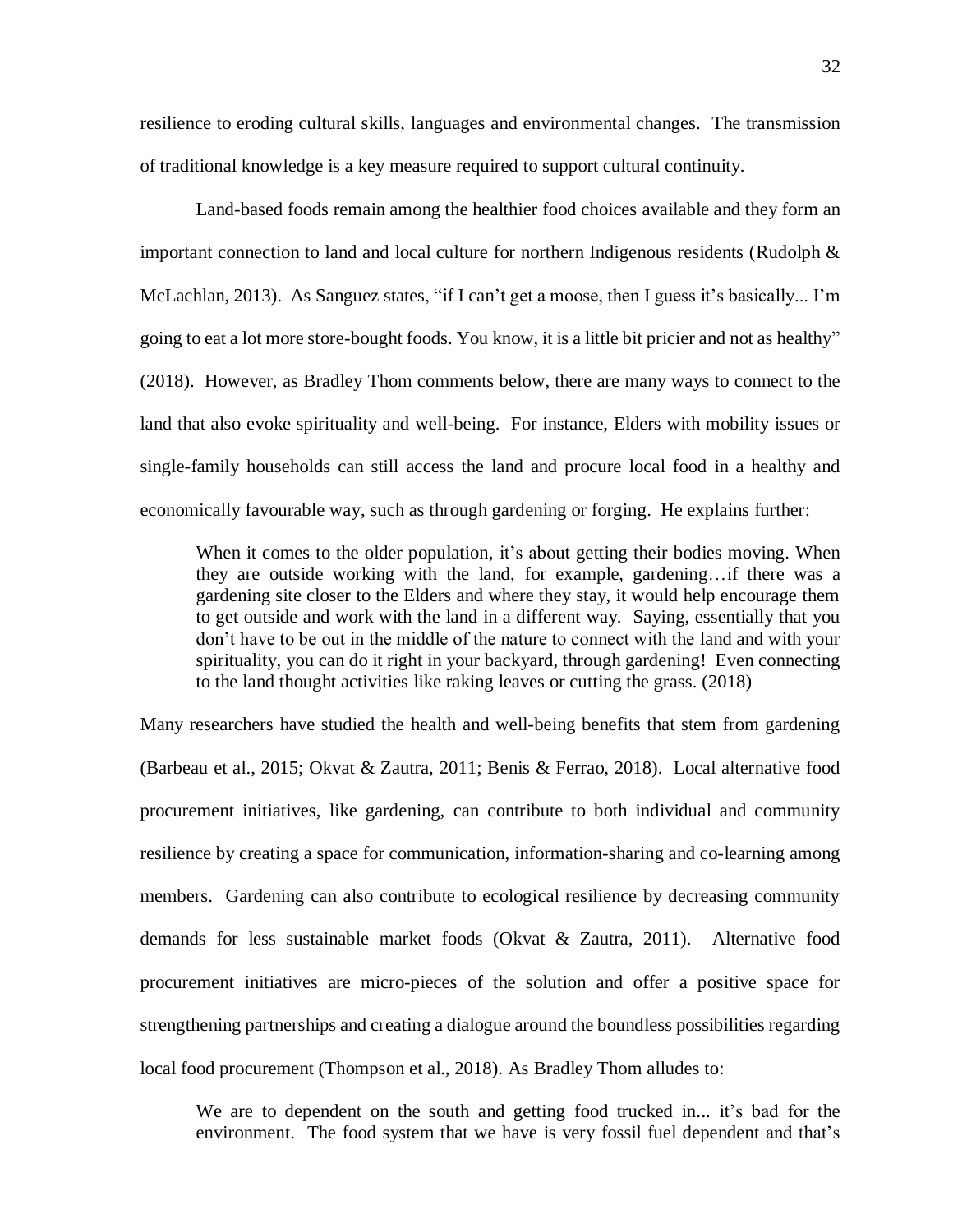adding to climate change, because we're burning massive amounts of fossil fuels. There's a lot of resistance to use fossil fuels... but it's still being used... and it's still affecting our environment. You know, like flying food from abroad to North America and then trucking it way up north... it's something that I really don't like. Yet, we are so dependent on it. (2018)

Due to the dependency on the fossil fuel intensive global food system, alternative food procurement initiatives can provide ecologically friendly solutions to both food security and to offset carbon footprints. When considering food procurement in a northern Indigenous context, gardening is not the first thought that comes to mind, mainly due to unlikely feasibility of climatic conditions, such as permafrost and short growing seasons (Skinner et al., 2013). However, as many interviewees point out, gardening and alternative food procurement is an critical food security measure. Throughout the history of Fort Providence, gardening has surprisingly played a significant role. Fort Providence's Chief, Xavier Canadien, explains that potato gardening was an important part of the community's past:

Originally, the residential school here started gardening because they had lots of mouths to feed, and gardening was one of the ways to feed them. Potatoes… potato soup... there was no fries then, just potato soup! [laughs] (2018)

This is reiterated when speaking with past resident and Métis male, Alex Arychuk, who remembers the vast potato garden when growing up in Fort Providence:

The mission grew everything... Fort Providence was the hub of feeding the Catholic diocese up and down the Mackenzie River. Between Fort Providence and Fort Simpson they grew absolutely all the food for the Mackenzie River Delta people... Fort Providence was, when I was growing up, it was down to basically a garden that was huge enough to feed the 50 people, potatoes for... you know they probably grew 10 thousand – 20 thousand pounds [of potatoes] a year, still when I was a kid growing up in Fort Providence. (2019)

Gardening has emerged as a key piece in the response to northern food insecurities (Rudolph & McLachlan, 2013). As revealed through interviewees' experiences, gardening has played a part in the community's development and history, and will continue to reduce stressors associated with environmental changes. According to one report, in the late 1880s,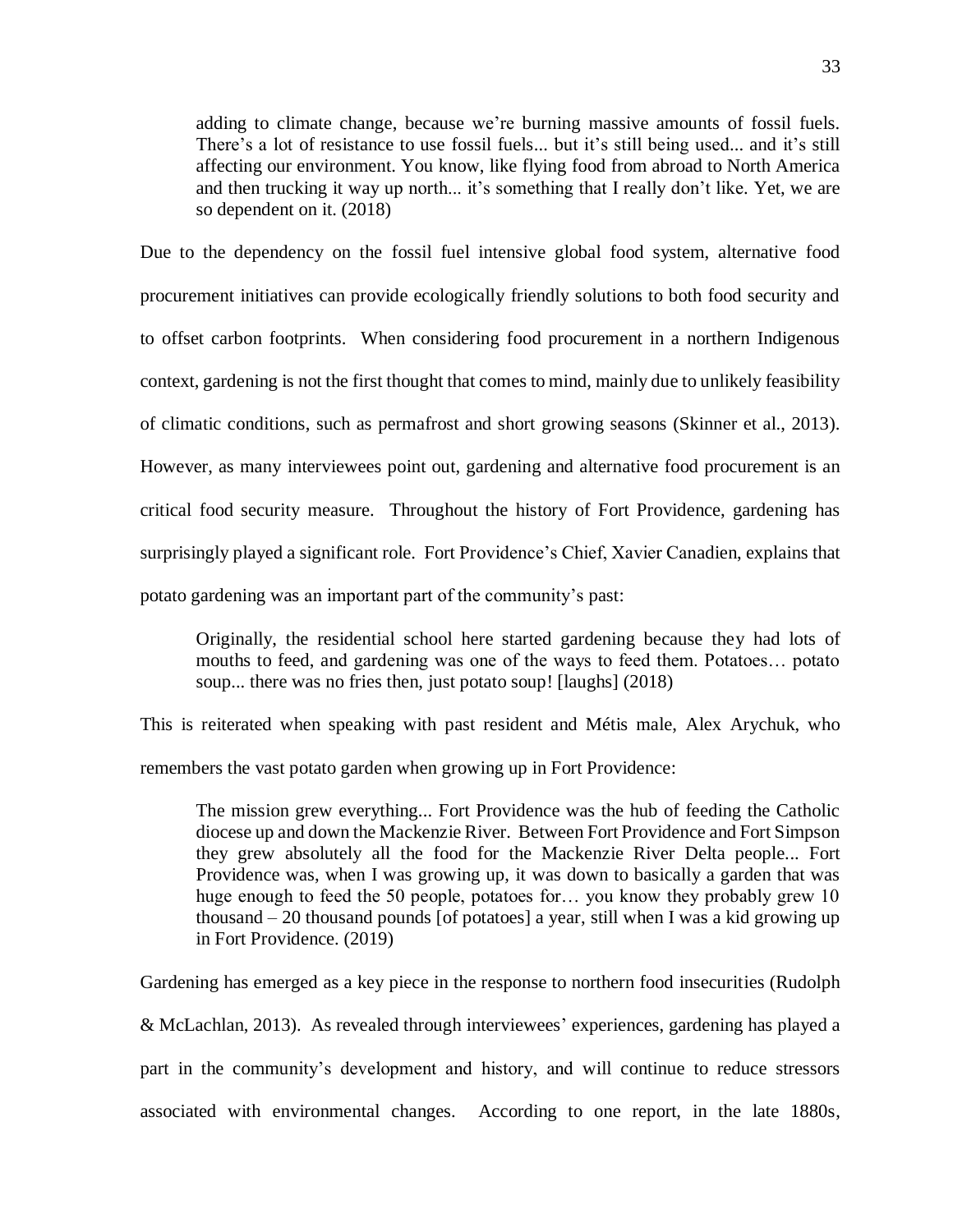approximately 25 acres of land was developed in Fort Providence for agricultural purposes (Territorial Farmers Association, 1994). A portion of this land encompassed the community potato garden but also included personal family gardens. According to some older residents, family gardens in the community were common in their younger years. As Elder Laura Sabourin describes:

For as long as I can remember, my mom has been gardening. She gardens for potatoes, carrots and lettuce... she tried tomatoes for a bit and they were hanging from the shed. She's always trying new things, sometimes they work and sometimes they don't. (2018)

Through recalling the family gardens of their youth, McLeod and Arychuk reiterate this:

Historically, all families even if they were out in their cabins would have little gardens in their yards. My family always had little gardens, all my neighbors did too. I lived in the Métis area of the community. Everybody had gardens. The church had huge gardens, huge potatoes fields, it kind of all died off... it's starting to slowly come back. (McLeod, 2018)

In Fort Providence, like for our restaurant... my mom and dad owned Big River's Service Station. That's where I grew up. My dad started that in 1957 and so by 1960 I was living there. That's how I eventually ended up in Fort Providence. We had a garden that was 75-80 feet across and about 200 feet deep with a greenhouse right at the end of it. We grew all our own tomatoes, and all our own carrots... some were the size of... oh I don't know, but as big as you can imagine! (Arychuk, 2018)

It is clearly demonstrated, through the voices of local community members, that there is a deep

spiritual and traditional connection to local food procurement. This mainly includes harvested,

fished, trapped or gathered foods, but it cannot be overlooked that the history of Fort

Providence is intertwined with narratives of gardening as well. Furthermore, many community

members recognise that food is more than simply the substance that nourishes and sustains

life; it is a traditional and spiritual connection to the land that goes deeper than simply the

notion of food. As Bradley Thom notes:

It's about reconnecting with the spirituality of giving back to the land... life is all about reciprocal relationships. It's all about give and take. If we take from the land, we must give back. (2018)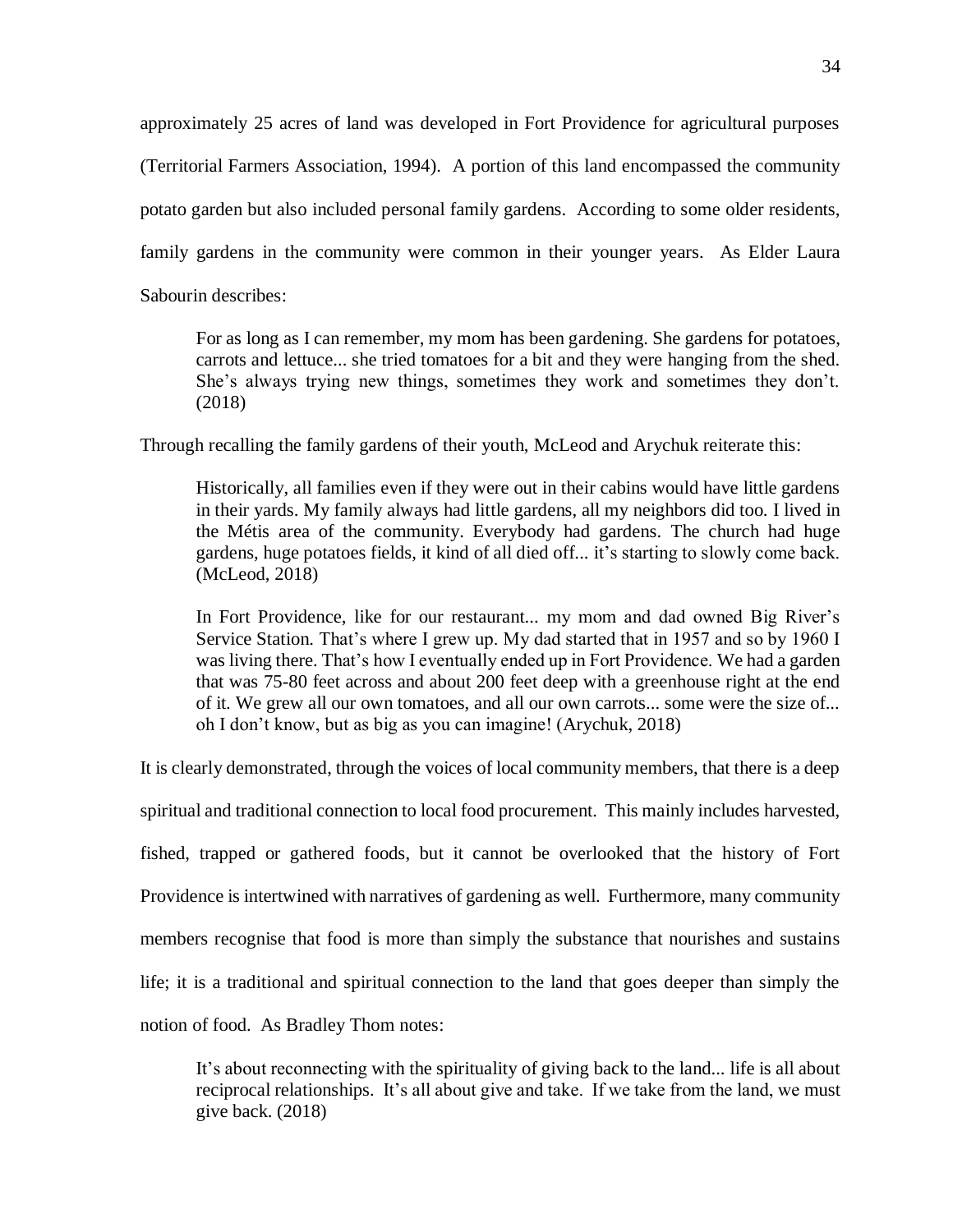Local Dene woman, Charlene Bonnetrouge indicates:

You have to believe in your values and your Dene ways of trying to, you know... speak your language and expand your traditional knowledge, use your land and try to keep those values, your background, and your culture. That's our way forward! (2018)

The above interpretation provides insight into the complexities of food security within a northern Indigenous context, suggesting that local food procurement helps to address pressing food security issues by supporting culturally important food-related activities. Many interviewees expressed their deep connection to the land and the cultural connotations associated with land-based foods. Member of the Legislative Assembly of the Northwest Territories for the Deh Cho Region, Michael Nadli, eloquently articulates this connection:

It's the spirit of the land. When you're eating moose meat, you are what you eat. You know, people are much healthier when they eat freshly harvested moose meat, it has a lot of protein and iron in it. You become what you eat, and basically, you become the spirit of the land. When you eat fresh fish and fresh ducks, your spirit becomes strong... so that's what it's all about. (2018)

The cultural connections to the land cannot be overstated when discussing land-based food procurement and its importance in realizing food security. Michael Nadli speaks to the complex relationship surrounding local food procurement and food security, as it begins to becomes less about the food itself, and more about what food represents in regards to cultural resilience and cultural continuity. In a northern Indigenous framework, the dimensions of the natural environment and of the culture, over time defines the food system and contributes to the health of individuals and community as a whole. Not only in the sense of physical health, but also emotional, mental and spiritual aspects of health, healing and protection from disease (Kuhnlein, Erasmus & Spigelski, 2009). Although the interviews did highlight a number of local food procurement challenges, the discussions demonstrate the resilience of the community through the continued consumption and preference of land-based foods.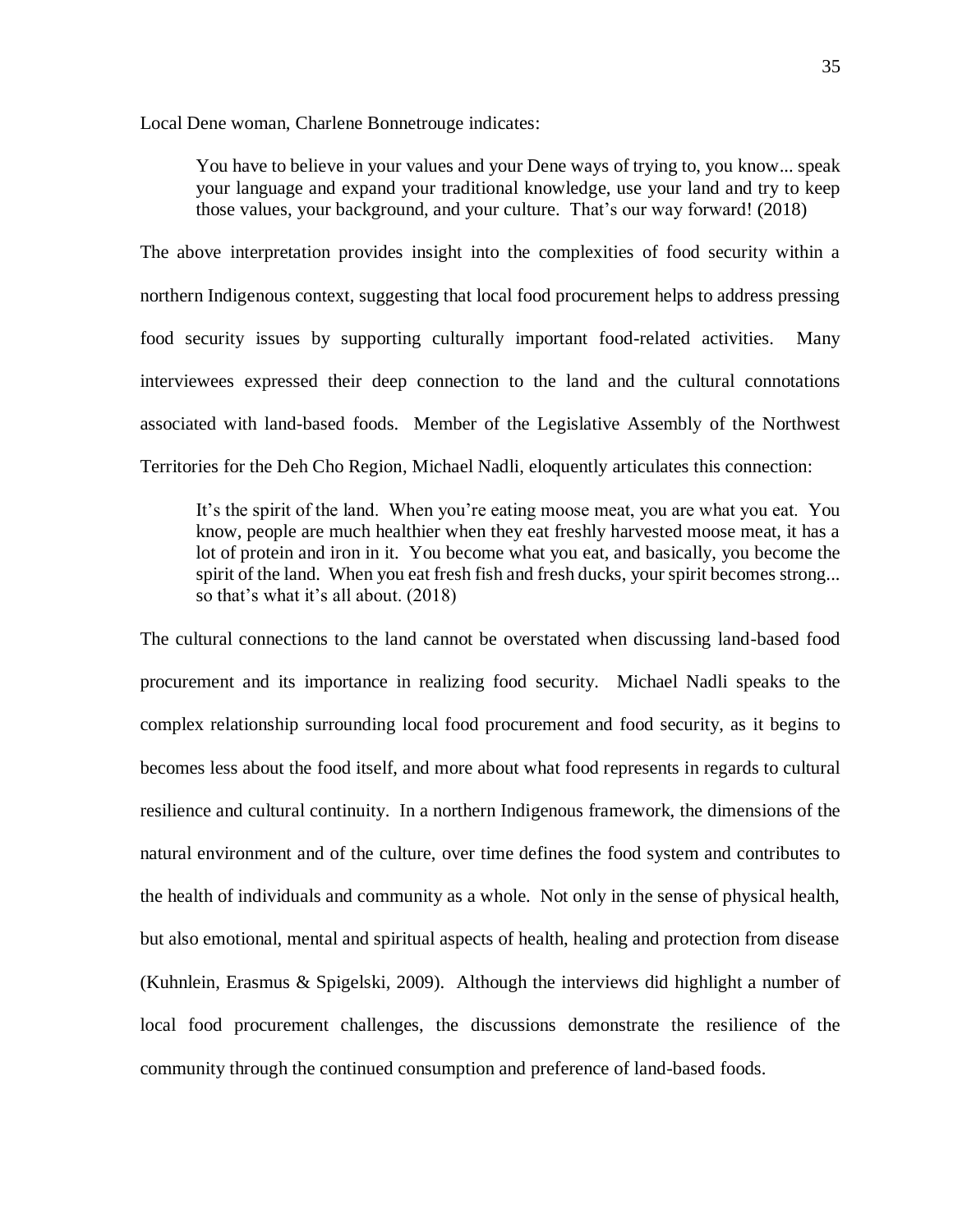## **Assessing Local Perceptions: Defining the Barriers**

In isolated northern communities, adults living in food insecure households tend to have lower consumption rates of land-based foods, and obtain more energy from sugary and expensive market foods (Rosol et al., 2016). This indicates that food insecurity can take a serious toll on individuals and, ultimately, community health and well-being. These social and economic stressors are typically experienced in combination with climate change. With parts of the NT warming up to four or five times faster than global averages (GNWT, 2008), environmental impacts are being felt more readily across the North and thus must be addressed promptly. By identifying the barriers and depicting the gaps in realizing food security, this section examines the multifaceted and compounding challenges of local food procurement.

### *Climate Change*

The impacts of environmental changes and food insecurity have multiple interrelated risks for societies and ecologies (Wheeler & Von Braun, 2013). These risks range from sociocultural and economic issues such as the loss of traditional harvesting knowledge and the rising price of gasoline, to include environmental issues such as shifting ice conditions or the introduction of new diseases. Climate change has affected the abundance of wild game and consequently land-based food procurement (Thompson et al., 2018). Based on local perspectives, environmental changes have emerged as a main barrier to land-based food procurement and thus to realizing food security. Through analyzing the data collected, broad responses relating to environmental challenges are broken into three comprehensive themes: changing ecosystems, shifting hydrologic systems and unpredictable weather patterns.

Throughout the course of interviews, there was a sense of unease relating to observations of changes in local ecosystems. Some interviewees expressed their concerns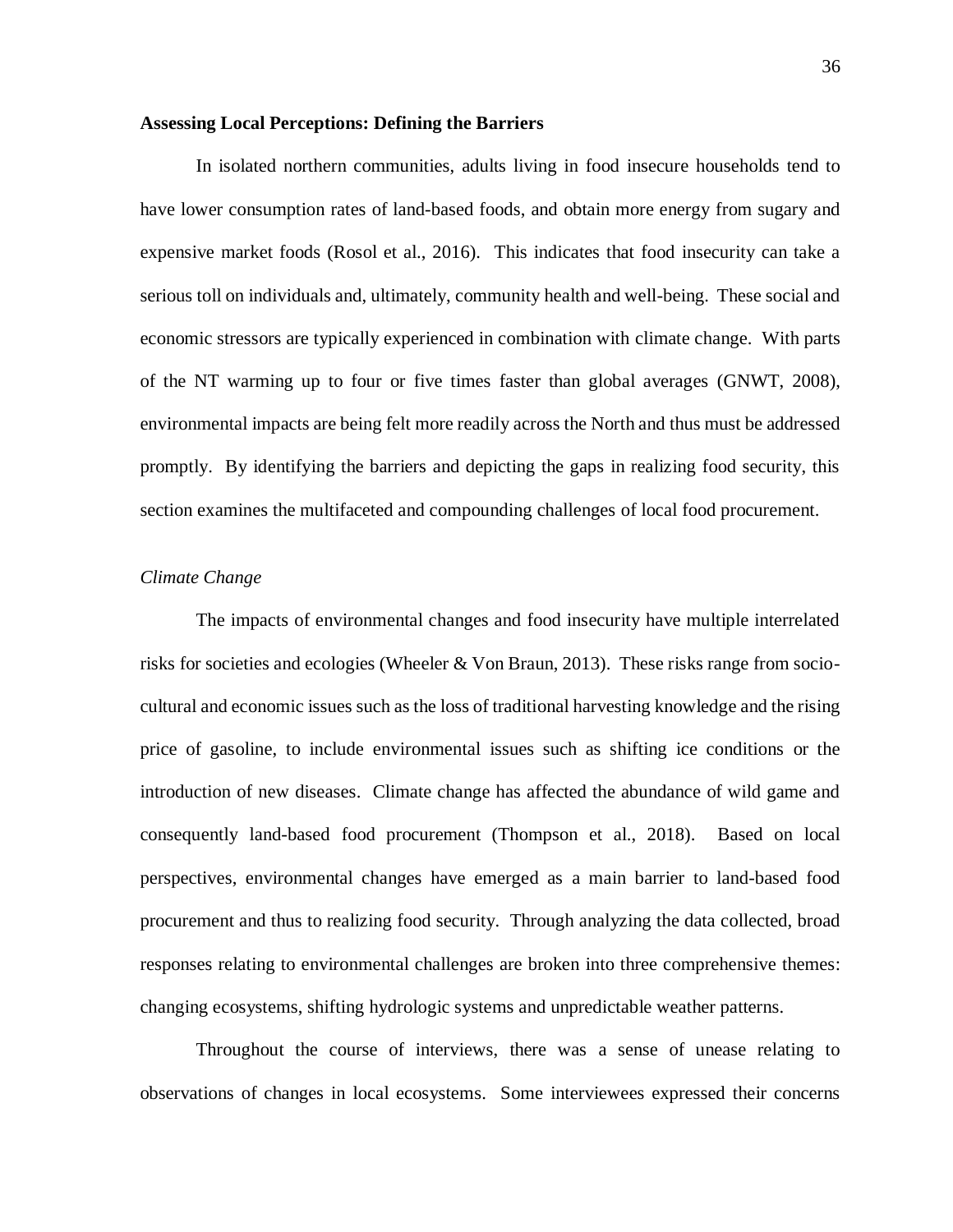regarding potential risks from invasive species as observed over the course of the last decade. This included personal observations and secondary accounts of deer, cougars, hummingbirds, unidentified fish species, magpies, pine beetles, ticks, and an array of other unidentified insects. As Brandon Thom describes:

There's more diversity in the ecosystem. I can see it already. I'm not sure what kind of effects will happen... When I was growing up, there was a lot of bugs and a lot of critters and what not, but now there's a lot more diversity in the bugs... a lot more colours. That's because it's warmer... and bugs are starting to travel more. (2018)

As McLeod reveals, it is not just insects that are making their way north:

I've heard of people seeing cougars, but I've never seen one myself. As the deer population grows then we are going to see the cougar population grow too. (2018)

Many interviewees remain concerned about new species making their way into the local ecosystem and the potential ramifications that could arise from an array of new plants and animals. This is reflected in Charlene Bonntrouge's comments, which expose her uncertainty about invasive species, "with all the predators coming up, like the cougars, will they eat more of our animals?" (2018) Throughout the course of this research project, it was noted that there was a lack of information surrounding invasive species, in general, in the community. A lack of knowledge, typically makes creating adaptation and mitigation plans problematic and causes undue anxiety regarding potential consequences. With a sparsely populated territory, it is vital to use citizen science and traditional ecological knowledge to manage the effects of invasive species. This indicates the need to incorporate local voices in the decision-making process, and highlights the importance of conducting research that documents local ecological knowledge. While some of these invasive species do not pose a substantial risk to the local ecosystem, others are capable of causing significant harm. Some species are deteriorating northern land-based food procurement activities by stimulating stressors on the vulnerable ecosystem. As Charlene Bonnterouge explains: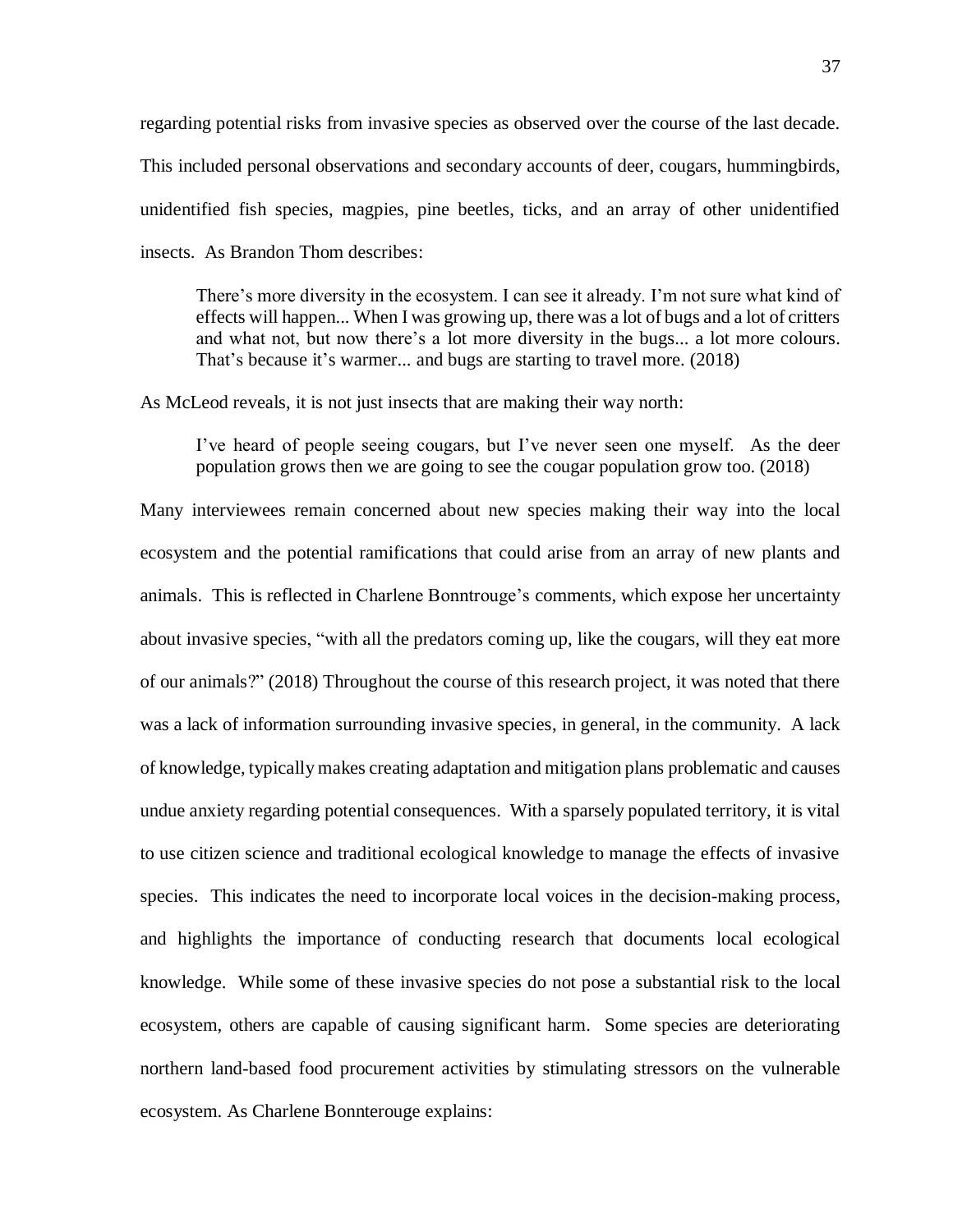With climate change, we're seeing all kinds of stuff... I know that there's a lot of ticks coming up to our region. I've seen at least two moose recently with ticks so bad... you could see them all over. I don't know, if that moose survived... because there were so many of them... It created a sore on the moose... on its back, by its butt area. (2018)

Winter ticks are common on moose in southern Canada, but their range was thought to be limited and not yet common in the NT; but recent sightings of affected animals have led biologists to track local observations (GNWT, 2009). This suggests that local ecological knowledge remains key in identifying new trends, and allows appropriate mitigation and adaptation planning to occur. McLeod's comments that environmental changes are not limited to just the introduction of new species:

Not only are we seeing invasive species, but also diseases... I had never heard about anthrax<sup>7</sup> in the north until the bison were introduced. I never had heard about brucellosis<sup>8</sup> either or the other new diseases being introduced. I had never heard our Elders talk about these diseases before that just killed the animals, just like that. (2018)

McLeod explained that when the last anthrax outbreak hit the wood bison population in the Fort Providence area, over 300 bison carcasses were identified and burned. During this timeframe, dead moose and black bears, which had also been affected by the disease, were being discovered. With changing ecosystems comes the potential for devastating consequences, which can ravage the natural environment but can also cause socio-economic issues for Indigenous people who rely on the environment for subsistence. As land-users' successes depend on the stability and predictability of environmental conditions, wildlife and ecosystems, it can be argued that land-users have an intimate knowledge of their environment, thus remain vital knowledge holders. Therefore, northern Indigenous communities' reliance

<sup>7</sup> Anthrax was first reported in the NT when wood bison were introduced in 1962. The first reported anthrax caused bison mortality occurred in August of that year (Dragon & Elkin, 2001). Anthrax is an acute and fatal disease that predominately impacts bison in the NT. <sup>8</sup> According to the Species at Risk Status Report for the NT, one of the greatest threats to bison are three infectious bacterial diseases: anthrax (Bacillus anthracis), bovine tuberculosis (Mycobacterium bovis), and bovine brucellosis (Brucella abortus) (GNWT, 2016).

 $\overline{a}$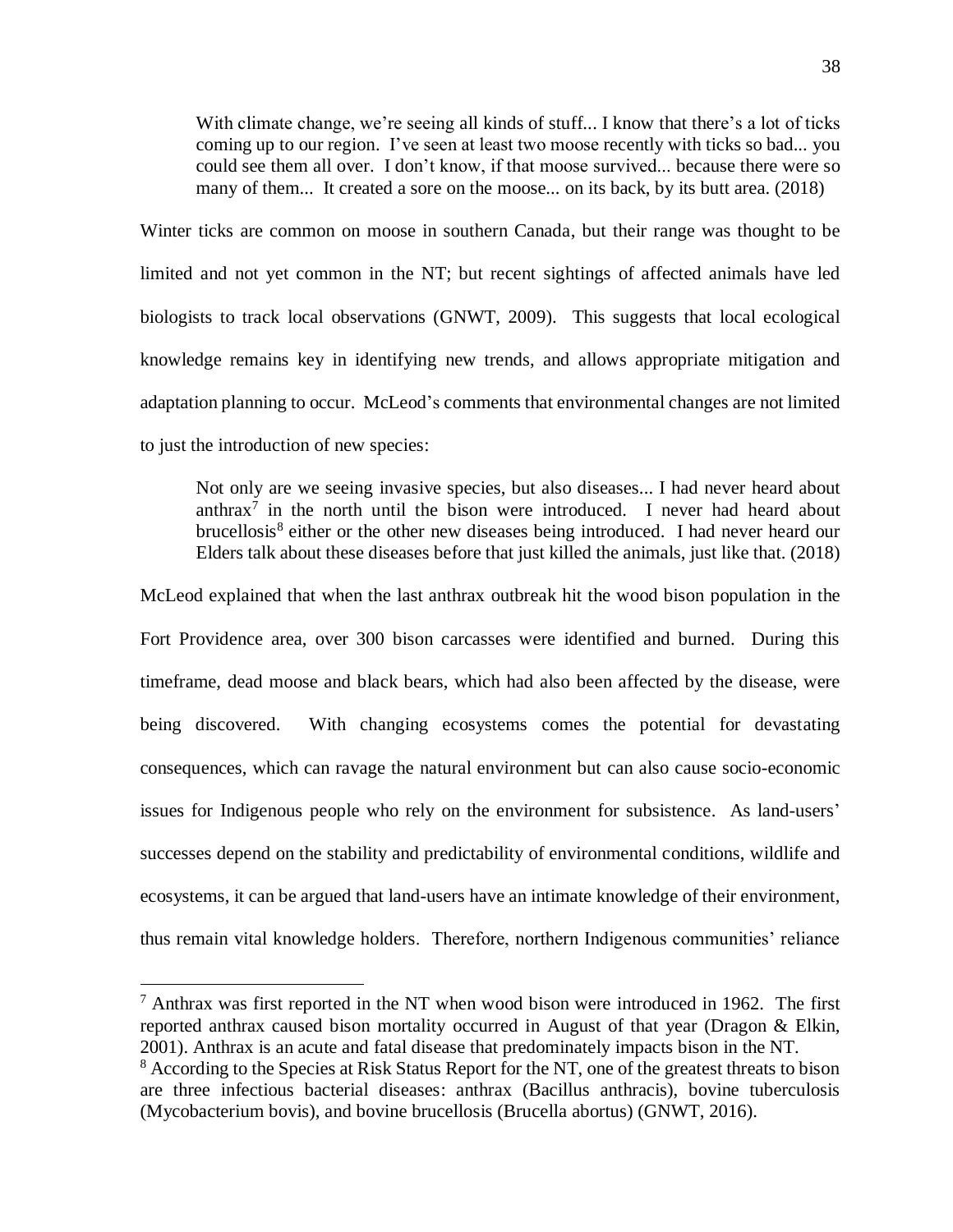on land-based resources indicates that climate related impacts on ecosystems have a particularly significant effect on subsistence and food security (Thompson et al., 2018). For example, the availability of land-based foods is influenced by ecological conditions that shape the health, abundance, distribution and migration of wildlife populations (Kenny et al., 2018). As Dene women Pamela Richardson and Charlene Bonntrouge explain:

I think climate change has had a big effect on the herds of wildlife, like the caribou. Hunters used to know where the herds would be at a certain time of year, and now they have to go looking for them because the paths or routes the herd take has changed due to weather changes and climate. (Richardson, 2019)

[Climate change] is scary... I don't know how it is affecting the animals. Because the animals have their routines of how the weather works for them. Right? This time of the year [fall], the bears are waiting for one more Indian Summer, then they go off. It's a sign for the bears, saying okay: it's time to make your way to hibernate. So... I don't know exactly how climate change is affecting the animals... but if there's no last Indian Summer then what... last year the bears were still out in the winter. (Bonnetrouge, 2018)

While large game, such as caribou, bison or moose, typically dominate the dialogue around land-based food procurement, small fur bearing mammals and aquatic species, such as fish, remain a vital part of land-based food procurement and subsistence in Fort Providence. Aquatic species are just as susceptible to environmental changes, and must be incorporated into the discussion. The aquatic species who make the Mackenzie River their home, have been an integral part of historical social structures and cultural transmissions of the local Dene and Métis people. The Fort Providence area was traditionally used as a key fishing site. For example, as long as Fort Providence residents can recall, the dependable jumbo whitefish spawn and run by the community in the fall. This became a key cultural, social and subsistence tradition, as land-users set nets in the fall looking to stock pile food supplies of whitefish throughout the winter. However, with the impacts of climate change on the local ecosystem, access to this reliable food source is beginning to change: Joachim Bonnetrouge describes:

Even the various fish around here, for me, are different now... especially in our area here, where we primarily look forward to harvesting a lot of white fish, eh. The various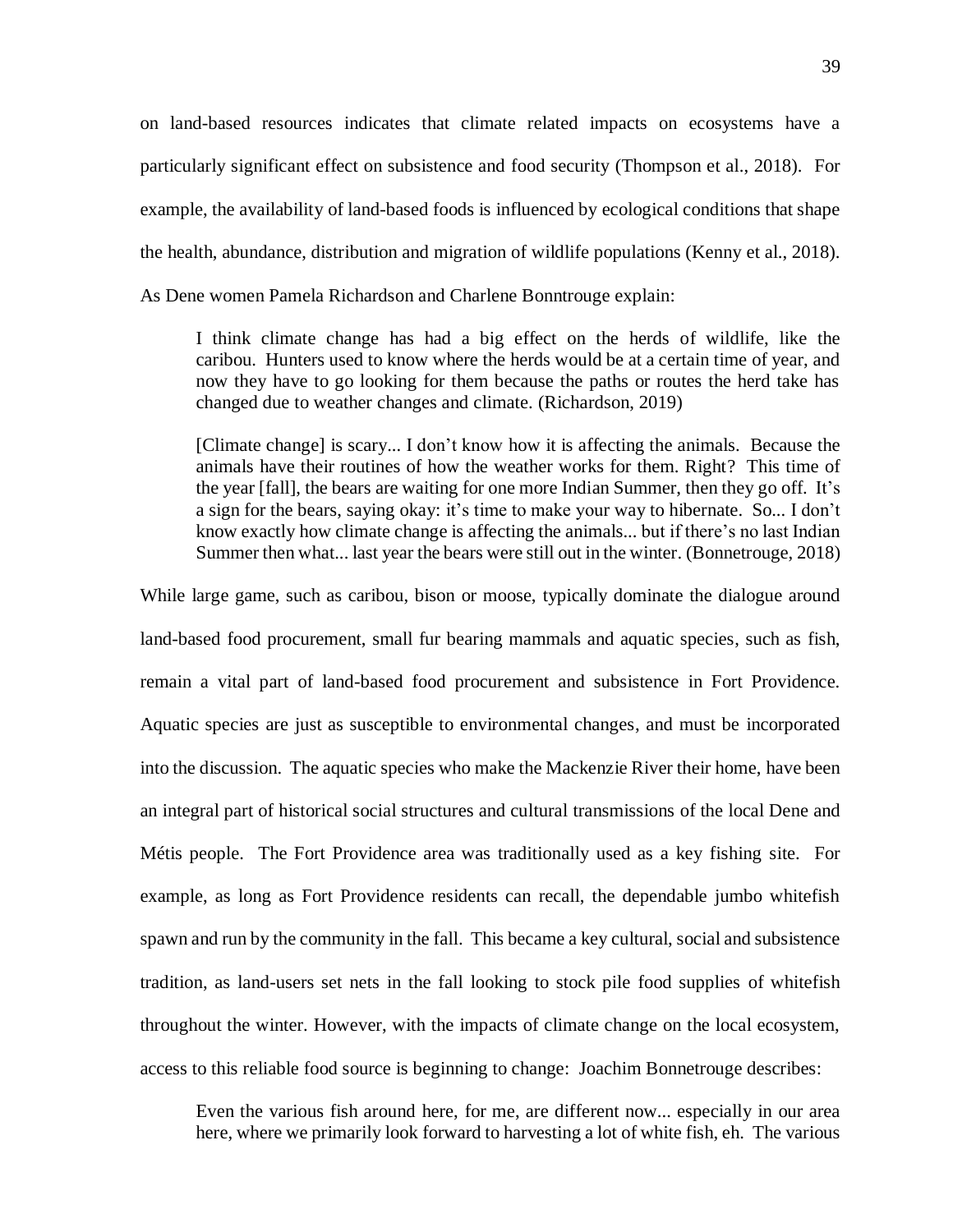different species of whitefish. I made a point this year to set nets in different places... but the whitefish are just not coming like they used to… I've noticed more coney *[innconu]*, holy man we're getting some big coneys and they kind of dominate the fish nets now. Even about two weeks ago we had to pull our nets because all we were catching, in those usually good whitefish spots, we were primarily catching jackfish... big ones too. So, that's something I've really noticed. (2018)

According to Fort Providence residents, the harvesting of jumbo whitefish in the fall remains

an important cultural tradition related to this key food procurement activity. The locals call

these whitefish 'jumbos' because they are extremely large, full of eggs, and delicious! As

Michael Nadli affectionately describes, "everyone loves those [jumbo] fishes. Big, fat, juicy

whitefish! You know, people were raised on that" (2018). Arychuk adds to this by saying:

Well, the jumbos... Just huge white fish. They are very important and we all love them. Them jumbos were what life was about. When they started to run in the fall, we would eat fish until we just about looked like one! (Arychuk, 2019)

The impacts of environmental changes on the jumbos are causing concerns among the interviewees as species migratory patterns are possibly being disrupted. As Elder Theresa Bonnetrouge states:

Right now [early September], the jumbo fish are not supposed to be running... not until October and people are now catching jumbo fish in September... Usually they do not spawn until the month of October, towards the end September and the beginning of October. Now they're running too early. (2018)

Changes in migratory patterns due to environmental influences on waterways will continue to add to the challenges concerning land-based food procurement. It is clearly demonstrated through the voice of local residents that a changing environment brings new diseases, creates stress on vulnerable ecosystems, impacts migratory routes, disrupts wildlife, influences the health of land-based foods, and impacts land-based subsistence, food security and cultural resilience.

The second theme that emerged from the interview data was shifting hydrologic systems. Fort Providence's northern location and the long duration of cold temperatures causes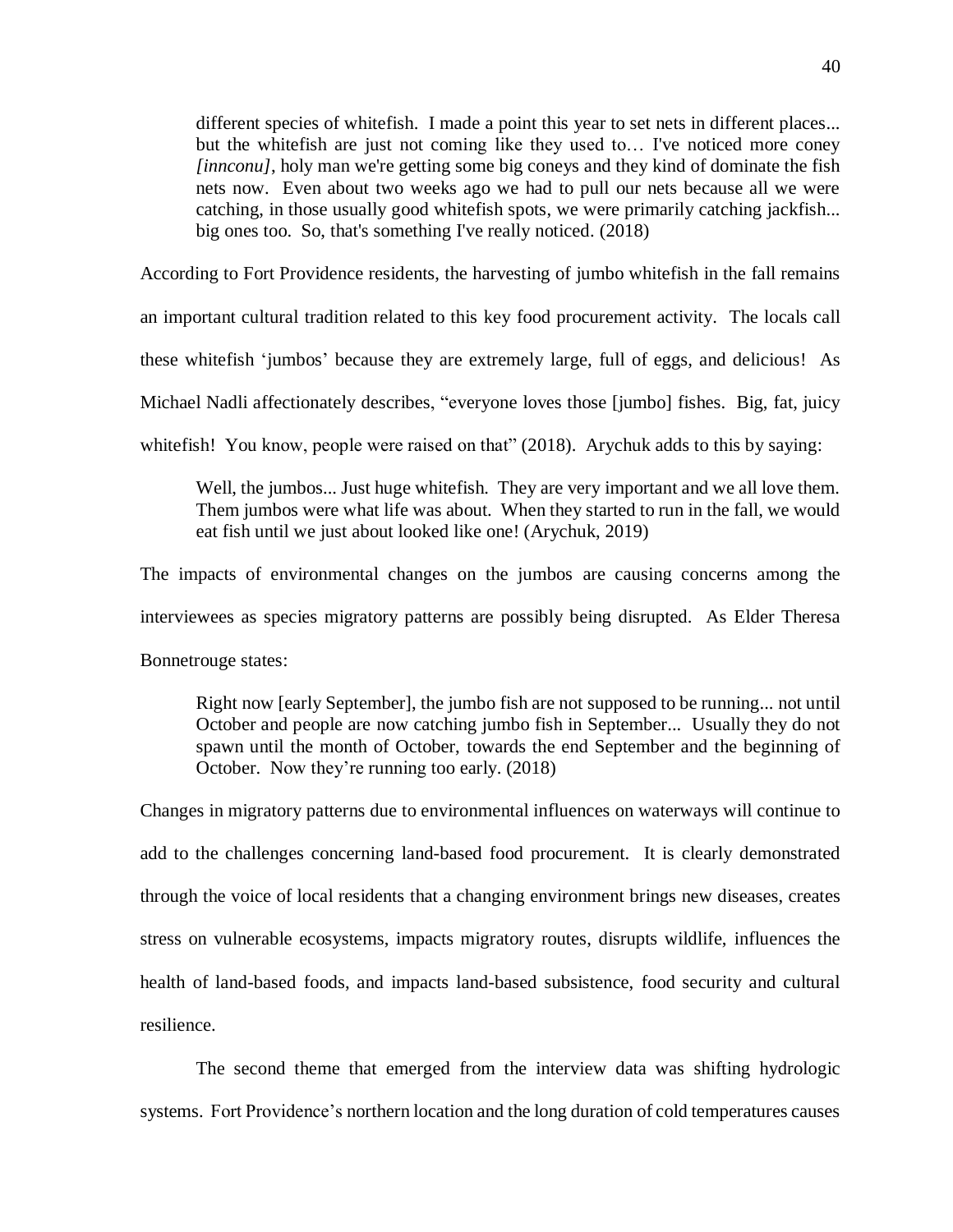the Mackenzie River and surrounding bodies of water to remain covered in ice for about 6-7 months a year. This stability and predictability of ice coverage has provided a stable environment to conduct fishing, harvesting, trapping and procuring of land-based foods. The solid, predictable ice coverage provides a key transportation route to access winter harvesting grounds for local land-users. The few ice-free months throughout the summer also plays a key role in land-based food procurement via fishing, harvesting ducks and other semi-aquatic species. The observations and experiences of interviewees included winter-based changes such as ice depth, breakup patterns and permafrost degradation; and summer-based changes such as low water levels, warm water temperatures, and a drying water table. These hydrologic-based changes are having substantial impacts on food security, and are creating multifaceted barriers to land-based food procurement activities. Nimisha Bastedo, a science teacher at the Deh Gáh Elementary and Secondary School, points out:

This Elder told me a story that when he was a kid, his family would go check the fish nets in the middle of winter and the ice would be 10 feet thick. Now it's less than a meter when we go out with the kids and measure it. It's really not that thick anymore. (2018)

Local Dene land-user, skilled harvester and Elder, Albert Nadli adds:

You know, the ice is more thin now. Because some places, you know the ice will freeze then it will snow right away and the snow insulates the ice, eh. The ice will stay thin with all the snow on it. Then it gets dangerous for people going out on the ice. (2018)

As the snow weighs heavily on the newly formed ice, the ice does not freeze properly which causes water to seep into the layer of snow becoming statured and producing slush (Bengtsson, Hersey & Fairbridge, 2012; Prowse & Beltaos, 2002). This slush is also known as overflow, and it creates serious safety concerns for land-users who depend on stable ice conditions to travel to and from harvesting sites. Albert Nadli explains further:

Towards the Horn River, that's where we do our fishing... historically and today too. We set nets under the ice... some places, when you go more up river, there's lots of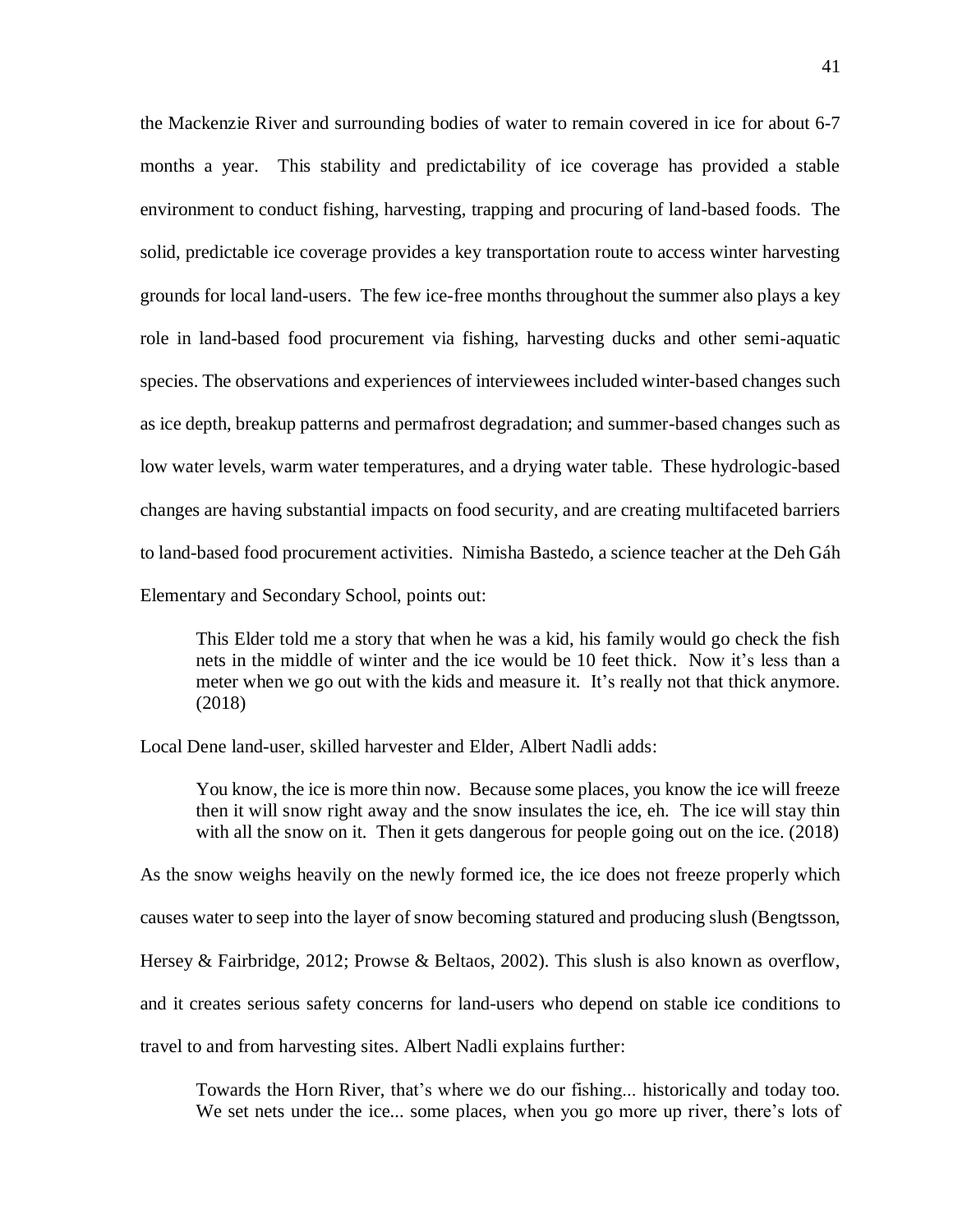slush. You always run into that slush and overflow now. You know, when I was growing up you would never see overflow like that. (2018)

Thin ice and overflow create problems with respect to safely for land-users. Grand Chief of

the Deh Cho, Gladys Norwegian, shares her experiences with overflow:

You know at times in mid-winter, you would have to be very safe to be skidooing on the ice. In my experience with that is we had a close call with one of my brothers who went through the ice in the middle of February where it was open water. That was just like last year or actually the winter of 2016... not open water, but it was overflow. That is very atypical in February. He was okay... but people are now encouraging each other to not go out by themselves, you know so now you need to find a different way of going out to the land because of the unpredictable weather and all that kind of stuff. (2018)

This personal experience demonstrates the real risks associated with land-based food procurement, and also provides insight to potential adaptation measures already underway in the community. Strategies will be necessary to cope with the impacts of climate change for the health and well-being of northern Indigenous communities (Rosol et al., 2016).

The Elders are saying be really careful by the creeks and the ponds, because winter freezing and fall freezing is just not the same as it was before. It's more dangerous. They're telling the people to be careful when they are out on the land. Years ago, I guess when people used dog teams, each dog team had their leaders and they would be able to get a sense to look for soft ice, eh. So... it's been challenging to harvest... (Joachim Bonnetrouge, 2018)

Joachim Bonnetrouge frames the realities of procuring land-based food with the impacts of environmental changes creating a multitude of barriers. This will only intensify as environmental change adds further stress to local ecosystems, disrupting critical habitats and altering the hydrologic system (Emmerton, Lesack & Marsh, 2007). Interviewees also noted that breakup patterns are changing. As vice-principal at the local Deh Gáh Elementary and Secondary School, Mike Leishman points out:

Years ago at breakup, the ice would just smash and grind up. It was loud and there were ice chunks everywhere. Now it's quiet and the ice almost melts... you know instead of crushing up and flowing down the river. It was much louder before. (2018)

Norwegian supports this idea by explaining that: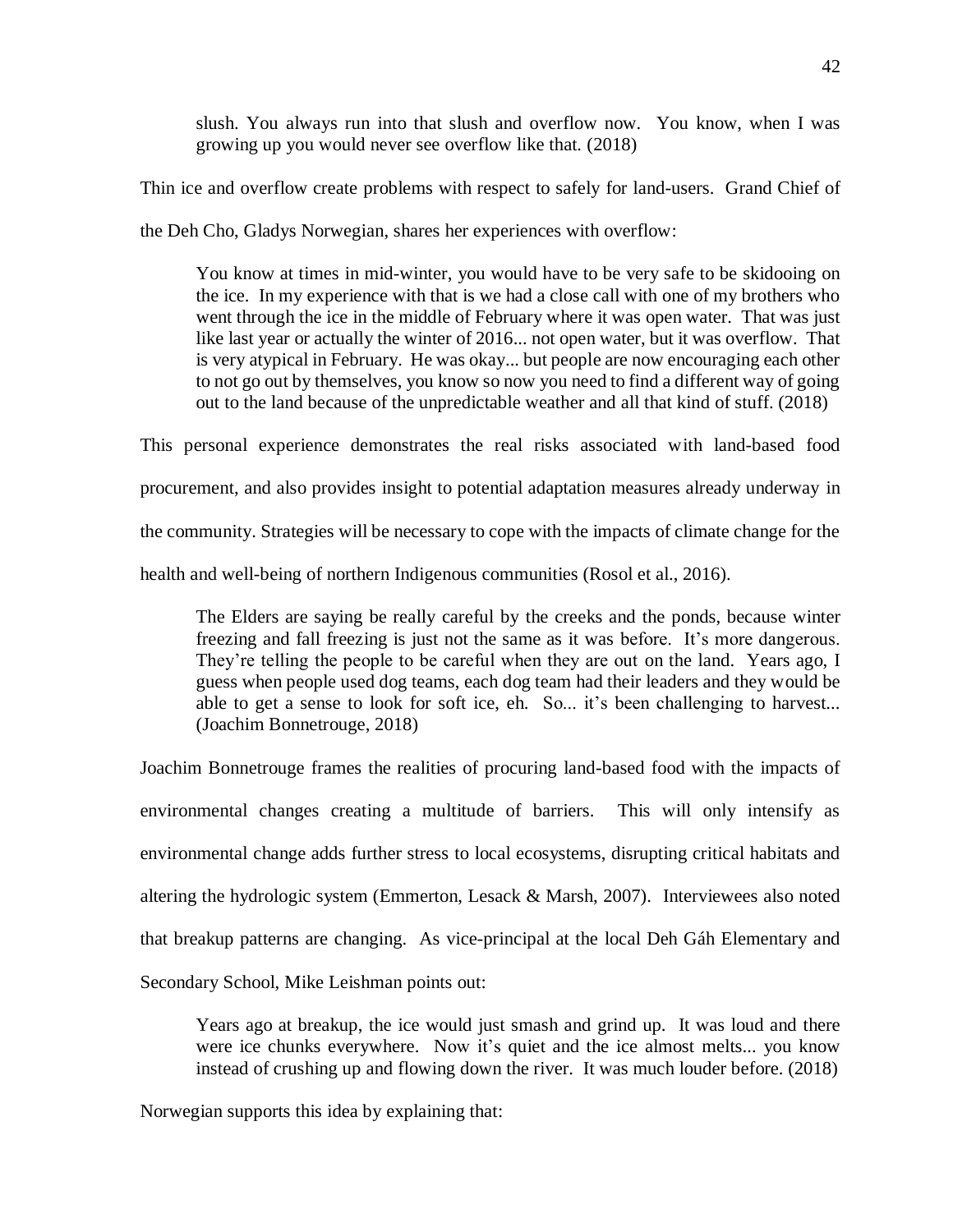In my day, breakup used to be quite a powerful experience... with the ice crashing against each other. It sounded like a freight train coming down... but now, it's just not the same. It's not as spectacular... On land, you just don't feel the force like you used to. The ice is now melting and rotting. It's just not quite the same as it used to be. (2018)

Many other community members interviewed indicated similar views, that conditions were not

quite the same when it came to the breakup of the Mackenzie River. This is triggering a

negative effect on the hunting season, as the solid, predictably thick ice is typically used for

transportation. As young Dene adults, Brandon Thom and Christina Bonnetrouge explain:

People use the ice for transportation when they're out harvesting. Now they are coming back earlier in the season, they have to wrap up their hunting sooner. (Thom, 2018)

In the spring the snow melts fast, because that is usually when my family goes out geese hunting. Now we're seeing only a week or two for hunting geese before the snow goes. The ice is breaking up really quick too. Usually they'd go out for about a month... so that time is now getting cut in half. At least in recent years, I've been noticing that. (Bonnetrouge, 2018)

Key harvesting seasons are being impacted by environmental changes and this is having a

crucial impact on land-based food procurement and ultimately on food security in the

community. Considering that land-based food procurement is seasonal, the impacted hunting

seasons are provoking food insecurity challenges. As described below:

[What I eat] really depends on the season, so in the winter time we have a lot of moose and caribou, and in the spring, we'd have lots of rabbit... so rabbit soup. In the spring, we'd also have a lot of geese and duck soup too. (Christina Bonnetrouge, 2018)

My oldest brother is 83, and my other brother is 82, they still go out seasonally for whatever they hunt for. Right now it's moose hunting season, so everyone's out. (Norwegian, 2018)

Another barrier to land-based food procurement has been permafrost degradation and the drying landscape. Permafrost is an important physical component of the northern landscape and plays an important role in local hydrology and ecology. Permafrost underlies the majority of northern communities, with Fort Providence resting on the edge of discontinuous and sporadic discontinuous zones of permafrost (GNWT, 2018). Joachim Bonnetrouge explains: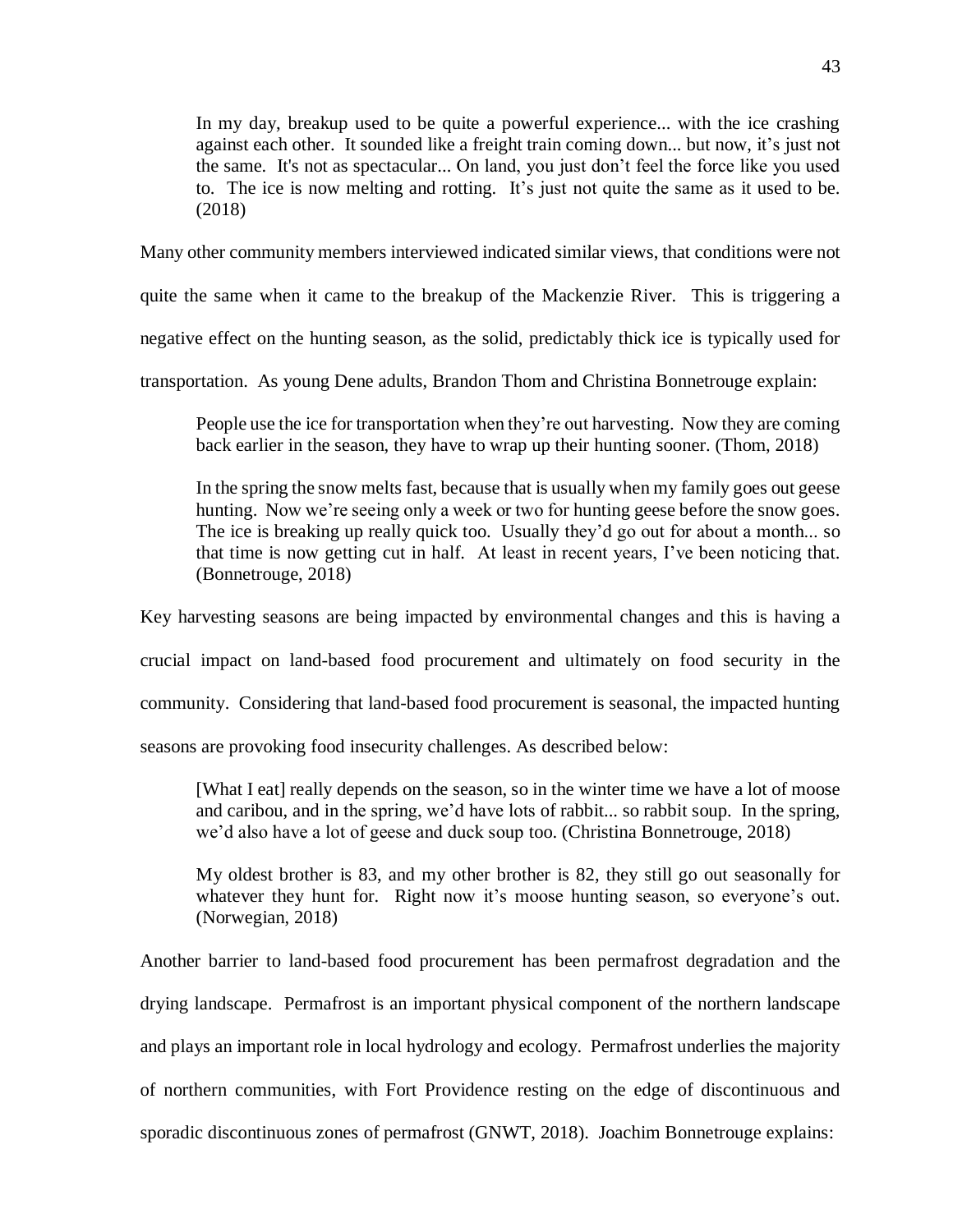As far as I remember, it must be the permafrost or whatever it is that holds the water [in the ground]. The water table I guess. I noticed the last 15-20 years, that it is no more. Those things don't exist anymore... That for me, is really significant. I guess, it all dried out. There was rain or snow in the spring and there is nothing around to hold the water any more. So, that's one thing too, our land is drying up. (2018)

Sanguez adds to the above point by mentioning the importance of permafrost to the ecosystem

and ultimately to land-based food procurement:

With permafrost going away...it's really affecting a lot of the water sources, because there is nothing to hold the water above ground anymore, as opposed to it sinking into the ground. Like spring time, you used to have water in the ditches right up until almost June. Now as soon as the snow is gone, the water is gone as well. In the spring time, there's not as much water as we would normally have back in the day. There's just no place for the birds to land now, so we don't get to see them as long as we used to. You know, same with probably every other animal as well... (2018)

Boris highlights the importance of water sources for birds, particularly with respect to migratory birds. As migratory birds routinely arrive at certain times of the year, during this period the community tends to hold culturally meaningful traditions (Andrachuk & Smit, 2012). For example, in Fort Providence, extended families hunt during the spring time for geese and swans. Land-based food procurement relies on specific species to be present in certain areas, at precise times. But with changing environmental conditions impacting the hydrologic system, land-users are finding changes in the abundance and distribution of wildlife. Low water levels were also mentioned by a number of interviewees as a nuisance in accessing traditional harvesting areas. As long-time community member and retired Deh Gáh Elementary and Secondary school principal, Lois Philipp simply puts it, "the water levels are definitely lower" (2018). Albert Nadli adds:

The water levels are always low, eh...very low. In some places, where traditional lands are, it becomes hard to access especially when the water is too low and the water is also more...it's warmer. Yeah, it's getting warmer. (2018)

Not only are the Mackenzie River water levels causing environmental stressors, but the warming water could potentially have a number of effects on local fish populations, for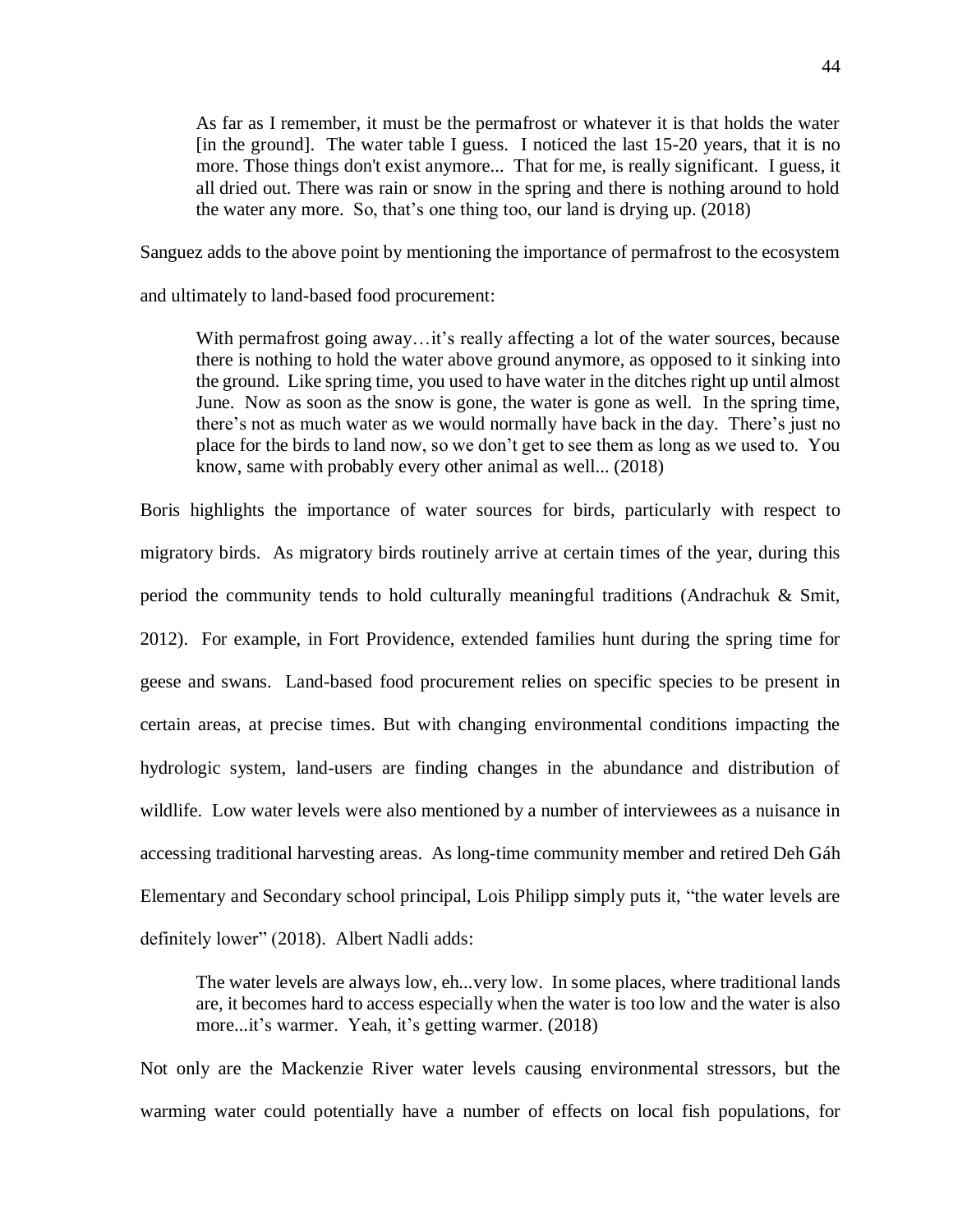example, according to a few interviewees this could impact the quality of meat. Charlene

Bonnetrouge explains:

At times when I go fishing, usually there's certain months, it's not that great to go fishing because the fish meat gets really mushy. That's usually at the middle of July or the end of July, because the water is warm. But, in recent years I've also noticed that the water has been very warm throughout the course of the summer. (2018)

Norwegian indicated that people around the Deh Cho have been expressing similar sentiments:

Now we are finding we have to be very careful with the fish in the Mackenzie River. A lot of the fish just don't seem the same, like the meat is a little bit soft. People are saying that it's from the warm water. The water is starting to become a little bit warmer. I don't know if it's discouraging people from eating fish per say. But I think they're just puzzled about it or wondering about it. They still believe that there are normal fish. (2018)

As the quote above points out, it has not yet become a significant problem, but it remains

important to note that the warmer water temperatures could quickly become an issue with

severe consequences on land-based procurement and food security. This adds to the

importance of utilizing local perspectives to address potential future environmental challenges.

Another consequence of a warming Mackenzie River is explained:

When the water is really, really warm, the dissolved oxygen levels in the water are not as great and you end up having a lot more fish mortalities. (Philipp, 2018)

I don't remember what year it was, but we had bad fires all over the NT. I don't know if it was because of the smoke and ash getting into the water, but the water was, you know, were strangely warm. The fish were just popping up, floating and it was kind of disgusting. The fish were going belly up... after a while they started to rot and you could start to smell them. It was really bad that one year.... I don't remember how many fires we had, but that was a really bad year. That was, late '90s, maybe early 2000s? (Sanguez, 2018)

The many hydrologic-based changes that are occurring across the north are disrupting landbased procurement activities. This is creating pressures on local food systems, as many community members rely on land-based foods to sustain an integral part of their diet. Interview data based on the experiences and observations of land-users and knowledgeable community members reveal that changes in the Mackenzie River, such as ice depth, breakup patterns, low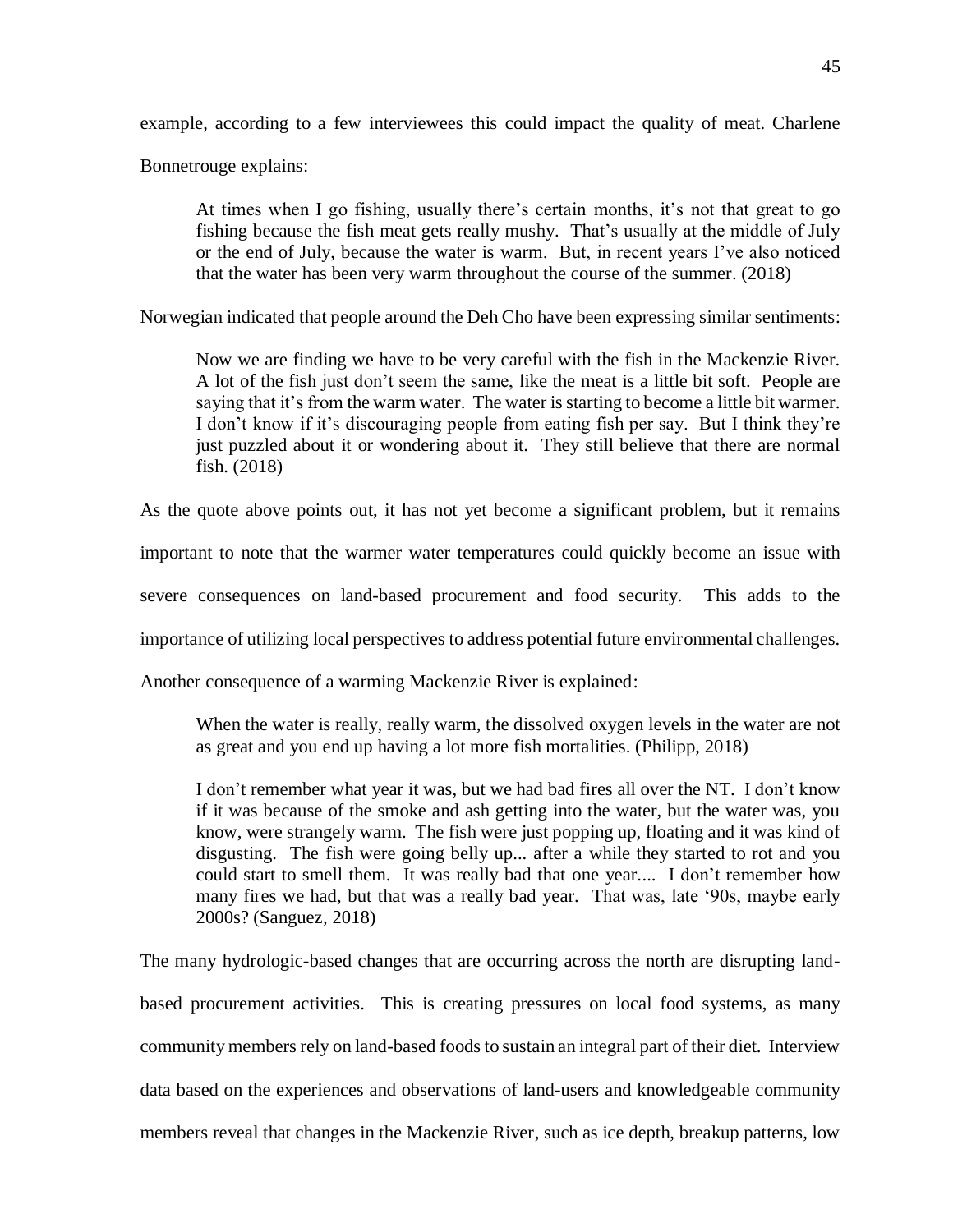water levels and warming water temperatures, are causing stress on land-based food procurement activities.

The third theme to emerge from the interviews was unpredictable weather patterns. In addition to the water-based impacts explored, changes in temperature and conditions will likely result in shifts in the movements and breeding success rates of terrestrial animals. A shift in temperature and weather patterns create concerns around degradation of habitat and feeding conditions, that could cause dramatic declines in many wildlife populations (Andrachuk  $\&$ Smit, 2012). Given that land-based procurement is reliant on species survival rates and the ability to predict their movements, these changing ecological conditions will cause devastating implications for Indigenous communities:

Things are ever-changing. We have shorter hunting and berry picking seasons... berries are drying out quick with the hotter climate and direct sun. (Brandon Thom, 2018)

The Elders have been telling us, a number of years ago, that they are having a hard time getting a read on the seasons, especially in the fall... (Joachim Bonnetrouge, 2018)

Autumn is a critical hunting season that observes, for example, the running and spawning of the jumbo whitefish and the moose hunt. This season also signifies the importance of stock piling land-based foods for winter, as it becomes challenging to get out on the land before the freeze up of the Mackenzie River. However, as Charlene Bonnetrouge explains, there are risks:

If somebody was going hunting for geese and it was  $-16$  or  $-10^{\circ}$ C, which is good weather for hunting geese... in the spring like the middle of April. All of a sudden the weather changes, it rains, the temperature goes up, and the snow melts. That affects the hunters, and it's actually happened twice. The harvesters are on the land with their skidoos and there's hardly any snow for them to come back, because it's been raining and the temperature went up. It does affect the people who are using the land. (2018)

In this scenario, the unpredictable weather patterns resulted in hunters getting trapped out on the land when the weather suddenly shifted. This can have significant socio-cultural implications, as environmental changes are potentially discouraging land-based food procurement activities and thus the transmission of crucial traditional ecological knowledge.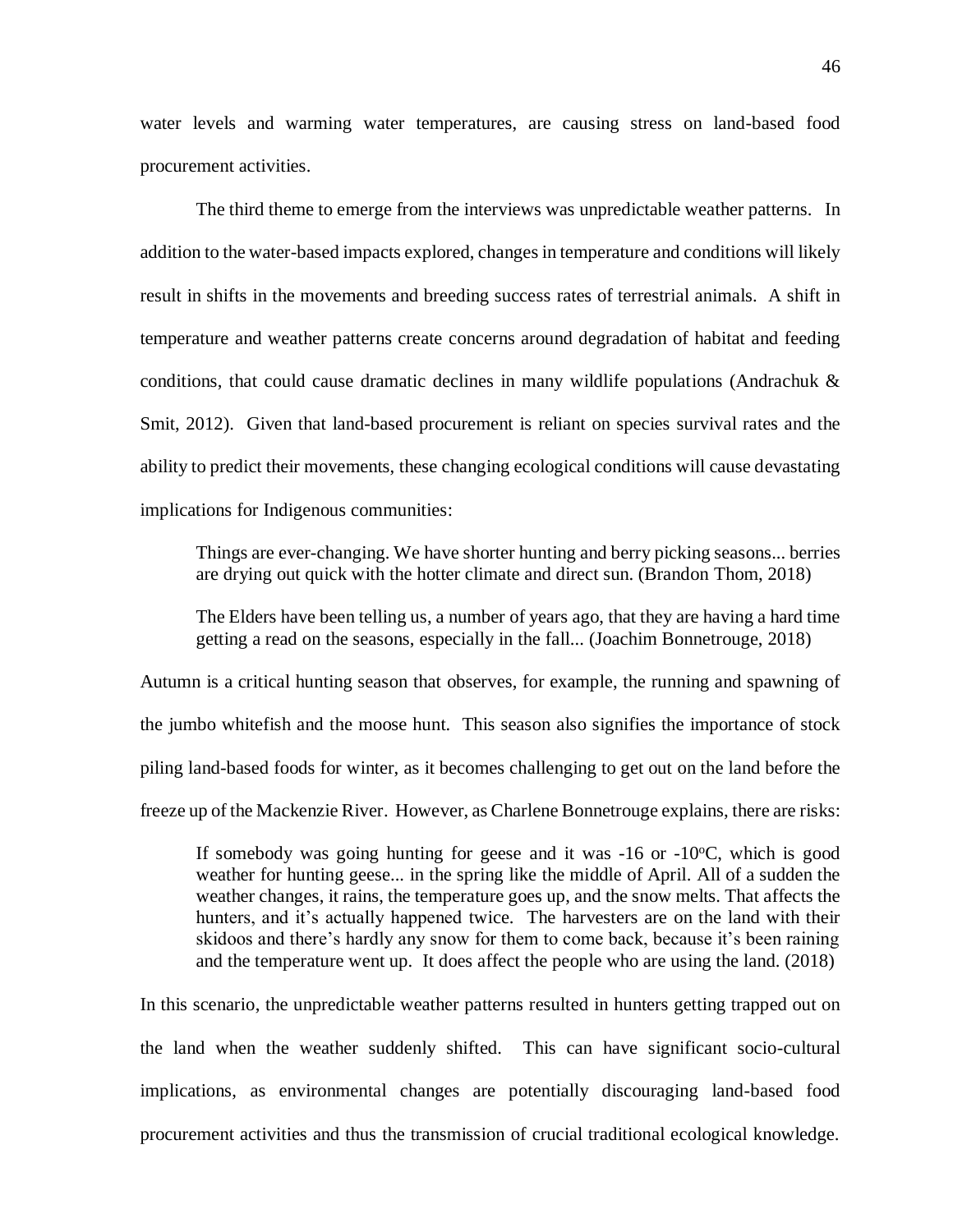If land-users are unable to predict weather patterns accurately, safety issues emerge. These concerns could potentially discourage land-based procurement and disrupt traditional ways of life (Rosol et al., 2016).

The weather patterns, it's either hot or cold... or lots of wind. Then it gets cold for a while and warms up, or the opposite happens. It makes it hard to get hunters and trappers out on the land. (2018)

Leishman expresses some of the difficulties associated with land-based food procurement and unpredictable weather patterns that make it challenging for locals to decide when to harvest or get out on the land. Successful land-based procurement excursions are critical to maintain food security levels. Apart from the discussion around safety, it is worth mentioning that unpredictable weather conditions also make it challenging to access land-based foods. For example, a late frost may ruin berry bushes and other herbs that would typically be harvested early in the season or, an unusually hot summer could dry out the landscape creating an unproductive environment for native species to flourish. This unpredictability adds to the intricacy of establishing programs that support local food procurement, as predicting and planning for the future remains ambiguous due to the erratic and volatile consequences of climate change.

Well [the weather] is very unpredictable. You know, seasonal changes used to be very predictable. Even berry picking in July, when you pick blueberries and things like that, you get out there now... they're not ready or they're gone already. (Norwegian, 2018)

It is clearly seen through the voices of knowledgeable community members and land-users that local food procurement activities are currently threatened by a number of interrelated environmental factors. As the impacts of environmental change continue to grow, vulnerable northern communities will need to adapt procurement activities to support food security. Subtle environmental changes are often only witnessed by land-users, as northern Canada remains a vast, remote and sparsely inhabited territory. Thus, land-users and local ecological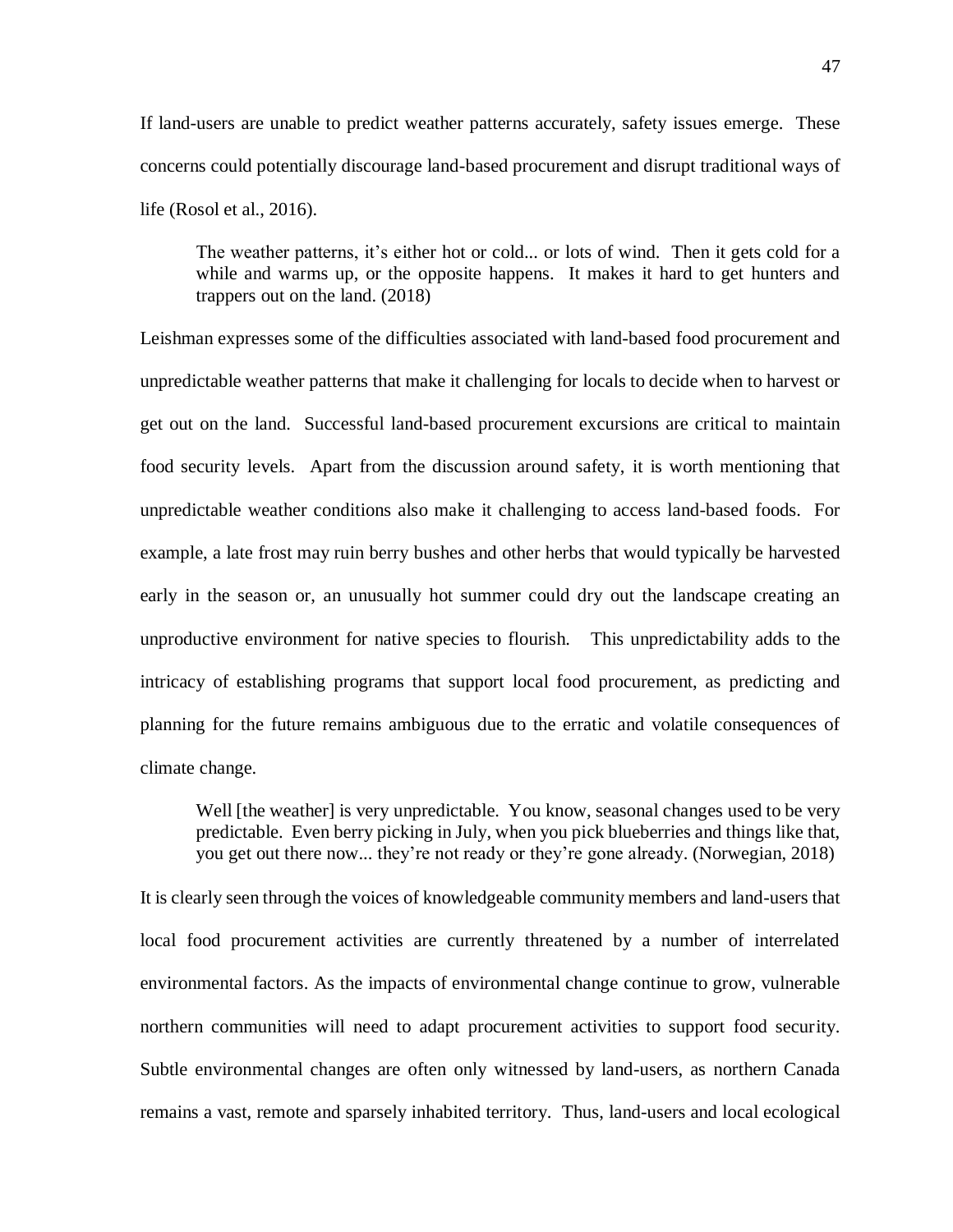knowledge will be required to guide decision-makers toward effective, robust and resilient policies. Environmental change impacts all four pillars of food security: shifting ecological conditions impact the *availability* of land-based foods; while unpredictable ice conditions result in sporadic *access* to key harvesting sites; and inconsistent jumbo whitefish migratory patterns make it hard to predict the best harvesting times, thus reducing user's *utilization* of the land; and finally, the many environmental changes are influencing the *stability* of landbased food procurement.

#### *Socio-cultural and Economic Considerations*

In order to holistically understand the environmental barriers to food security in Fort Providence, a deeper examination of the socio-cultural and economic barriers is required. Traditional knowledge of a local environment, combined with the related skill sets for harvesting, travelling on the land and water, and food processing, can be understood as an array of cultural practices necessary to achieve food security (Council of Canadian Academics, 2014). These culturally important practices are threatened by food insecurity and environmental changes. Data collected through in-depth interviews and participant observations elicited broad responses relating to socio-cultural and economic challenges. Based on local perspective, the following three themes have emerged as fundamental barriers to land-based food procurement and to food security in Fort Providence: non-local harvesters, changing lifestyles and high costs of living.

As discussed above, many Fort Providence residents rely on land-based foods, such as fish and moose as a staple aspect of their diet, and environmental changes could have potential ramifications on their food security, overall community resilience and cultural continuity. These environmental challenges are combined with socio-cultural impacts, such as the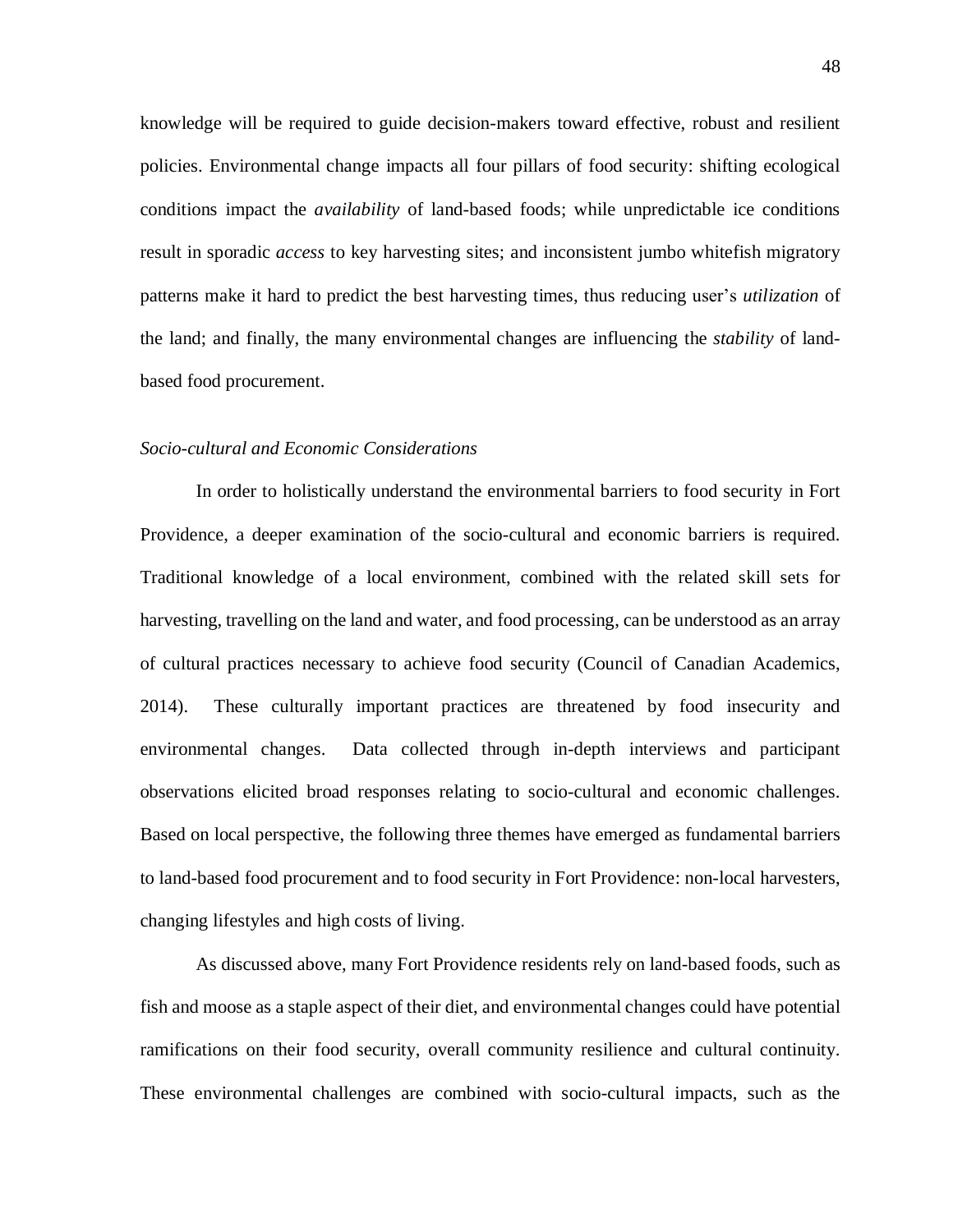introduction of non-local harvesters. According to community members, there seems to be an aversion to the increasing numbers of non-local harvesters as they add pressure on already fragile ecosystems. As described by a number of community members, there are families from northern Alberta who make their way up each summer to Fort Providence to harvest large amounts of fish. According to residents, in the summer of 2018, a non-local fishing group boated up the Mackenzie River to a culturally significant harvesting area at the mouth of the Horn River. The Horn River drains from the Horn Plateau to the Mackenzie River, which has been a spiritual home for local Deh Cho Dene peoples for millenia (Michael Nadli, personal interview, 2018). This area is vitally important for land-based foods for a number of communities in the area<sup>9</sup>. Elder Sabourin explains some of the consequences of non-local harvesters in this culturally significant area:

Just this year actually, they [non-locals] were taking too much fish out of our river… and we would chase all those Mennonites out of that area, the Horn River area. We had to monitor the [Horn] River and I think they did a pretty good job because I haven't seen the Mennonites down there after that. It's just our people down there now. (2018) As non-locals are harvesting substantial amounts of land-based foods, this reduces the overall

availability and access for locals. Local food insecure households should not have to compete

against non-locals who are, as many community members suggest, overharvesting.

 $\overline{a}$ 

During the spring, when the water first opens up and the campgrounds are opening up for the long weekends, there are a lot of visitors that come from the south... so like northern Alberta. They come and they fish. The fishing regulations in the Territories are super weak and not enforced as much as they could be. They need to be updated to protect our waterways. For most of the summer, it feels like visitors are harvesting the fish faster than the locals can. (Bradley Thom, 2018)

<sup>&</sup>lt;sup>9</sup> In October 2018, the Deh Cho First Nations Assembly designated these lands and waters, called Edéhzhíe, as an Indigenous protected area (IPA). This IPA is the first of its kind in Canada. Edéhzhíe is a plateau that rises out of the Mackenzie Valley to the west of Great Slave Lake and covers 14,218 square kilometres. A Dene elder previously referred to Edéhzhíe as the "breadbasket" of the Deh Cho people (Bird, 2018). This will help to protect key harvesting grounds and spiritual areas for local Deh Cho peoples, and will hopefully support local food procurement and cultural continuities.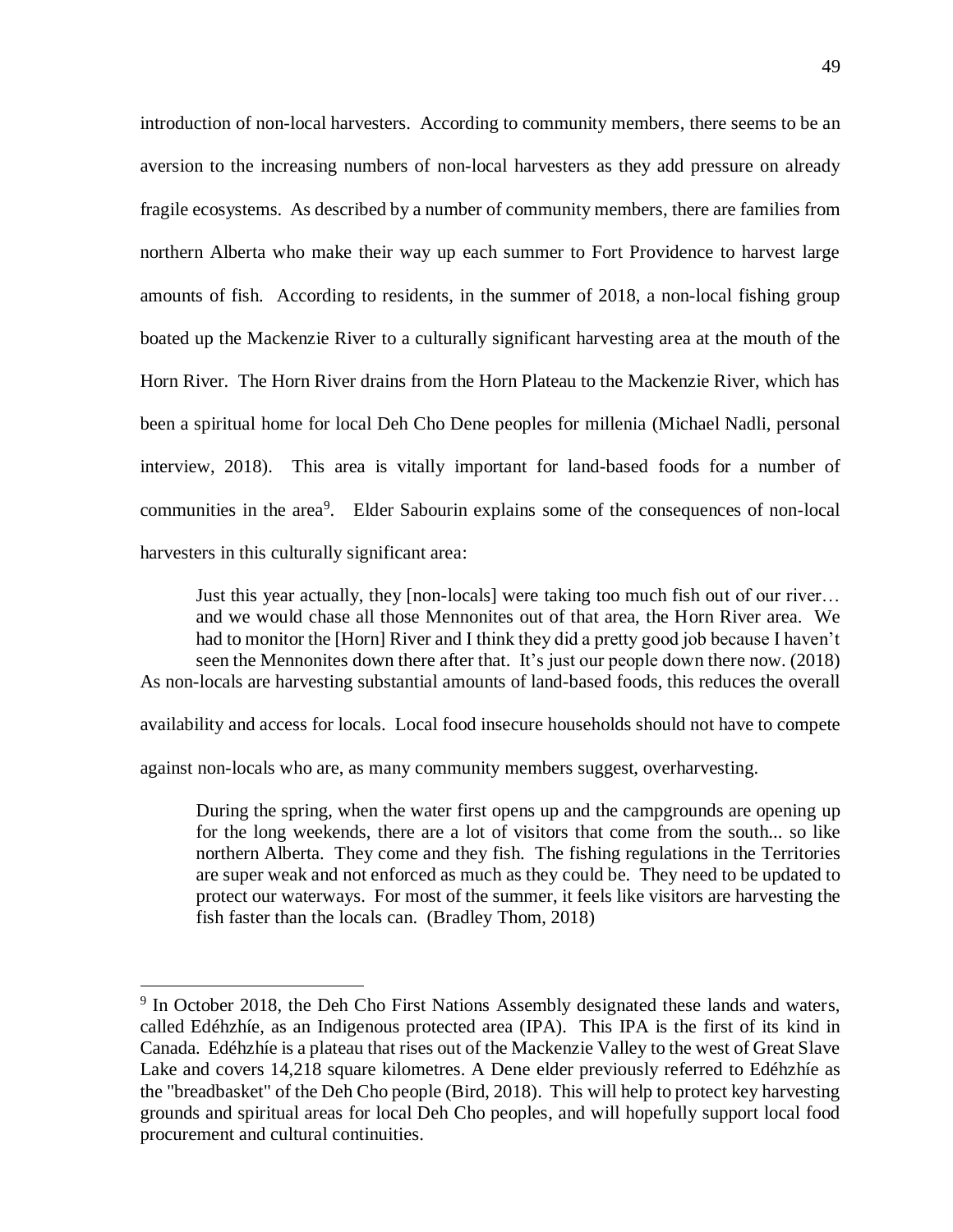During the period I was living in Fort Providence in the Spring of 2018, the local campground was booked solid for weeks, as extended families from rural northern Alberta came to fish northern pike from the Mackenzie River. According to the GNWT's posted Daily Catch Limits for northern pike in the Mackenzie River, non-residents are allowed 1 fish per person, with an overall Possession Limit of 1 fish per person (GNWT, 2017). With large extended families numbering up to 20 people, coming from Alberta, this equates to a lot of fish being taken out of the river. The societal constructs of the north allow for this type of mismanagement of resources, for example the vast nature of the territory equates to nominal enforcement. This is simply due to the sheer size and remoteness of the Mackenzie River and its tributaries, such as the Horn River. It is not just Albertans who are adding more harvesters into the mix, which creates growing stresses on the local ecosystem capacity. Interviewees also indicated that big game hunters have been coming into the Fort Providence area in increasing numbers. Philipp explains that, "you see a lot more people coming into the area for moose and that all affects it… the number of moose and big game out there" (2018). In addition to this new threat from non-local harvesters, many interviewees also cite deep concerns regarding the low overall number of moose in the area.

I noticed we never had any moose before because of the fires. We never had moose for quite a while. Like after the big forest fires about... how many years ago? We've hardly had any moose around here. No moose. Nothing. (Theresa Bonnetrouge, 2018) Albert Nadli adds to the above point by explaining, "I've noticed less animal abundance, especially with the moose... for about four or five years they were hardly around" (2018). The local ecosystem is being impacted by environmental changes that causes disruption in habitat ranges, which creates drastic consequences for species survival rates. Now local wildlife populations also have to cope with increased hunting activities in the area. Sanguez expresses his concerns over the growing number of big game hunters coming into the region: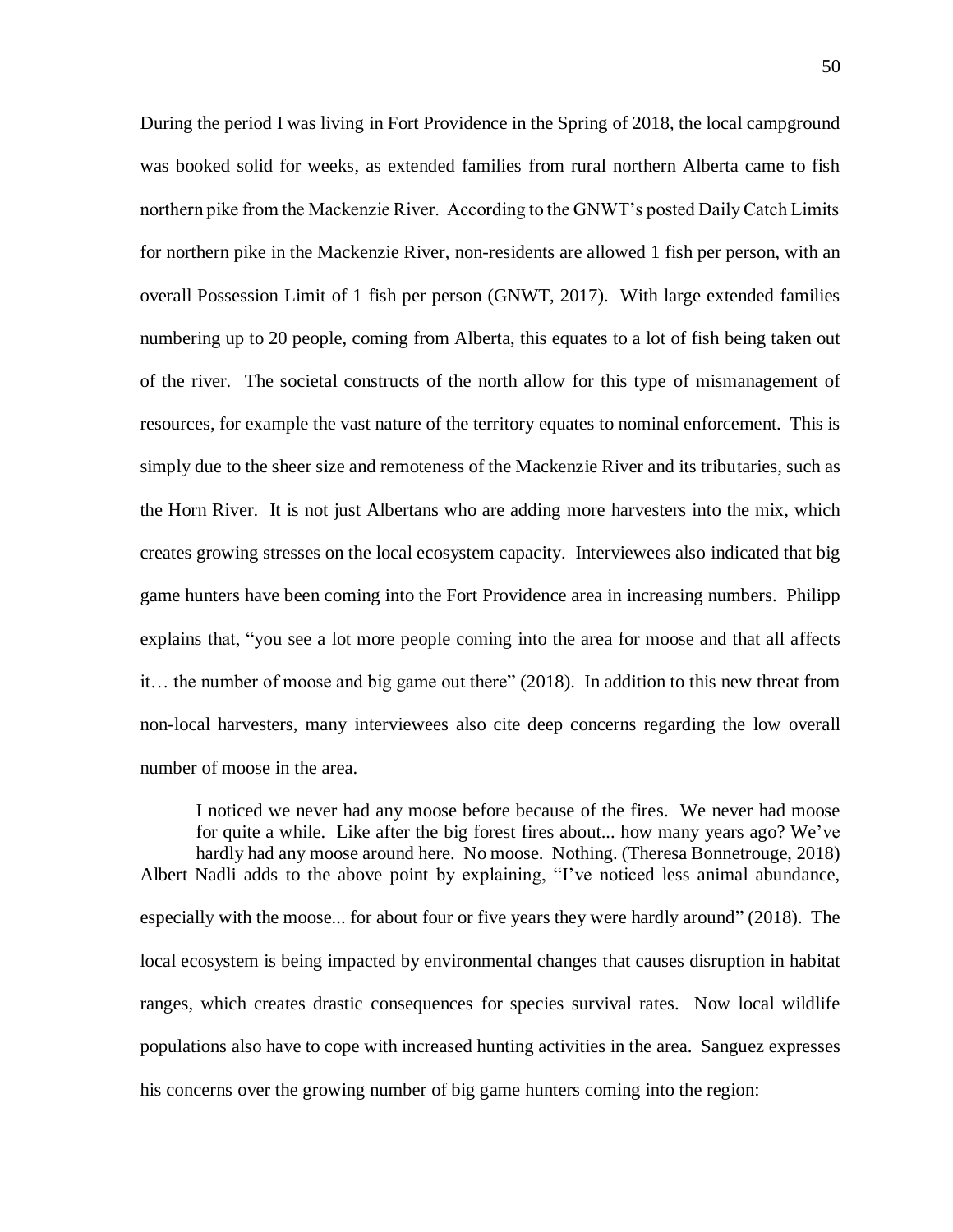Back in the day we would never see everyone coming up from Yellowknife, Alberta or anywhere like that. Now that's all you see, trailers, new vehicles, tons of boats. We were on the Yellowknife highway the last couple of days and counted about 20 boats passing by, trailers with quads, and side-by-sides. It never used to be that way. (2018)

Due to the direct importance of land-based food procurement on food security levels for, it will be critical to include traditional knowledge into the decision-making processes to effectively manage increased non-local hunters. This could mean a number of possible ways forward, perhaps increasing funding for wildlife impact monitoring on abundance and distribution, or funding for wildlife and fisheries officers. It could also mean prompting local employment opportunities to efficiently manage non-local harvesters, while gaining economic revenue through a tourism-based operation. Regardless of approaches taken in the future, it will be critical to dig deeper to gain a better understanding of the issues, while allowing local opinions, experiences and perspectives to guide the discussions and decision-making processes.

The second theme to emerge from the interview data relating to socio-cultural factors was changing lifestyles. Across the north, communities are witnessing higher rates of market food consumption and this is having direct implications on traditional and culturally-orientated lifestyles. For example, although some of the younger community members indicated they enjoyed harvesting and hunting, it could be argued that land-based procurement may be more of a hobby and less of a viable and sufficiently lucrative food source (Canada's Public Policy Forum, 2015). This does not mean that local food procurement discourages food security initiatives; on the contrary, the importance of land-based food procurement for communitywide resilience and adaptive capacity to climate change cannot be overstated. By engaging in local food procurement activities, it helps support aspects of food security by encouraging the transmission of cultural and ecological knowledge ensuring the *stability* pillar of food security. Land-based procurement, regardless of the quantity, addresses short term manifestations of food insecurity, such as hunger and a lack of nutrients. By having a higher consumption of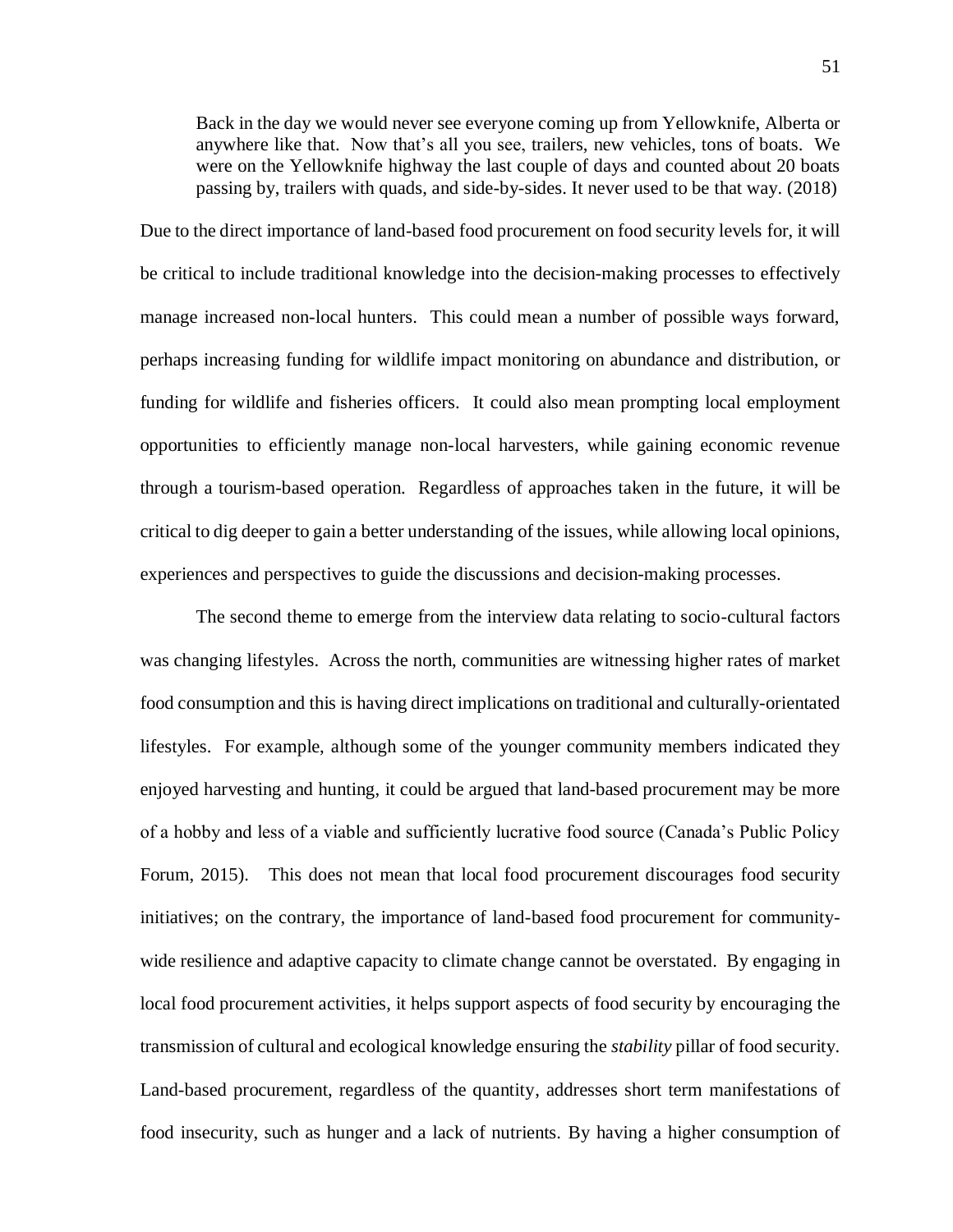land-based foods in one's diet, the purchasing of market foods can be reduced, providing potential economic benefit. While this may be the case in some instances, research has shown that land-based foods are expensive, and there are considerable economic costs associated with, for instance, hunting and fishing. Moreover, based on human energy requirements alone, research has determined that communities would need to procure sizeable amounts of landbased foods regularly to be able to satisfy minimal nutritional requirements (Robidoux, 2017). However, this does not take away from the importance of land-based foods in northern Indigenous diets nor does it diminish the fact that community members are fiercely proud of their consumption of land-based or traditional foods, which support cultural and linguistic continuities as food procurement is tightly linked to the transmission of cultural knowledge.

Land-based food procurement may provide community members with some economic return, such as through selling land-based foods, or trapping fur-bearing mammals, such as martens, muskrats and beavers (Wesche et al., 2016). Trappers must spend days on the land, checking traps and processing the pelts, which requires a certain skill set and traditional knowledge of bountiful harvesting areas. However, as Albert Nadli states, "one of the challenges is dropping fur prices" (2018). With less economic incentives now than in previous decades, communities are witnessing less trapping, which can be argued, correlates to higher rates of food insecurity. Across the NT, trapping remains mainly a part-time hobby, however it plays a minor role in income supplementation activity for about 650 active trappers (Wohlberg, 2015; GNWT, 2007). Whereas trapping plays a marginal role in overall landbased food procurement initiatives it still has many socio-cultural and economic benefits.

Years ago, I used to trap for lynx. Back then one pelt would be \$1,200 or something like that. I would eat the lynx meat too, eh. Lynx meat is good, because it eats mostly just rabbits, so it's good meat. It just eats rabbits so there's no harm in eating lynx. I mean, I still do some trapping in the winter. Now I usually go for martins. (Albert Nadli, 2018)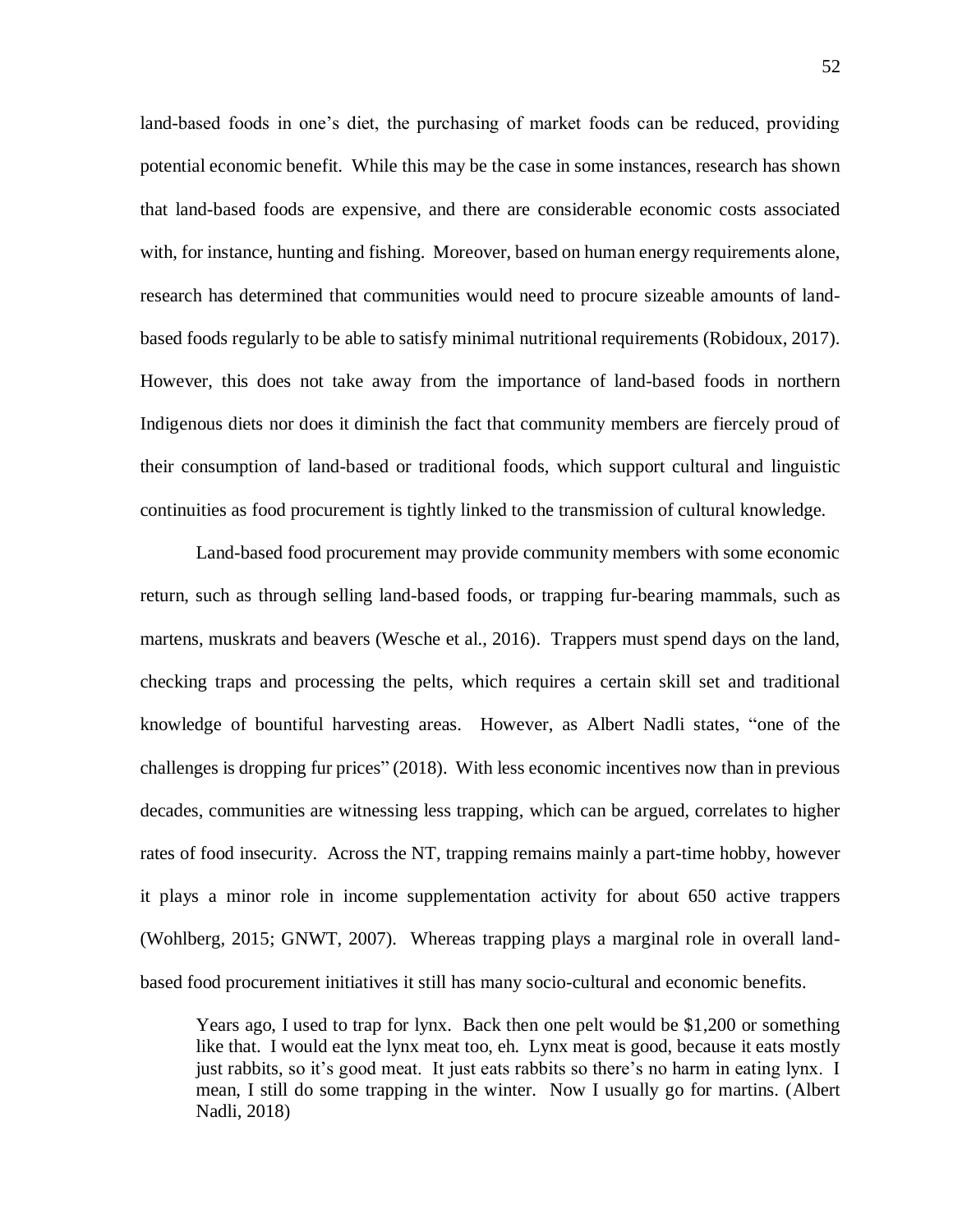Sanguez adds to point above, by explaining:

The prices used to be pretty good, you know back in those days. But today, for a lynx... you used to be able to land about \$1,000 bucks, it was awesome, but like way back in those days. I'm not sure what today's prices are, you know. You could get about \$160 or close to it for a martin, I think back then. I saw the prices posted recently, and it's about \$80 bucks now. That's half of what it used to be. (2018)

The reduction in economic incentive to trap certain fur-bearing mammals, who also provided

subsistence, creates a number of challenges. Theresa Bonnetrouge revealed that her husband

does trap less and the driving force to trap no longer incudes the economic incentive, but

instead is more about food procurement and personal enjoyment.

My husband goes trapping every year, every winter. He goes across to our camp, because everybody is on this side [of the Mackenzie River] so he goes across. He's been out there trapping for a while, he's set some rabbit snares and if he does catch a rabbit, he'd bring it home and we'd eat the rabbit. Or chickens, he goes for wild chickens too. (2018)

Despite the drop in market demand for mammal furs, many provide economic value and a

source of food, creating a two-fold reason to maintain trapping as a vital food security measure

to address both the socio-cultural and economic barriers present. For many Indigenous

communities across northern Canada, ongoing socio-economic challenges influence land and

resource use patterns, and impact the ability of communities to adapt to environmental change

(Wesche & Armitage, 2014). In Fort Providence, with many community members working

wage-based employment<sup>10</sup>, it can be difficult to access the land:

 $\overline{a}$ 

I try to [get out on the land]. I really try to, but it's just work and lifestyle. This weekend I was back in [Fort] Providence. I went for a ride to Bouvier Creek on the highway. That's the only time I have. I'm kind of an urban hunter, hoping a moose will just cross the highway and I can get a chance to shoot it. But it didn't happen. You know, I sold my boat. I had a quad and skidoo, but I sold all of that. I hardly do that anymore. Like my son he is in school, and I think last summer was the only chance we had to go out. We went out for about 4 or 5 days and we were out at Bouvier Creek. We stayed there

<sup>&</sup>lt;sup>10</sup> Wage-based employment for the purposes of this thesis is described as salary work in which employees are payed an arranged amount at steady intervals (Government of Canada, 2019).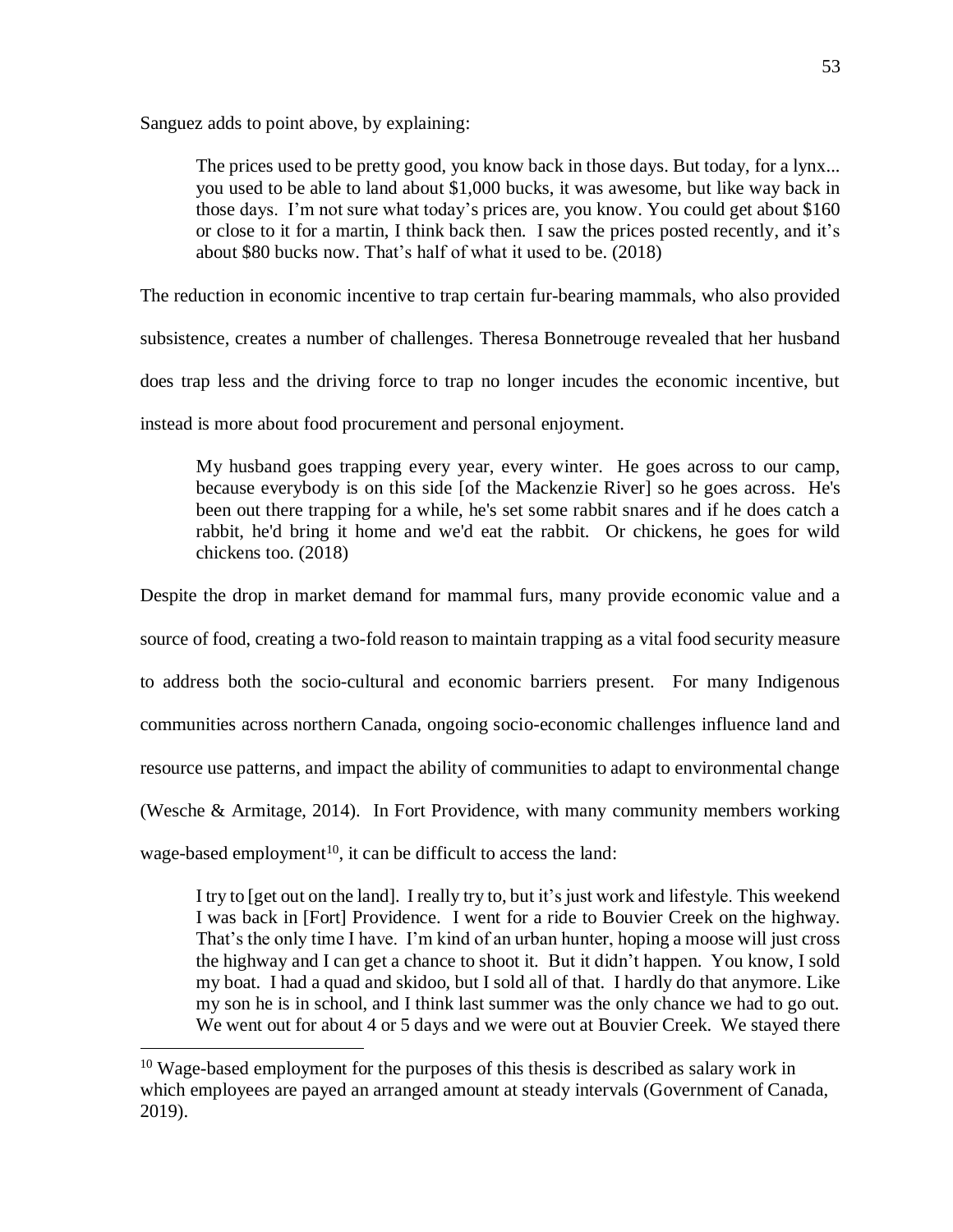for a couple of nights, and he really liked that, and me too, I really enjoyed it. (Michael Nadli, 2018)

This passage describes the complexities of wage-based employment and suggests that food procurement activities are changing. Individuals engaged in wage employment may have economic resources to address food insecurity levels via market foods, but lack the time required to efficiently and adequately procure land-based foods, which ultimately results in the loss of ecological knowledge. Typically, wage-based employment incorporates a 9am-5pm, Monday-Friday, work week. This limits community members' ability to access the land and can have other unintended impacts on local ecosystems, as Bastedo explains:

[Wage-based employment] makes it hard to check the trap lines. Then people start to harvest closer to town because they can't get out for as long... which means the areas closer to town are being over-harvested. (2018)

Christina Bonnetrouge adds to the quote above and indicates:

When I was younger, I used to go [on the land] a lot with my family but as I got older, when I got summer jobs and stuff... I didn't have a lot of access to get out, so it was a lot harder. A lot of the camps that run in the community, run throughout the week days, so it makes it hard when you work, you know? (2018)

These quotes explain the barriers of wage-based employment at the cost of the diminishing traditional ecological knowledge. If the community's youth are unable to find the opportunities to get on the land, this could result in gaps of harvesting and land-based knowledge required to be a successful harvester. Livelihoods in Fort Providence are characterized as a mixedeconomy and incorporate land-based and wage-based income and, like many northern communities, face pressures due to the dwindling participation in traditional harvesting and lack of consistent full-time employment opportunities (Andrachuk & Smit, 2012). This situation is not dissimilar to many Indigenous communities throughout rural Canada.

The third theme to emerge was the high cost of living in the NT. It must not be overlooked that a key factor in determining overall food security is income (Skinner et al.,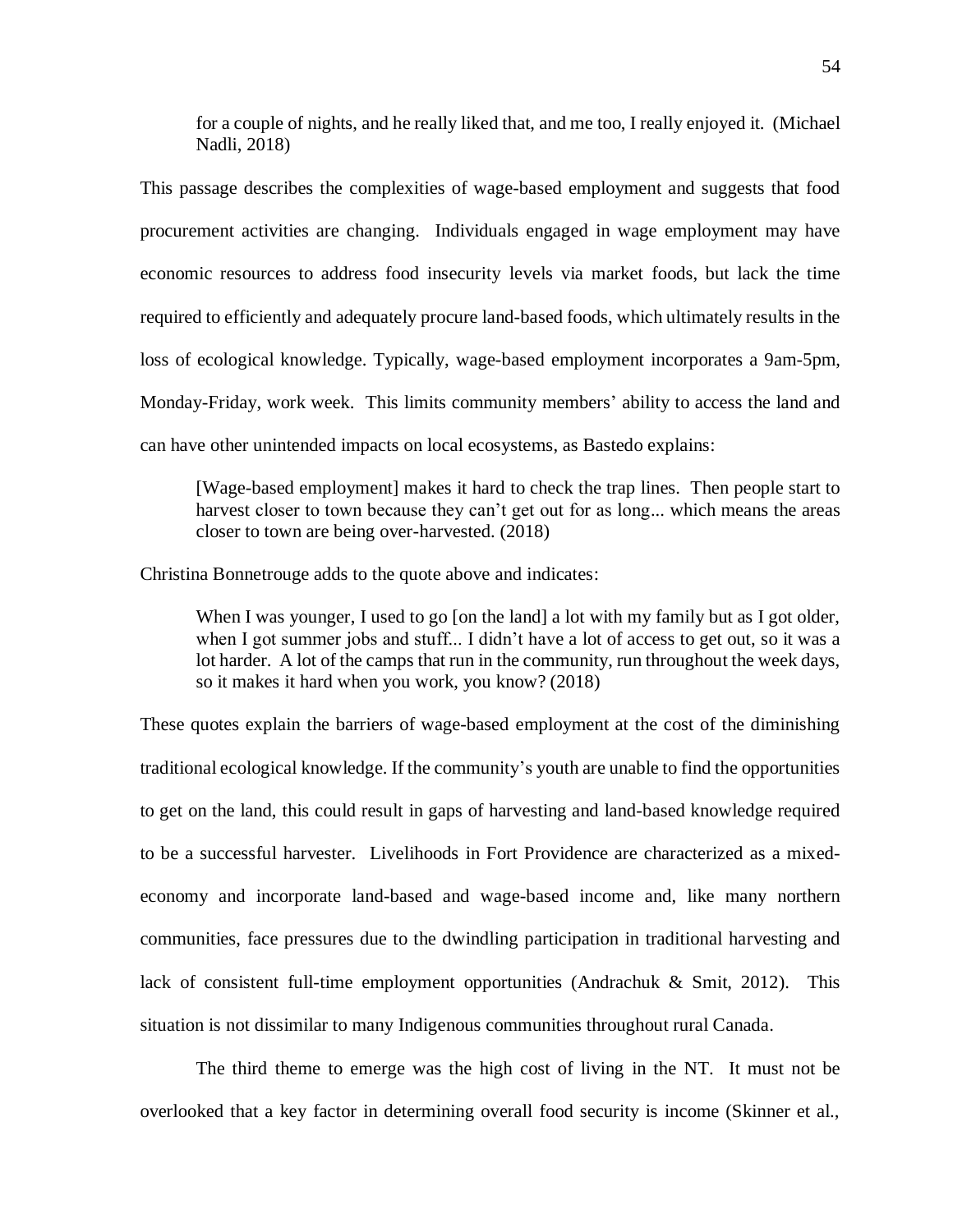2013). Food insecurity typically results from a household's inability to access food for financial reasons, it is not surprising that income is the strongest predictor of food insecurity in Canada (Tarasuk et al., 2016). This proves accurate for northern Indigenous households in a number of ways, as food security is highly dependent upon socio-economic factors, such as being able to purchase market foods or equipment for land-based harvesting. In Fort Providence, there are many barriers to land-based food procurement, but the rising price of gasoline remains a crucial economic challenge. As Michael Nadli says:

A barrier to getting out and doing more hunting would be gas. The price of gas has sky rocketed. If you are living, say in Fort Providence, it is common that a lot of people are living on income support. They're living on almost a fixed income, where they have to appropriate some of their dollars to apartment, food and clothing. Then whatever is left, they maybe would have to buy some gas. Think about this: one 5 gallon jerry can is about  $$30 - $35$  bucks, and one jerry can from Fort Providence would get you, maybe to Axe Point. That's probably as far as you could go on the Mackenzie River. Then if you shoot something, you need another extra maybe 10 gallons to go back because you're carrying a lot of weight, and going upstream. So, you'd need about 15-gallons to go to Axe Point and back, if you get a moose. (2018)

Elder Sabourin adds that harvesters also require equipment to go out on the land to procure

food:

I would say that the number one thing would be money, like to buy boats, kickers, skidoos and traps and snare or guns… you need money to buy all these things. But most of the guys are pretty good, if they know somebody wants to go hunting they will ask that person to go with them. They're good that way, you know. Nobody ever says, no just stay home because you don't have nothing. You know, my brothers do that all the time… they get these young guys to go out with them and they teach them. (2018)

As the quote above insinuates, the community is already employing adaptation strategies to ensure cultural resilience and the transmission of traditional ecological knowledge. The informal strategy employed by community members, for example includes sharing resources in order to support land-based harvesting. Despite this, livelihoods and the economic capacity of local individuals is greatly influenced by the high cost of living and the variability of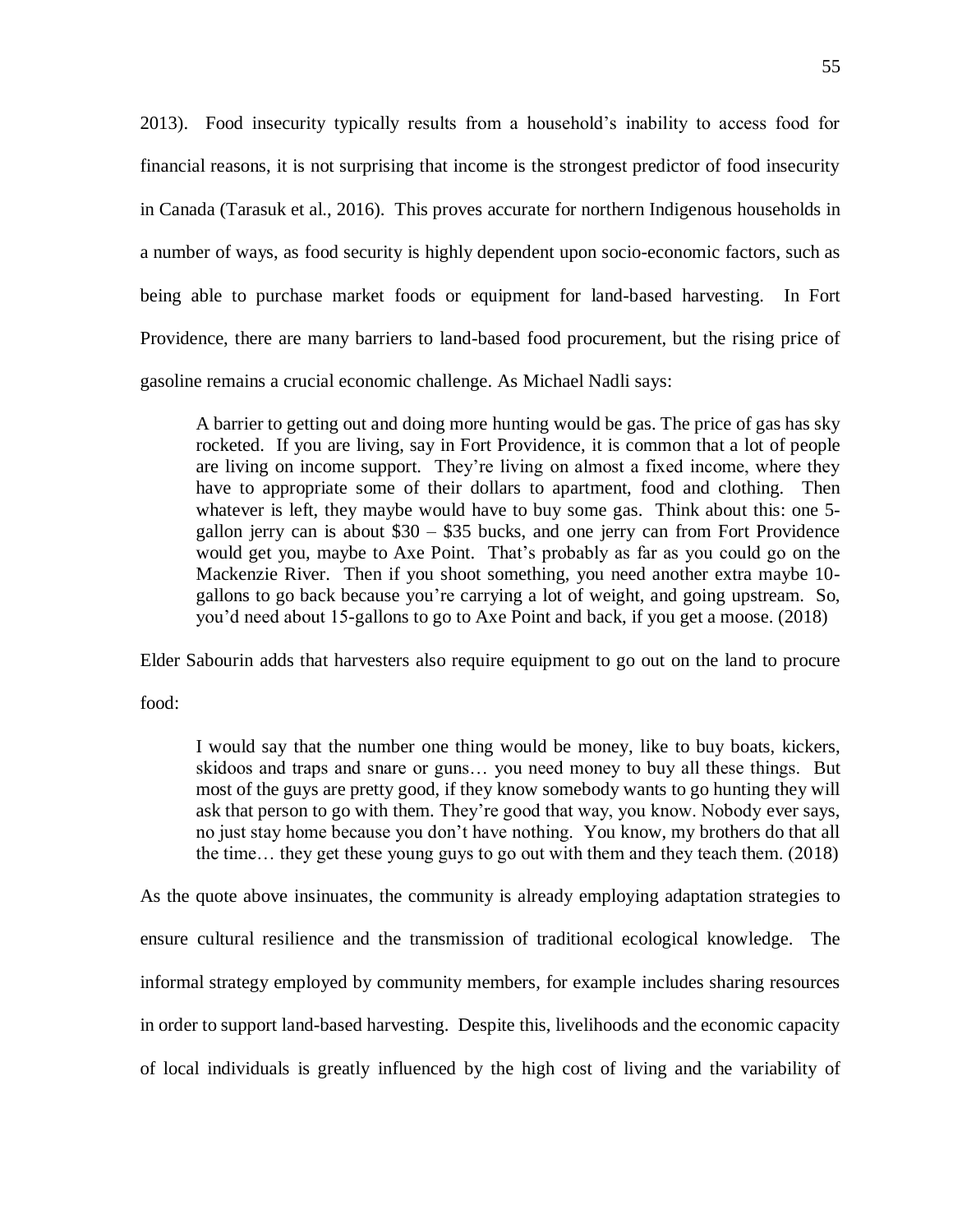employment opportunities, which ultimately impacts food security. Dene woman Charlene Bonnetrouge provides some insight into this issue:

Some people don't have boats, some people don't have quads or can't afford gas. Especially affording gas, for as many times that you have to get out and check your nets. I think that might be a reason why people don't go out as much as they used to. You know, it's just maybe the next generation, because I don't see much of our younger people going out to do stuff traditionally. (2018)

This quote suggests that it is simply easier and potentially economically cheaper to purchase market based foods. The need of financial income is necessary in the Canadian economy, however participation in employment, education and training allows less time and flexibility for harvesting (Andrachuk & Smit, 2012). This implies a linear relationship between unemployment rates in small communities across northern Canada and land-based procurement activities. If unemployment rates decline, so would land-based procurement, which perhaps could correlate to higher rates of land-based food insecurity. The increasing costs of hunting, fishing, gathering, and land-based procurement compounded with low income levels, limits the ability of many Indigenous harvesters to go out on the land and procure food; but at the same time, those engaged in wage economy may have the resources but lack the time required for land-based food procurement.

## **Conclusion**

By identifying the barriers and depicting the gaps in realizing food security, this chapter examines the complexities of food procurement in Fort Providence. The goal of this chapter was to establish land-based procurement as a critical component in identifying the environmental, socio-cultural and economic challenges to overall food security. Indigenous peoples in Fort Providence depend on the local environment for subsistence and a changing ecosystem, unpredictable weather patterns and rising costs of living leave the community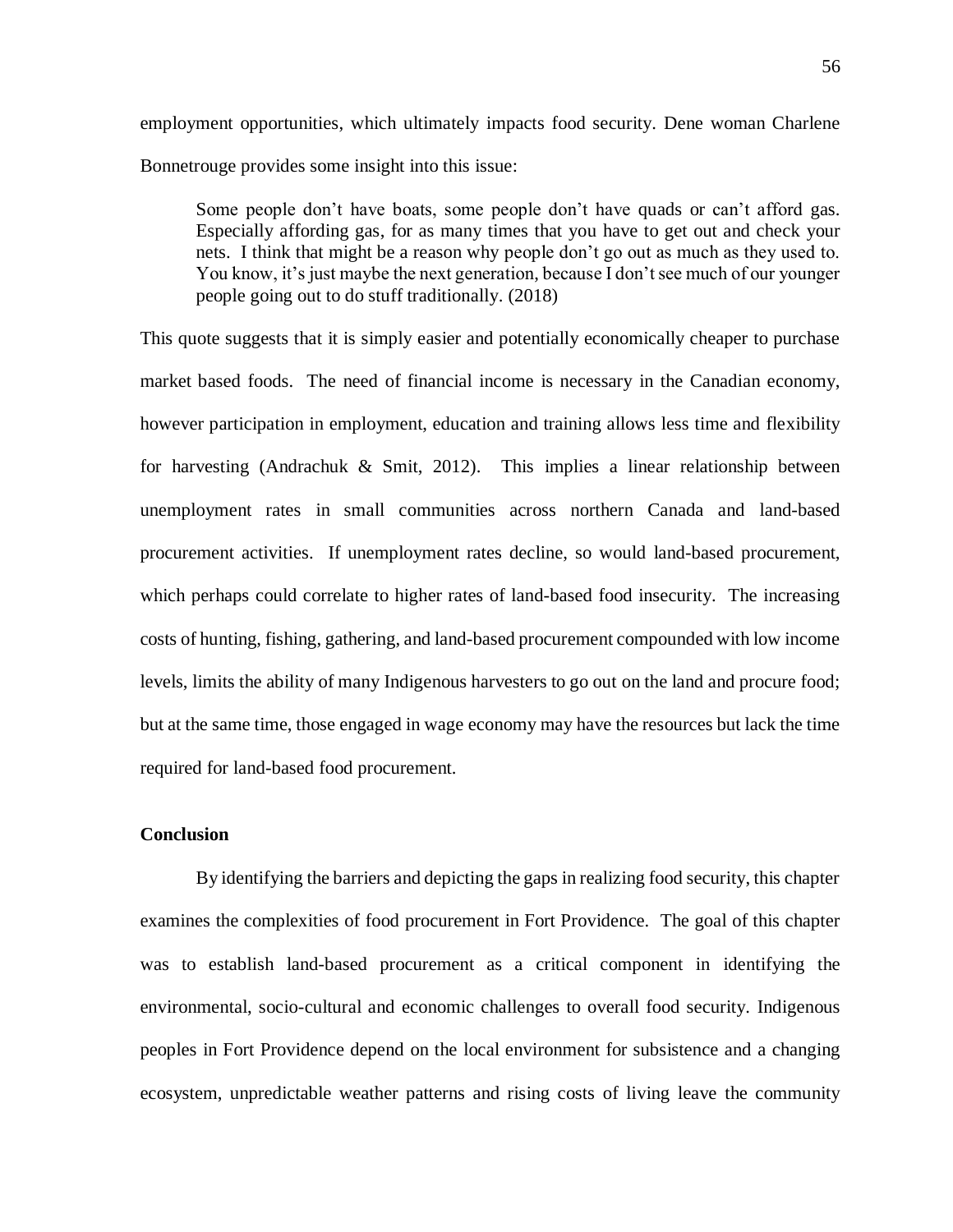vulnerable to negative consequences. Moreover, the many socio-cultural and economic complications presented in this chapter add another dimension to the climate change discussion, and provide a deeper understanding to the interconnected impediments to food security. The environmental changes explored in this chapter demonstrate their influence on Fort Providence residents' consumption and overall procurement practices, as land-users are forced to adapt to procure available land-based foods. This establishes that as environmental changes intensify, local food procurement activities must change in order to adapt, adjust or cope with the consequences of climate change. Despite the complexities discussed in this chapter, northern Indigenous communities will need to actively adapt to environmental changes in order to create efficient adaptation strategies, local perspectives, opinions and experiences will be required to lead discussions and efforts to improve food security rates across northern Canada.

Robust and effective policy outcomes should be driven from local perspectives and incorporate traditional ecological knowledge. The importance of lived, northern experience and traditional knowledge in defining and addressing issues surrounding food security is a critical gap in the literature (Council of Canadian Academics, 2014). The findings from this research address these gaps by acknowledging community members' perspectives to direct the research project and highlight the issues deemed most critical by participants. This research was able to provide insight into the current state of food security in Fort Providence, while emphasizing the opinions and needs of knowledgeable community members and land-users. As a result, the situation in Fort Providence is probably not very different from those of other northern communities, where compounding environmental, socio-cultural and economic changes are placing undue stress on vulnerable, rural Indigenous communities forcing their hand: adapt, adjust or cope with the consequences.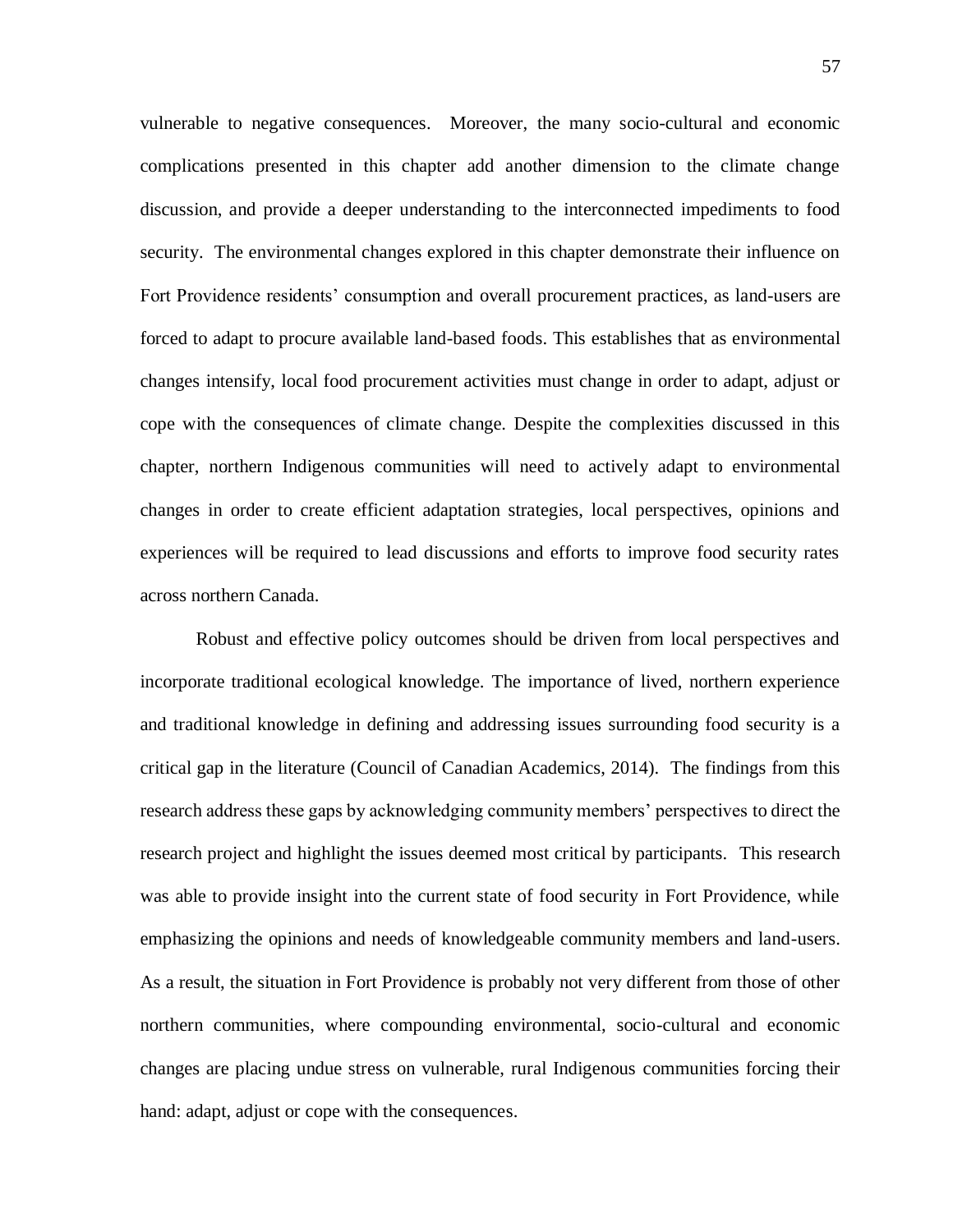# **CHAPTER 3: EXAMINING LOCAL ADAPTIVE CAPACITIES AND RESILIENCE TO ENVIRONMENTAL CHANGES**

Global climates are already warming at unprecedented rates, creating risks across food sectors and could exacerbate ongoing challenges relating to shifting environmental conditions (Adger et al., 2003; IPCC, 2018). All societies across the globe will need to cope with environmental changes that are widely predicted to impact temperatures, soil conditions, weather patterns, rising sea levels and changing ecosystems (Adger et al., 2003). Adaptation strategies to shifting environmental conditions will help support vulnerable communities and, if well managed, could help improve food and water security, reduce risks of climate related disasters and support ecosystems (IPCC, 2018). Adaptation can encompass both autonomous responses by affected individuals and communities or planned responses by governments and institutions (Ebi & Semenza, 2008). This is important to note as successful, efficient and robust adaptation strategies will need to be guided by local communities and supported by government initiatives. This requires partnerships at all levels, but communities who are directly threatened by evolving environmental conditions and food insecurity should be at the center of these discussions.

In the NT, Indigenous communities continue to rely on the environment for subsistence, which supports, to a degree, food security and cultural resilience. Using traditional ecological knowledge throughout times of abundance and scarcity, Indigenous peoples across northern Canada have developed dynamic relationships with the environment in which they live, this includes practices of harvesting available plants and animals that have both spiritual and nutritional value (Council of Canadian Academics, 2014). The intimate connection that Indigenous peoples have with their environment has been explored through food security research and through academic literature investigating the intersections of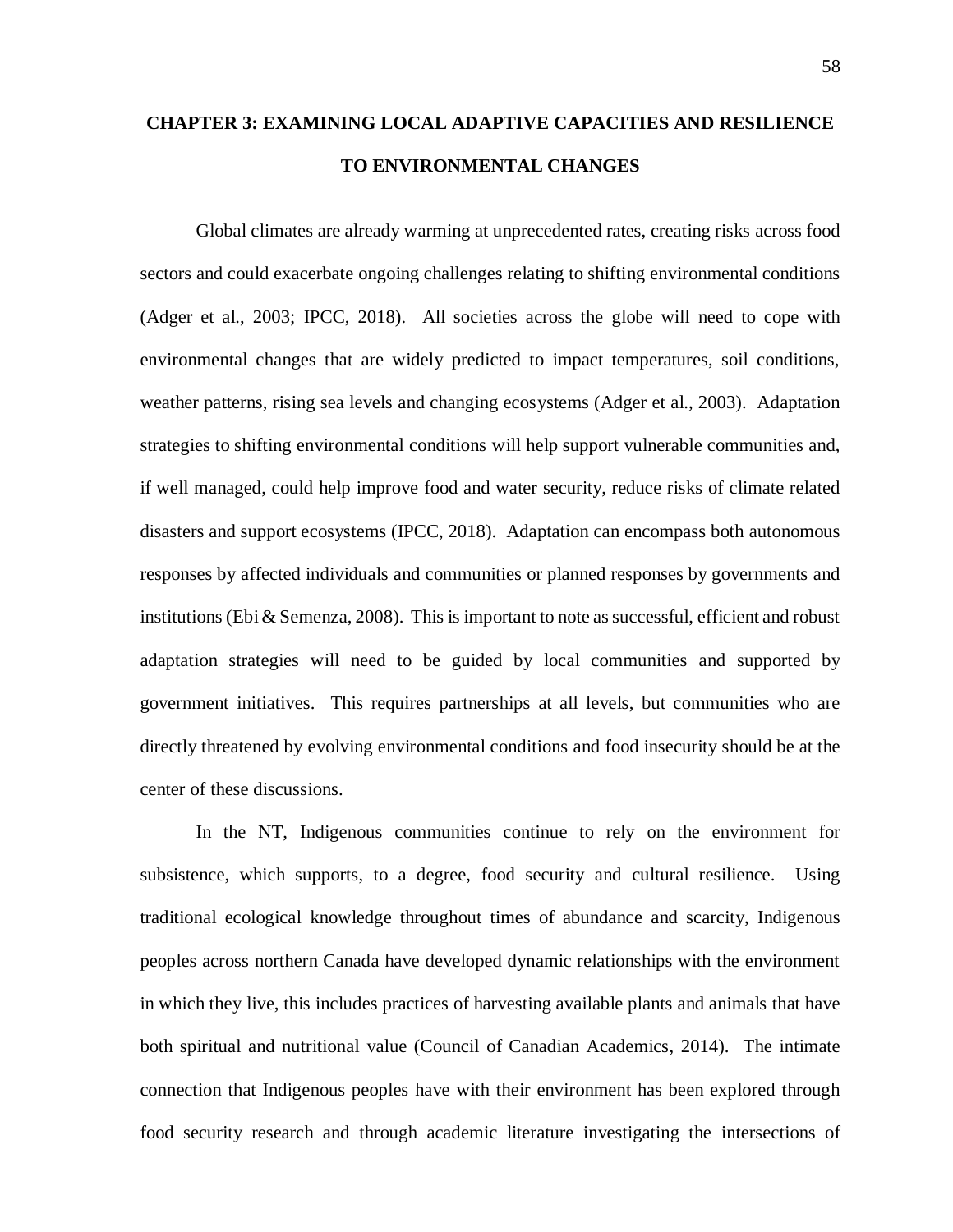traditional knowledge with academic study (Mazzocchi, 2006; Rosol et al., 2016; Gerlach & Loring, 2013; Ford et al., 2010). However, there remains a gap in literature that examines and identifies local-scaled adaptation strategies to climate change. In particular, research that assesses community perceptions of the dynamic relationship between shifting environmental conditions and local food procurement in the NT.

By exploring localized adaptation strategies, this chapter aims to provide a deeper understanding of local perspectives regarding community-wide resilience to climate change and cultural continuities to socio-economic constraints. Through the use of IM and semistructured interviews, topics explored include, harvesting programs for community youth; the complex nature of northern bureaucracy; and economical, technical and infrastructural capacities. This chapter argues that engaging in local food procurement supports overall community resiliencies, cultural continuities and adaptive capacities because it reduces stressors associated with environmental change and food insecurity. The following key questions are addressed in this chapter: 1) What are the current benefits and risks of engaging in local food procurement?; 2) Do local food procurement strategies help increase the community's adaptive capacity and resilience to climate change; 3) What are the constraints to developing adaptive capacities at local, regional and national levels?

#### **Considering Constraints to Adaptation**

Individual and societal adaptations to a changing climate are well-established. For example, irrigation, insurance and weather forecasting are just three of the many human institutions which have shaped our relations to the continuously changing physical world (Adger et al., 2009). Across what is now Canada, Indigenous peoples have relied on their regional ecosystem for subsistence and autonomy. Over many centuries, Indigenous peoples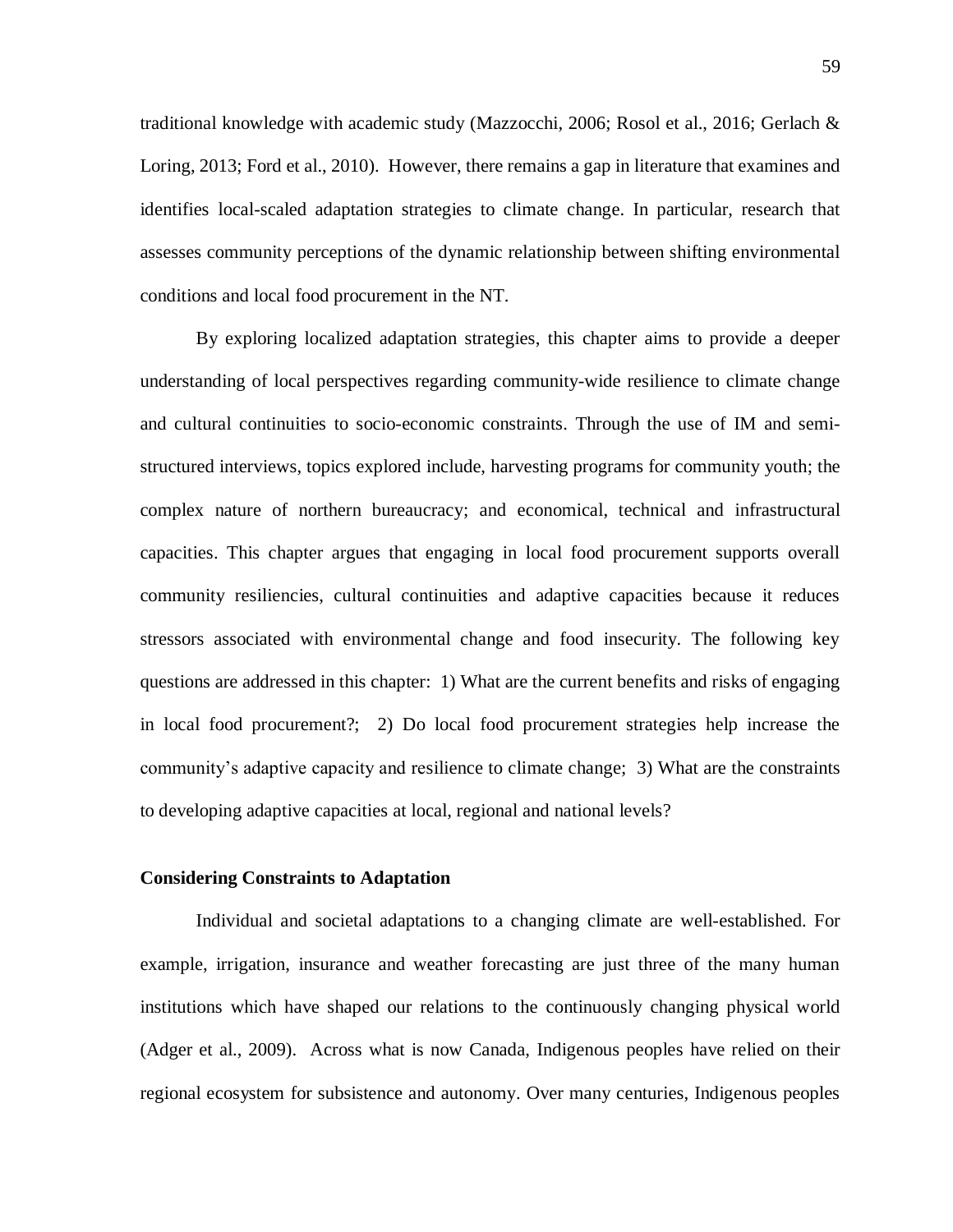formed complex relationships with their local ecosystems and adapted to changing ecological conditions, while simultaneously managing resources to ensure future conservation (Mazzocchi, 2006). This dynamic relationship is being disrupted for communities across northern Canada by shifting environmental conditions, which severely impacts local ecosystems, species and land-based subsistence. As explored in Chapter 2, environmental changes in Fort Providence compounded with socio-cultural and economical barriers, creates challenges for adaptation strategies and frameworks. For example, a number of risks in regards to land-user safety were identified. Also, the economic expenditures associated with landbased food procurement creates constraints for harvesters. Young adult and Dene woman Christina Bonnetrouge, explains the consequences of climate change that are already being felt in Fort Providence:

Especially, with the way the weather has been unpredictable… we're already seeing a decline in the animal populations... and also the rising price of gas. These are all factors for land-users. (2018)

In order to understand how a community can adapt land-based food procurement to volatile environmental changes and socio-economic constraints, it is first imperative to understand where community vulnerabilities lie. These vulnerabilities are determined by resources on which residents depend upon and also by the availability, access and stability of those resources (Adger et al., 2003). Community vulnerabilities to environmental changes can be conceptualized as a function of exposure-sensitivity to shifting environmental risks and adaptive capacity to deal with those risks (Ford, Smit & Wandel, 2006). Exposure-sensitivities reflect the susceptibility of people and communities to biophysical conditions that represent risk, while adaptive capacity reflects a community's potential to address, plan for, or adapt to exposure-sensitivities (Ford et al., 2010). Adaptation research is typically framed around a community risk assessment, which gathers data about livelihoods, resilience, and hazards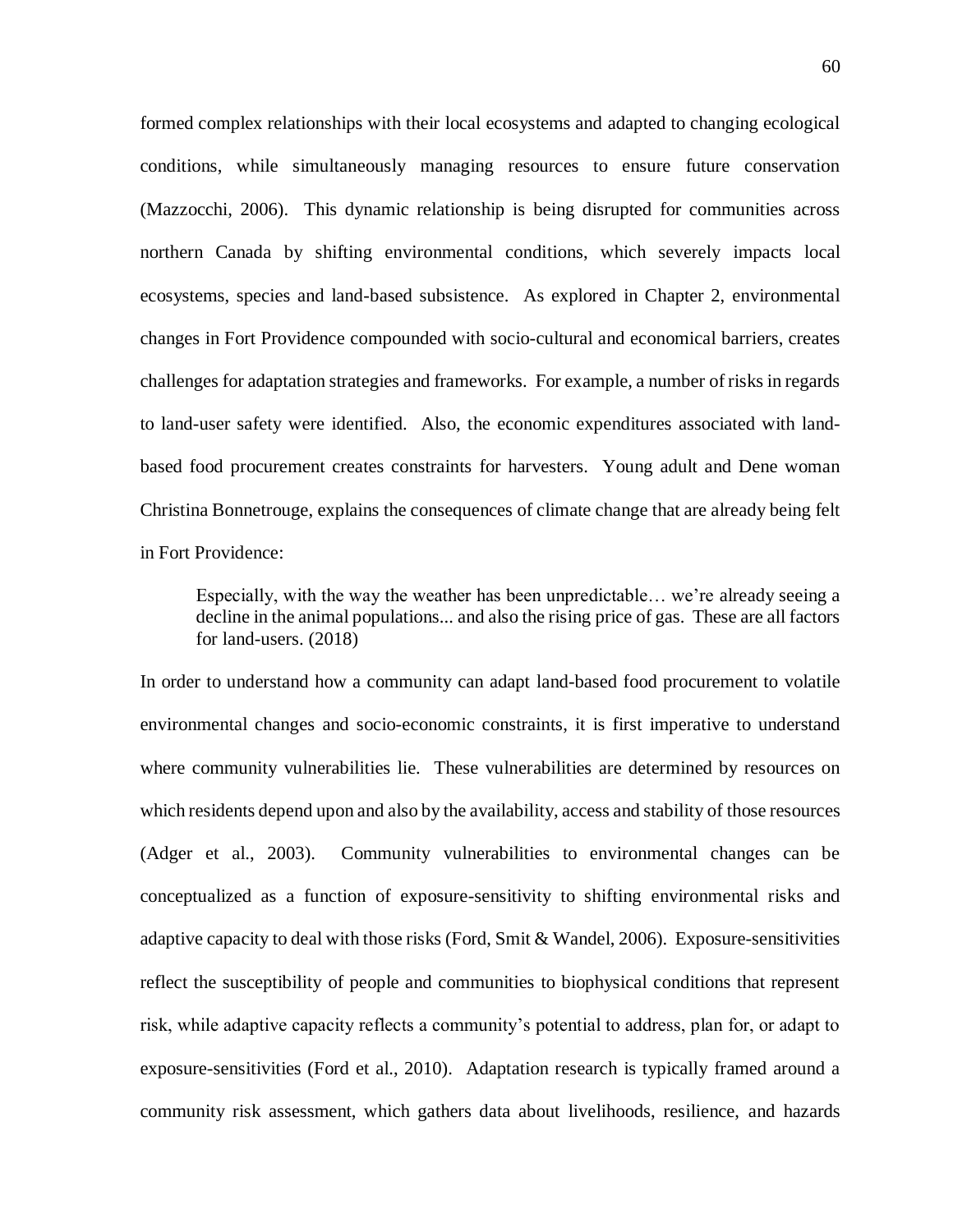(Aalst, Cannon & Burton, 2008). Although this research project did not focus on a formalized risk assessment, instead it focuses on identifying local food procurement initiatives by recognizing their importance in supporting overall community resilience and adaptive capacity. Semi-structured interviews allowed participants the opportunity to identify the multifaceted aspects of community vulnerabilities they consider important and permitted a greater understanding of the complexities around adaptation strategies.

As depicted by Fort Providence community members, local food procurement activities are currently threatened by a number of interrelated factors. Michael McLeod, Member of Parliament for the Northwest Territories, points out that climate change has caused major concerns regarding ice conditions and water levels, but also that complex socio-cultural challenges are adding more stressors to the situation. He describes the connected risks that northern Indigenous communities currently experience in regards to food security and local food procurement in shifting environmental conditions:

Climate change has made a big impact in the north. Number one, it has caused a lot of concern around the issue of safety when you're out hunting, fishing, gathering berries or whatever you want to do on the land. We now have ice conditions that are different than they were before, historically. We have more storms... bigger storms. We have forest fires... huge forest fires. We have new animals and new bugs that are making their way north. It's caused people to hunt less. It also means people are spending less time out on the land, which is resulting in diminished knowledge. Our culture is based on passing our history on, down through generations. Our history is oral, right? So, people are losing the ability to be able to tell you where... to find a good berry patch. Where the blueberries are? What the place names are, in the Dene language? They're forgetting... They don't know anymore, where the historic sites are and the best migration routes for different animals are, or when the fish are running... Those things are starting to really become eroded. It's causing a lot of concern, because now we are starting to see a cultural disconnect. We are starting to see a disconnect between the Elders and the youth... we used to turn to our Elders. All of that traditional knowledge, we need from our Elders. Now... things have changed so much. We have a lot of different words in our language for different elements, for example, snow has many different variations of how to describe it. As the conditions change, as it gets harder to hunt, and harder to trap. That's really challenging our culture, you lose a language, you lose traditional skills, and you end up losing all these things. (2018)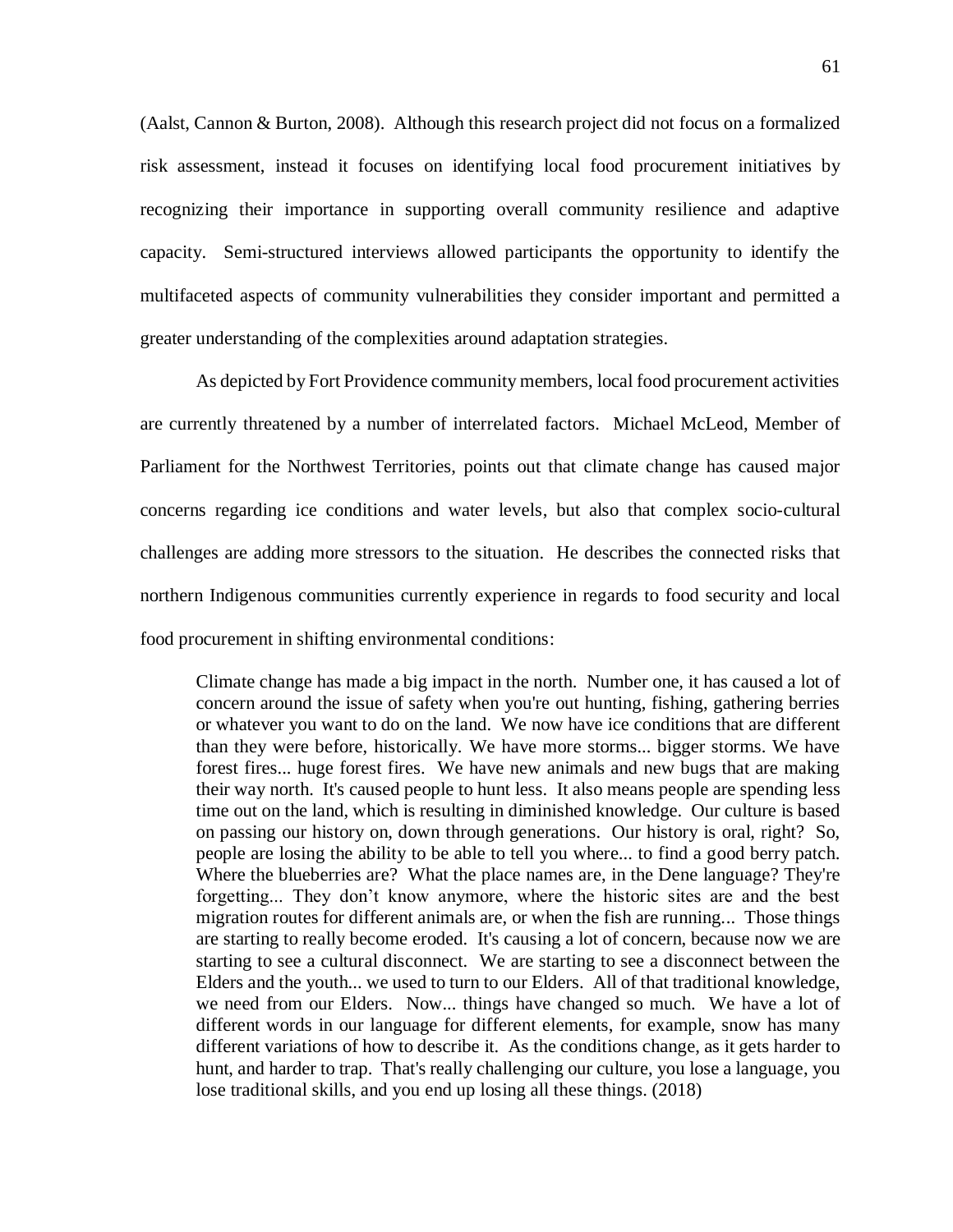Robust adaptation strategies must be created to overcome the many challenges and barriers acknowledged above. In terms of action, adaptation to shifting environmental conditions may take the form of reducing dependencies on vulnerable systems, such as diversifying food procurement activities, decreasing community sensitivities by avoiding building infrastructure in high-risk locations, or by strengthening existing systems so they are less likely to be damaged by unusual events (Adger et al., 2003).

As remote northern Indigenous communities attempt to address these socio-cultural, economic and environmental challenges, the importance of engaging in local food procurement activities remains vital to support food security and cultural continuities. Throughout the course of the interviews, it was noted that land-based foods are becoming increasingly difficult to acquire, which correlates with rising food insecurity rates in the community. A number of interviewees recalled a time when there were ample land-based foods available, and that it was shared amongst all, to ensure everyone had enough. As Elder Laura Sabourin fondly remembers:

They used to get hundreds of these muskrats. They used to gut them and dry them. Oh my goodness… they were so tasty! After it's dried, you boil it and it is just so delicious! I can just see it you know... all the dry fish and dry meat. We used to have so much food. Every camp also had a big boiling pot of ribs and beaver meat, ducks, geese, just everything you could think of. Everyone also had fresh bannock! It was so good back then. (2018)

As Sabourin recalls, land-users harvested large quantities of available, easily accessible, stable populations of land-based foods. While it is imperative to note that cycles of plenty and drought have always impacted resources, land-users possessed the knowledge in terms of processing the meat and hide, to ensure that every aspect of the animal was put to use. Many interviewees recall the amount of land-based foods available and its stability in their diets, correlating with higher rates of food security in the community, and more broadly, across the north. However, research has noted disruptions to Indigenous food systems based on colonial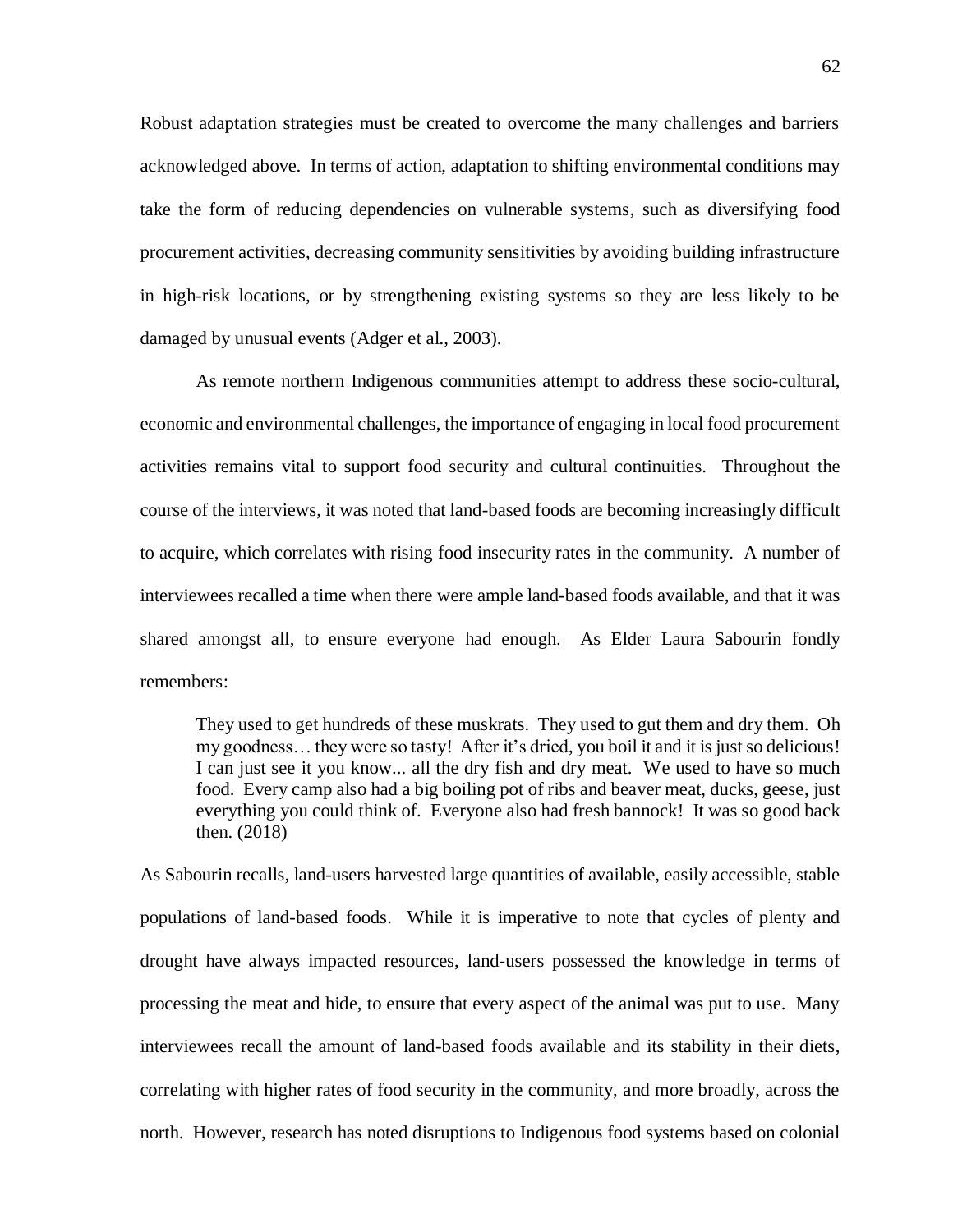impacts and policies (Mason, 2018). As traditional food-based knowledge erodes in northern Indigenous communities, harvesting households tend to distribute land-based foods in particular patterns. This is based on families sharing amongst each other or with other harvesters. This means that many vulnerable community members are missed in the local food distribution networks, such as Elders who no longer have harvesting family members, singlemother households who do not possess the skills to regularly access fresh land-based foods, or family units where substance or chronic disease are impacting their lives.

As for meat… you have to practically go hunting every day… and nobody is going to give you that much… Moose meat is hard to give out because nobody goes out that often which means we usually don't have a lot of it. People now don't share as much, maybe just around their immediate family… or if you are friends with them, then you would be lucky if you would get a piece of meat! [laughs] So you had to be nice to everybody! [laughs] (Laura Sabourin, 2018)

As Elder Sabourin points out, it is getting more challenging to acquire land-based foods. Dene woman Pamela Richardson and Dene harvester and skilled land-user Boris Sanguez reflect on land-based food available when they were younger:

Growing up we always ate caribou meat, or moose meat. There was never a shortage of dry meat. We had our deep freezers full of wild game and fish. (Richardson, 2019)

I remember when we were kids, we used to pick a lot of wild mint, wild carrots and wild berries. (Sanguez, 2018)

However, as many residents reminisce on these memories, it led to the realization of just how drastically environmental conditions have changed. Elder Joachim Bonnetrouge explains, "for traditional foods, it's been a real struggle for the last 10-15 years... especially the last few years... hardly any moose" (2018). This suggests that there is a steady decline of land-based foods in the diets of Fort Providence residents, and this is caused by a number of socio-cultural, economic and environmental factors that must be addressed through adaptation strategies. Research has shown that offsetting land-based and culturally significant foods with market foods can be a satisfactory coping strategy for some families, while for others, land-based food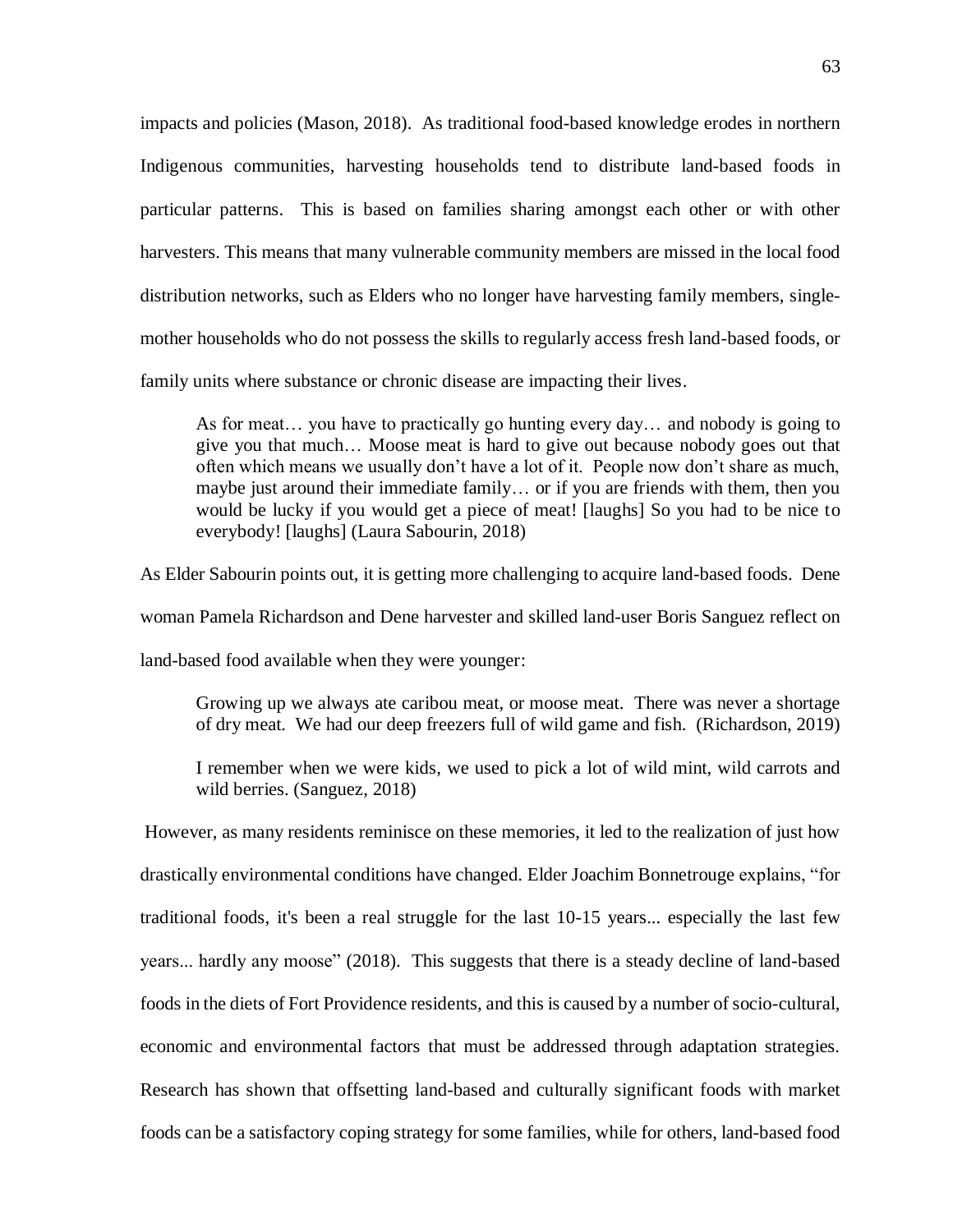Joachim Bonnrtrouge adds that negative impacts of forest fires and new diseases to local big game populations, has caused stress on local land-users:

Two years after the bad anthrax outbreak, we were devastated by forest fires. For the traditional economy and for traditional food, it's just added more stress, more challenges... If you really wanted a moose, you would have to pick your boat, and try to travel light, but because it's fall time, you still need good gear. Get some food and you pretty well have to go about 100 miles down the river, or if you go up the river, you're dealing with the shallows. But you pretty well need to do that. Even for me, that's a big commitment. And you still need income, eh. (2018)

As the above quote points out, in addition to the significant time commitment required, economic investment in harvesting equipment and supplies, land-users require somewhat of a fixed income to be able to afford procuring foods from the land. This does not include the economic costs associated with adaptation requirements to ensure safe land-use. As shifting environmental conditions exacerbate ongoing land-user safety issues, technical equipment, such as satellite phones, can be purchased as an adaptation tool to reduce risks. However, due to limited economic capacity in many small, remote northern Indigenous communities, such adaptation strategies remain out of reach for many land users. This suggests the need to enhance finance mechanisms to help cover the costs of adaptation for land-users. Moreover, technology does not reduce vulnerabilities directly, unless an individual possesses the ability to use and adapt with the technology (Ford et al., 2010). This suggests that autonomous coping responses must be combined with governmental support through funding, training and adaptation frameworks to enhance on-the-ground responses to shifting climatic conditions. Fort Providence residents cannot rely exclusively on land-based food procurement to address all pillars of food security, but instead must adapt land-based food procurement activities to become a holistic tool to help support overall food security, cultural continuities and community resilience.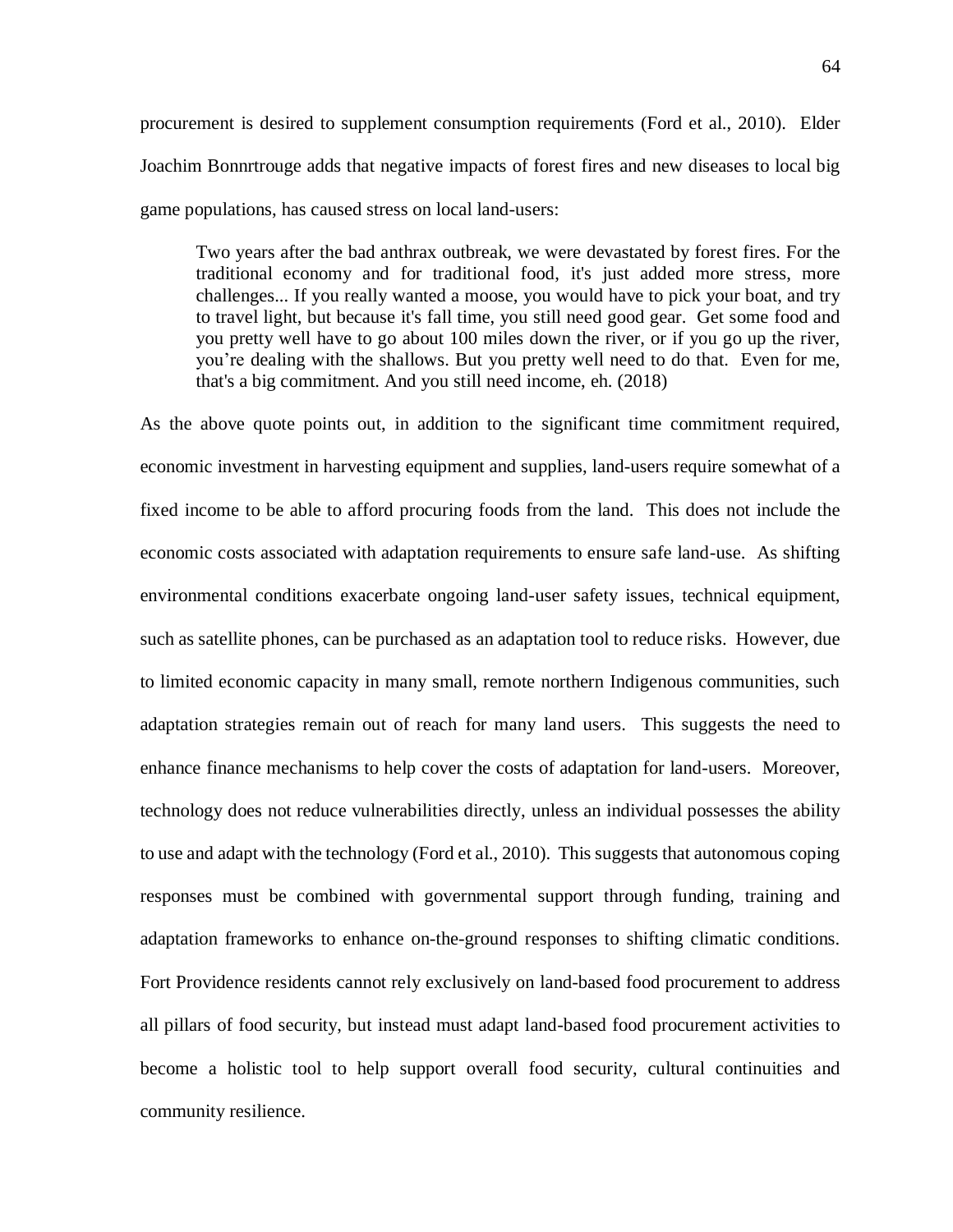### **Identifying Adaptive Capacity to Environmental Changes**

A combination of local food procurement activities will support food security and adaptive capacities, as the community must adjust food procurement activities to confront the manifestations of food insecurity and to cope with unpredictable environmental changes. As Michael Nadli, the Honorable Member of the Legislative Assembly for the Deh Cho, points out, Fort Providence residents are resilient and are already adapting to environmental changes:

One of the strengths of the community of Fort Providence is, in some ways and the people from the community don't see it themselves... but it's their resilience. The resilience of the people here. When they go out hunting and trapping, they're really good at it. They're very skillful, it's just a natural gift for them to do that. The traditional skills are very strong in [Fort] Providence. It can be a reflection of the defiance to the governmental system, you know. It could be a reflection of survival mode, to say: you know, I'm not going to feed my kids pork chops, steaks and canned corn from the store, when we can eat wild chicken, beaver or moose meat! (2018)

This quote suggests that in spite of shifting environmental conditions, community members still partake in land-based food procurement as an important food security activity and culturally meaningful practice. Warmer temperatures and changing ice conditions for example, indicate that land-users are adjusting their harvesting habits to reduce the risks associated with erratic environmental conditions. These are autonomous adaptation responses that are being generated from the ground up. An example of this would be a local land-user's flexibility. This flexibility accounts for shifting migratory patterns or unpredictable environmental conditions to avoid potential hazards. Adaptability is the process of continual learning, readjusting and improving skills that are gained thought personal experiences on the land which are transmitted across generations to create a wealth of opportunity and a breadth of cumulated knowledge (Pearce, Ford, Willox & Smit, 2015). Long-time land-user and Elder, Albert Nadli, explains the ways in which he adjusts his land use to cope with shifting environmental conditions: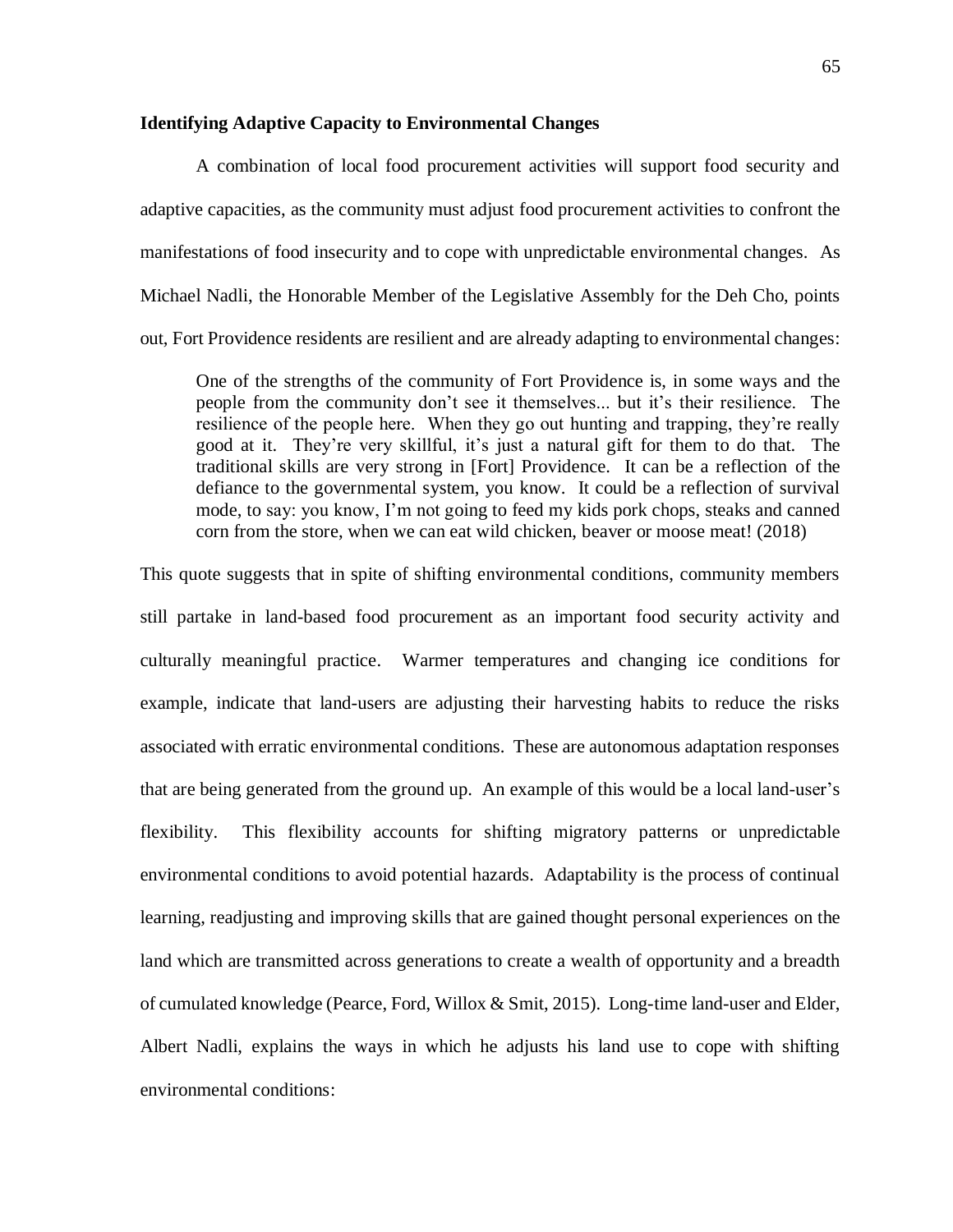I fish more now. But there's lots of ways in which we adapt. Sometimes, the Band provides the community with bison tags. Sometimes, if we don't have that much moose, we will get more bison tags, or at least it feels like that. Or we fish more…now we fish more... (2018)

As young Dene adult and Dene Bradley Thom indicates:

[Land-based foods] have a great deal to do with tradition and culture. It is always adapting. Nothing is ever set in stone. I feel like, it's growth. We need to continue to grow. We need to continue to work towards sustainability in our food sources. (2018)

Another autonomous adaptation includes the sharing of land-based foods amongst community

members. As local Métis male, Mike Leishman describes:

My mom brings over traditional food…like fish and other freshly harvested meats. It's mostly my family from Kakisa [community situated on Kakisa Lake, 70 kms to the south east] that will bring us traditional foods. (2018)

Michael Nadli adds to Leishman's point:

Sometimes like my cousins once in a while gives me some moose meat. Others, once and a while give me fish. My neighbour across the way, gives me some meat once in a while. I'm surrounded by relatives there so... I do get some wild meat from time to time. (2018)

This demonstrates the community of Fort Providence is already employing ad hoc and autonomous responses to environmental, socio-cultural and economic challenges. These localized autonomous responses must be paired with governmental strategies to be truly effective going forward.

Governmental approaches include formalized programs and initiatives implemented by governments or agencies; however, theses do not always reflect the specific and unique nature of the communities and individuals they are attempting to include (Ebi & Semenza, 2008). Early climate change adaptation research took a more top down approach; and researchers are slowly moving from global climate model scenarios, to more localized assessments of adaptation options (Aalst, 2008). This is a critical shift, as blanket programs do not address pressing localized needs, especially in the face of shifting, unpredictable climatic conditions.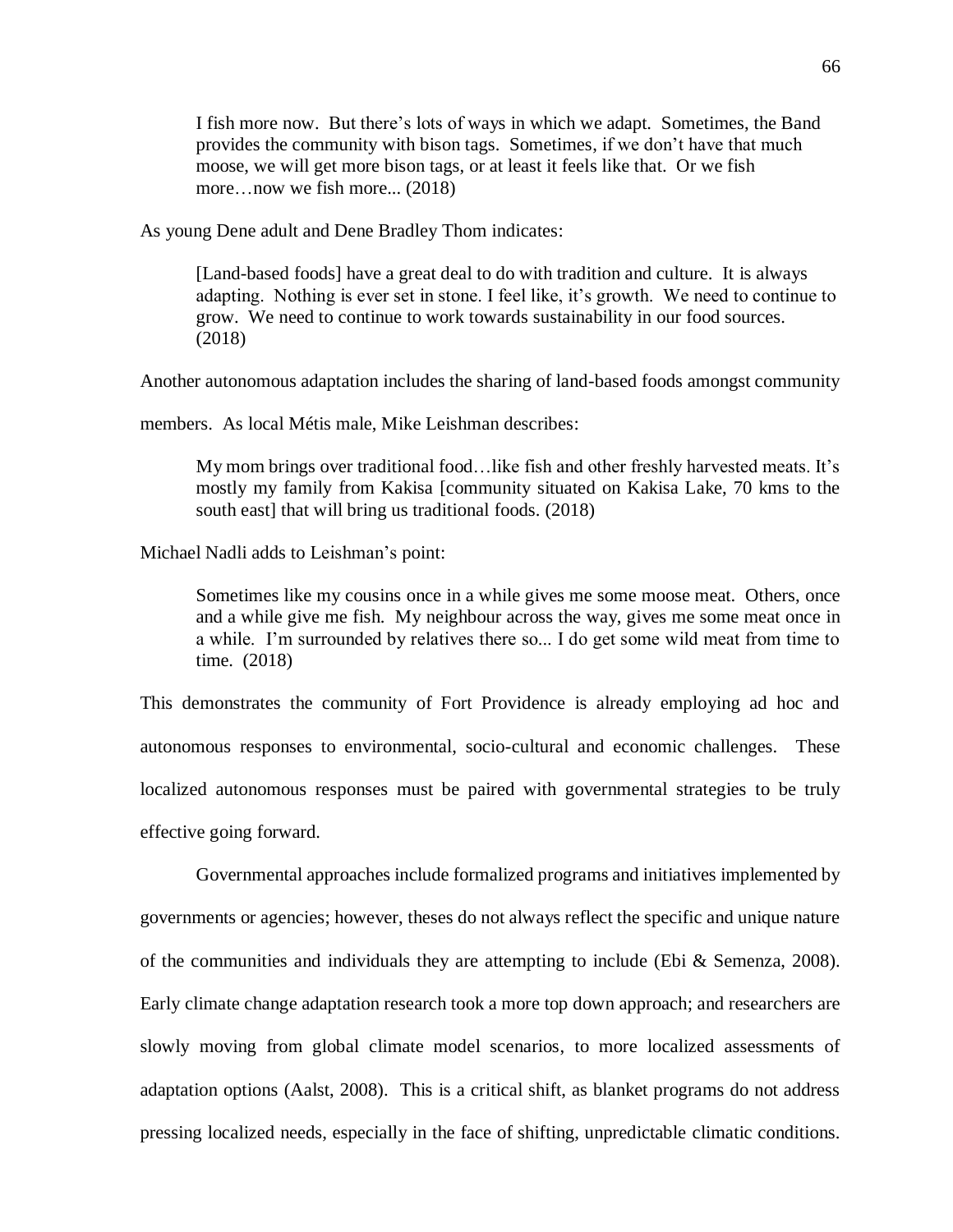For northern subsistence harvesters without full-time wage-based employment, the economic adaptation requirements to address the risks of environmental changes can sometimes be too high to manage. Thus, governmental support of harvesters is a critical component to provide a safety net for households, to help harvesters recover from climate related losses and provide financing for adaptation (Ford et al., 2010). This indicates the importance of strengthening existing harvesting support programs, and developing new frameworks and policies to ensure they reflect community adaptation requirements. As Albert Nadli describes:

I just heard on the radio, when I was driving down here, that people can put an application in, to help harvesters with gas. So, that's one way [governmental programs] are helping. But probably, if we could... get someone that knows more government programs and stuff like that to help guide us through the processes to get more funding. Get someone to get more information on it, and stuff like that. You know, we don't use all the programs available to us because we don't know about them, or we don't know how to apply for them. Maybe you could be that person! (2018)

The quote outlines some of the human resource challenges that occur in rural northern communities as there is a gap in technical knowledge to apply for these programs. This constraint adds to the many limitations that land-users face. Grand Chief for the Deh Cho, Gladys Norwegian, adds to Albert Nadli's comment:

I do know that they are continuing to provide harvesters with some money, you know. But other than that, I don't know if they are making any provisions or safety prevention programs for hunters to go out…or for harvesters to go out. (2018)

Current programs can be improved in a number of ways, such as through enhanced financial support, better communication of program requirements or different funds distribution avenues to avoid favoritism in small communities. Moreover, building in a climate change adaptation dimension and a transmission of knowledge component, remains a critical piece in policy and program development. This is one way to further build community resilience and enhance community adaptive capacity. According to retired principal of the Deh Gáh Elementary and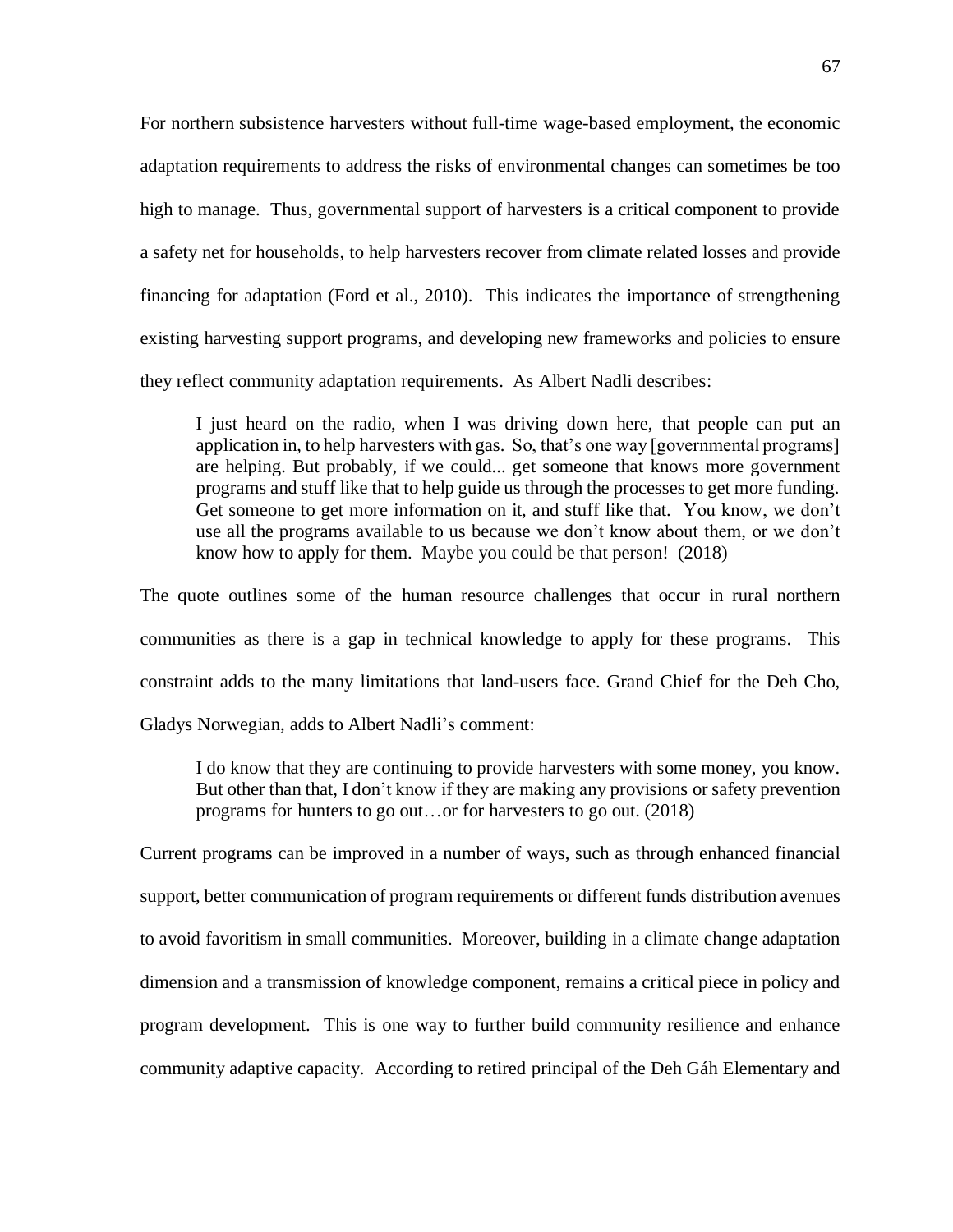Secondary School, Lois Philipp, there are a number of interrelated barriers that hinder governmental program effectiveness and policy development:

In a sense, there is an increase sense of bureaucracy. I suspect that some of the policies and procedures put in place to be very aware of risk management, are actually hindering the process... something like criminal records checks, which if you look within a residential school context, has tremendous limits<sup>11</sup>. It's a very... what's the right words... you know it's not really indicative of who the communities are. When we are dealing with multi-generational trauma, and then you get some bureaucrat in Yellowknife that's put these policies and procedures in place, hindering our students from being able to go out versus supporting them. [Policy] privileges a voice and whenever you are dealing with systemic privilege, you almost need to step into that quagmire of chaos and say: okay, what's really important here? If experimental outdoor education is important, then what are the systemic barriers that we need to address? That excludes white privileged voices, and you go to the communities directly and you ask: well, what is really important for you? (2018)

As Philipp suggests, top down blanket approaches, like regionally or nationally implemented programs, do not always directly meet community needs. She argues that current programs are not doing enough to support the adaptation component needed for the stability of long-term land-based food procurement. Despite these setbacks, there is currently a number of landbased procurement and cultural programs, directed by the Deh Gáh Elementary and Secondary School in Fort Providence, that involve the youth of the community. As these programs are community-driven, they reflect the needs of the community in terms of the transmission of traditional ecological knowledge and academic knowledge. As Philipp's explains:

We start off in our primary programs where the kids spend 3 or 4 weeks [out on the land]. They will do a winter camp for 1-2 weeks. They will do the same in the spring. Those are all day trips, with a focus on land-based foods. The winter focuses on the hunting and trapping program. In the spring, it focuses on the fish camp. In the summer/fall, we're focusing on getting back into school within the language component. Uh, when we get into the elementary / junior high program, it's all overnight camps. They will be out for... on average 2 or 3 weeks. In terms of the longterm benefits, you look at the community, it's giving our kids the opportunity to really

 $\overline{a}$ 

<sup>&</sup>lt;sup>11</sup> For Indigenous peoples in Canada, food insecurity is rooted in the colonisation of North America, beginning with the arrival of Europeans and the fur trade. Food insecurity is the cumulative effect of colonial-style governmental policies, residential schools and race-based legislation disadvantaging Indigenous peoples (LeBlanc & Burnett, 2017).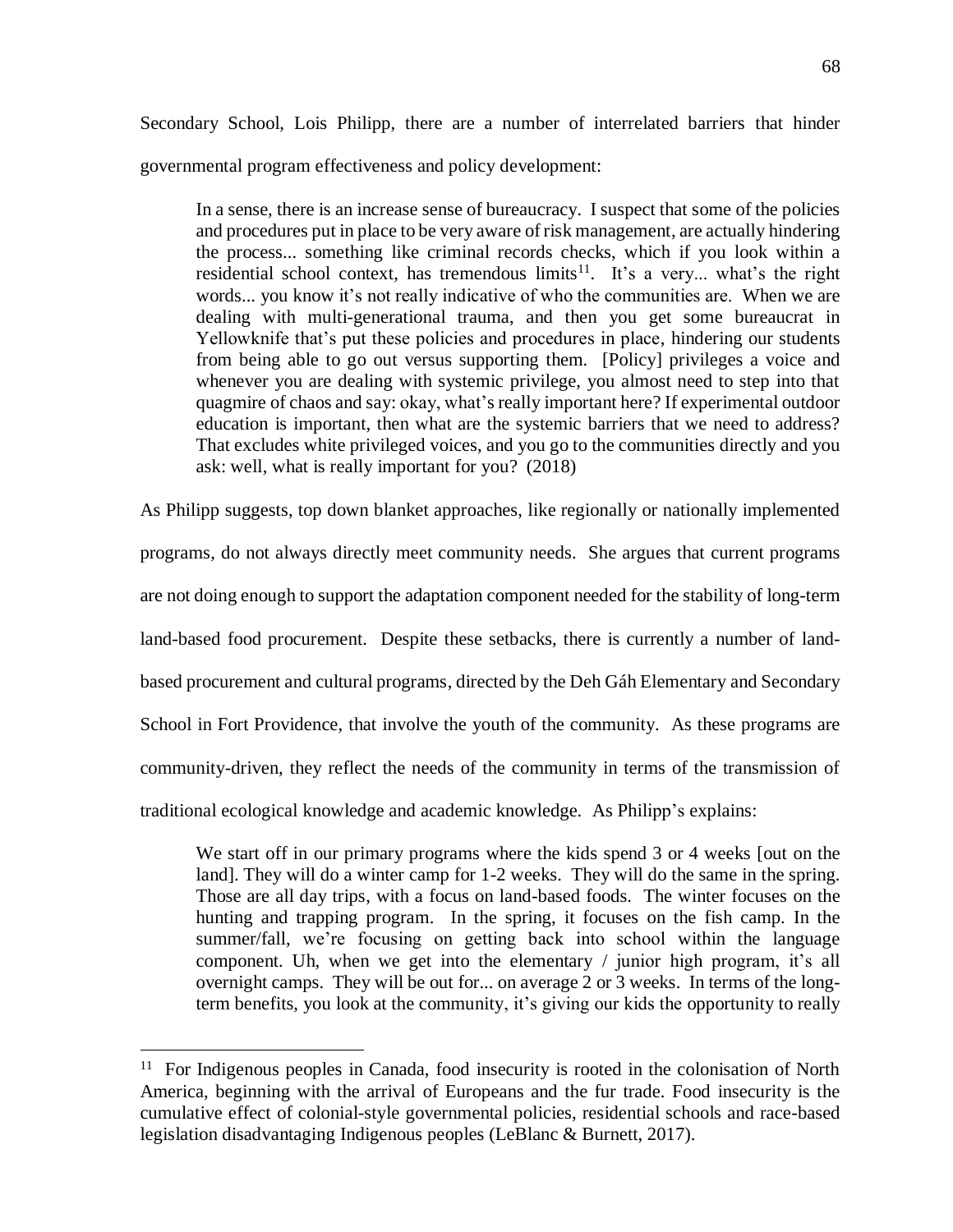experience a lot of cool experimental outdoor opportunities, which leads to their academic success. (2018)

This clearly demonstrates the benefits of formalized land-based food programs, which are guided by local needs and priorities. The impact of these programs include capacity-building for increased food access, socio-cultural ramifications that include relationship-building, knowledge transmission, and cultural continuity (Wesche et al., 2016). The real benefits of these school programs are reflected in past-student Bradley Thom's experiences with landbased programs:

I feel like I personally wouldn't know how to skin a moose if it wasn't for the Deh Gáh School allowing me to go out on the land with Elders and land-users who taught us all of that. (2018)

As local high school science teacher Nimisha Bastedo explains, "for some of the kids, the school has been their main exposure to fixing wild game" (2018). Elder Sabourin adds that the importance of the transmission of traditional ecological knowledge remains embedded with cultural significance and that it is an important part of overall educational requirement:

We are teaching the kids now, like this is a rabbit track, this is a martin track and stuff like that. This summer we got to see moose tracks, so we showed all the young people out with us. It was Stuart and all those hunters, this is what they look for. Then they will just dig in there and they will know how old it is, they will know how many days ago the animal came by and they will track it. They will follow these tracks and eventually will find the animal and shoot it. The kids were like: oh that is so cool! (2018)

Local elementary school teacher and Elder, Theresa Bonnetrouge explains, this program has

important cultural benefits:

A lot of those kids that get to have meaningful experiences, it will stay with them. A lot of them, that don't usually go out, will get a chance to learn how to pitch a tent and put spruce bows on the ground. With the smaller, younger groups that's exactly what we do. They get to see us putting the tent up and put the spruce bows down, cooking on the fire, you know things like that. Traditionally, that's what our people did, by having our kids watch, then they would do it later on as they get older. I hope the school continues to do that kind of stuff, with the programs. The kids... maybe it's just the way the school rooms are, but when the kids are out in the bush the kids are just calm. They will be running around in the bush, but they're okay, they're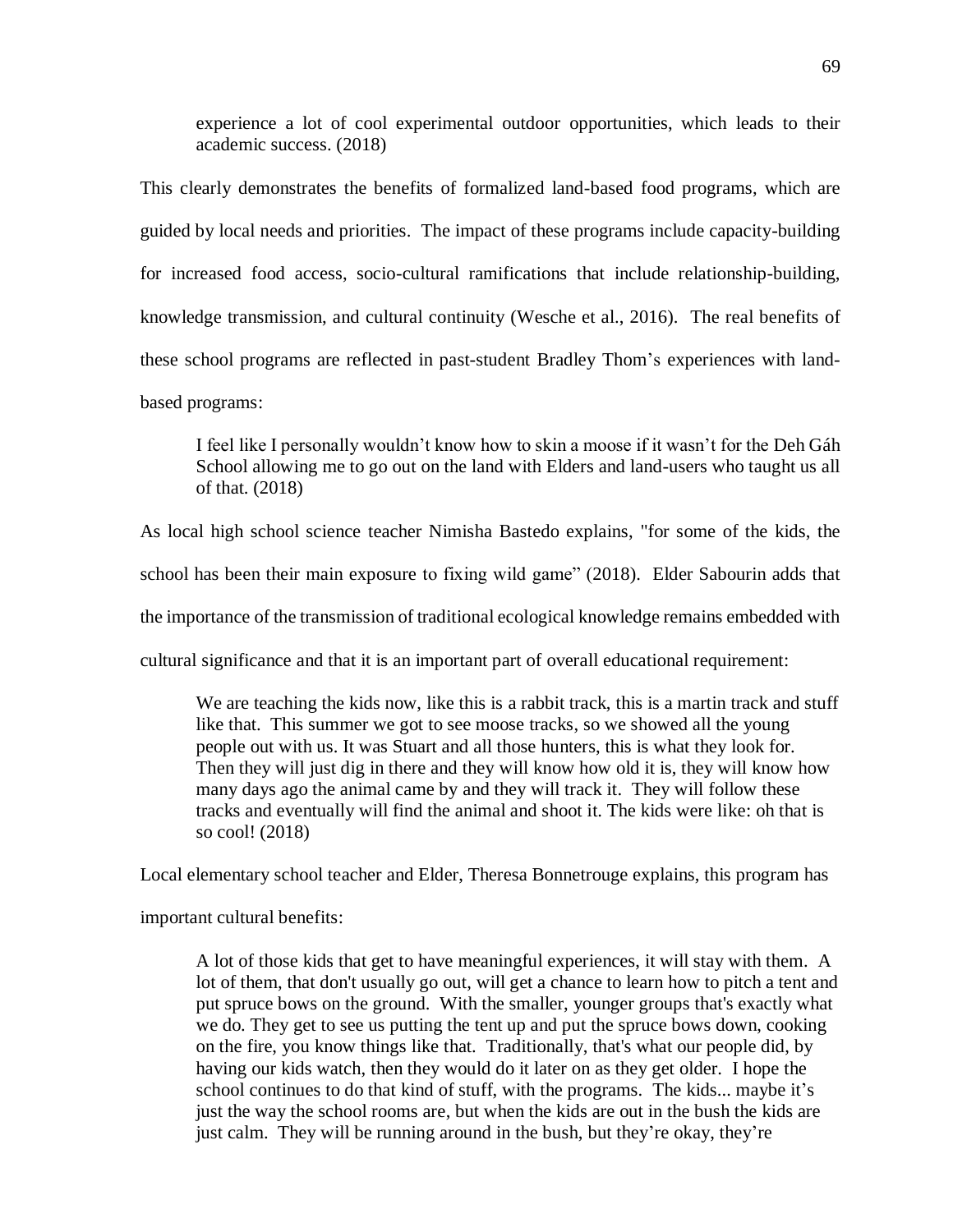exploring and everything like that. I really like it because sometimes with these kids, that's the only time they will get to go out. Because not all the parents go out with them anymore. (2018)

It is not just the Deh Gáh Elementary and Secondary School that coordinates these land-based programs. Governmental supported programs implemented by the GNWT includes, for example, the Take-A-Kid-Trapping Program. This program pairs with local schools across the

Territory to introduce youth to trapping by funding local initiatives.

The Take-A-Kid-Trapping... the kids go out with an Elder from the community who would show them how to set different types of traps. It could be snares for lynx or traps for smaller game like beaver. In the winter time, we went to check the beaver trap. I didn't know this, but you put two sticks and you cut a hole, it's not a round hole, it's a square hole. I thought I knew some things about trapping, but I guess I don't [laughs]! The guys are fixing the beaver and the kids are just sitting there and watching and they say: oh this is the hand, this is the teeth! Then they all wait around until you're finished cooking the beaver tail. Everybody waits around for the beaver tail! (Theresa Bonnetrouge, 2018)

This community-territorial partnership takes into account the needs and capacities of the

community to provide foundations for success in a localized context (Wesche et al., 2016).

Clearly, as demonstrated through community members' experiences, these programs are successful and extremely beneficial to community-wide resilience, and for building local technical capacities.Nonetheless, shifting environmental conditions continue to aggravate the shortcomings in funding allocations, and future climate change will further increase pressures on support programs (Ford & Smit, 2004). As Michael Nadli explains:

Take-A-Kid-Trapping Program, you know, maybe the GNWT gives close to \$5000 to Fort Providence and in the end, it's for gas money and grocery money, you know that's something to say. Like a local harvester takes maybe two boys, to Willow Lake on his trap line for two weeks, so that money will cover his gas and groceries. He'll be happy with that. But from a government standpoint, you know, how do you measure the accountability in that? That's where some of the challenges arise, the policies... so that's just one example of at the local level where you're trying to be adaptive. (2018)

This quote outlines the complexities that arise when trying to mitigate the impacts of environmental change on food security adaptation strategies, as the transmission of traditional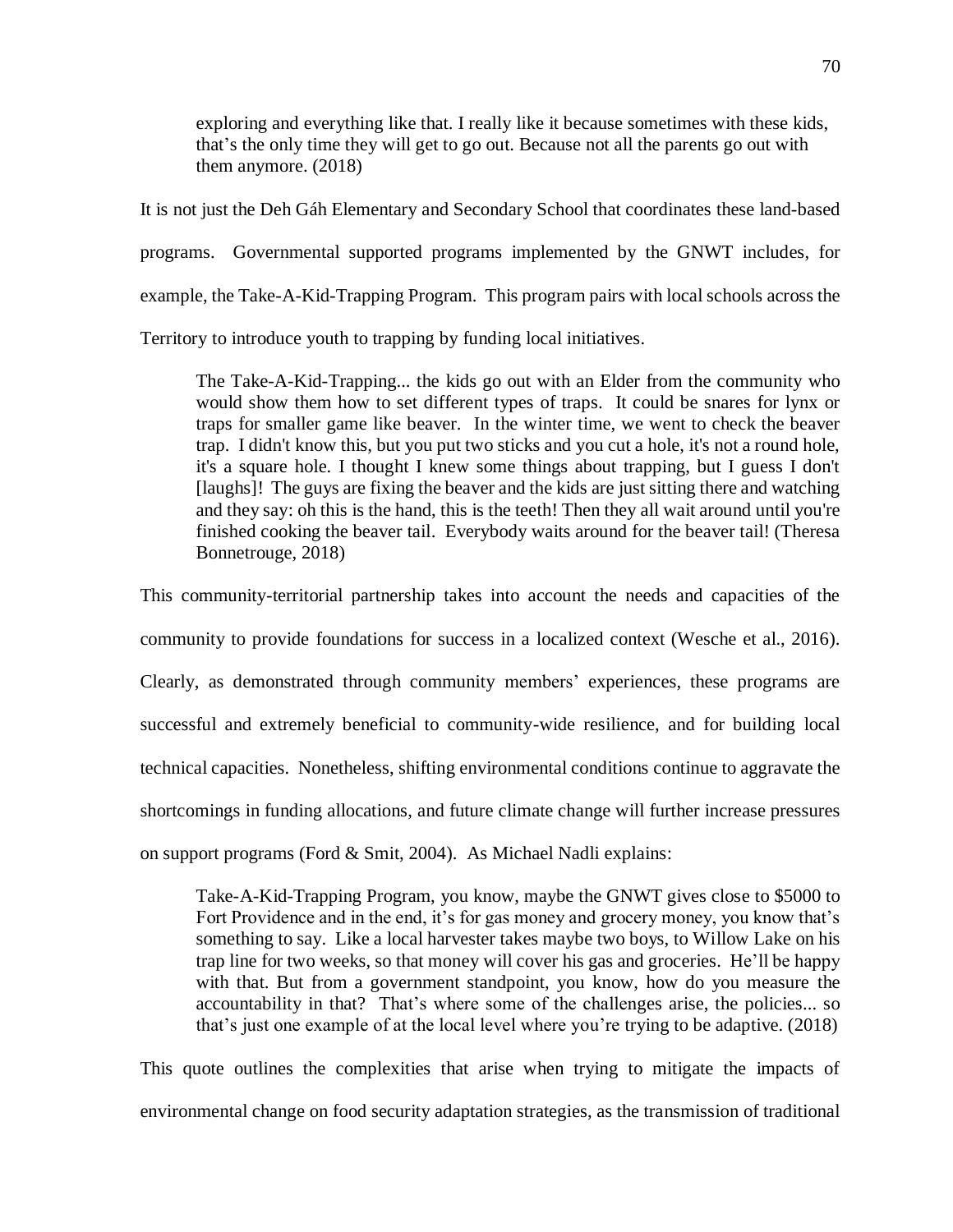ecological knowledge is imperative in maintaining cultural practices. As formalized programs typically require tangible results, it can be problematic at the local level where there are positive yet unmeasurable cultural outcomes. Indigenous youth in northern communities are spending less time involved in subsistence activities, beyond organized land-based camps. This has resulted in fewer opportunities to learn hands-on knowledge and to gain skills necessary for safe and successful land-based food procurement practices (Pearce et al., 2015). Therefore, the importance of maintaining government supported programs, such as Take-A-Kid-Trapping, is an important short and long term strategy to cope with socio-cultural, economic and environmental challenges. Essentially, Take-A-Kid-Trapping was viewed in a positive light, as many interviewees expressed its importance.

In the context of a contemporary Indigenous communities, key determinates of adaption include the ability to cope with and adjust to biophysical changes that affect subsistent land-based procurement. This is associated with a profound knowledge of the local ecosystem and land-based harvesting skills, which allow land-users the ability to make dynamic and flexible use of the shifting environment and available resources (Pearce, et al, 2015). According to interviewees, another way in which adaptation is taking place in Fort Providence, is through the buying and selling of local foods. As Michael Nadli explains:

What's common right now is people buying a lot of wild game from each other. Then the harvesters use that money to buy more gas. That's a common adaptive measure that people are taking, I guess. For those people who cannot go out in the bush and harvest fish or moose, and instead of buying frozen steaks or frozen ribs from the Northern [Store], they will buy fish and wild game from harvesters that come in. (2018)

Norwegian describes that it is not just in Fort Providence, but across the north, communities are informally selling locally procured land-based foods as an adaptive strategy to environmental, socio-cultural and economic barriers. "Kakisa is doing something like that, selling fish. They've starting up something on a very small scale" (Norwegian, 2018). Small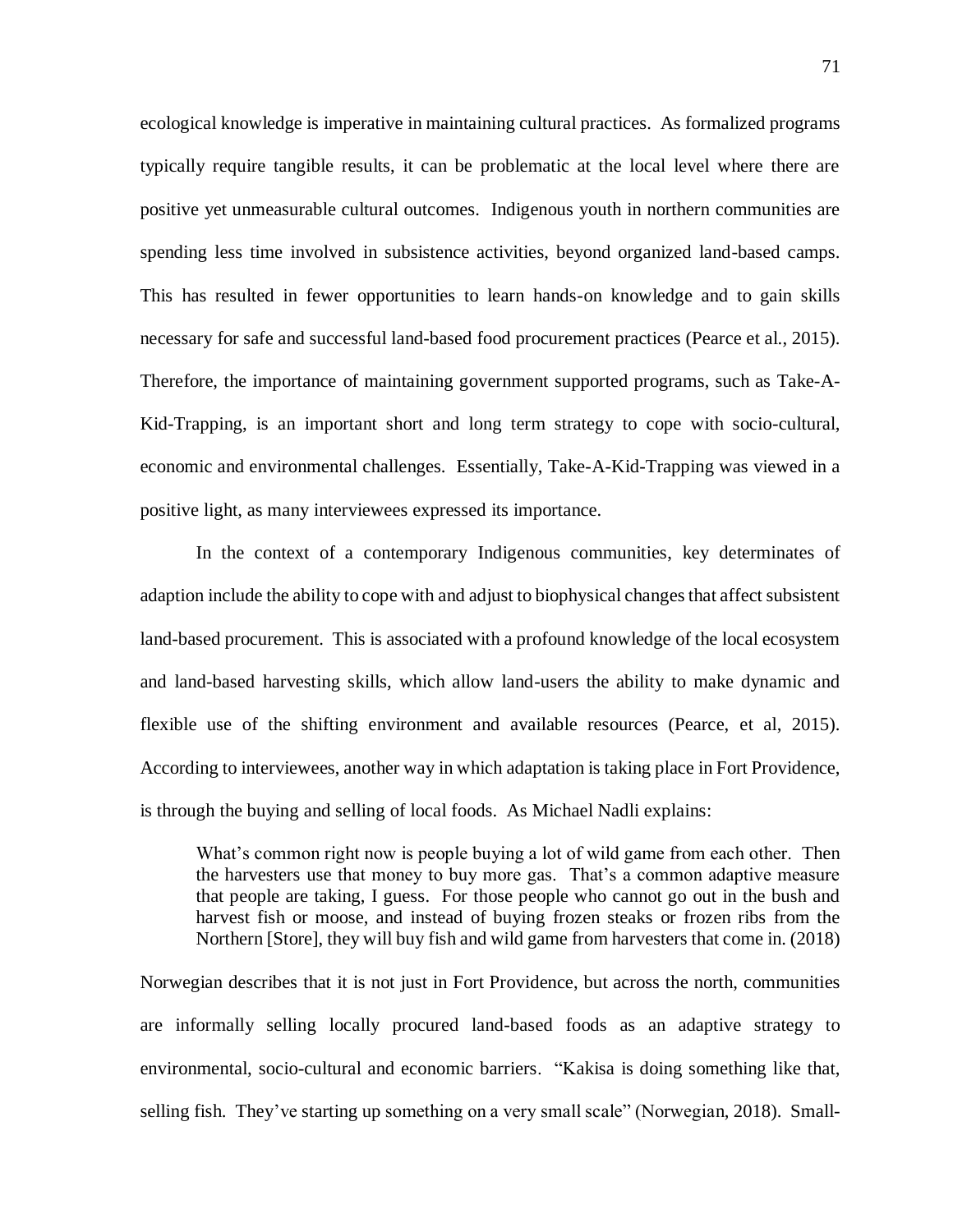scale fishing operations are viable in the Northwest Territories, and could become an important economic industry, as fishing remains an important cultural practice and food security strategy. However, it will require substantial governmental intervention, in order to efficiently revitalize the industry.

You have people in Kakisa who are trying to get fish and end up selling their fish in Hay River. You know, so once in a while you get people, who run from Kakisa to Fort Providence to sell fish... usually the summer time. I don't know how often it happens but the guy usually sells pickerel and whitefish. In Yellowknife, by chance, I sometimes see one of the Buckley guys outside of the Independent [Grocery Store], he has a sign out there and I go and grab some lake trout or whitefish, that's my favourite! When I'm in Hay River, I go see this one guy and he has them all packaged and frozen. You can buy trout fillets, whitefish, pickerel, grayling, you can buy them in fillets or a whole fish. It's usually deboned pretty good. Like it could be done in Fort Providence. (Michael Nadli, 2018)

Hay River and Yellowknife, the larger hubs in the NT have seen a fair share of commercial and private fishery operations on Great Slave Lake (GNWT, 2017). In the past decade, the commercial fishing industry has declined substantially, and now, slowly there's ongoing work to revitalize it. A key part in the GNWT's strategy includes facilitating the entry of young Indigenous fishers, as a way to combine industry as well as preserving a traditional way of life (GNWT, 2017). This suggests there is potential to explore a fisheries strategy for the Mackenzie River, in terms of something a bit more formalized, to support regional food security and local economic capacity. While understanding that this type of strategy would primarily support middle-class and more economically viable Indigenous families, it cannot be disregarded that the engagement in a capitalist economy of selling land-based foods disadvantage and marginalize vulnerable community members, while simultaneously impacting climate change and threating a healthy ecosystem. Moreover, the engagement in this type of economy is contrary to local Dene values of sharing with community members who may have less access or resources. This topic is complicated and requires further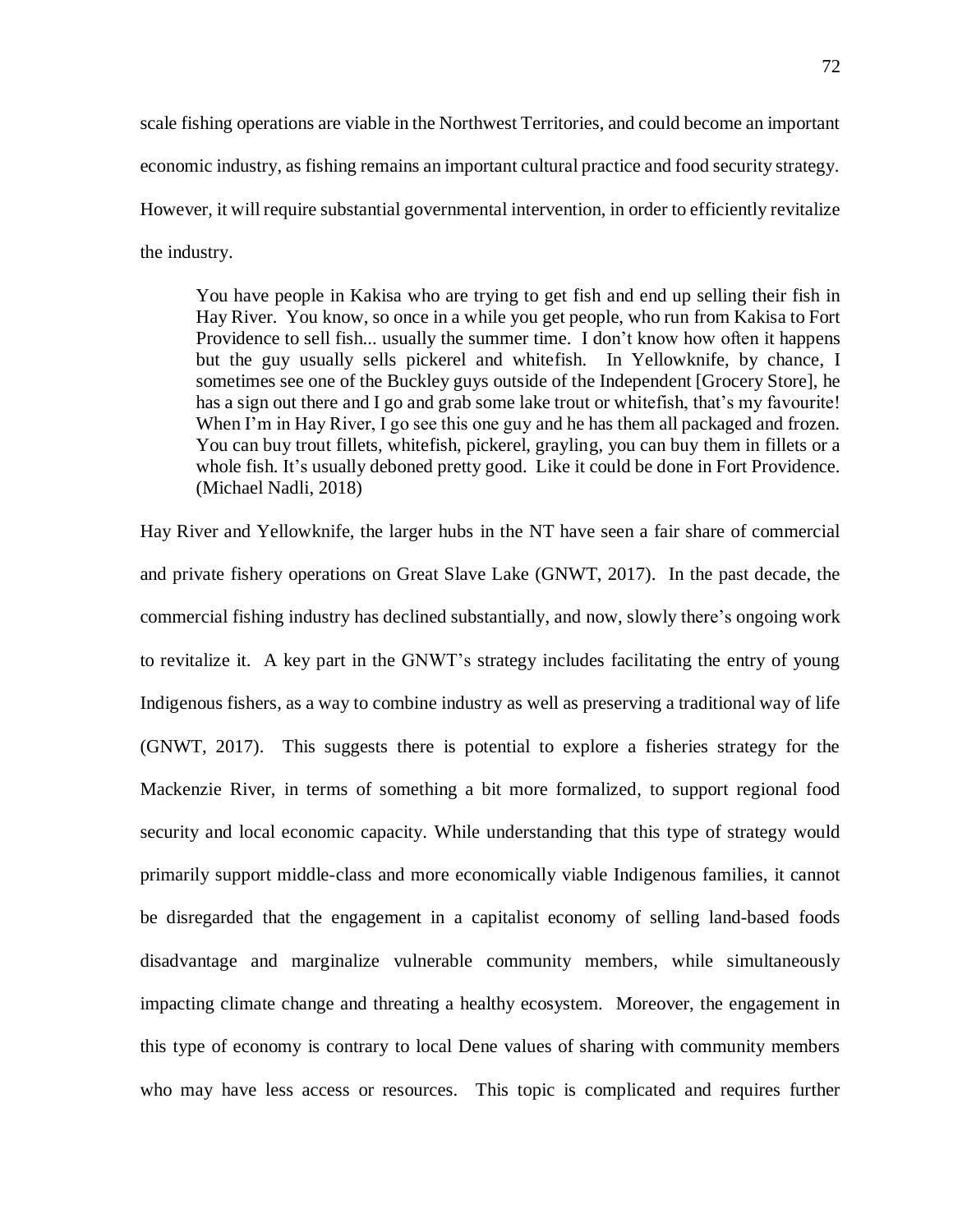investigation to assess community perceptions and capacities to create localized opportunities for a fisheries industry.

Local autonomous adaptation strategies in combination with formalized governmental policy initiatives is key to address the complexities of shifting environmental conditions and food insecurity. This suggests the need for a multifaceted approach to address the different pillars of food security, while dynamically instituting initiatives that directly support localized food procurement strategies, cultural continuity and community-wide resilience to environmental changes. Grand Chief of the Deh Cho, Gladys Norwegian explains that other communities across the Deh Cho have made some efforts to address climate change and adaptation strategies:

Last year in Jean Marie River, we were looking to dry food. So, moose meat... kind of having moose meat jerkies and different things like that. We bought a whole bunch of dehydrators to make dry foods. There was a lot of people who do that themselves, like drying kale and other vegetables. All of that. (2018)

Across the north, Indigenous peoples remain intimately connected to local ecosystems, which creates susceptibilities to shifting environmental conditions with widespread implications for human-environment relations and vulnerabilities (Ford et al., 2006). Given the potentially serious risks associated with climate change, a considerable effort is underway to understand adaptation, while mitigating the effects of a changing environments (Adger et al., 2003). These efforts include both formalized institutional and local autonomous responses. In Fort Providence, community members proposed a range of adaptation strategies throughout the course of interviews, which included selling land-based foods, growing foods locally, and adjusting harvesting strategies to shifting environmental conditions. This demonstrates that the community is continuing to build adaptive capacity, while supporting food security and cultural continuities.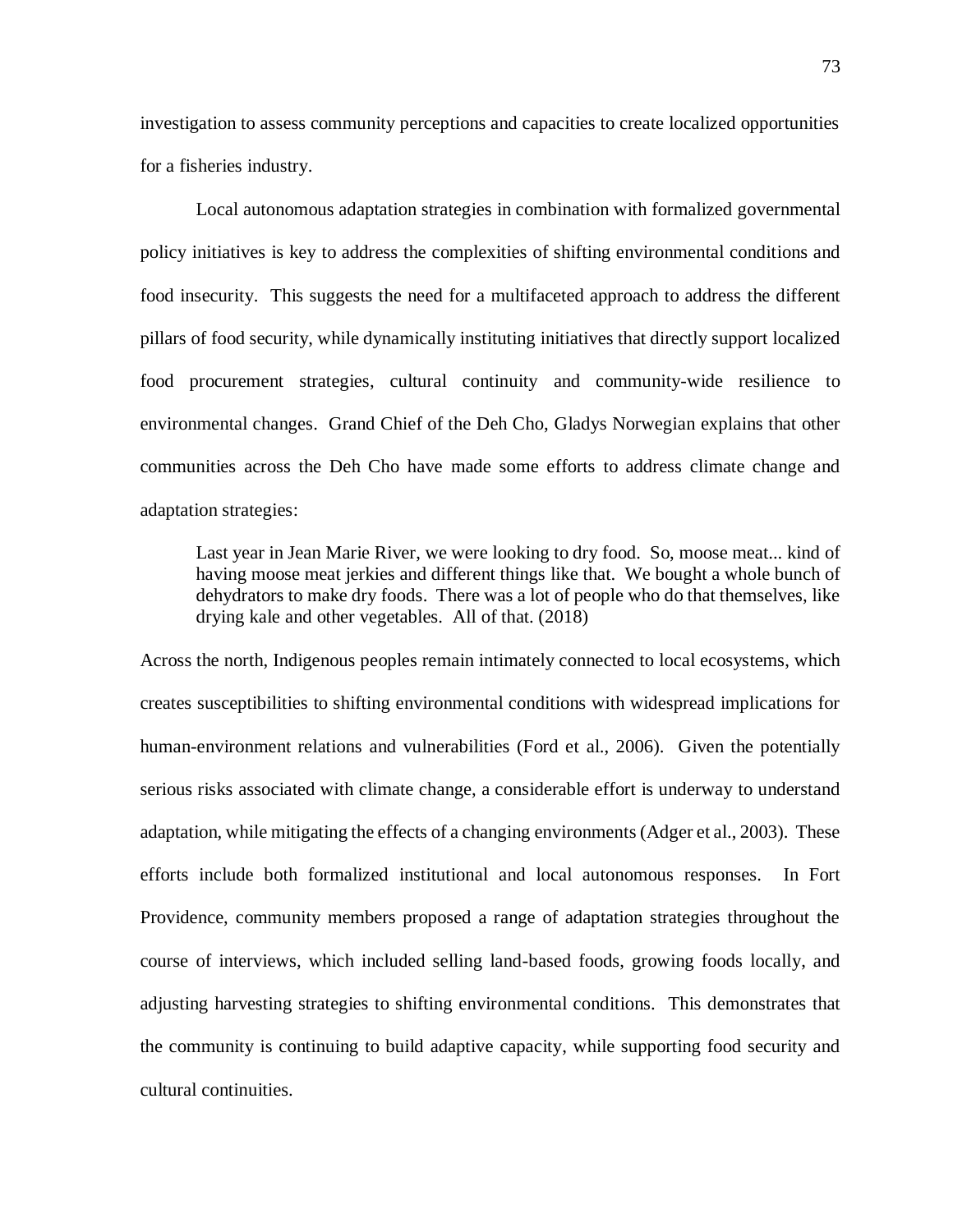#### **Alternative Food Production Models**

In northern Canada, to date, climate change adaptation strategies have been largely short term, ad hoc and reactive in nature (Wesche & Armitage, 2014). In the NT vast territories of land remain uninhabited and remote, and this suggests that economic, technical and infrastructural capacities will struggle to address long-term formalized adaptation strategies. This is unsurprising, as many small and isolated northern communities lack the necessary resources and overall capacity to address compounding environmental changes already underway. Fort Providence resident Jason Collard describes that there is a number of local food procurement activities underway in the community, and around the north, in attempts to address food insecurity through alternative food procurement initiatives:

There is a lot of exciting things happening within the hydroponics…aquaponics…or container growth systems, you know. So, it's all possible, but it's about building that capacity locally to start with. Like why leafy green is what everyone starts with [in an aquaponics system] is because there is such a low margin for error. Yes, you can grow conceivably everything in these systems, but you have a much larger margin for error when you don't have the experience and/or technical capacity. You are going to end up with a greenhouse full of rotten or dead plants, and that's not good for building a sense of what's possible. Now by the same token, by having more parsley then we can shake a stick at isn't great for selling this idea either [laughs]! (2018)

Collard highlights the intricate balancing act of adapting northern food procurement activities.

On the one hand, for any alternative food-based activity to be successful, there needs to be

positive outcomes. As leafy greens are not a staple of local Indigenous people's diets, having

too much parsley, as Collard suggested, is not going to help address food insecurity either.

Collard adds:

[The aquaponics system] is part of a long-term vision for building capacity and ultimately food security, as well as self-sustainability in the north. It's demonstrating successfully, stories of what's being done. It's not to look at the entirety of the solution without taking steps along the way. So, I really see this as an incremental step, but we are trying to involve the community in showing them what they're capable of and what's possible. You know, it's a learning opportunity and starting to build that kind of resiliency. (2018)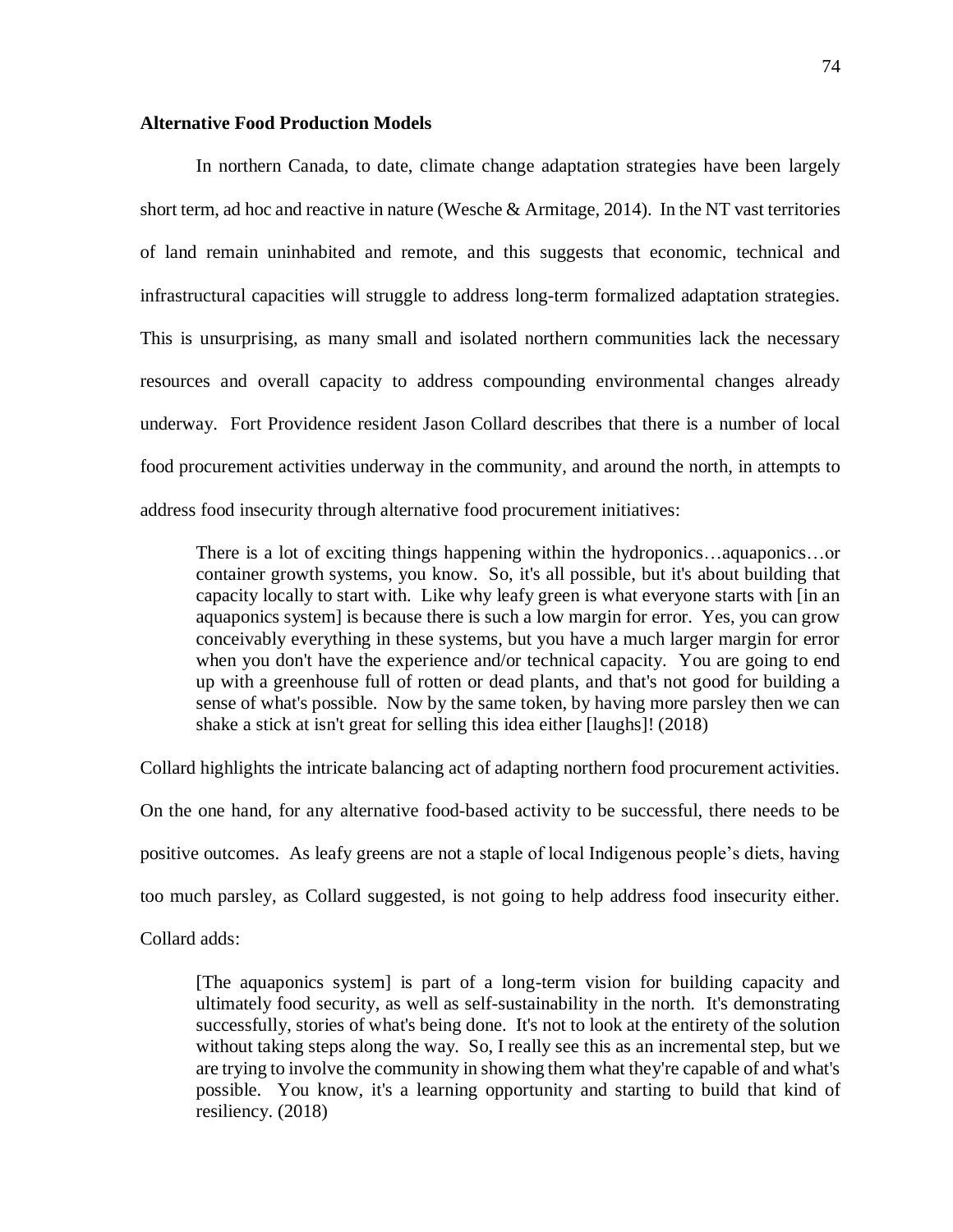This indicates the importance of an ongoing partnership with communities, because what works in one community will not necessarily work in another. This is due to a wide range of factors, such as a local champion taking a lead role, community priorities or preferences, environmental changes, and overall technical, economical and infrastructural capacities of the community. In Fort Providence, Philipp and Collard are spearheading an alternative food procurement initiative, by means of growing food locally through an aquaponics system. As a local science teacher and volunteer with this alternative food procurement initiative, Nimisha Bastedo, explains:

I know there has been interest in growing more food locally. I've heard multiple people talking about wanting to do that. This aquaponics project is just a demonstration project to show that it is possible to grow food locally and throughout the winter. It was open to anyone who wanted to volunteer or help out. Eventually, the idea is that people who help out can take home some of the vegetables that will grow in it. (2018)

The aquaponics project currently underway is building capacity at a community level, to promote what is truly possible in regards to small-scale agriculture in the north. This implies that by strengthening community technical capacities in relation to alternative food procurement, it will increase overall community resilience to environmental changes and food insecurity. Unfortunately, current infrastructural and economic capacities remain somewhat limited in Fort Providence, as Collard explains:

Some of the early challenges facing most northern communities, when starting up anything in regards to their own agricultural systems, is the lack of capacity. Especially, seen through a traditional perspective or a peer-to-peer perspective. That's completely lacking. Also in terms of most agricultural set-ups, it requires capital to do anything meaningful. Most northern Indigenous communities are on unceded land, so there is no capital to put up against borrowing money to receive the financing. Even if they get that, even if they get the training, it becomes culturally relevant to them and then they get the capital to build it. Then your cost really is the infrastructure, and more on the support and capacity building side of things. Right? Around this town, there's 4 or 5 buildings that are abandoned because someone invested in them, but didn't think about the long-term sustainability of it. (2018)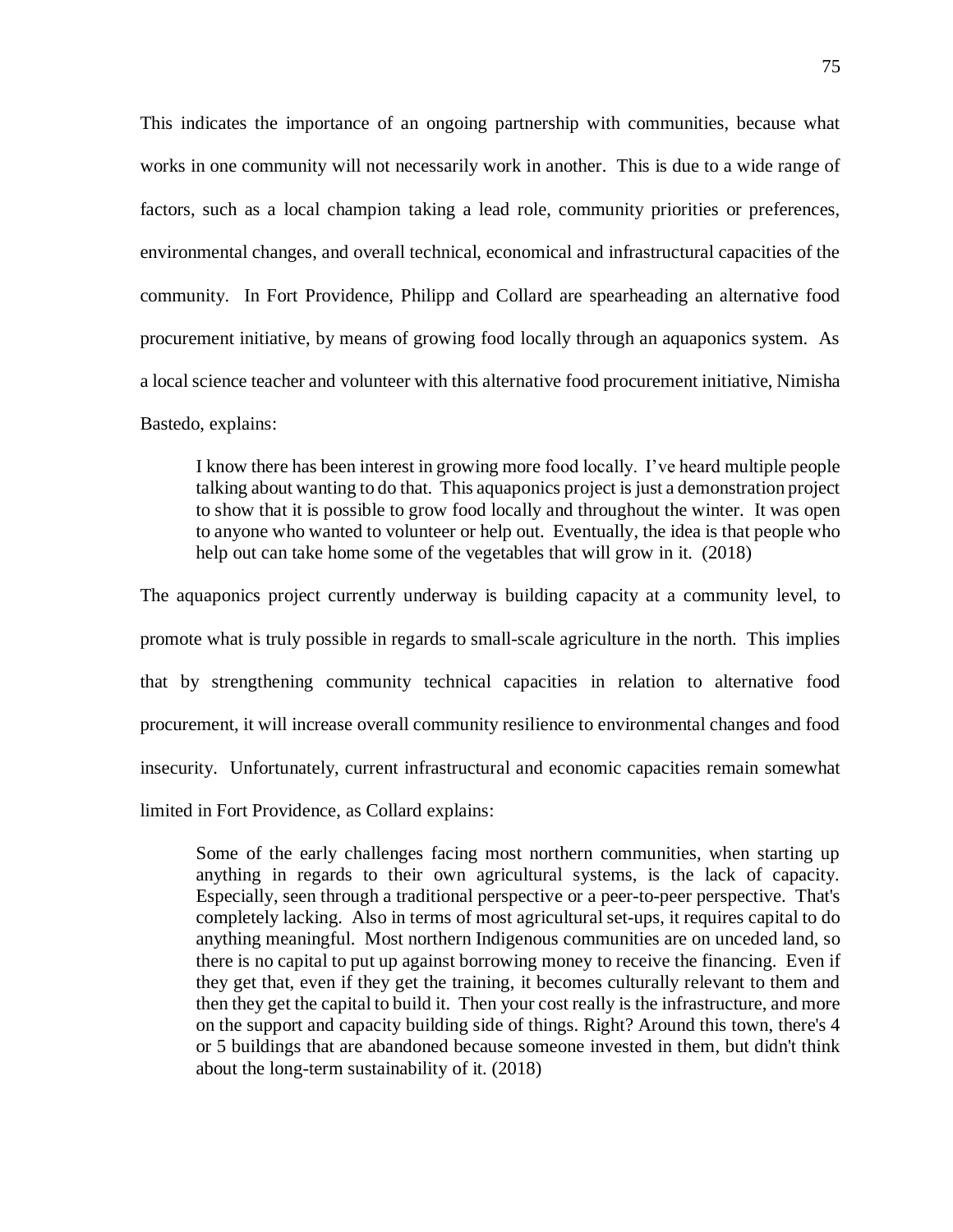Despite the lack of local technical, economic and infrastructural capacities, food procurement initiatives such as the aquaponics system reduces stressors associated with environmental change by supporting community resilience and adaptive capacity building. A few community members are involved with the aquaponics system, but all described a number of barriers and setbacks, such as: hefty regulations that took longer than expected to navigate; issues with heating; and delays with transporting key aspects of the system north. This is to be expected with a pilot project in the north, as volunteers lack the technical capacity to procure foods from a modern system. Regardless of the setbacks, the excitement and community interest around the project remains high, as local volunteer Bradley Thom described:

I feel like aquaponics will take off in the community, like I really want it to be a thing, because it can go all year around. We can make it sustainable with solar panels and all of that. We would have such local diversity; in combination with fishing and going back out to the traditional trap lines. We could have some moose too! (2018)

Across the North, unique alternative food procurement strategies are being employed to support local food systems, combat manifestations of food insecurity, address stressors associated with environmental change, and support cultural activities (Nunavut Food Security Strategy and Action Plan, 2014). Erratic and unpredictable weather patterns, as a result of climate change will likely increase in the future, which becomes problematic for agricultural opportunities and damaging for land-based food procurement. This is where innovative solutions to growing food locally come to fruition. Closed systems, like the aquaponics system currently underway in Fort Providence, is not reliant on fickle and irregular weather patterns (Jason Collard, personal interview, 2018). This means that even if it pours rain all of June or is unseasonably hot in May, the local aquaponics system will continue to flourish. This could be very useful for the community to increase food security as fresh produce, grown sustainably and locally, has positive effects on overall health and decreases community reliance on costly imported market foods. As Michael McLeod explains: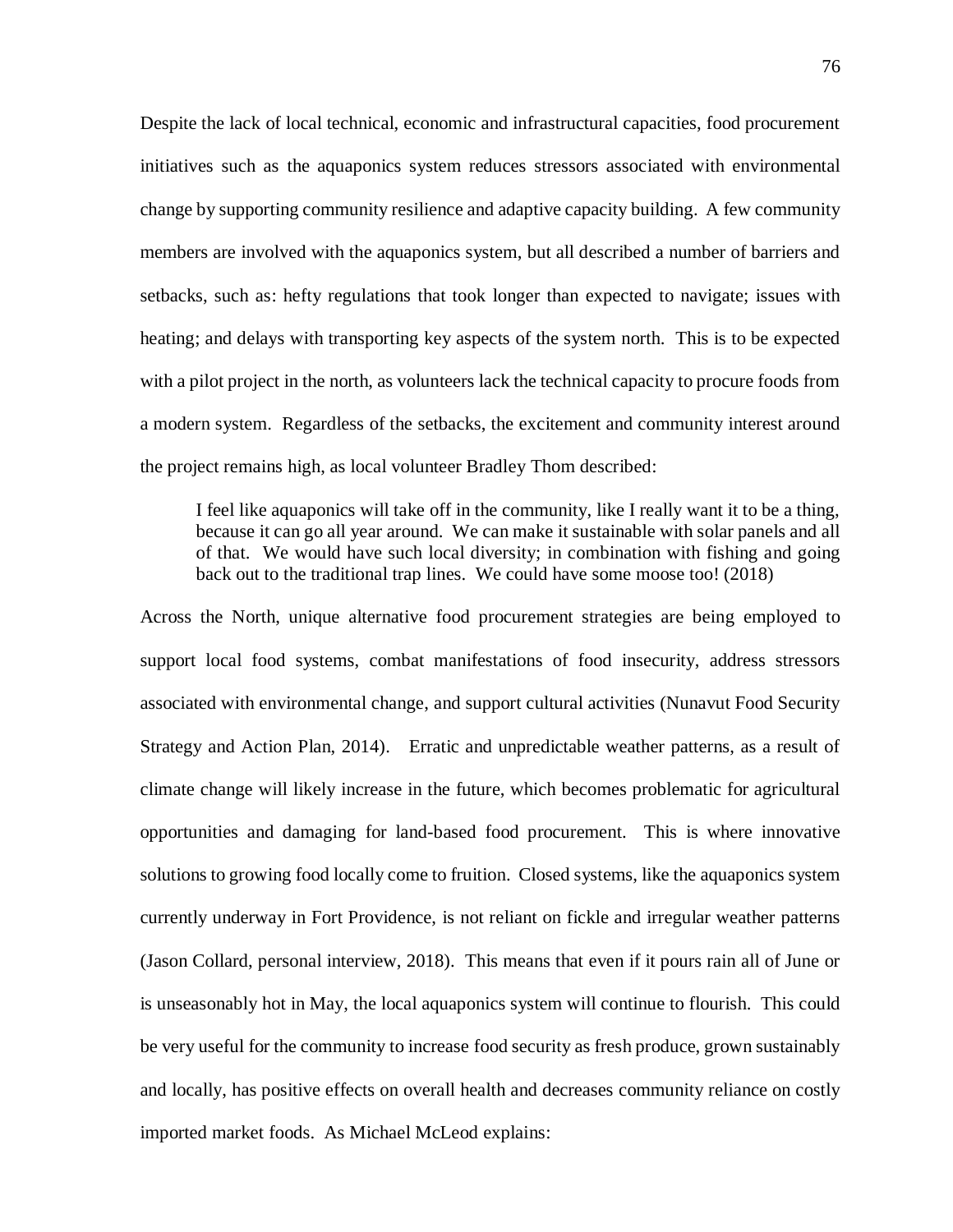The GNWT has been doing really great for advocating for gardens, community gardens, and personal gardens. People are starting to see the benefits of it and it could work, you know. It could work. Even in little communities like Fort Good Hope, they've modified how they do gardening. They do above ground gardening in boxes, they have Sea Cans that they've converted with solar panels so they can control the climate or the temperature, so they can store the vegetables for longer periods. There's greenhouses and community gardens across the north, but not enough though... But it could work! When I was in Inuvik I saw their greenhouse. They converted their old hockey arena to a greenhouse, and it does well, really well. (2018)

As this quote indicates, there are a number of grassroots and governmental initiatives underway in the north, to help adapt food systems to the impacts of shifting environmental conditions. In Fort Providence, as maintained by a number of interviewees, the soil is very rich for growing vegetables, which suggests the community must take advantage of this opportunity to cope with the impacts of environmental change. As Métis male and avid gardener Alex Arychuk explains, "there's 115 growing days a year in Fort Providence (2018). This means that there are a lot of different varieties of plants to grow. Fort Providence's Chief, Xavier Canadien adds, "we have really good soil around here for growing stuff" (2018). The number of growing days is expected to increase, as warming temperatures in the Canadian sub-arctic present an opportunity to investigate the potential for local, sustainable food production (Barbeau et al., 2015). To date, there has been a number of contemporary community gardens and greenhouse initiatives that have been attempted in Fort Providence, as Chief Canadien reveals:

The friendship centre started off with a community garden. That I don't know what happened to it. And then, some people made a greenhouse, well they tried... we ended up taking over. Asked for funding, but the project is too big and the funding that we got was not enough. That one is on hold. The project is on pause, because we were asking the person to make the proposal [the community greenhouse] smaller. So not that 1-million-dollar project. We're asking to amend the greenhouse proposal, so we can make it more manageable. (2018)

The quote indicates the economic capacity to support community-wide food security initiatives is not quite there yet. Perhaps with local lobbying and if the community could obtain additional funding sources to promote a community garden or greenhouse, these initiatives can gain some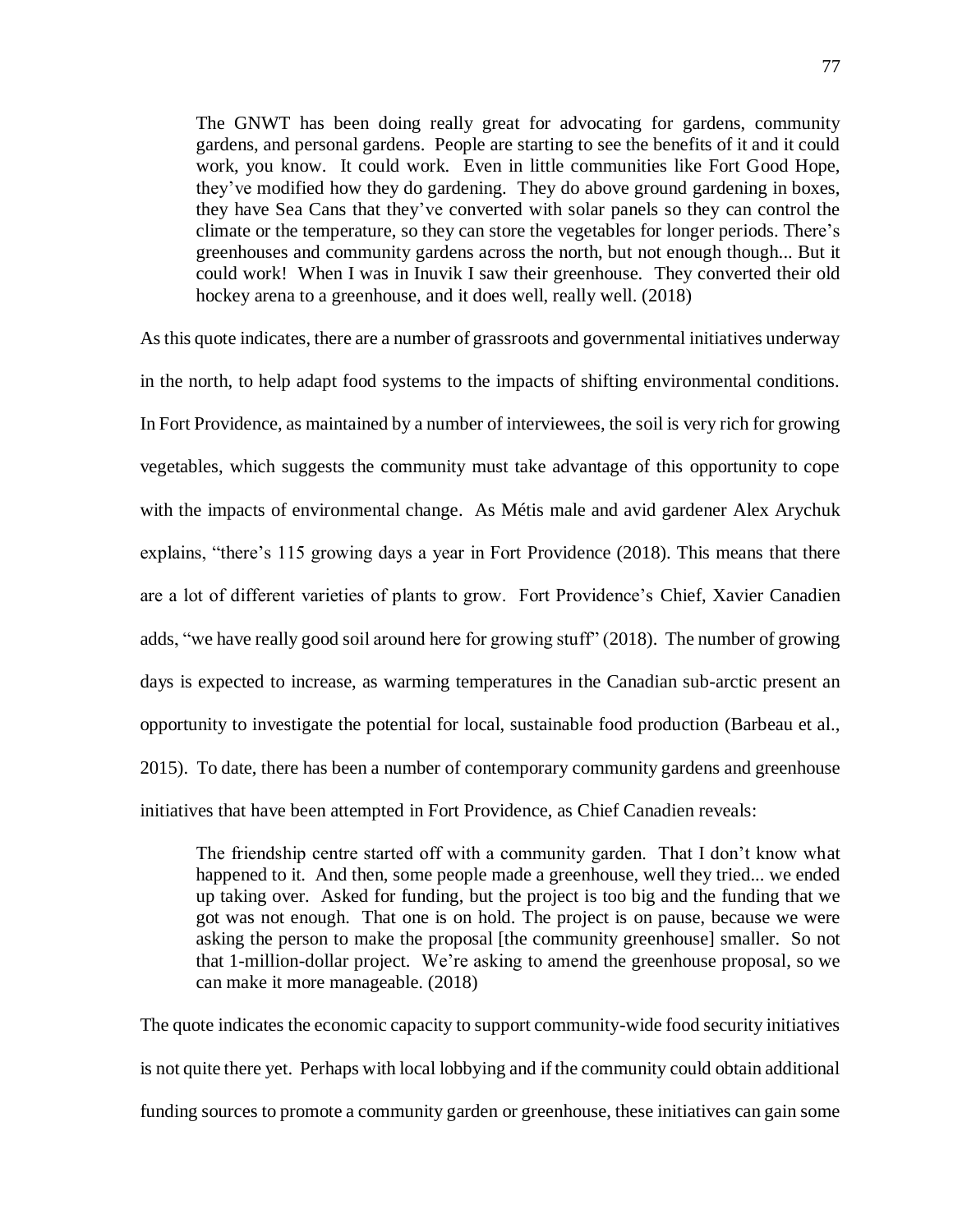momentum. It is also important to touch on financial constraints as a barrier to future agrarian opportunities, especially in northern regions, where seeds, soil and equipment must be imported (Barbeau et al., 2015). As Chief Canadien states, "we need funding. Funding is the major barrier" (2018). Regardless of the economic viability of a community greenhouse or garden, there is certainly no lack of community enthusiasm in regards to alternative food procurement. Elder Theresa Bonnetrouge explains:

I know some ladies who were interested in a community garden and they were the ones who came out and helped me. I'm pretty sure there's a decent amount of interest in a community garden. If the Band is going to open up a greenhouse year-round, then you know maybe the ladies who are interested, maybe they'll work there and make a little bit of money. (2018)

This economic component to the community garden can help create a long-term adaptation strategy by building local capacity around alternative food procurement which may possibly reduce stressors associated with shifting environmental conditions, as well as food insecurity with local sustainable food sources. But, as Bastedo indicates, not every community wants a garden or greenhouse, and tailoring adaptation strategies to specific communities is required for the long-term success of local initiatives:

One of my friends worked for ITI [Department of Industry, Tourism & Investment, GNWT] doing a community garden project that was going down the Mackenzie River dropping off seeds. She said it was kind of weird. [People not knowing or wanting] was the case in a lot of the communities, where ITI drops off a bunch of stuff to help start up a garden, and sometimes they would stick around for a few days to help with the community garden or something, but then they would leave. She would come back later in the summer to find out that no one had looked after the garden or anything. But it kind of seemed like… I don't know, you really need to talk to communities first to see if they even wanted a garden or what they wanted to plant so that they would actually eat it. (2018)

This passage builds on the notion that supports the need of local voices in decision-making processes. Top down interventions into food insecurity should be framed by local community member's voices, while modifying adaptation strategies to best suit needs, priorities and strengths of individual communities. Norwegian reinforces this point by reflecting on a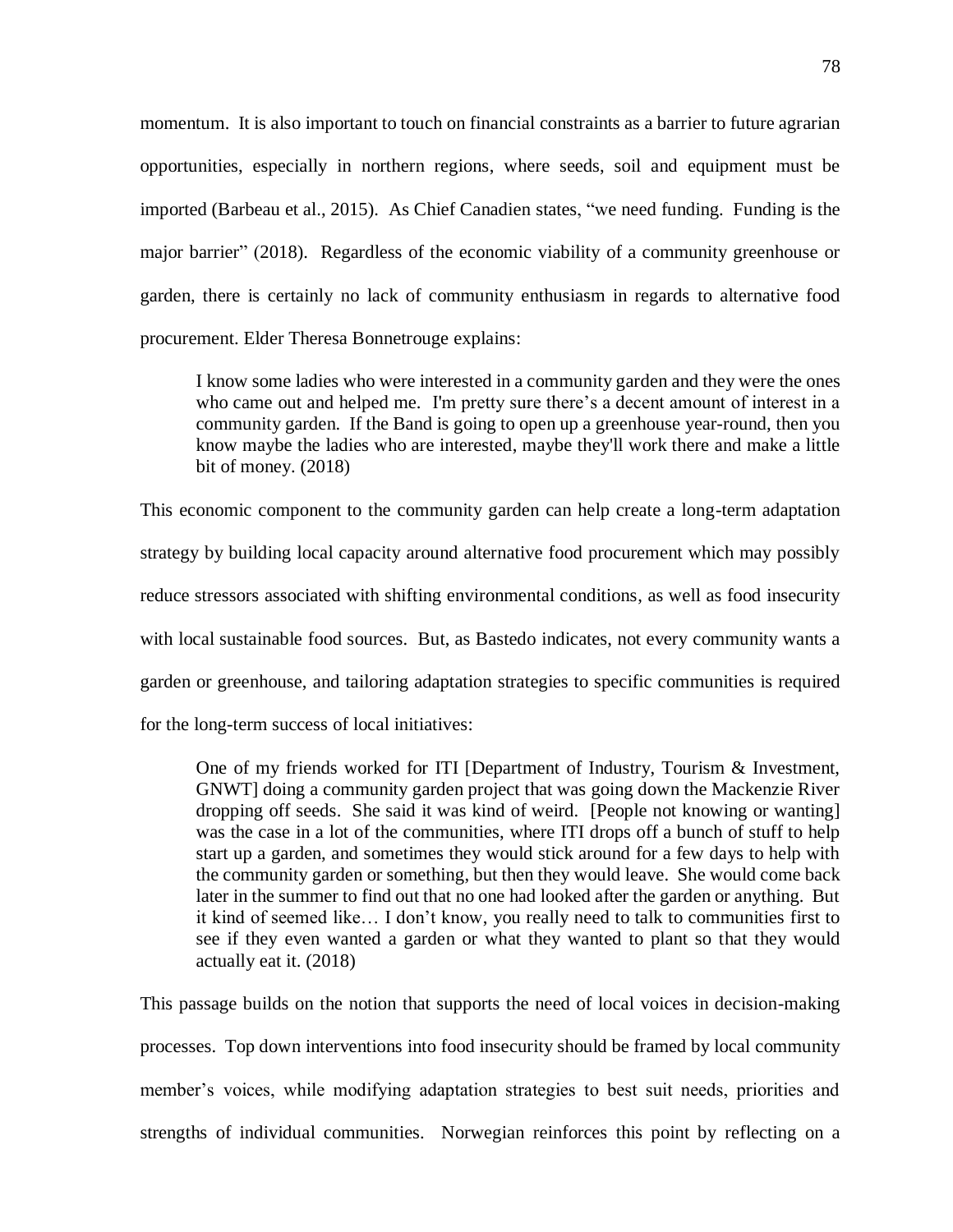community greenhouse initiative in another community in the Deh Cho region that did not work out as planned:

When I was living in Jean Marie River, we tried to have a greenhouse. We put in a garden and we wanted to have a berry orchard. It just didn't happen the way we envisioned it. We were aiming to have an all-weather greenhouse, and I think a lot of attempts were made to lessen the cost of food. The greenhouse was unsuccessful. We were approaching it in a way, like how our fathers used to work together… such as taking ownership of it. Whenever we need to weed it, we looked after it, as much as it needed to be looked after. But I guess people are now just not taking that responsibility. Also trying to find a good water irrigation or to deliver water so it can be watered was challenging. We went through a hold for about two or three weeks of very warm weather, so people just didn't get out there to the greenhouse to do what needed to be done. It pretty well dried up or at least some of the parts just didn't grow. We pretty much need a community effort, for sure. You know people getting together and really making an effort to have an effective greenhouse. (2018)

This demonstrates the significance of including local voices into decision-making processes, as well as ensuring responsibilities are laid out at the outset. Moreover, it is important to note that this alternative food procurement initiative did not include a wage-based employee tending to the greenhouse, unlike what was envisioned for Fort Providence. If a local greenhouse is run on a volunteer basis, it is imperative to build up local technical expertise to be successful. Understanding the present-day effects and responses to environmental change is a prerequisite for studying the effects and responses to future climate change and for identifying determinates of successful adaptation in the future (Adger et al., 2003). This implies that communities must act now to reduce current climate vulnerabilities and target socio-economic as well as policy objectives alongside managing the effects of current and future environmental changes (Ford & Smit, 2004).

Another ongoing food-based adaptation initiative in the NT, is the YK Food Rescue, which receives donations of food from local grocery stores, wholesalers and local community members. This food is then distributed to local non-profit groups around the community and region. This was all made possible with the introduction of Bill 19 in the Legislative Assembly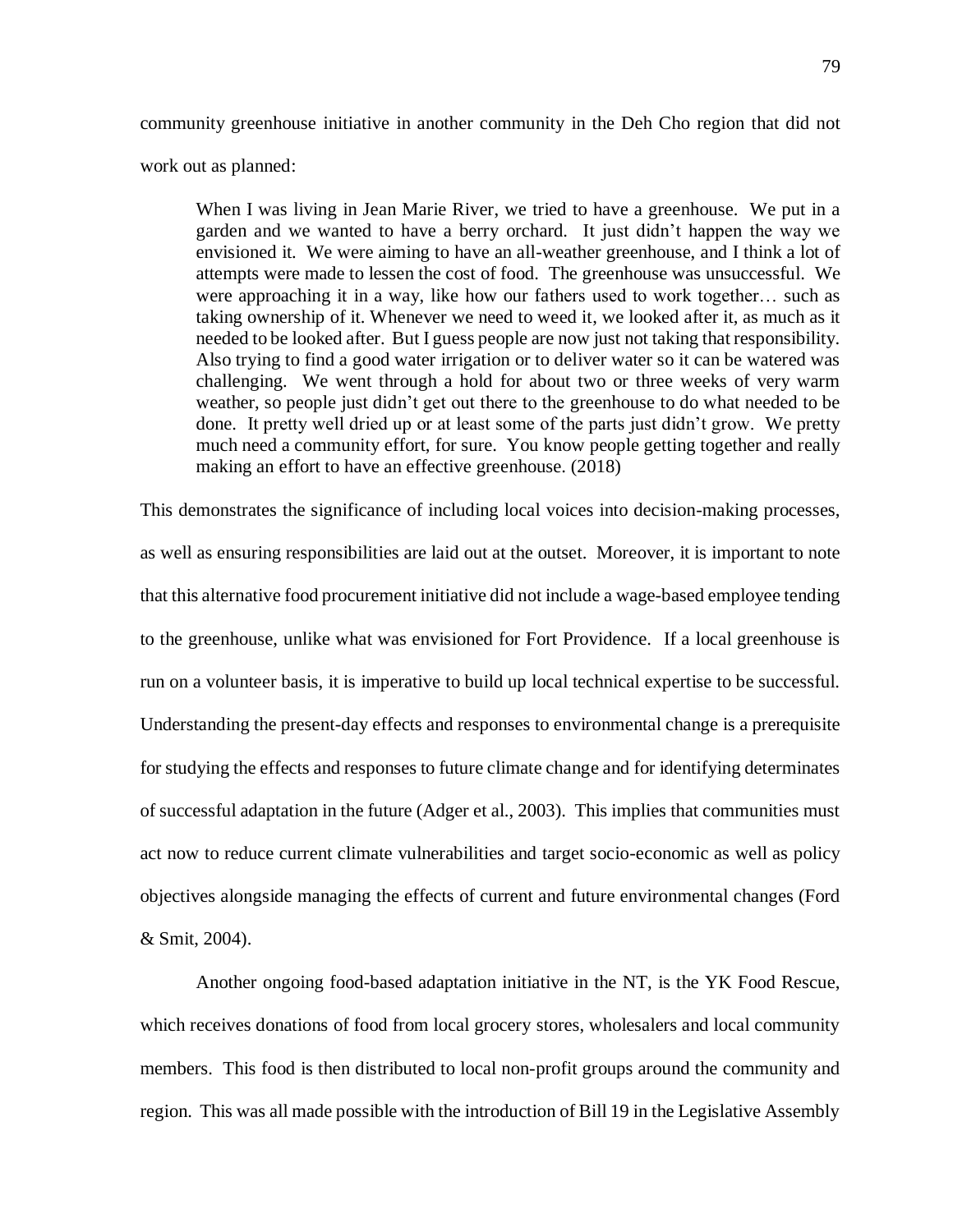of the Northwest Territories (NWT Legislative Assembly Bill, 2009). This is a great example of a top down approach that directly impacts food security. As long-time Yellowknife food rescue volunteer Marg Henderson explains:

The Donation of Food Act, I think it's called... it was a legislative bill that passed in the Assembly in 2008, and it is territorial wide. It covers the grocery stores from any liability if they give away food. We had a problem when we first started, about getting food from wholesalers, and as it was mostly produce, you had to really deal with it. So when this Bill passed, and it was the fastest Bill ever passed in the legislature at the time, it was passed unanimously... It is like the Good Samaritan Act for first aid, so unless you plan to harm someone you cannot be held responsible. So, if... say one of the stores gave us something and we thought it looked good and gave it to a client for them, and somebody got sick, you can't go back to the store and basically it can't come back to us, because we, in good faith, gave it to them because it looked fine. Now, as far as I know nothing has even happened, and we haven't had that problem. But it was good for the stores because they actually ran it by their lawyers and came back and said oh yeah, we can do this now. Which they wouldn't do before... It's territorial. It's only here. Most of the provinces I don't think have anything like that, and some provinces are really strict about their best before dates. They don't seem to realize that they are not expiry dates. (Marg, 2018)

These types of approaches can be somewhat problematic as they do not take into account the

perceptions, experience and knowledge of individuals and communities directly impacted. For

the example Henderson provides above, Fort Providence and other small communities in the

NT do not utilize Bill 19. This initiative does not reach the most vulnerable, remote

communities and food insecure individuals. Henderson explains another barrier:

The other issue that we have with stores, and something that would definitely happen in a place like Fort Providence, is... if they give too much food away, then people aren't going to buy their food. They will wait until it goes... until the store goes, okay well I'm going to throw this out or I can give it to them. So maybe the people will just wait? Most people won't do this obviously, but some people will, and it cuts back on their sales. I am always amazed by actually how much food we do get from the grocery stores. (2018)

As Henderson suggests, while this government-instituted legislation works in bigger centers such as Yellowknife, Inuvik and Hay River, the small communities in the north will struggle to benefit from this type of initiative. Nonetheless, intervention by different levels of government is necessary to enhance existing climate risk management strategies and to create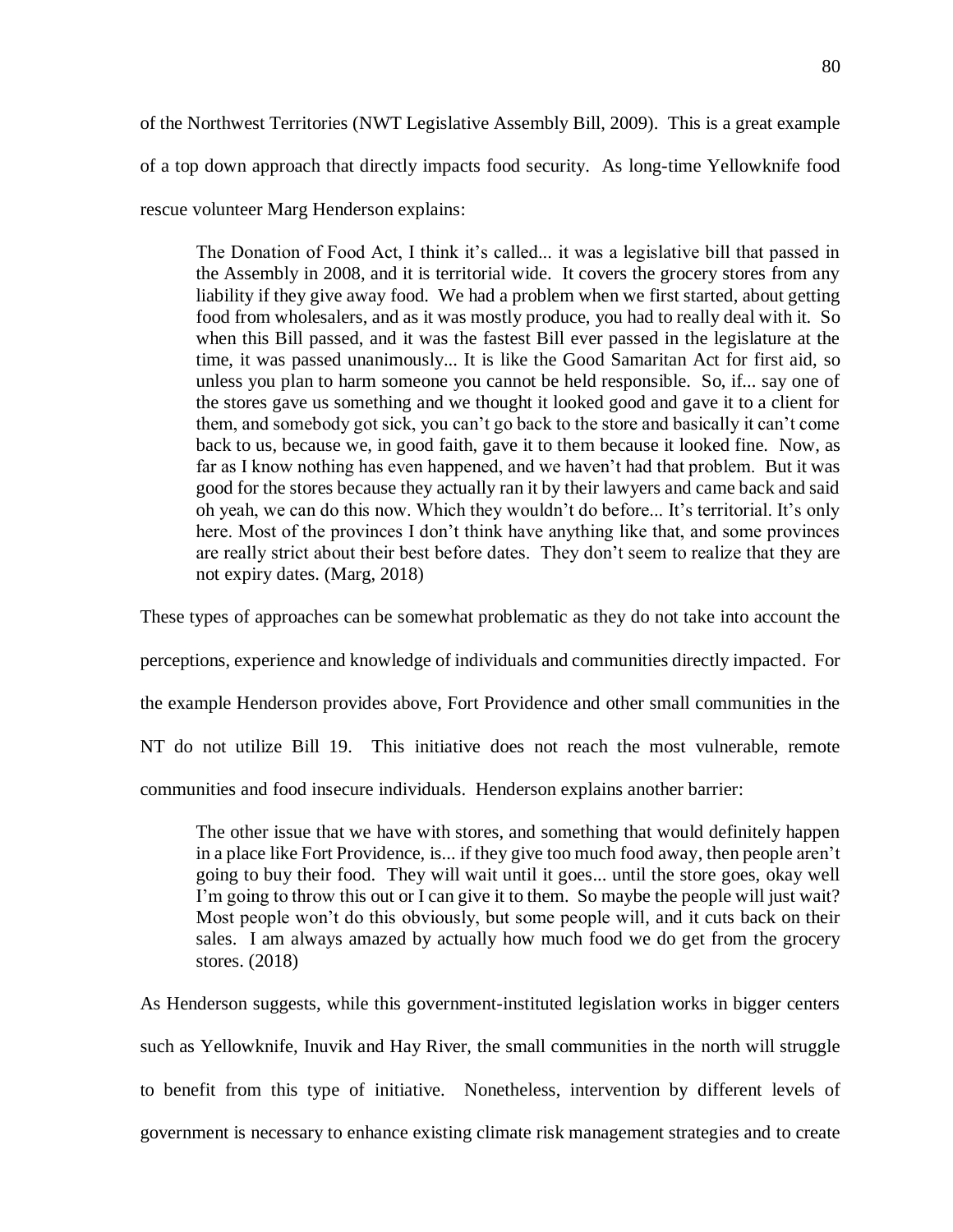an enabling environment for adaptation policies (Ford et al., 2010). Another example of a top down, governmental strategy is Nutrition North Canada, which is administered under the Federal Government and designed to provide northern residents with reliable, affordable access to nutritious, perishable foods. However, prices of food in northern communities remain high, and the program fails to respond to distinct community concerns (Gallway, 2017). This suggests that without the incorporation of local voices into adaptation strategies, governmental initiatives will fail to address the real concerns around localized food insecurity. Given that shifting environmental conditions will be expressed in unpredictable and irregular ways, adaptation policy targeted at reducing vulnerabilities to current climatic risks will inherently help to reduce vulnerabilities to future climate change (Ford & Smit, 2004).

The data collected throughout the course of this research reveals that community members are already implementing a range of local food procurement activities to help support adaptation to environmental changes, while promoting food security activities. Despite the many challenges related to local food procurement, community members continue to adapt to support youth initiatives, land-based procurement, and cultivate local foods. While outlining current food-based procurement initiatives, community members suggested potential programs and strategies going forward. These adaptation approaches will support overall community resilience, food security and adaptive capacities, by reducing the stressors associated with shifting environmental conditions.

#### **Conclusion**

It is clear that individuals and societies will adapt, and have been adapting, to environmental changes over the course of human history as climate has fluctuated and shaped the environmental landscape of human habitation (Adger et al., 2003). For northern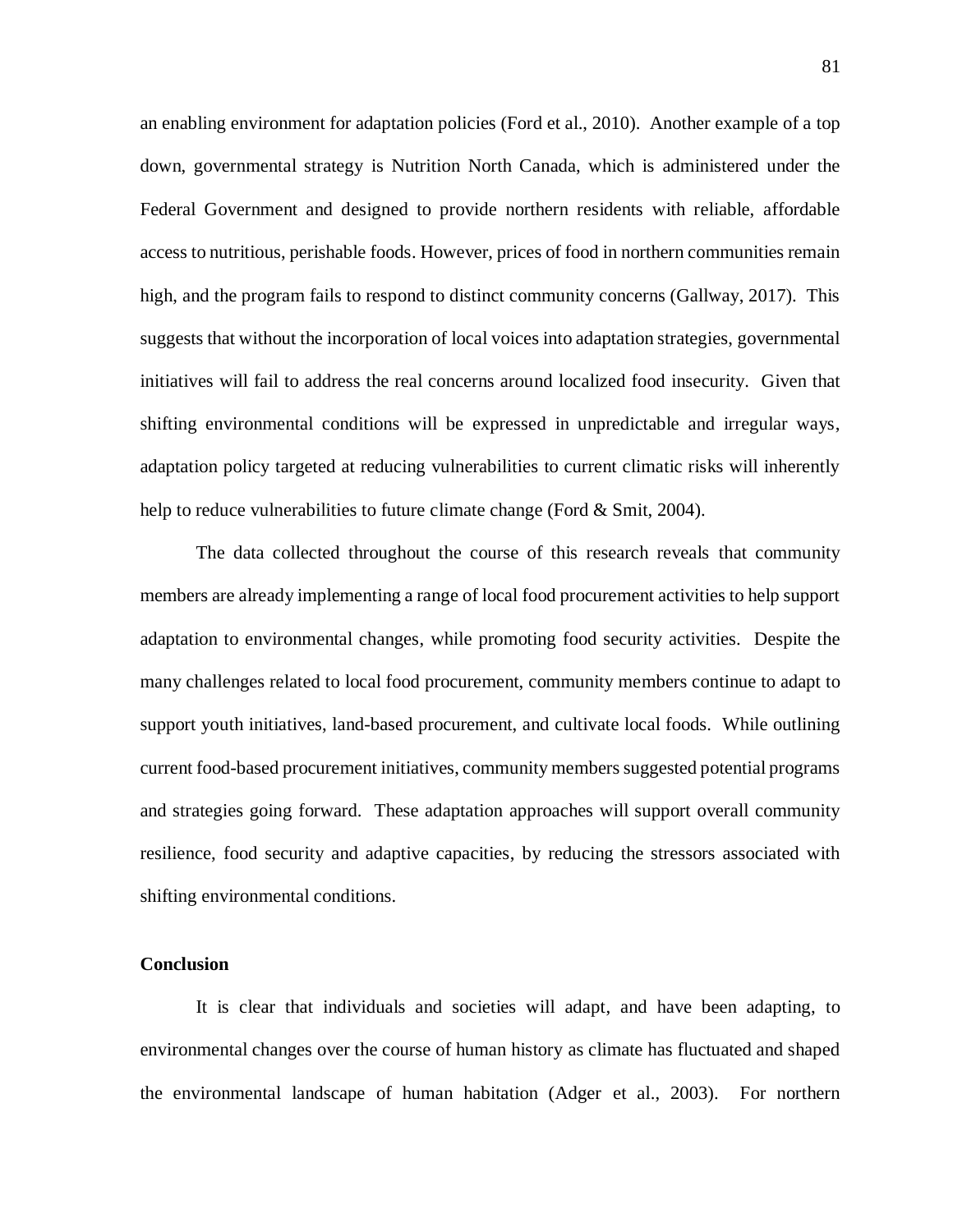Indigenous communities, this means that Elders and land-users must be at the center of the dialogue to guide decision-makers. Land-users are key knowledge holders and play a critical role in the development of land-based adaptation strategies to climate change. Whereas Elders provide wisdom and guidance, they remain central in the support of cultural continuities and the transmission of traditional knowledge. This reinforces the significance of these key voices in the ongoing dialogue about adaption to climate change and food security. Traditional knowledge of the local environment is a key piece in decision-making processes. This intimate familiarity with the land is based on long-term empirical observations suited to local conditions, which ensures a sound use and control of the environment, and enables Indigenous peoples to identify and respond to environmental changes (Mazzocchi, 2006). Traditional knowledge also plays a key role in overall community resilience to climate change and cultural continuity.

Local food procurement supports all pillars of food security in Fort Providence: an aquaponics system provides *availability* to fresh and sustainable produce; selling land-based food locally increases the *access* and *use* of culturally important foods in local diets; and technical capacities increase the long term *stability* of alternative food procurement. This supports decentralized policy development that focuses on integrating local voices into decision-making processes and program development. The need to understand the implications for human systems in the North has stimulated a range of research, with particular emphasis on Indigenous peoples and a focus on vulnerability and adaptation (Wesche & Armitage, 2014). This study examines local food procurement as a key tool to support overall community resilience and adaptive capacities in the community of Fort Providence. Engagement with local residents, who have vested interest in their own well-being, health and security, is needed to ensure that vulnerable communities guide decision-makers regarding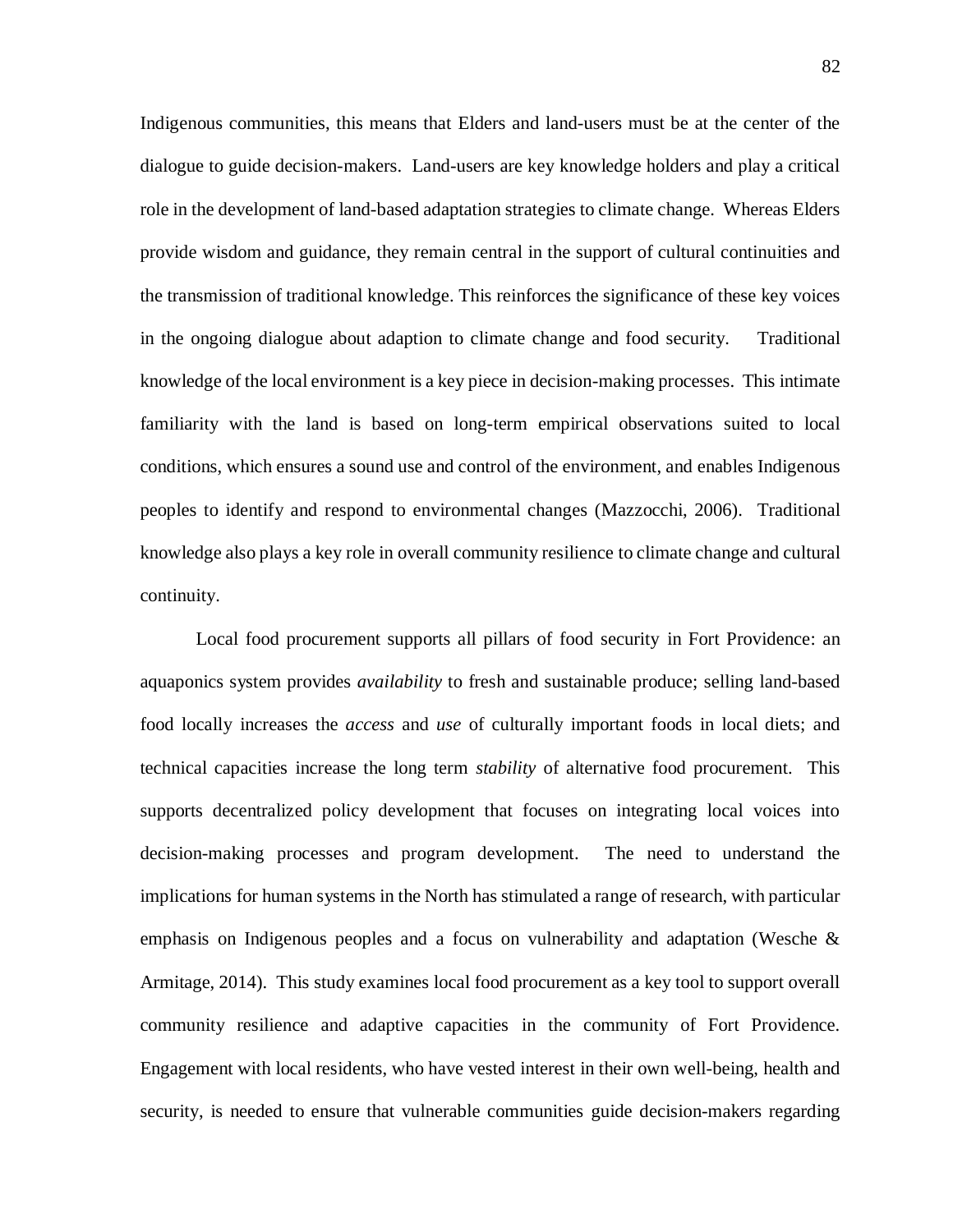possible ways forward. Incorporating local experiences and knowledge fosters the development of adaptation strategies in the context of local conditions, that may not be clearly evident to outside decision-makers. Adaptations to environmental changes are the adjustment of a system to moderate the impacts of climate change, to take advantage of new opportunities or to cope with consequences (Adger et al., 2003). This means that local food procurement will need to adjust to moderate the impacts of environmental changes to create a resilient community, support food security initiatives, and benefit from new climatic opportunities. In regards to land-based procurement, this could mean that land-users must adjust harvesting practices, for example, to mitigate changing mammal, fish, bird and plant migratory patterns.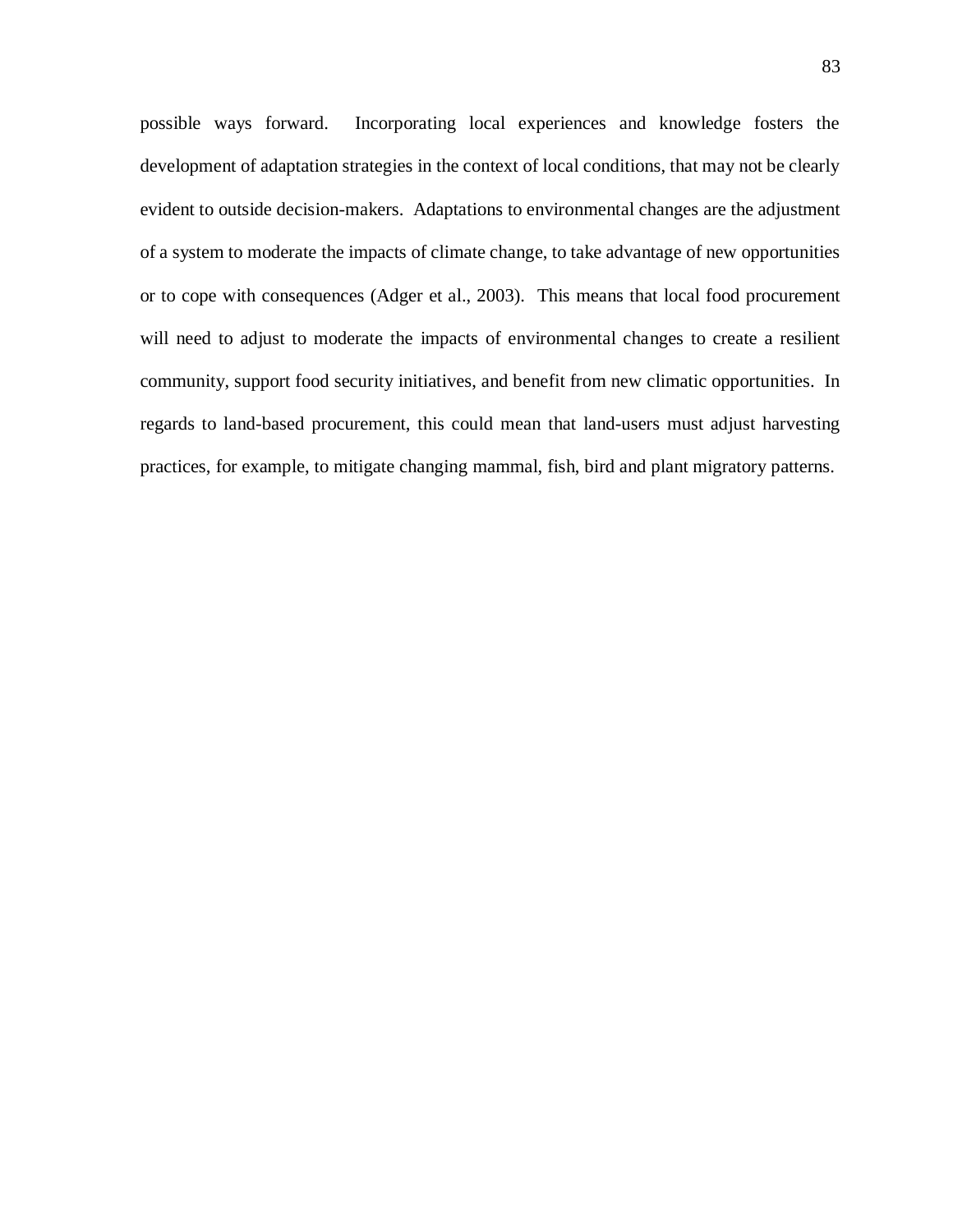# **CHAPTER 4: ADDRESSING MULTIFACIDED CHALLENGES TO FOOD SECURITY IN A NORTHERN CONTEXT**

Food security issues across northern Canada are complex, requiring a multifaceted approach. However, despite academic investigations, sizable governmental subsidies, programs and strategies, northern Indigenous households continue to experience disproportionately high rates of food insecurity in Canada. With global warming occurring at unprecedented rates, environmental changes are placing stress on northern Indigenous communities by impacting local ecosystems, traditional lifestyles and land-based subsistence. Socio-cultural and economic challenges are also adding compounding constraints to local food procurement activities, as costs of living are increasing across northern Canada. Regardless, climate change needs to be addressed through adaptation and mitigation actions conducive to building strong and resilient communities. This emphasizes the need for continued research to reduce the effects of climate change on food security for rural Indigenous communities.

Despite the existence of new scholarships regarding food security and community resilience in the sub-arctic (Andrachuk & Smit, 2012; Barbeau et al., 2015; Douglas et al., 2014; Gerlach & Loring, 2013; Robidoux & Mason, 2017; Rudolph & McLachlan, 2013; Skinner et al., 2013; Thompson et al., 2018; Wesche et al., 2016), there has been extremely limited research that highlights local food procurement activities and community adaptive capacity in the Deh Cho region of the NT (Spring et al., 2018). This research helps frame local perspectives surrounding the multidisciplinary challenges of food insecurity and climate change. The intent of this study was to address gaps in the academic literature by demonstrating the importance of local opinions and experiences as contributing factors in the creation of local food-based policies and programs, that are designed to address pressing food security issues in Fort Providence. By documenting the perspectives, experiences and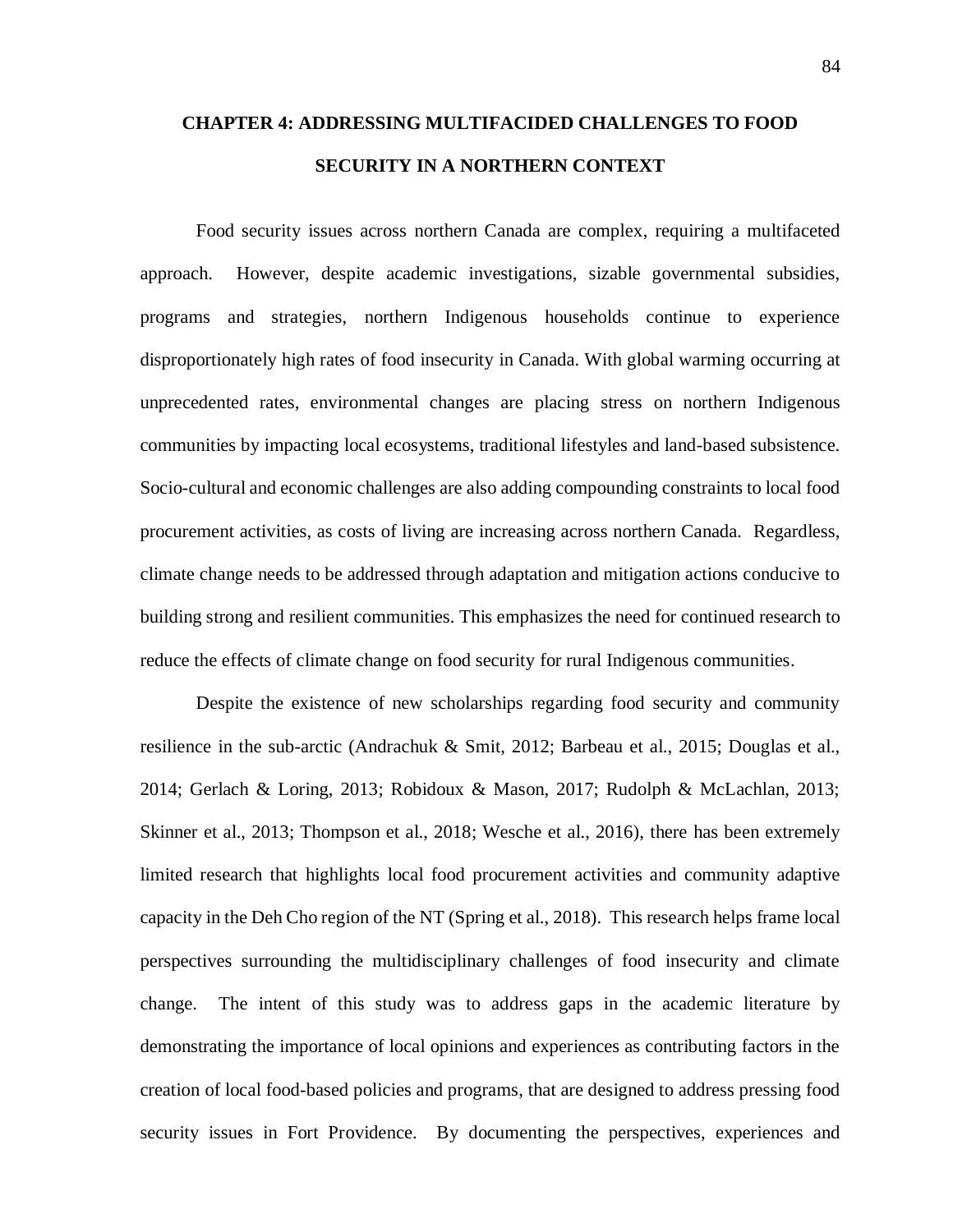knowledge of community members, this research can be used to help tailor local food procurement activities to meet localized needs. For example, the importance of traditional land-based foods was highlighted by many interviewees. This is reflected in a number of studies which demonstrate that land-based foods are vital to the overall health and cultural well-being of northern Indigenous peoples. In addition, the procurement, harvesting, sharing and consumption of land-based foods plays an integral part in local culture and identity. This project provides a holistic position by considering socio-cultural and economic aspects of local food procurement, while highlighting the complicated challenges arising from shifting environmental conditions.

The findings from this research can be used to inform decision-makers and program planners as well as to advocate for policies and strategies at the local level. Initiatives to address its various dimensions range from short term autonomous adaptations, such as flexibility, which allows land-users to mitigate environmental changes, to long term efforts that can include governmental programs and policies that address the manifestations of food security designed to adapt to the impacts of shifting environmental conditions. Findings from this research suggest that local food procurement is critical to support food security initiatives in Fort Providence. By examining local adaptive capacities and community resilience in Fort Providence it is clear that land-based procurement activities, such as trapping, fishing and harvesting, remain important cultural outlets; while alternative food procurement activities, such as gardening and aquaponics, continue to be significant micro-pieces in addressing community-wide food insecurity.

The exposure-sensitivities of Fort Providence, in relation to shifting environmental conditions and food insecurity, are mirrored by countless rural communities across northern Canada. This research will add to the growing body of literature surrounding the benefits of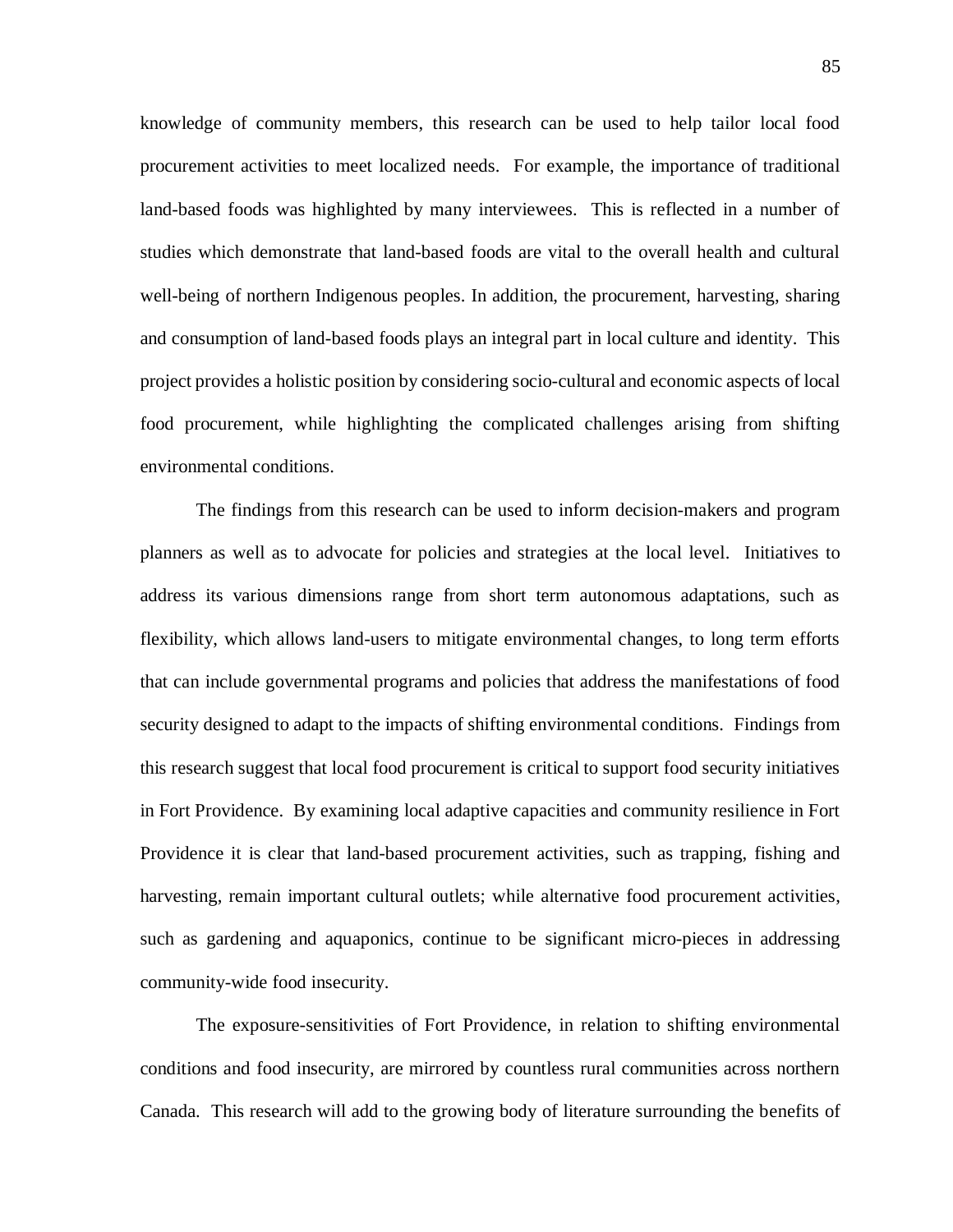local food procurement in northern Indigenous communities, to address the current manifestations of food insecurity, while adapting to existing and future climate related changes. In the short-term, there must be a focus on sharing traditional and scientific knowledge in decision-making processes on the management of the health and status of wildlife populations; whereas, in the long-term, there should be emphasis placed on local and decentralized policy development to increase the adaptive capacity of the community. Environmental changes around the Mackenzie River have significant impacts on food security, health and well-being of both humans and ecosystems, as well as links to cultural identities (Wesche & Armitage, 2014).

Indigenous Methodologies, semi-structured interviews and ethnographic participant observation methods were employed to help frame an understanding of the socio-cultural, economic and environmental changes related to food security in Fort Providence. It is recommended that future studies consider employing Indigenous Methodologies as it supports projects that not only reflect the perspectives of local Indigenous community members, but lead to greater ownership of the work by participants. The use of IM and semi-structured interviews was also well received by participants, as they were able to share their thoughts and guide the project based on their knowledge and main concerns. Research that solely relies on quantitative data can lack the deep, rich information gathered through interviews, as the perspectives of participants are not prioritized. The combination of the methodological approach and research methods encouraged a stronger connection between researcher and community members. Participant observation helped the researcher to unravel some of the complexities of northern food security by understanding local motivations towards land-based and alternative food procurement, and also to understand the dynamics within local institutions of power, as interviewees and participants held a number of different offices and positions.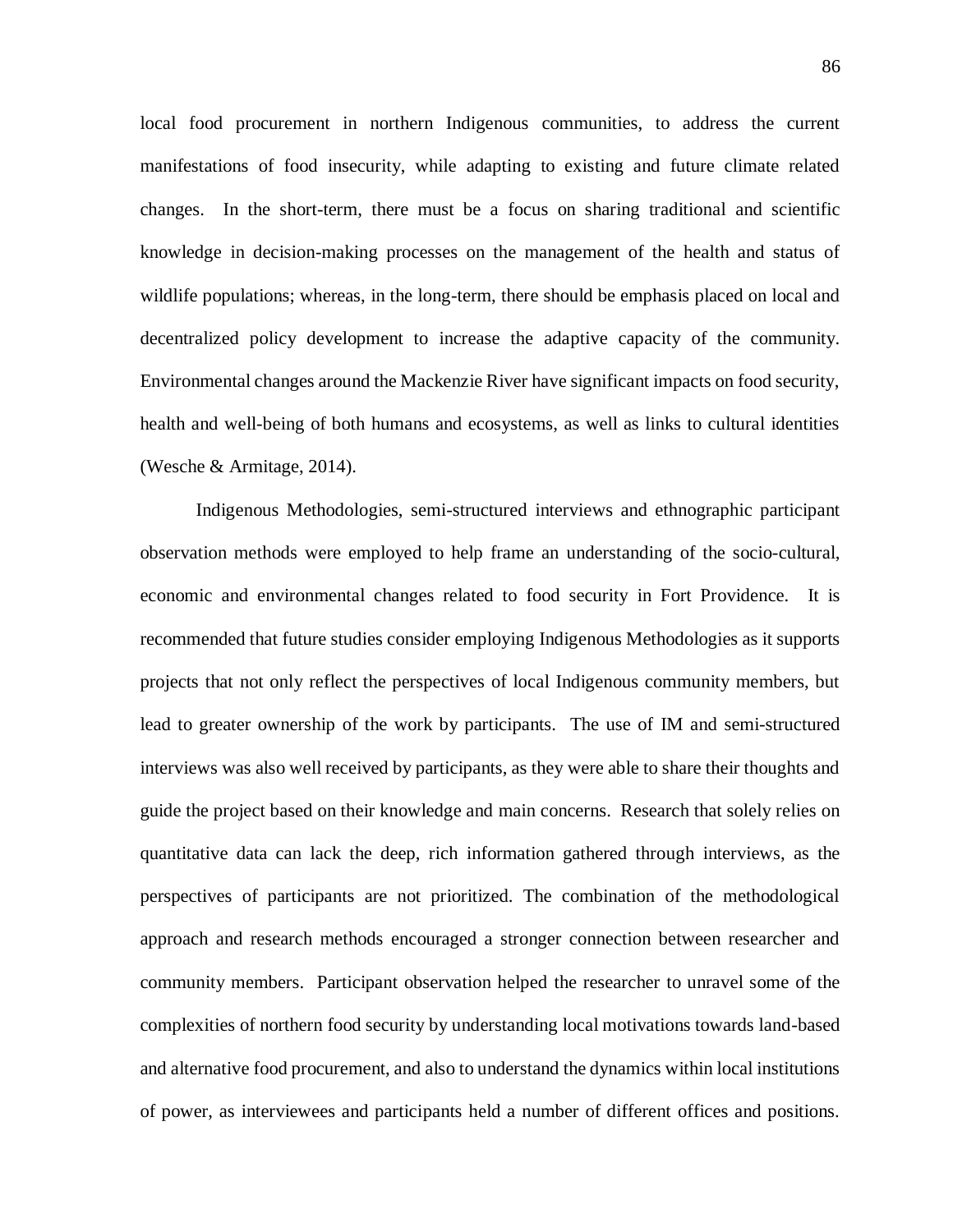However, due to the overall sample size of participants, these findings are certainly not generalizable to all NT Indigenous communities, as they only represent a portion of community members and stakeholders. The number of participants was a delimitation, as the value of the data collected was in the breadth of information and scope of knowledge. Other methods that tend to dominate research in northern Indigenous communities, such as nutrition surveys, while valuable, could not achieve the same results.

The results of this research project can be applied to a broader environmental context, by adding to the diverse literature surrounding topics of food security, land-based subsistence and alternative food procurement in the NT. This research supports regional and national efforts to reduce food insecurity across northern Canada by documenting traditional knowledge surrounding environmental changes, ecosystems and local food systems. By fostering community-driven, collaborative and decolonizing research, this study connects pressing community issues and policy outcomes together, to develop proactive responses. In order to influence policy-makers, the findings from this research will help address policy development at all scales.

This research identified a number of growing barriers related to land-based food procurement which include the growing gaps in traditional ecological knowledge, shifting environmental conditions that impact land-user safety, and the increasing costs of participation. Shifting environmental conditions will continue to be a significant stressor to local ecosystems and food security across northern Canada, particularly amongst Indigenous communities who rely heavily upon local food systems. This accentuates that proactive development of adaptive capacity to address these environmental challenges is essential. As outlined, community adaptive capacity is the ability to moderate potential damages associated with shifting environmental conditions, to take advantage of opportunities presented by a changing climate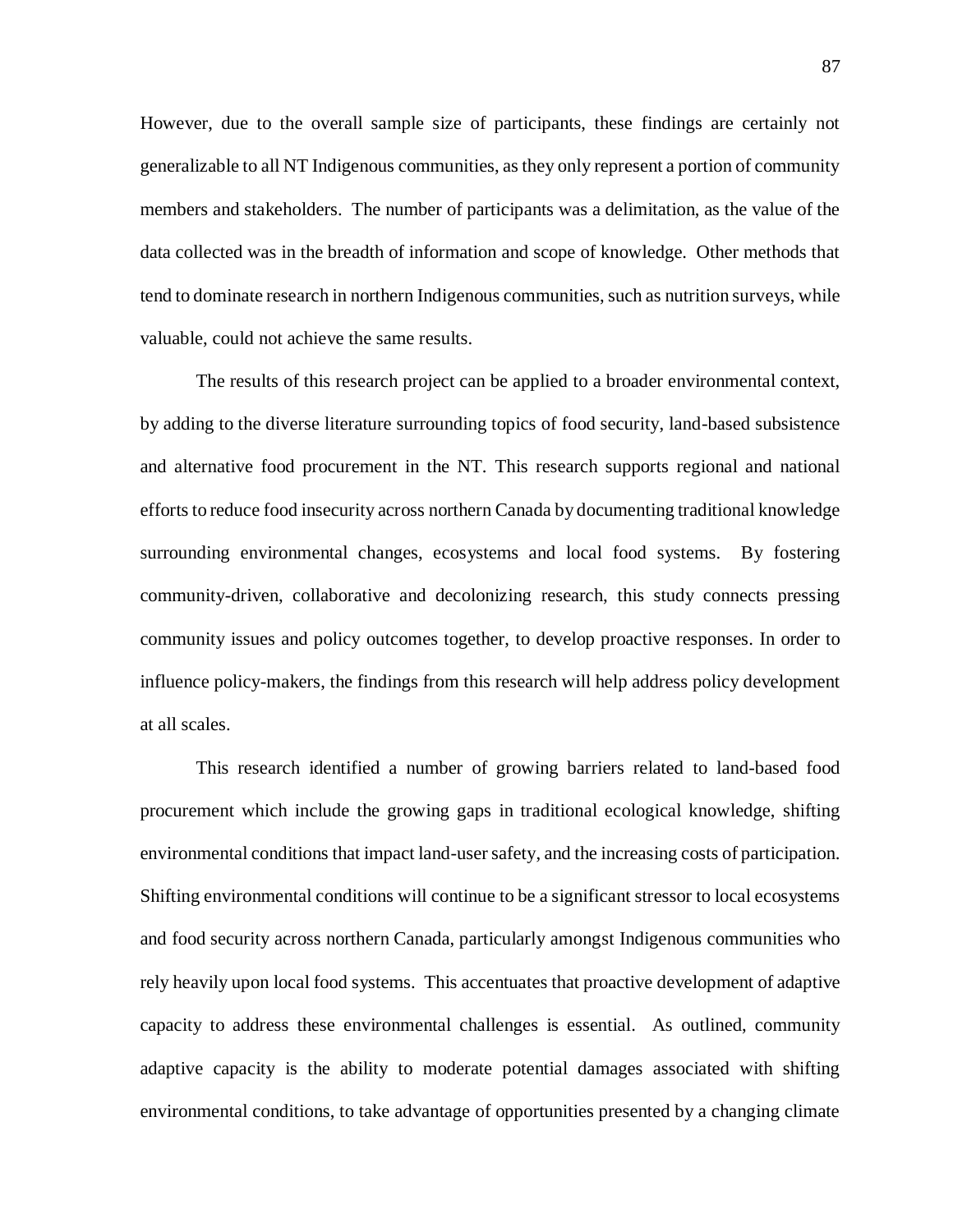or, to cope with the consequences. By using community vulnerabilities as drivers for adaptive capacities, food insecurity in Fort Providence can be partly managed by increasing locally produced and harvested foods, promoting individual and cultural empowerment, and encouraging community resilience. In realizing food security for Fort Providence, local food procurement is integral for increasing overall adaptive capacity and community resilience.

To support community resilience alongside increasing food security, a number of diverse strategies and local food procurement programs need to be coordinated and implemented, which includes both government funded and localized approaches. The intent would be to generate a food system with built-in flexibility so community members could respond to changing availabilities of specific food resources. This will only be possible with collaboration amongst stakeholders, with local voices guiding decision-making processes and with decentralized policy development. In order to advance and support meaningful adaptive capacity in the face of climate change, researchers must work in partnership with communities and other stakeholders to continue to develop, support and implement diverse local food procurement initiatives, programs and strategies. These research outcomes have implications for the community of Fort Providence, as findings can inform both government and community-driven food procurement policies and strategies that can help to deconstruct the Euro-Canadian centric policy decisions around environmental governance, land use, food sovereignty and environmental changes.

The results of this research demonstrate the importance of using community voices to guide decision-making processes at local levels, such as by lobbying municipal and Indigenous governments to further support existing food procurement programs in the community, but also by supporting the formation of new policies aimed at both agricultural opportunities and land-based and traditional food activities. At the Territorial level, this research aligns with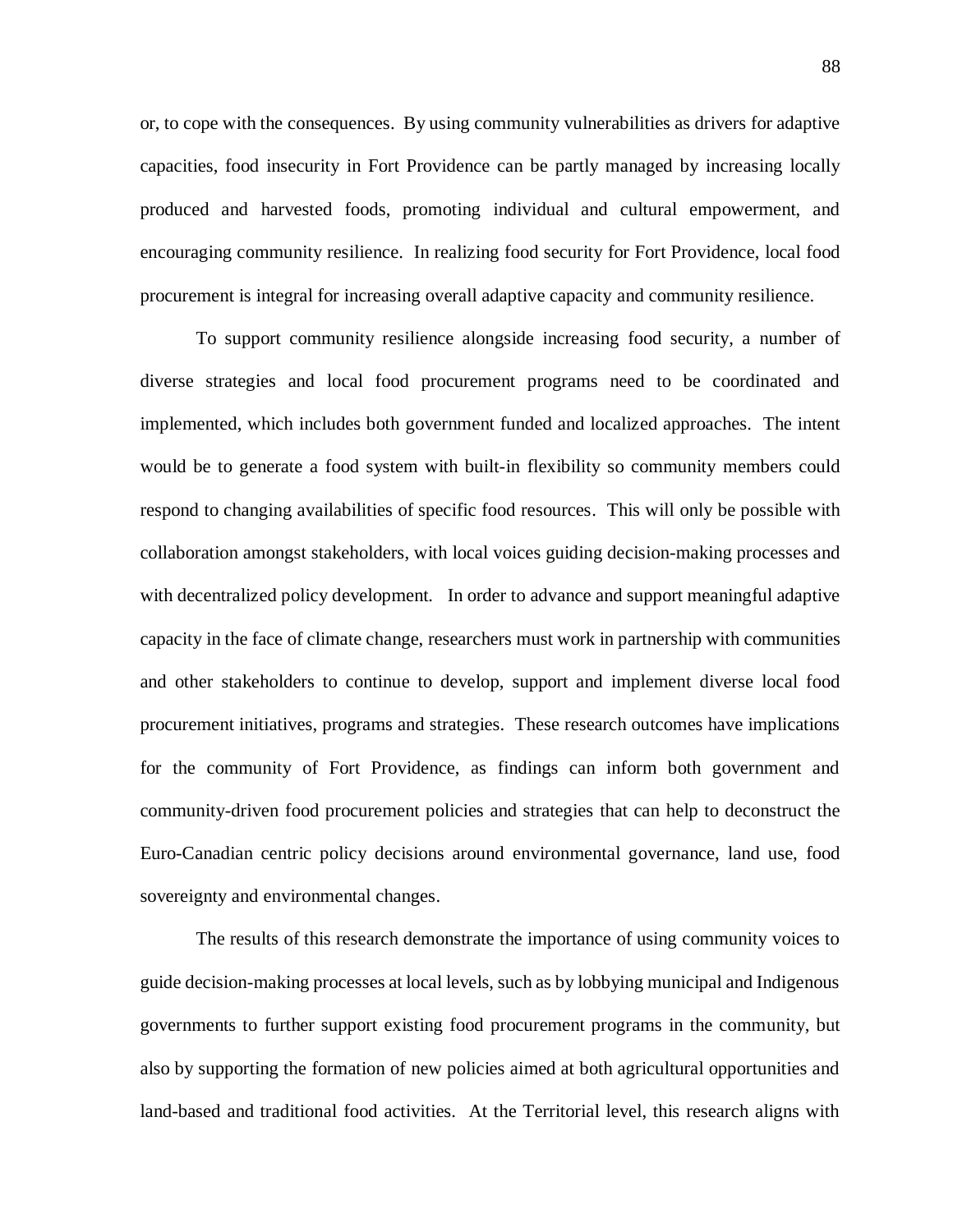policy development currently underway by contributing to the overall dialogue, by demonstrating the importance of localized voices in the decision-making process. Additionally, the GNWT has created a new unit to directly support communities in on-the-land activities. This unit will work towards supporting land-based food procurement based on academic research, such as this study, which supports local voices guiding policy-outcomes. Federally, this research is important because it adds to the growing body of research fighting for Indigenous voices to be at the center of adaptation and resilience dialogues. This research project informs broader policy objectives at the local, regional and national levels and adds critical voices from the community of Fort Providence, to the body of academic literature on northern food security.

This research aligns with northern priorities to improve food security by encouraging local food procurement and supporting community resilience, while maintaining traditional and cultural values. Future areas of study should consider specific food procurement activities in Fort Providence. By working in partnership with community members, future research could build upon this study by providing a broader range of recommendations, insights and understandings. As environmental changes remain erratic and volatile, autonomous adaptions are continually occurring and evolving at the community level. This academic topic would therefore greatly benefit from ongoing research examining, addressing and implementing activities to address the many barriers present to achieving food security and food sovereignty in the Deh Cho.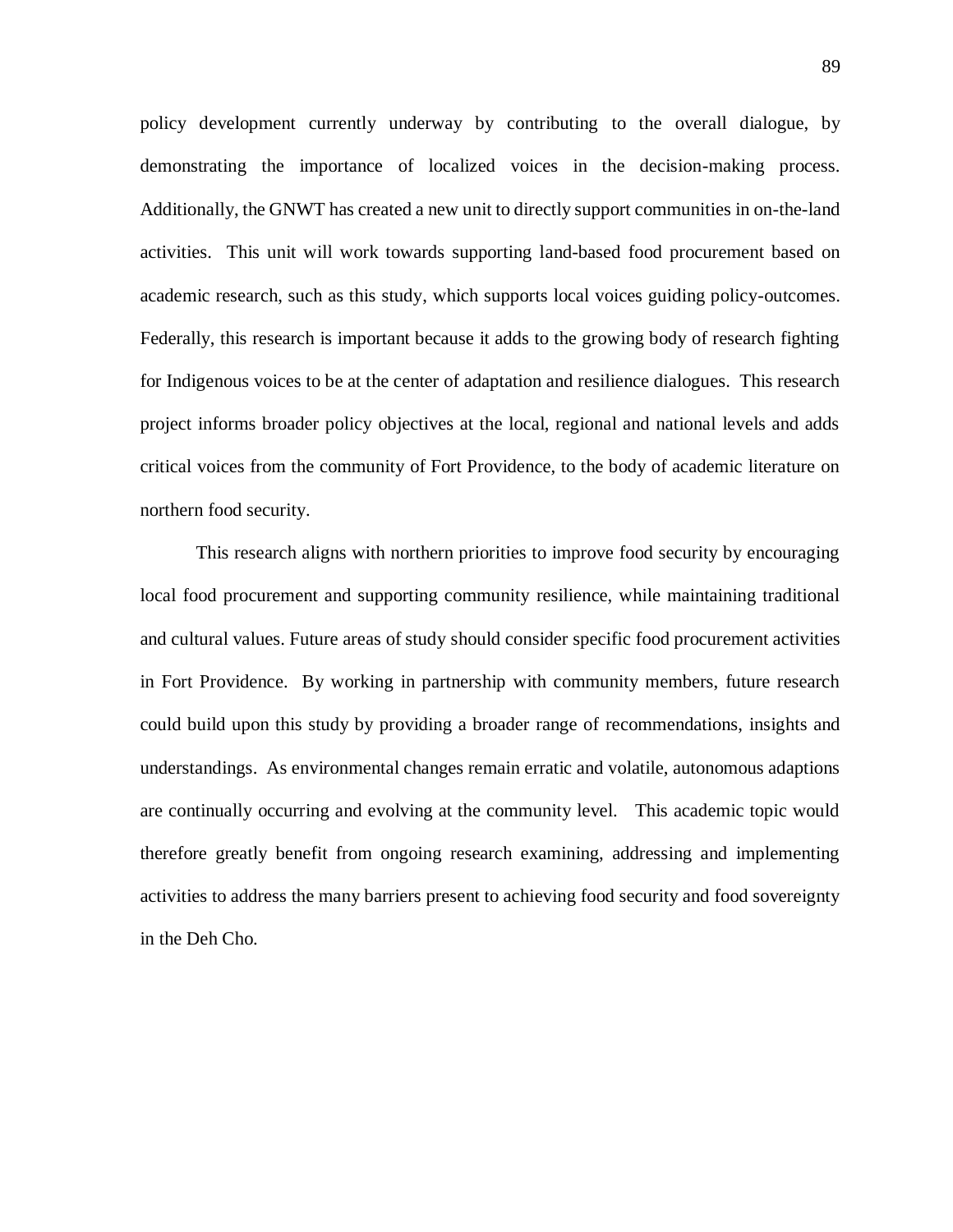#### **LITERATURE CITED**

- Aalst, M., Cannon, T. & Burton, I. (2008). Community level adaptation to climate change: The potential role of participatory community risk assessment. *Global Environmental Change,* 18, 165-179.
- Adger, N., Dessai, S., Goulden, M., Hulme, M., Lorenzoni, I., Nelson, D. R., Otto Naess, L., Wolf, J. & Wreford, A. (2009). Are there social limits to adaptation to climate change? *Climatic Change,* 93, 335-354.
- Adger, N., Huq, S., Brown, K., Conway, D. & Hulme, M. (2003). Adaptation to climate change in the developing world. *Progress in Development Studies*, 3(3), 179-195.
- Andrachuk, M. & Smit, B. (2012). Community-based vulnerability assessment of Tukoyaktuk, NWT, Canada to environmental and socio-economic changes. *Regional Environmental Change*, 12(4), 867-885.
- Babbie, E. & Benaquisto, L. (2010). *Fundamentals of Social Research*, 2nd ed. Toronto: Nelson Canada.
- Barbeau, C., Oelbermann, M., Karagatzides, J. & Tsuji, L. (2015). Sustainable Agriculture and Climate Change: Producing Potatoes (*Solanum tuberosum L*.) and Bush Beans *(Phaseolus vulgaris L.)* for Improved Food Security and Resilience in a Canadian Subarctic First Nations Community. *Sustainability*, 7, 5664-5681. doi: 10.3390/su7055664
- Barriball, L. (1994). Collecting data using a semi-structured interview: a discussion paper. *Journal of Advanced Nursing*, 19, 328-335.
- Battiste, M. & Youngblood Henderson, J. (2000). *Protecting Indigenous Knowledge and Heritage: A Global Challenge.* Saskatoon: Purich Publishing.
- Bengtsson, C., Hersey, T. & Fairbridge, R. (2012). Food web structure in a large shallow lake studied by stable isotopes analysis. *Freshwater Science,* 33(3), 885-894.
- Berkes, F. & Jolly, D. (2002). Adapting to climate change social-ecology in a Canadian Western Arctic community. *Conservation Ecology*, 5:2, 18.
- Benis, K. & Ferrao, P. (2018). Commercial farming within the urban built environment Taking stock of an evolving field in northern countries. *Global Food Security,* 17, 30- 37.
- Bird, H. (2018). Ottawa, Deh Cho First Nations signs deal for 1<sup>st</sup> Indigenous Protected wildlife Area. CBC Article, published October 11, 2018. Retrieved from https://www.cbc.ca/news/canada/north/catherine-mckenna-indigenous-wildlife-area-1.4857892
- Burnett, K., Skinner, K., Hay, T., LeBlanc, J. & Chambers, L. (2017). Retail food environment,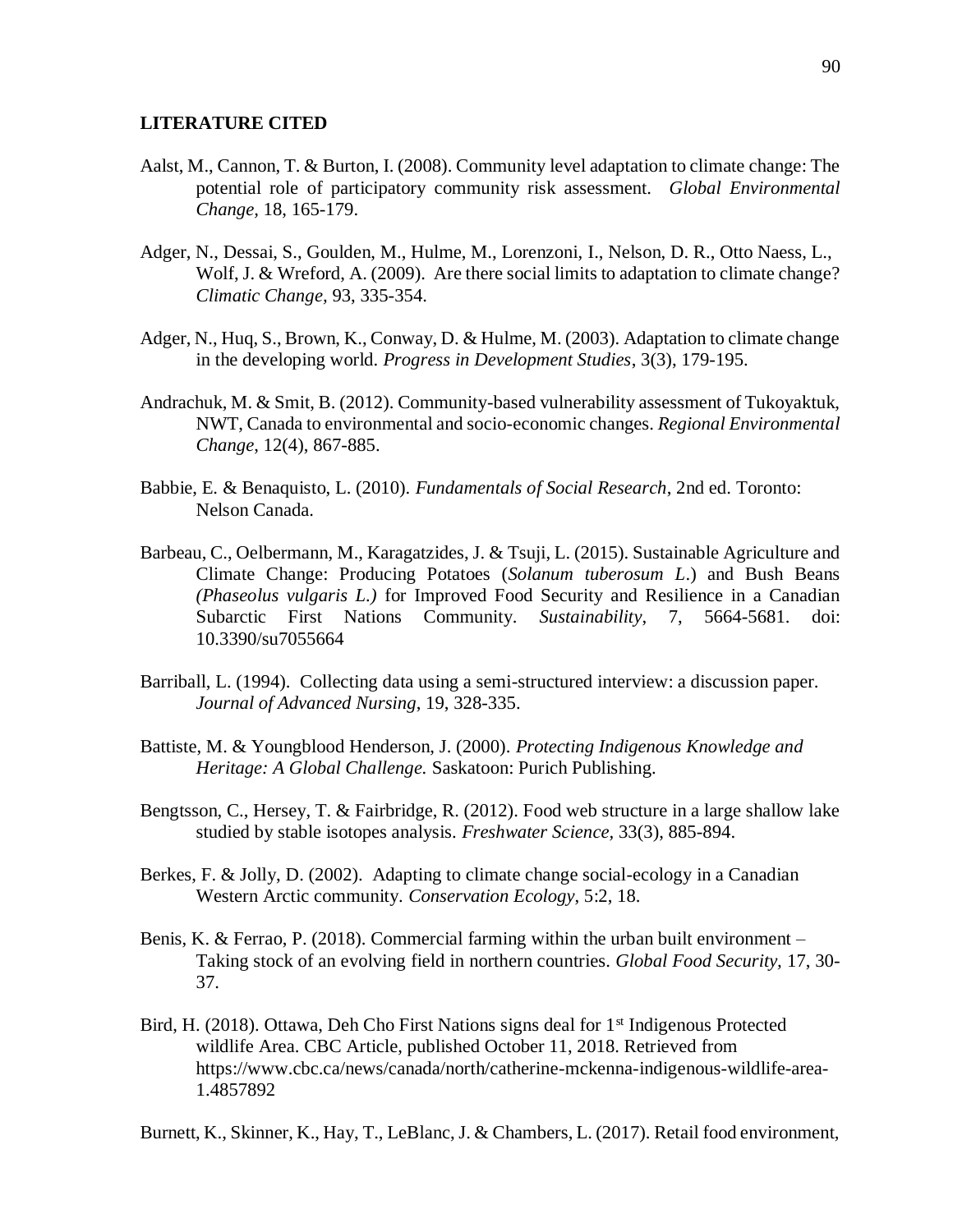shopping experiences, First Nations and the provincial norths. *Health Promotions Chronic Disease Prevention Canada,* 37(10), 331-341.

- Campbell, B., Vermeulen, S., Aggarwal, P., Corner-Dolloff, C., Givertz, E., Loboguerreri, A., Ramirez-Villegas, J., Rosenstock, T., Sebsastian, L., Thorton, P.,& Wollenberg, E. (2016). Reducing risks to food security from climate change. *Global Food Security,*  11, 34-43.
- Canada's Public Policy Forum. (2015). Towards Food Security in Canada: Summary Report November 2015. Retrieved from https://ppforum.ca/wpcontent/uploads/2018/05/ Toward-Food-Security-in-Canadas-North-PPF-report.pdf
- Charlebois, S., Harris, J., Giusto, A., Keseli, V., Mah, C., Somogyi, S., Tapon, F., Koroglu, M., Uys, P., Van Duren, E. (2018). Canada's Food Price Report. Univeristy of Guelph and Dalhousie University. Retrieved from https://cdn.dal.ca/content/dam/dalhousie/pdf/management/News/News%20&%20Eve nts/Canada\_Food\_Price\_Report\_Eng\_2018\_.pdf
- Council of Canadian Academics. (2014). *Addressing Household Food Insecurity in Northern Canada: An Assessment of the State of Knowledge*. Ottawa, ON. The Expert Panel on the State of Knowledge of Food Security in Northern Canada, Council of Canadian Academies.
- Deh Cho Government Website. (2019). Governance. Retrieved from https://dehcho.org/government/
- Dewalt, B. & Dewalt, K. (2002). *Participant Observation: A guide for fieldworkers.* New York: Altmaira Press.
- Dietitians of Canada. (2016). Addressing Household Food Insecurity within Canada's Poverty Reduction Strategy. Retrieved from: https://www.dietitians.ca/Downloads/Public/HFI-Background-DC-FINAL.aspx
- Douglas, V., Chan, H., Wesche, S., Dickson, C., Kassi, N., Netro, L. & Williams, M. (2014). Reconciling Traditional Knowledge, Food Security and Climate Change: Experiences from Old Crow, YT, Canada. *Community Health Partnerships: Research, Education and Action,* 8(1), 21-27. doi 10.1353/cpr.2014.0007
- Dragon, D. & Elkin, B. (2001). An overview of early anthrax outbreaks in northern Canada: Field reports of the health animal branch. *Agriculture Canada,* 54:1, 32-40.
- Ebi, K. & Semenza, J. (2008). Community-based adaptation to the health impacts of climate change. *American Journal of Prevention Medicine*, 35(5), 501-507.
- Ecology North. (2018). Local Food Production. Retrieved from: http://ecologynorth.ca/ourwork/local-food-production/
- Ellis, S. (2005). Meaningful Considerations? A Review of TK in Environmental Decision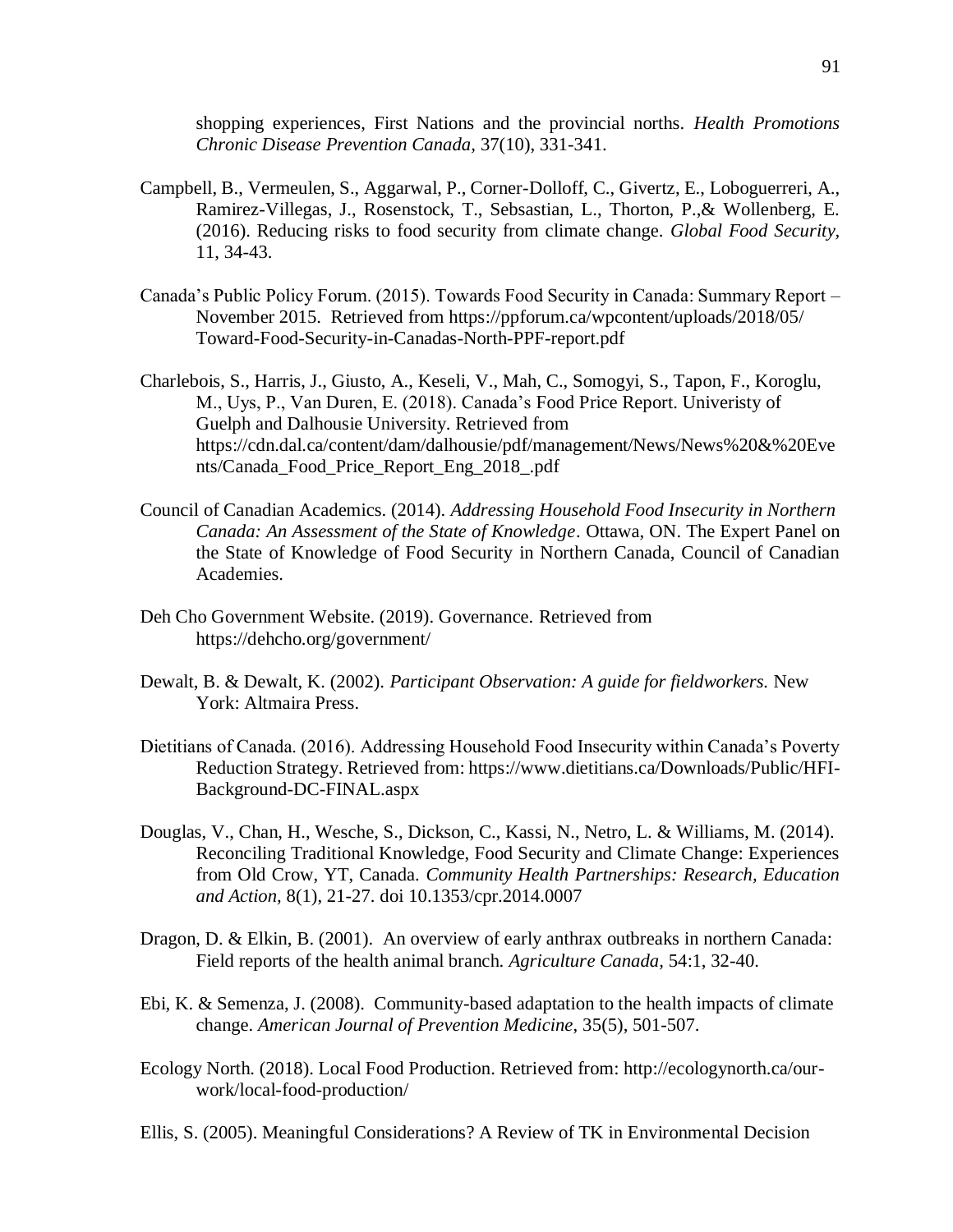Making. *Arctic*, 58(1), 66-77.

- Emmerton, A., Lesack, F., & Marsh, P. (2007). Lake abundance, potential water storage, and habitat disruption in the Mackenzie River Delta, western Canadian Arctic. *Water Resource Research,* 16. doi: full/10.1029/2006WR005139
- ESTR Secretariat. (2013). *Taiga Plains Ecozone+ evidence for key findings summary. Canadian Biodiversity: Ecosystem Status and Trends 2010, Evidence for Key Findings Summary Report No. 13.* Canadian Councils of Resource Ministers. Ottawa, ON. Retrieved from http://www.biodivcanada.ca/default.asp?lang=En&n=137E1147‐1
- Facebook, YK Food Bank. (2019) Retrieved from https://www.facebook.com/YKFoodBank/
- FAO. (2017). The State of Food Security and Nutrition in the World 2017. Building resilience for peace and food security. Rome, FAO, IFAD, UNICEF, WHO. Retrieved from FAO website: http://www.fao.org/3/a-I7695e.pdf
- Food Secure Canada. (2017). Report Ecological Farming: Models, Experience and Justice. Retrieved from: https://foodsecurecanada.org/resourcesnews/resourcesresearch/ecologic alfarm-intern ships-models-experiences-and-justice
- Ford, J., Pearce, T., Duerden, F., Furgal, C. & Smit, B. (2010). Climate change policy responses for Canada's Inuit population: The importance of and opportunities for adaptation. *Global Environmental Change,* 20, 177-191.
- Ford, J. & Smit, B. (2004). A framework for assessing the vulnerabilities of communities in the Canadian associated with climate change. *Arctic,* 57(4), 389-400.
- Ford, J., Smit, B. & Wandel, J. (2006). Vulnerability to climate change in the Arctic: A case study from Arctic Bay, Canada. *Global Environmental Change*, 16, 145-160
- Galloway, T. (2017). Canada's northern food subsidy Nutrition North Canada: a comprehensive program evaluation. *International Journal of Circumpolar Health*, 76(1), 1279451.
- Garnett, T. (2011). What are the best opportunities for reducing greenhouse gas emissions in the food system (including the food chain)? *Food Policy*, 36, S23-S32.
- Gerlach, C. & Loring, P. (2013). Rebuilding northern foodsheds, sustainable food systems, community well-being & food security. *International Journal of Circumpolar Health*, 72(1), 21560. doi: 10.3402/720.21560
- Godfray, C., Beddington, J., Crute, I., Haddad, L., Muir, J., Pretty, J., Robinson, S., Thomas, S. & Toulmin, C. (2010). Food Security: The challenge of feeding 9 billion people. *Science*, 327(5967), 812-818.
- Government of Canada. (1986). Land Directorate, *Terrestrial Ecozones of Canada,* Ecological Land Classification No. 19, p.26. Retrieved from: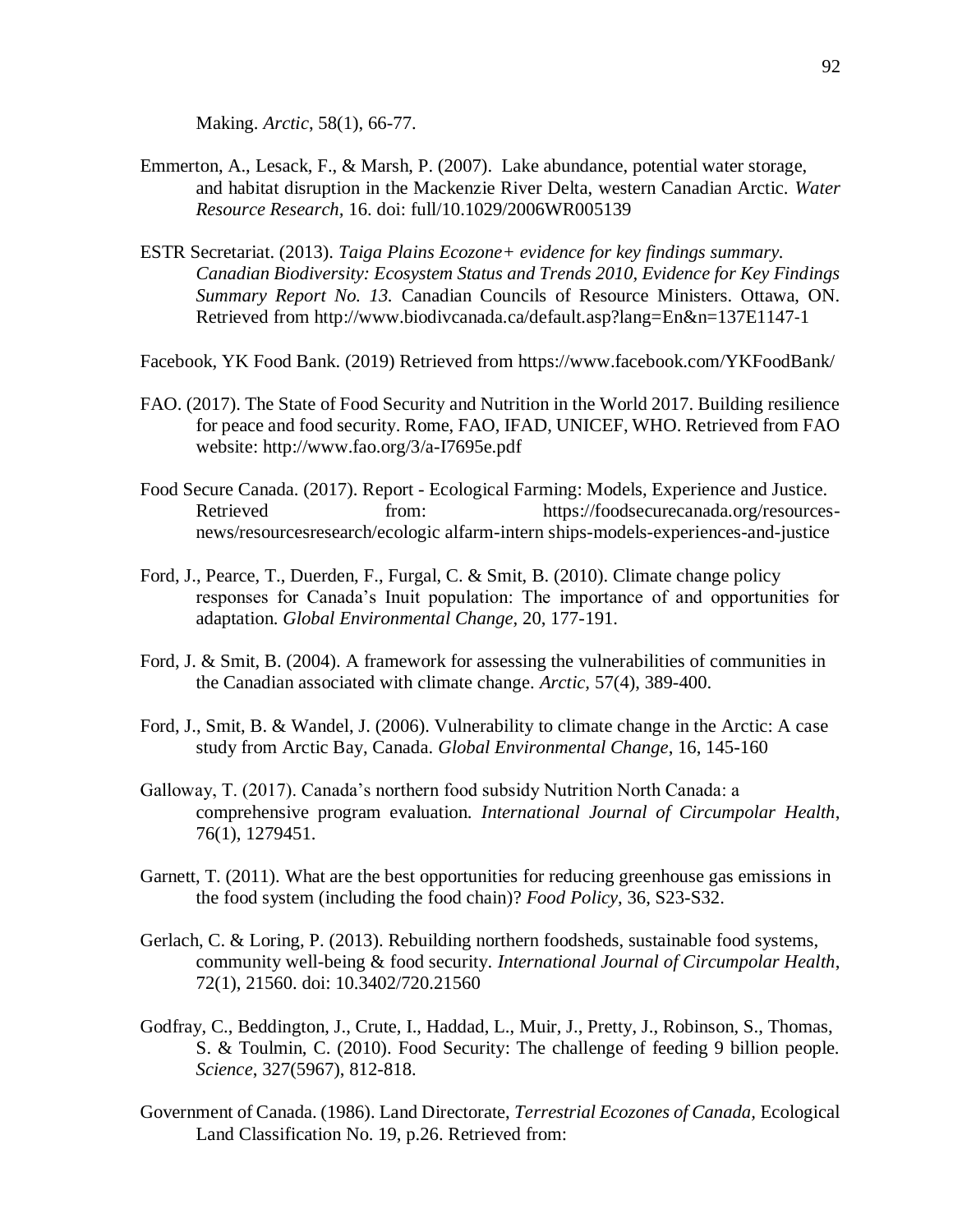http://parkscanadahistory.com/publications/fact-sheets/eng/ecozones.pdf

- Government of the Northwest Territories. (2008). ENR Climate Change Impacts and Adaptation **Report.** Report. Retrieved **Report** http://www.enr.gov.nt.ca/sites/enr/files/reports/nwt\_climate\_change\_impacts\_and\_ad aptation\_report.pdf
- Government of the Northwest Territories. (2009). ENR NWT State of Environment Report – Online Version. Referenced in text from: *Samuel W.M. 1989. Locations of moose in northwestern Canada with hair loss probably caused by the winter tick, Dermacentor albipictus (Acari: Ixodidae). J Wildl Dis 25: 436-439.* Retrieved from: https://www.enr.gov.nt.ca/en/state-environment/157-trends-winter-tick-moose
- Government of the Northwest Territories. (2018). Fort Providence. Retrieved from https://spectacularnwt.com/destinations/south-slave/communities/fort-providence
- Government of the Northwest Territories. (2017). Growing Forward 2 Program: Canada/NT. Retrieved from http://www.iti.gov.nt.ca/sites/iti/files/gf2\_program\_guide.pdf
- Government of the Northwest Territories. (2008). HR Affirmative Action Policy. Retrieved from: https://www.fin.gov.nt.ca/en/services/diversity-and-inclusion/affirmative-action
- Government of the Northwest Territories. (2017). ITI Commercial Fishing Strategy 2017. Retrieved from:https://www.iti.gov.nt.ca/sites/iti/files/content/123commercial\_fishing \_strategy\_2017-web.pdf
- Government of the Northwest Territories. (2007). ITI NWT Fur Harvesters 2007/2008. Retrieved from https://www.iti.gov.nt.ca/sites/iti/files/FurHarvest0708.pdf
- Government of the Northwest Territories. (2018). Municipal and Community Affairs; Fort Providence. Retrieved from http://www.maca.gov.nt.ca/en/content/fort-providence
- Government of the Northwest Territories. (2016). Species at Risk in the Northwest Territories, 2016. Retrieved from http://www.nwtspeciesatrisk.ca/sites/default/files/speciesatrisk inthenwt\_english.pdf
- Grey, A. & Patel, R. (2015). Food sovereignty as decolonization: some contributions from Indigenous movements to food systems and development politics. *Agriculture and Human Values*, 32,3: 431-444.
- Hugall, Michael. (2018). Small NWT community wants to grow all its own veggies by 2020. CBC News North, September 11, 2018. Retrieved from https://www.cbc.ca/news/canada
- Indigenous Food Systems Network. (2018). Retrieved from: /www.indigenousfoodsystems.org

Inuit Circumpolar Council - Canada. (2012). Food Security across the Arctic: Background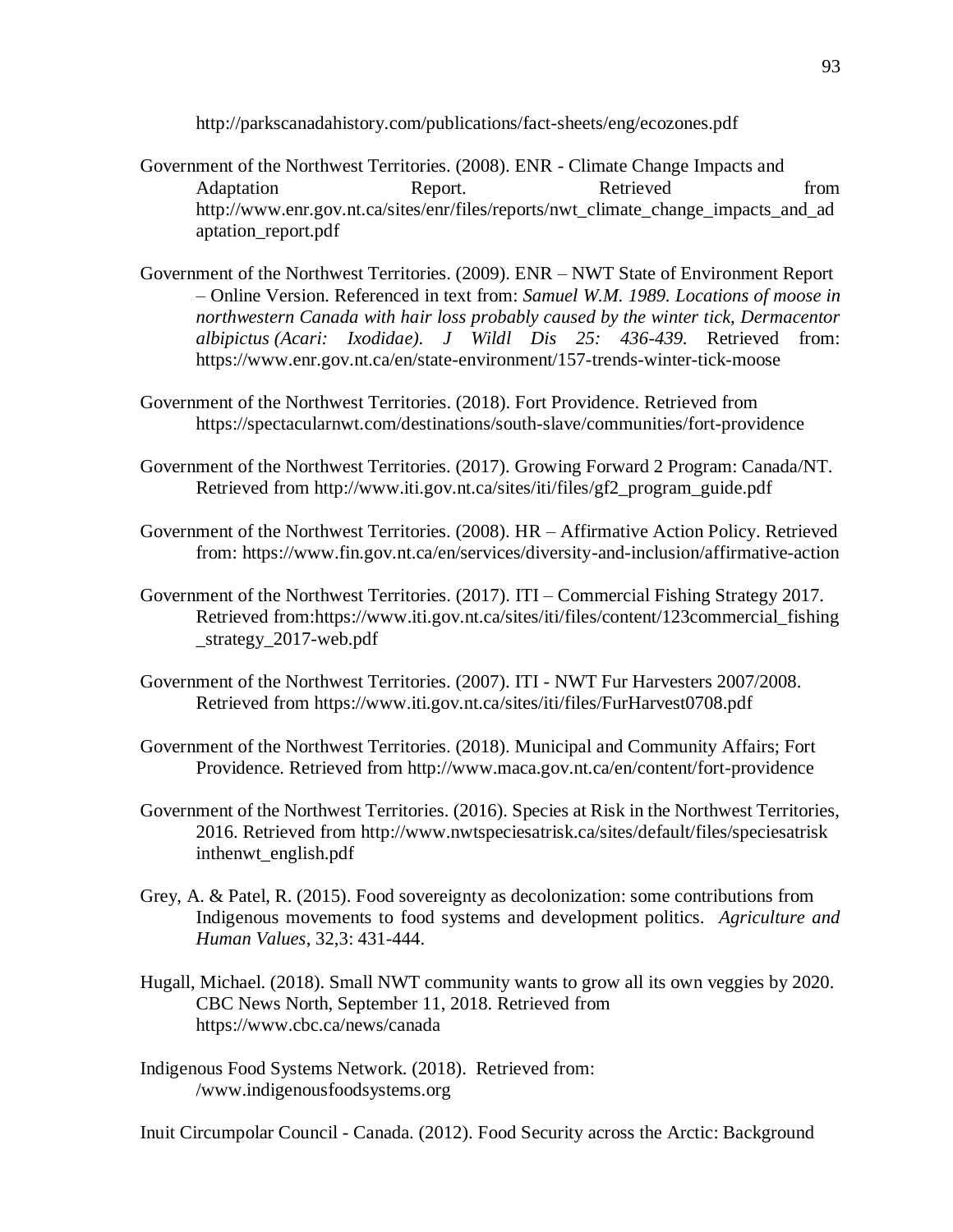Paper of the Steering Committee of the Circumpolar Inuit Health Strategy. Retrieved fromhttp://www.inuitcircumpolar.com/uploads/3/0/5/4/30542564/icc\_food\_security\_ across\_the\_arctic\_may\_2012.pdf

- IPCC. (2014). Climate Change 2014: Impacts, Adaptation and Vulnerabilities. (Fifth Assessment Report). Retrieved from https://www.ipcc.ch/report/ar5/wg2/
- IPCC. (2018). Summary for Policymakers. In: *Global Warming of 1.5°C. An IPCC Special Report on the impacts of global warming of 1.5°C above pre-industrial levels and related global greenhouse gas emission pathways, in the context of strengthening the global response to the threat of climate change, sustainable development, and efforts to eradicate poverty* [Masson-Delmotte, V., P. Zhai, H.-O. Pörtner, D. Roberts, J. Skea, P.R. Shukla, A. Pirani, Moufouma-Okia, C. Péan, R. Pidcock, S. Connors, J.B.R. Matthews, Y. Chen, X. Zhou, M.I. Gomis, E. Lonnoy, Maycock, M. Tignor, and T. Waterfield (eds.)]. *World Meteorological Organization, Geneva, Switzerland, 32 pp.*
- Jarosz, L. (2014). Comparing food security and food sovereignty discourse. *Dialogues in Human Geography.*
- Kawulich, B. (2005). Participant Observation as a Data Collection Method. *Qualitative Social Research*, 6(2), 43-51.
- Kenny, C. (2018). A holistic framework for aboriginal policy research. *The Status of Women's Council, Canada.* **Canada.** Retrieved from https://www.researchgate.net/publication/255620057\_A\_Holistic\_Framework\_for\_A boriginal\_Policy\_Research
- Kenny, C., Wesche, S., Fillion, M., MacLean, J. & Chan, H. (2018). Supporting Inuit food security: A synthesis of initiatives in the Inuvialuit Settlement Region, Northwest Territories. *Canadian Food Studies,* 5(2):73-110
- Koster, N., Baccar, A. & Lemelin, L. (2012). What is a community's desire? A critical look at participatory. *Core.* Retrieved from: https://core.ac.uk/download/pdf/77222751.pdf
- Kovach, M. (2010). *Indigenous Methodologies: Characteristics, Conversations, and Contexts.*  Toronto: University of Toronto Press.
- Kuhnlein, H., Erasmus, B. & Spigelski, D. (2009). Indigenous Peoples' Food Systems: *United Nations Food and Agricultural Organization.* Rome. Retrieved from: https://www.researchgate.net/publication/311582590\_Indigenous\_Peoples'\_Food\_Sys tems\_The\_many\_dimensions\_of\_culture\_diversity\_and\_environment\_for\_nutrition\_a nd\_health\_REVISED\_LINK\_TO\_FULL\_PUBLICATION
- Kulak, M., Graves, A. & Chatterton, J. (2013). Reducing greenhouse gas emission with urban agriculture: A Life Cycle Assessment perspective. *Landscape and Urban Planning*, 111, 68-78.
- La Via Campesina's. (2014). Creating Knowledge for Food Sovereignty. Retrieved from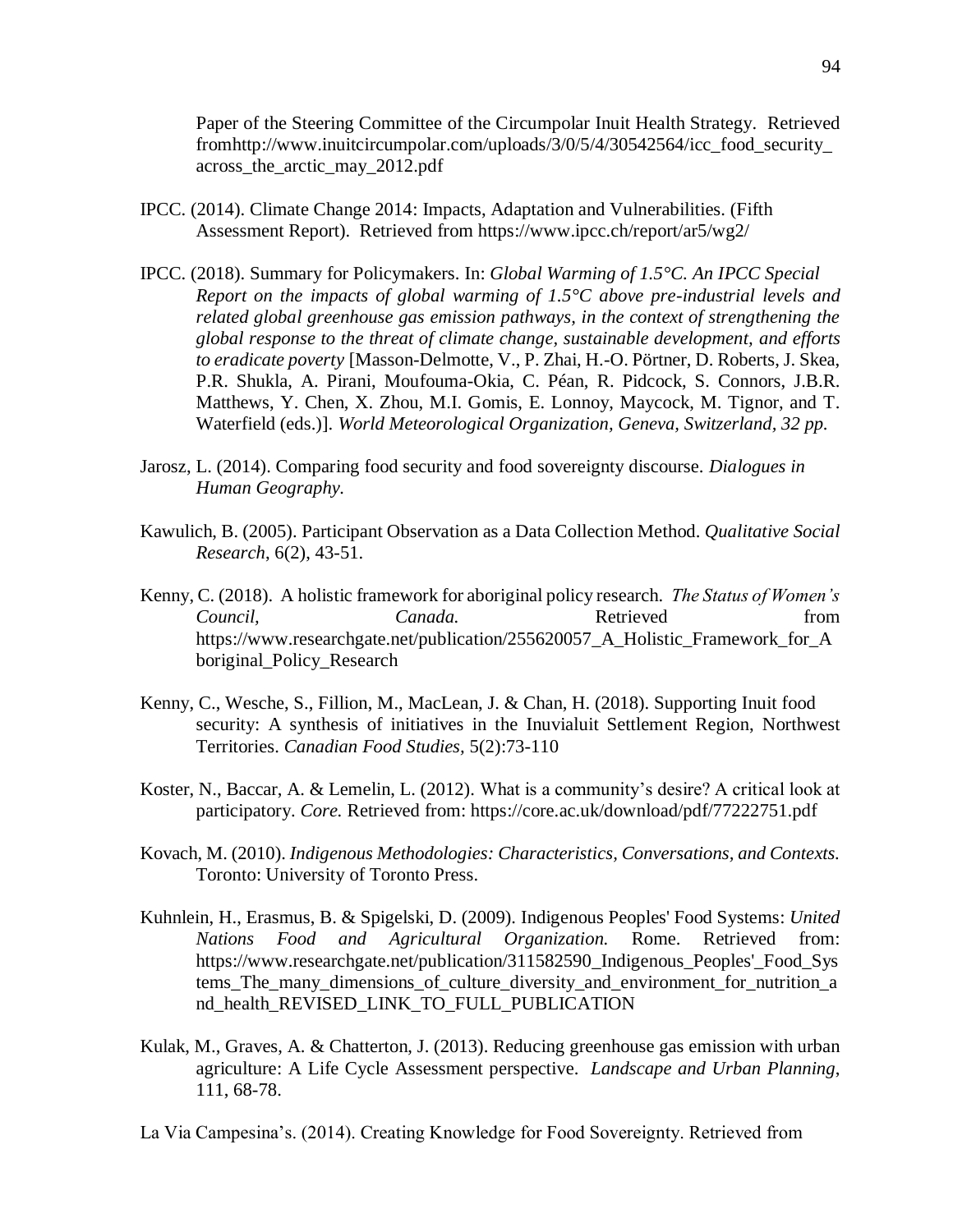https://viacampesina.org/en/event/food-sovereignty-beyond-democracy/

- Maher, B. (2018). NWt government annouces 5.6 million in agricultre projects. Retrieved from: https://www.cbc.ca/news/canada/north/agriculture-projects-funding-nwt-1.4670309
- Mason, C. (2018). Indigenous Protected Areas are the next generation of conservation. *The Conversation.* Published November 29, 2018. Retrieved from https://theconversation.com/indigenous-protected-areas-are-the-next-generation-ofconservation-105787
- Mason, C. (2014). *Spirits of the Rockies: Reasserting an Indigenous Presence in Banff National Park.* Toronto: University of Toronto Press.
- Mazzocchi, F. (2006). Western science and traditional knowledge: despite their variations, different forms of knowledge can learn from each other. *European Molecular Biology Organization,* 7(5), 463-466.
- Northwest Territories Bureau of Statistics. (2016). Fort Providence-Statistical Profile. *Northwest Territories Bureau of Statistics.* Retrieved from https://www.statsnwt.ca/community-data/infrastructure/Fort\_Providence.html
- Northwest Territories Public Bill. (2009). Bill 19: Donation of Food Act. *Second Session of the Legislative Assembly of the Northwest Territories; Private Members Public Bill.*  Retrieved from: https://www.assembly.gov.nt.ca/sites/default/files/08-10- 07\_bill\_19.pdf
- Nunavut Food Security Strategy and Action Plan. (2014). Retrieved from: https://www.nunavutfoodsecurity.ca/sites/default/files/files/Resources/Strategy/Nuna vutFoodSecurityStrategy\_ENGLISH.pd
- Okvat, H. & Zautra, A. (2011). Community Gardening: A Parsimonious Path to Individual, Community and Environmental Resilience. *American Journal of Community Psychology*, 47, 374-387. doi: 10.1007/s10464-010-9404-z
- Oxford English Dictionary. (2019). Definition of *procurement* in English. Accessed online: February 17, 2019. Retrieved from https://en.oxforddictionaries.com
- Pearce, T., Ford, J., Willox, A. & Smit, B. (2015). Subsistence hunting and adaptation to climate change in the Canadian arctic. *Arctic,* 68(2), 233-245.
- Penehira, M., Green, A., Tuhiwai Smith, L. & Aspin, C. (2014). Maori and Indigenous Views on R & R. *Mai Journal*, 3(2).
- Porsanger, J. (2004). An essay about Indigenous Methodology. *Nordit: Special issue on Northern minorities,* 15, 105-120.
- Powers, E. (2008). Contextualizing Food Security for Aboriginal Peoples in Canada. *Canadian*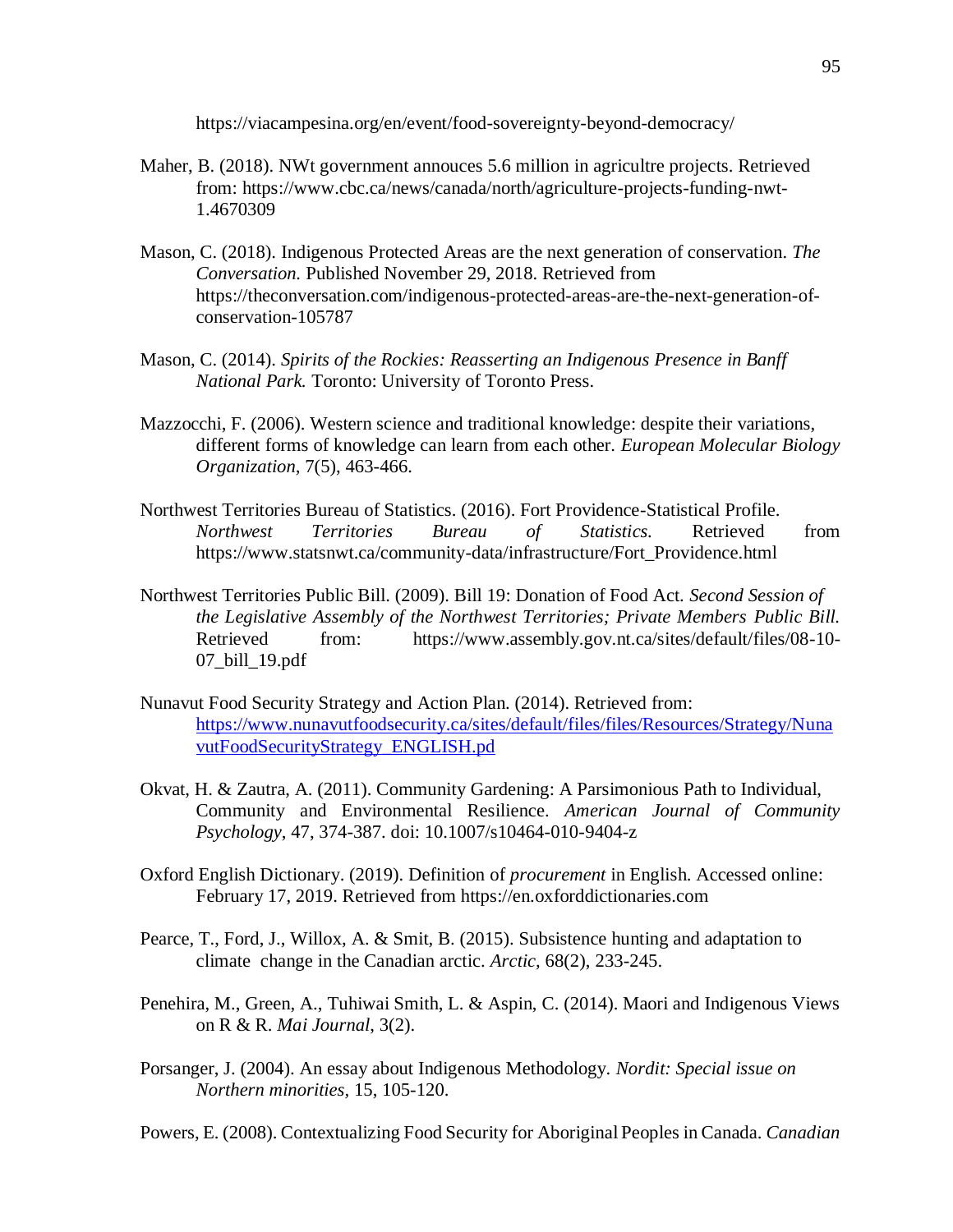*Journal of Public Health.* Retrieved from: https://journal.cpha.ca/index.php/cjph/article/viewFile/1614/1803

- Prowse, T. D. & Beltaos, S. (2002). Climatic control of river-ice hydrology: a review. *Hydrological Processes,* 21.<https://doi.org/10.1002/hyp.369>
- PWNHC, Virtual Exhibition. (2019). Historical Timeline of the Northwest Territories. *Prince of Wales Northern Heritage Centre.* Retrieved from https://www.nwttimeline.ca/
- Robidoux, M. & Mason, C. (2017). *A Land Not Forgotten: Indigenous Food Security & Land-Based Practices in Northern Ontario*. Winnipeg: University of Manitoba Press.
- Rosol, R., Powell-Hellyer, S. & Chan, H. (2016). Impacts of decline harvest of country food on nutrient intake among Inuit in Arctic Canada: impact of climate change and possible adaptation plan. *International Journal of Circumpolar Health*, 75(1), 31127.
- Rotter, R., Hohn, J. & Fronzek, S. (2012). Projections of climate change impacts on crop production: A global and Nordic perspective. *Agriculturae Scandinavica*, 62(4), 166- 180.
- Rudolph, K. & McLachlan, S. (2013). Seeking Indigenous food sovereignty: origins and responses to the food crisis in northern Manitoba, Canada. *Local Environment*, 18(9), 1079-1098.
- SARA. (2018). *Recovery Strategy for Wood Bison (Bison bison athabascae).* Species at Risk Public Registry. Retrieved from: https://www.registrelepsararegistry.gc.ca/document/default\_e.cfm?documentID=2914
- Sarkar, A. (2016). Global climate change and confronting the challenges of food security. *Productivity,* 57(2), 115-122.
- Schuster, R., Wein, E., Dickson C. & Chan, H. (2011). Importance of traditional foods for the food security of two First Nations communities in Yukon, Canada. *International Journal of Circumpolar Health,* 70(3).
- Simonds, V. & Christopher, S. (2013). Adapting western research methods to Indigenous ways of knowing. *American Journal of Public Health*, 103(12), 2185-2192.
- Skinner, K., Hanning, R., Desjardins, E. & Tsuji, L. (2013). Giving voice to food insecurity in a remote indigenous community in sub-arctic Ontario, Canada: traditional ways, ways to cope, ways forward. *BMC Public Health*, 13, 427. doi: 1471-248/13/427
- Smit P., M. Bustamante, H., Ahammad, H., Clark, H., Dong, E., Elsiddig, H., Haberl, R., Harper, J., House, M., Jafari, O., Masera, C., Mbow, N., Ravindranath, C., Rice, C., Sperling, F. & Tubiello, F. (2014). Climate Change 2014: Mitigation of Climate Change Contribution of Working Group III to the Fifth Assessment Report of the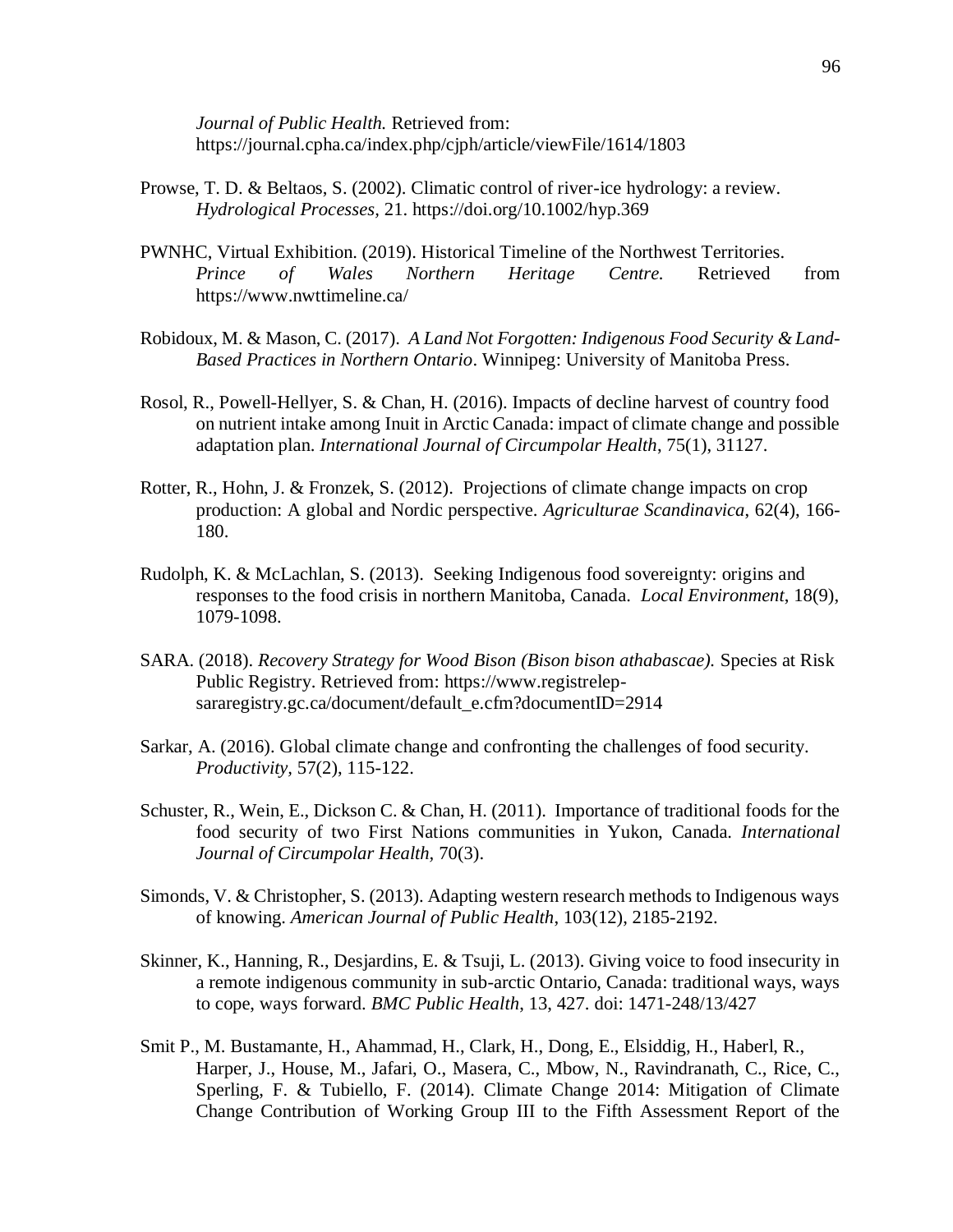Intergovernmental Panel on Climate Change. *Agriculture, Forestry and Other Land Use (AFOLU).* Cambridge University Press: Cambridge, United Kingdom.

- Spring, A., Carter, B. & Blay-Palmer, A. (2018). Climate change, community capital and food security: Building a more sustainable food system in northern Canadian boreal community. *Canadian Food Studies,* 5(2):111-141.
- Sylvestre, P., Castleden, H., Martin, D. & McNally, M. (2018). "Thank You Very Much… You Can Leave Our Community Now.": Geographies of Responsible, Relational Ethical, Acts of Refusal and the Conflicting Requirements of Academic Localities in Indigenous Research. *An International Journal for Critical Geographies,* 17(3), 750- 779.
- Tarasuk, V., Mitchell, A. & Dachner, N. (2016). *Household food insecurity in Canada, 2014.*  Toronto: Research to identify policy options to reduce food insecurity (PROOF). Retrieved from http://proof.utoronto.ca
- Territorial Farmers Association. (1994). A History of Development of Agriculture in the NWT. Hay River, NWT. Retrieved from http://nftinwt.com/wp-content/uploads/ 2017/03/History-of-agriculture-in-NWT.pdf
- Tesar, A. (2018). In *The Canadian Encyclopedia: Treaty 11.* Retrieved from http://www.the canadianencyclopedia.ca/en/article/treaty-11
- Thompson, H., Robidoux, M. & Mason, C. (2018). Hoop House Gardening in the Wapekeka First Nation as an Extension of Land-Based Food Practices. *Arctic*, 71(4), 407.
- Tuhiwai Smith, L. (2012). *Decolonizing Methodologies, Research & Indigenous Peoples*, second ed. Dunedin: Otago University Press.
- Tuijl, E. V., Hosper, G. J. & Van Den Berg, L. (2018). Opportunities and challenges of urban agriculture for sustainable city development. *Sciendo,* 25(2), 5-22.
- Usher, P. (1971). Fur Trade Posts of the Northwest Territories: 1870-1970. NSRG, 71-4. Department of Indian Affairs and Northern Development. Government of Canada. Retrieved from http://parkscanadahistory.com/publications/north/nsrg-71-4.pdf
- Walsh, J., Wuebbles, K., Hayhoe, J., Kossin, K., Kunkel, G., Stephens, P., Thorne, R., Vose, M., Wehner, J., Willis, D., Doney, R., Feely, P., Kharin, T., Landerer, T. & Somerville, R. (2014) *Ch. 2: Our Changing Climate.* Climate Change Impacts in the United States: The Third National Climate Assessment, J. M. Melillo, Terese (T.C.) Richmond, and G. W. Yohe, Eds., U.S. Global Change Research Program, 19-67. doi:10.7930/J0KW5CXT.
- Wesche, S. & Armitage, D. (2014). Using qualitative scenarios to understand regional environmental change in the Canadian North. *Regional Environmental Change*, 14, 1095.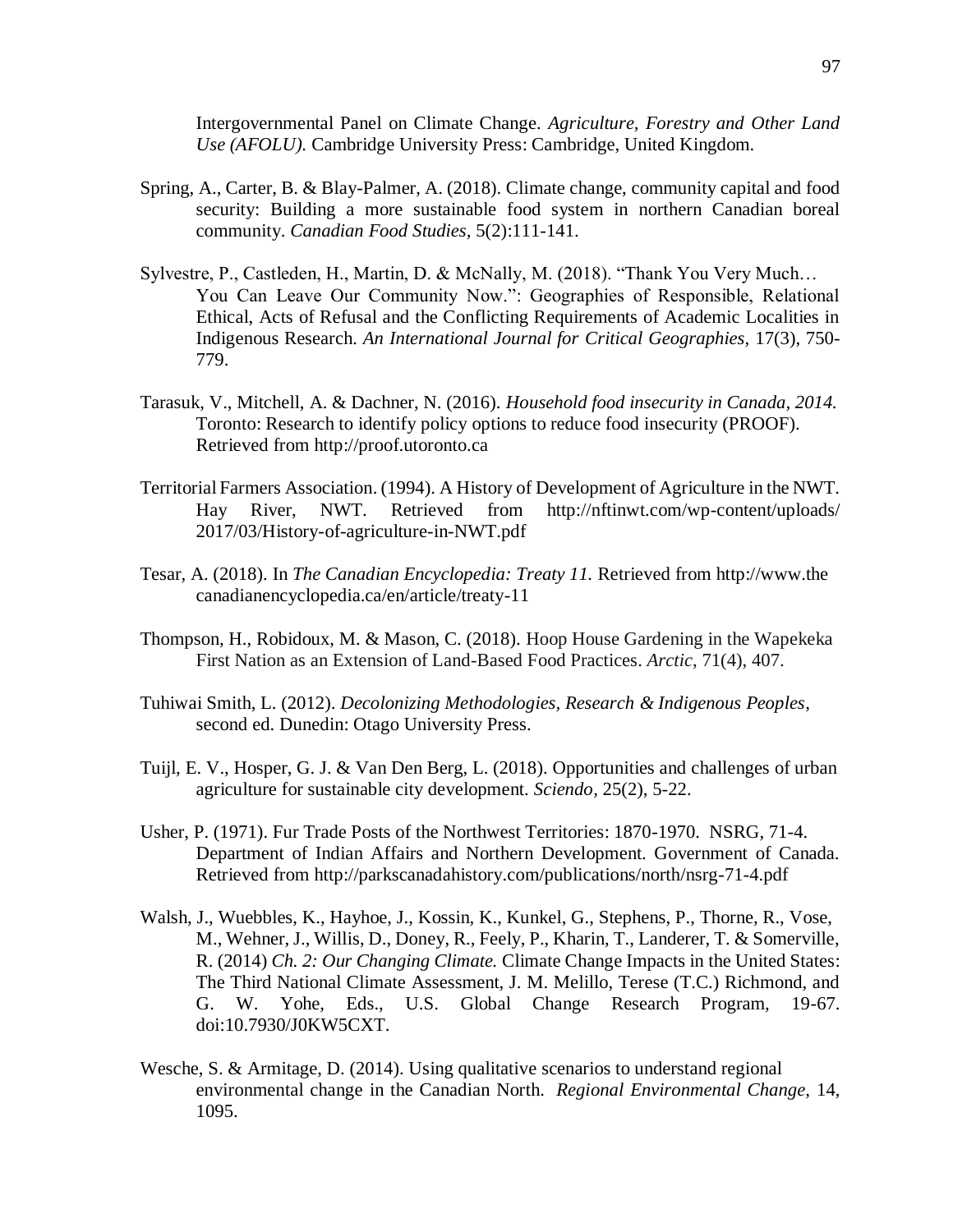- Weshce, S. & Chan, H. (2010). Adapting to the impacts of climate change on food security among Inuit women in the Western Canadian Arctic. *Ecohealth*, 7(3): 361-373.
- Wesche, S., O'Hare-Gordon, M., Robidoux, M. & Mason, C. (2016). Land-based programs in the Northwest Territories: Building Indigenous food security and well-being from the ground up. *Canadian Food Studies*, 3(2), 23-48.
- Wesche, S., O'Hare-Gordon, M., Robidoux, M. & Mason, C. (2016). Location of Case Site: Fort Providence [Map]. In Land-based programs in the Northwest Territories: Building Indigenous food security and well-being from the ground up. *Canadian Food Studies,* 3(2), 23-48.
- Wheeler, T. & Von Braun, J. (2013). Climate change impacts on global food security. *Science*: 341(6145), 508-513. doi: 10.1126/science.1239402
- Wohlberg, M. (2015). Making a living on the trap line. *Briarpatch.* Retrieved from https://briarpatchmagazine.com/articles/view/making-a-living-on-the-trapline
- WWF Canada. (2017). Living Planet Report Canada: A national look at wildlife loss.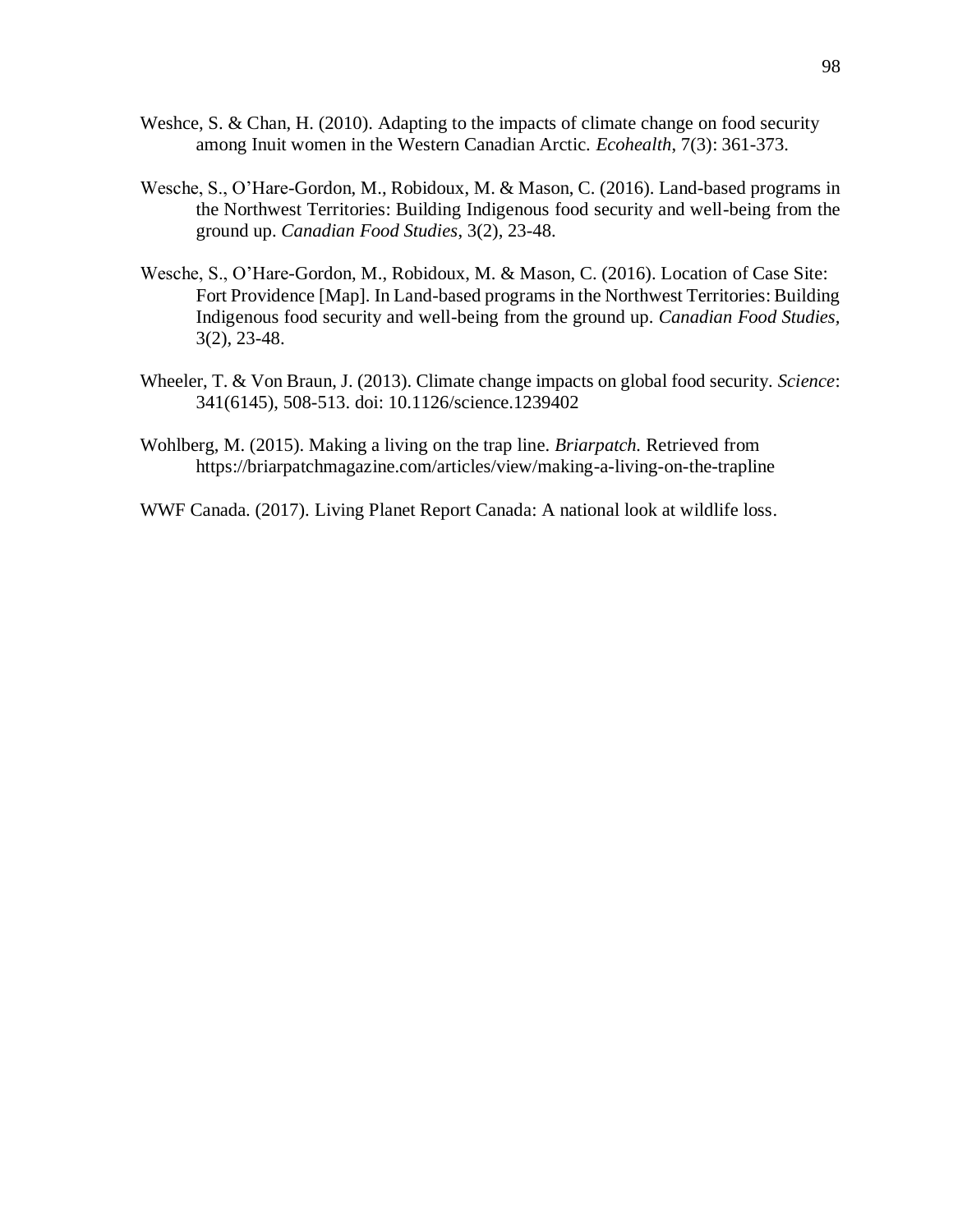## **APPENDICES**

## **Appendix A: Fort Providence Regional Maps**

### **Fort Providence, NT**





Location of case study: Fort Providence [Map], 2016.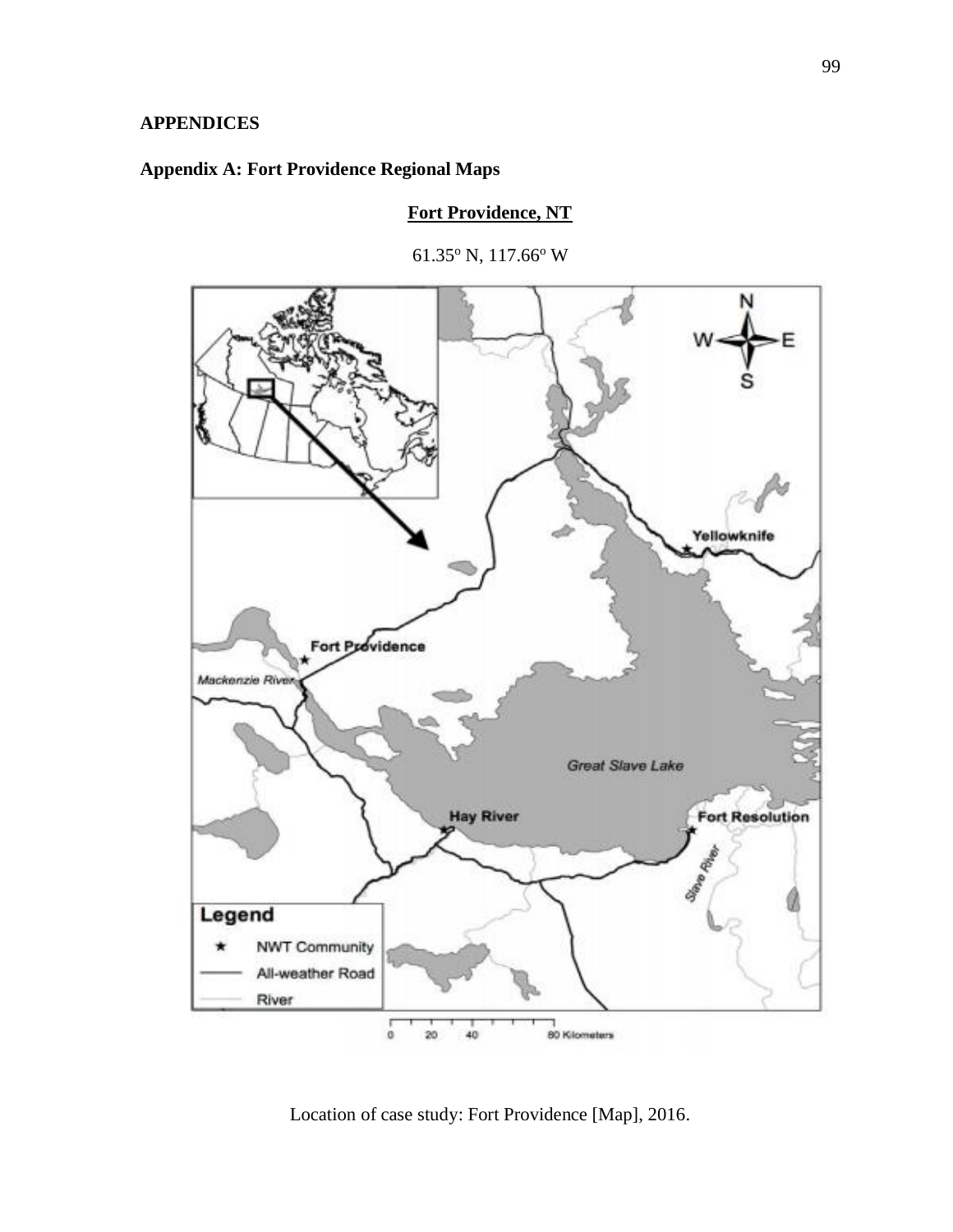## **Horn River Delta**

Horn River Delta, Mills Lake and Fort Providence



Location of case study: Fort Providence [Google Maps], 2019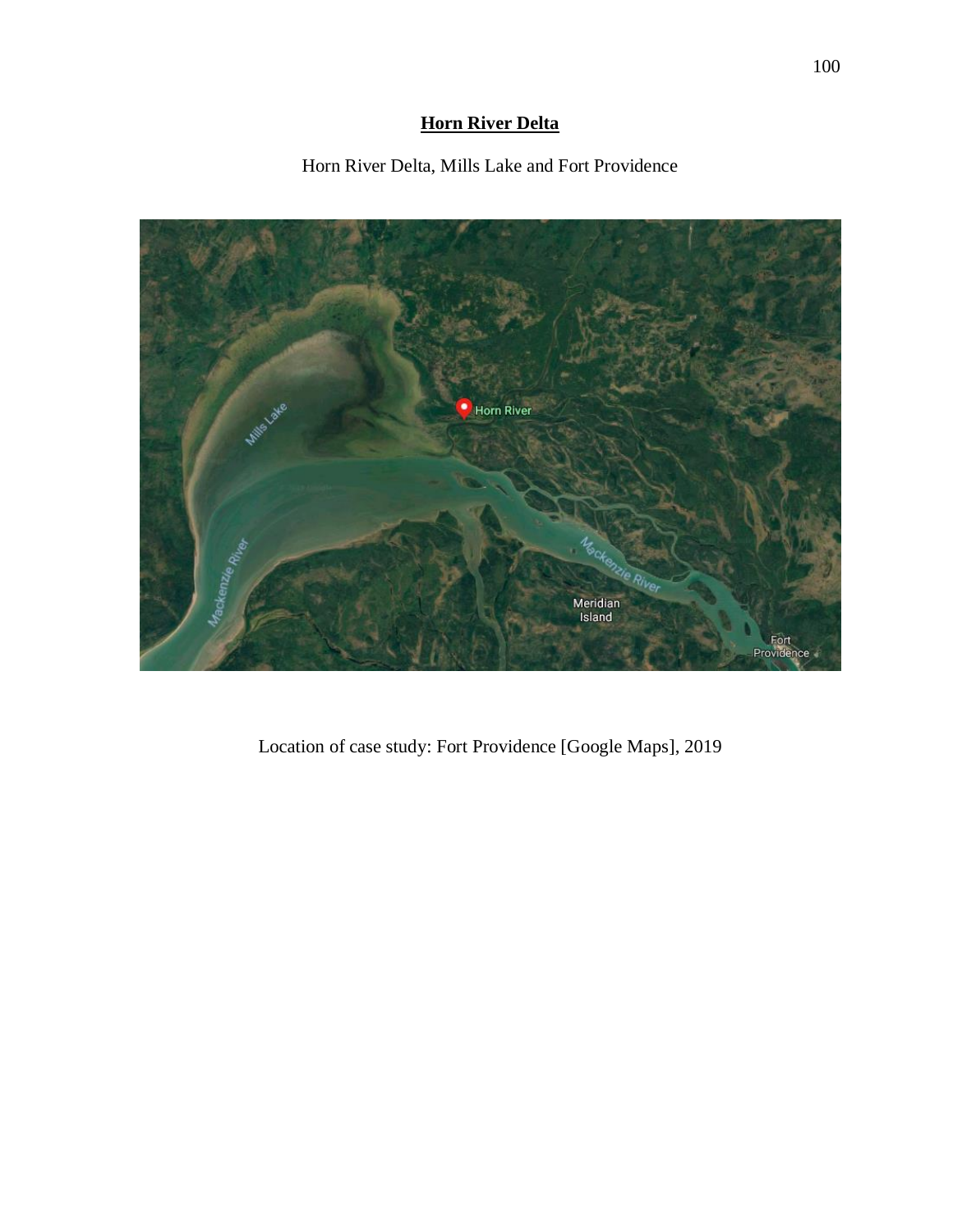## **Appendix B: Interview Guide**

- 1. Can you tell me your name, age and number of years you've lived in Fort Providence?
- 2. Can you tell me the number of people in your household?
- 3. In general, can you tell me about the types of food that are usually found in your household?
- 4. Prompt: Is it mainly land-based or grocery store foods?
- 5. What is your favorite type of food?
- 6. Can you tell me about land-based foods in your household? What types of land-based foods do you mainly eat, and how often do you eat them?
	- a. Prompt: Has there been changes in the availability of land-based food sources?
	- b. Prompt: What types of land-based foods do you mainly eat?
	- c. Prompt: On average, how often do you eat land-based foods?
	- d. Prompt: Do you eat more or less land-based foods now than in the past?
- 7. (If applicable) How often do you get out on the land?
	- a. Prompt: Has there been any changes in availability of land-based food sources?
	- b. Prompt: Have you seen climate change affecting land-based foods? In which way? What have you seen? Can you give an example?
	- c. Who do you usually go out on the land with?
	- d. Have the opportunities for going out on the land changed? Why or why not?
- 8. Has climate change affected the community's consumption of land-based foods relative to store bought foods? Have there been an increase in store-bought food because of climate change?
- 9. (If applicable) What are the biggest environmental challenges that you're experiencing when going out on the land?
- 10. Do you think unmitigated climate change will have a negative impact in the future in terms of land-based foods? How big of an impact and what behavioral changes would you make to adapt to climate change?
- 11. (If applicable) Can you tell me about local programs that support you to go out on the land?
	- a. Prompt: What specific programs do you find effective?
	- b. Prompt: In your opinion, in the past, what programs were unsuccessful?
	- c. Prompt: What type of program do you think would be successful and effective in helping community members get out on the land?
- 12. What type of support would you like to see in order to help more people go out on the land?